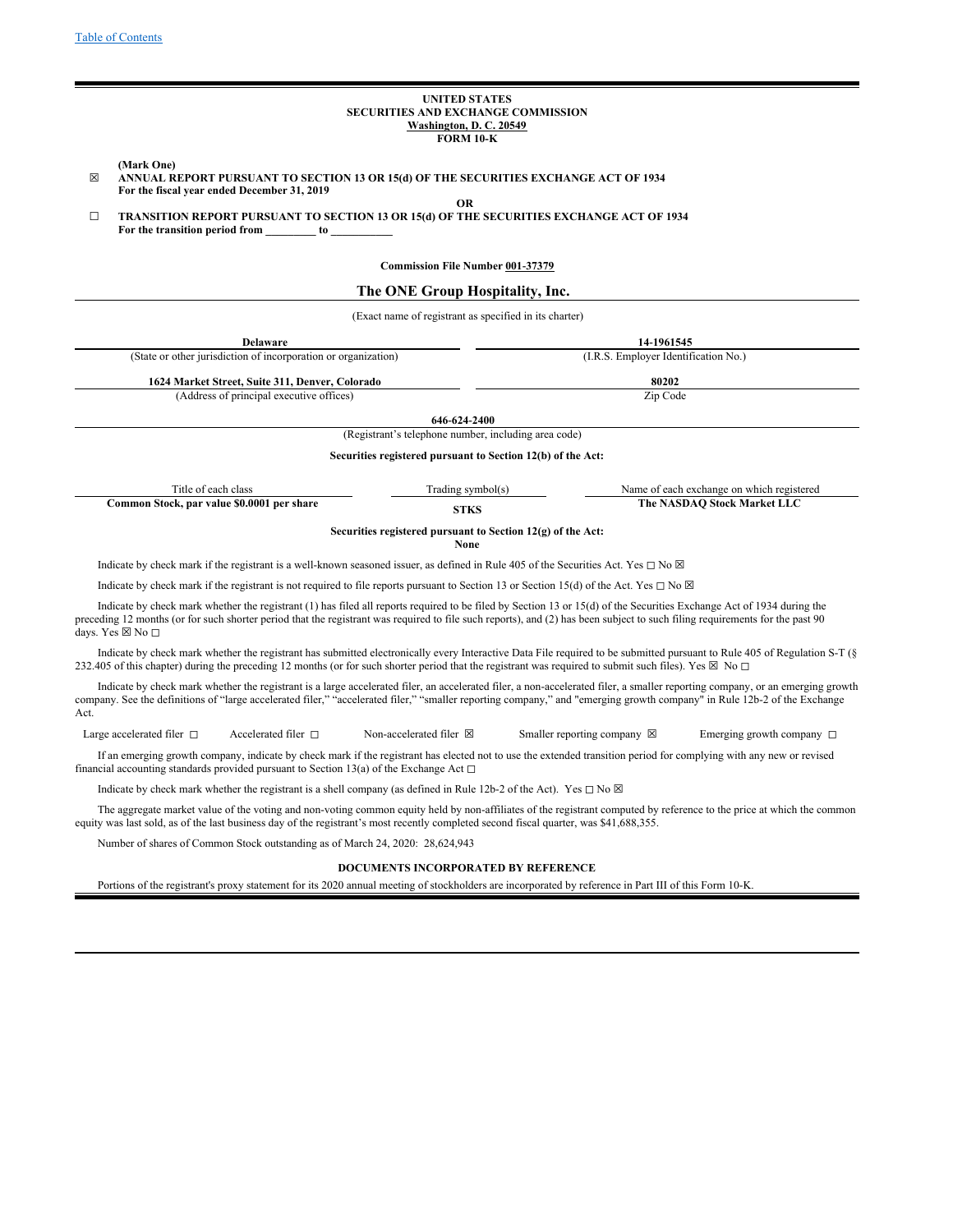# <span id="page-1-0"></span>**TABLE OF CONTENTS**

|                                                                                                                      | Page |
|----------------------------------------------------------------------------------------------------------------------|------|
| <b>PART I</b>                                                                                                        | 4    |
| Item 1. Business                                                                                                     | 4    |
| Item 1A. Risk Factors                                                                                                | 9    |
| Item 1B. Unresolved Staff Comments                                                                                   | 19   |
| Item 2. Properties                                                                                                   | 20   |
| Item 3. Legal Proceedings                                                                                            | 22   |
| Item 4. Mine Safety Disclosures                                                                                      | 22   |
| <b>PART II</b>                                                                                                       | 23   |
| Item 5. Market for Registrant's Common Equity, Related Stockholder Matters and Issuer Purchases of Equity Securities | 23   |
| Item 6. Selected Financial Data                                                                                      | 23   |
| Item 7. Management's Discussion and Analysis of Financial Condition and Results of Operations                        | 24   |
| Item 7A. Quantitative and Qualitative Disclosures About Market Risk                                                  | 41   |
| Item 8. Financial Statements and Supplementary Data                                                                  | 42   |
| Item 9. Changes in and Disagreements with Accountants on Accounting and Financial Disclosure                         | 42   |
| Item 9A. Controls and Procedures                                                                                     | 42   |
| Item 9B. Other Information                                                                                           | 43   |
| <b>PART III</b>                                                                                                      | 44   |
| Item 10. Directors, Executive Officers and Corporate Governance                                                      | 44   |
| Item 11. Executive Compensation                                                                                      | 44   |
| Item 12. Security Ownership of Certain Beneficial Owners and Management and Related Stockholder Matters              | 44   |
| Item 13. Certain Relationships and Related Transactions, and Director Independence                                   | 44   |
| Item 14. Principal Accounting Fees and Services                                                                      | 44   |
| <b>PART IV</b>                                                                                                       | 45   |
| Item 15. Exhibits, Financial Statement Schedules                                                                     | 45   |
|                                                                                                                      |      |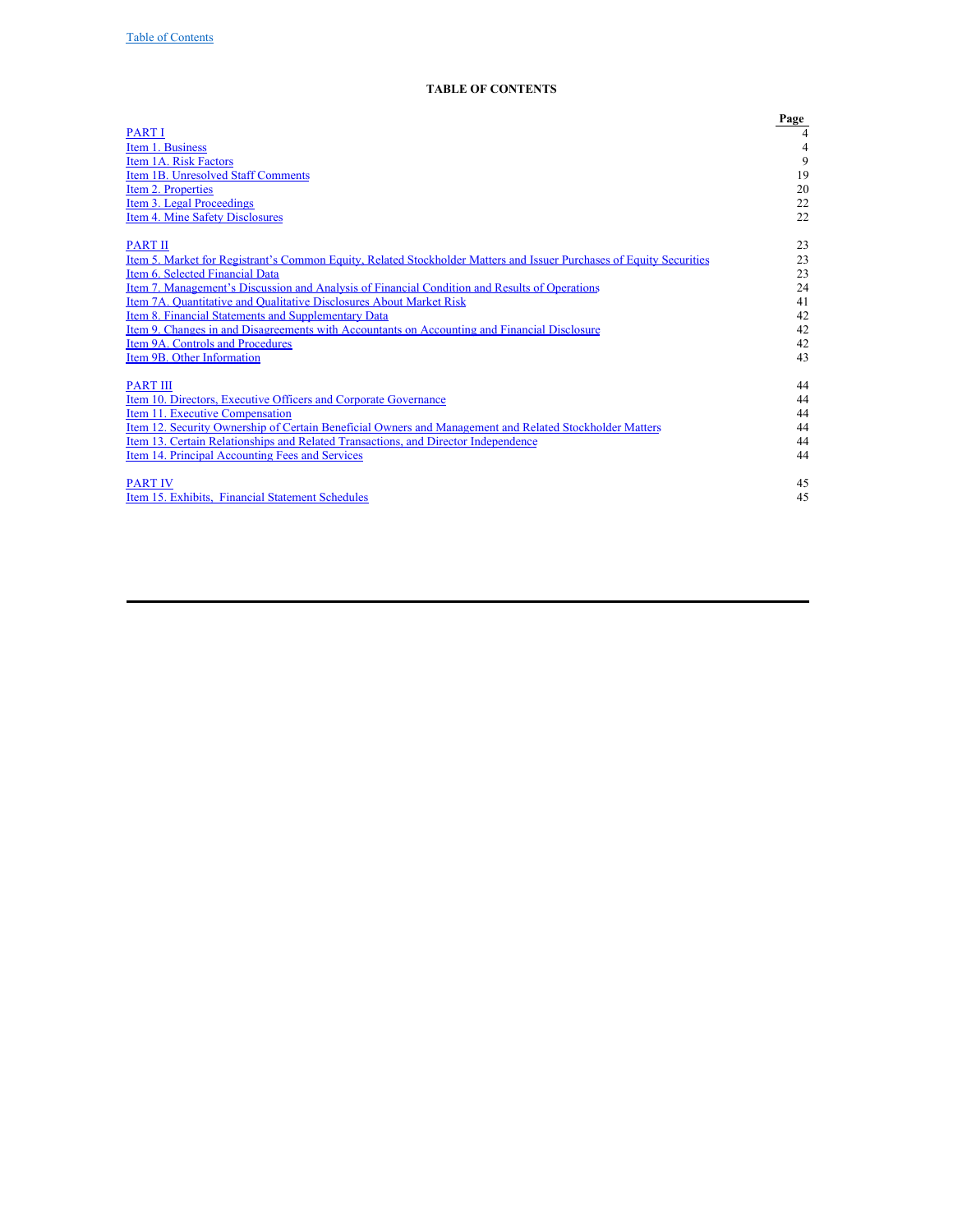# **Cautionary Note Regarding Forward-Looking Statements:**

This Annual Report on Form 10-K and certain information incorporated herein by reference contain forward-looking statements within the meaning of Section 21E of the Securities Exchange Act of 1934, as amended (the "Exchange Act") and Section 27A of the Securities Act of 1933, as amended (the "Securities Act"). Forward-looking statements speak only as of the date thereof, and involve risks and uncertainties that may cause our actual results, performance or achievements to be materially different from any future results, performance or achievements expressed or implied by the forward-looking statements. These risk and uncertainties include, but are not limited to, the risk factors discussed under Item 1A. "Risk Factors" of this Annual Report on Form 10-K. Factors that might cause actual events or results to differ materially from those indicated by these forward-looking statements include matters such as future economic performance, general economic conditions, consumer preferences and spending, costs, competition, new product execution, restaurant openings or closings, operating margins, the availability of acceptable real estate locations, the sufficiency of our cash balances and cash generated from operations and financing activities for our future liquidity and capital resource needs, the impact on our business of Federal and State legislation and local regulation, future litigation, the execution of our growth strategy and other matters. We have attempted to *identify forward-looking statements by terminology including "anticipates," "believes," "can," "continue," "ongoing," "could," "estimates," "expects," "intends," "may," "appears," "suggests," "future," "likely," "goal," "plans," "potential," "projects,"* "predicts," "should," "targets," "would," "will" and similar expressions that convey the uncertainty of future events or outcomes. You should not place undue reliance on any forward-looking statement. We do not undertake any obligation to update or revise any forwardlooking statements to reflect events or circumstances after the date of this report or to reflect the occurrence of unanticipated events, except *as may be required under applicable law.*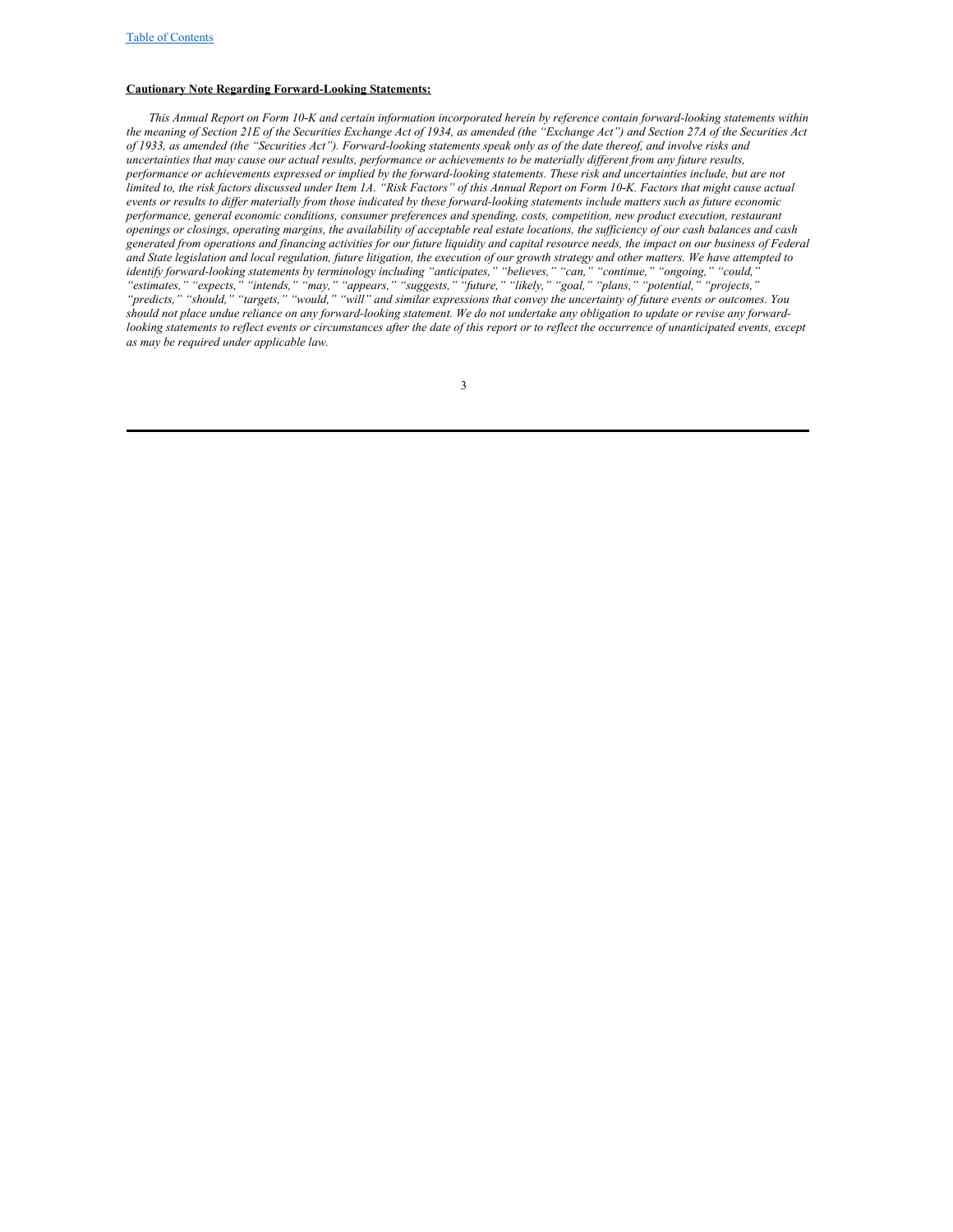# <span id="page-3-0"></span>**PART I**

As used in this report, the terms "Company," "we," "our," or "us," refer to The ONE Group Hospitality, Inc. and its consolidated subsidiaries, taken as a whole, unless the context otherwise indicates. The term "year ended" refers to the entire calendar year, unless the context otherwise indicates.

# <span id="page-3-1"></span>**Item 1. Business**

#### **Description of the Business**

The ONE Group Hospitality, Inc., a Delaware corporation, is a global hospitality company that develops, owns and operates, manages and licenses upscale and polished casual, high-energy restaurants and lounges and provides turn-key food and beverage ("F&B") services for hospitality venues including hotels, casinos and other high-end locations. Turn-key F&B services are food and beverage services that can be scaled, customized and implemented by us at a particular hospitality venue and customized for the client. We were established with the vision of becoming a global market leader in the hospitality industry by melding high-quality service, ambiance, high-energy atmosphere and cuisine into one great experience that we refer to as "Vibe Dining". All our restaurants, lounges and F&B services are designed to create a social dining and high-energy entertainment experience within a destination location. We believe that this design and operating philosophy separates us from more traditional restaurant and foodservice competitors.

Our primary restaurant brands are STK, a multi-unit steakhouse concept that combines a high-energy, social atmosphere with the quality and service of a traditional upscale steakhouse, and Kona Grill, a bar-centric grill concept featuring American favorites, awardwinning sushi, and specialty cocktails in a polished casual atmosphere. Our F&B hospitality management services include developing, managing and operating restaurants, bars, rooftop lounges, pools, banqueting and catering facilities, private dining rooms, room service and mini bars tailored to the specific needs of high-end hotels and casinos. Our F&B hospitality clients operate global hospitality brands such as the W Hotel, Hippodrome Casino, and ME Hotels.

We opened our first restaurant in January 2004 in New York, New York, and, as of December 31, 2019, we owned, operated, managed or licensed 55 venues including 20 STKs and 24 Kona Grills in major metropolitan cities in North America, Europe and the Middle East and including F&B services provided to four hotels and casinos in the United States and Europe. For those restaurants and venues that are managed or licensed, we generate management and incentive fee revenue based on a percentage of the location's revenues and net profits.

#### **Acquisitions**

On October 4, 2019, we acquired substantially all of the assets of Kona Grill Inc. and its affiliates ("Kona Grill") comprising 24 domestic restaurants. We purchased the assets for a contractual price of \$25.0 million plus approximately \$1.5 million of consideration paid primarily for the apportionment of rent and utilities. We also assumed approximately \$7.7 million in current liabilities. The purchase was financed with proceeds from the credit and guaranty agreement we entered into with Goldman Sachs Bank USA in conjunction with the acquisition. Over the next twelve months, we intend to integrate Kona Grill by leveraging our corporate infrastructure, bar-business knowledge and unique Vibe Dining program, to elevate the brand experience and drive improved performance.

# **Negative Effects of COVID-19**

The negative effect on our business from the novel coronavirus ("COVID-19") is significant. We experienced an initial decline in restaurant revenue that began in early March 2020 as travel began to decrease. Public anxiety with respect to COVID-19, and government recommendations and measures to avoid public gatherings especially within restaurants and bars, will materially and adversely affect our operations and financial results. A more detailed description of the potential effects of COVID-19 on our business is contained in Item 7. "Management's Discussion and Analysis of Financial Condition and Results of Operations."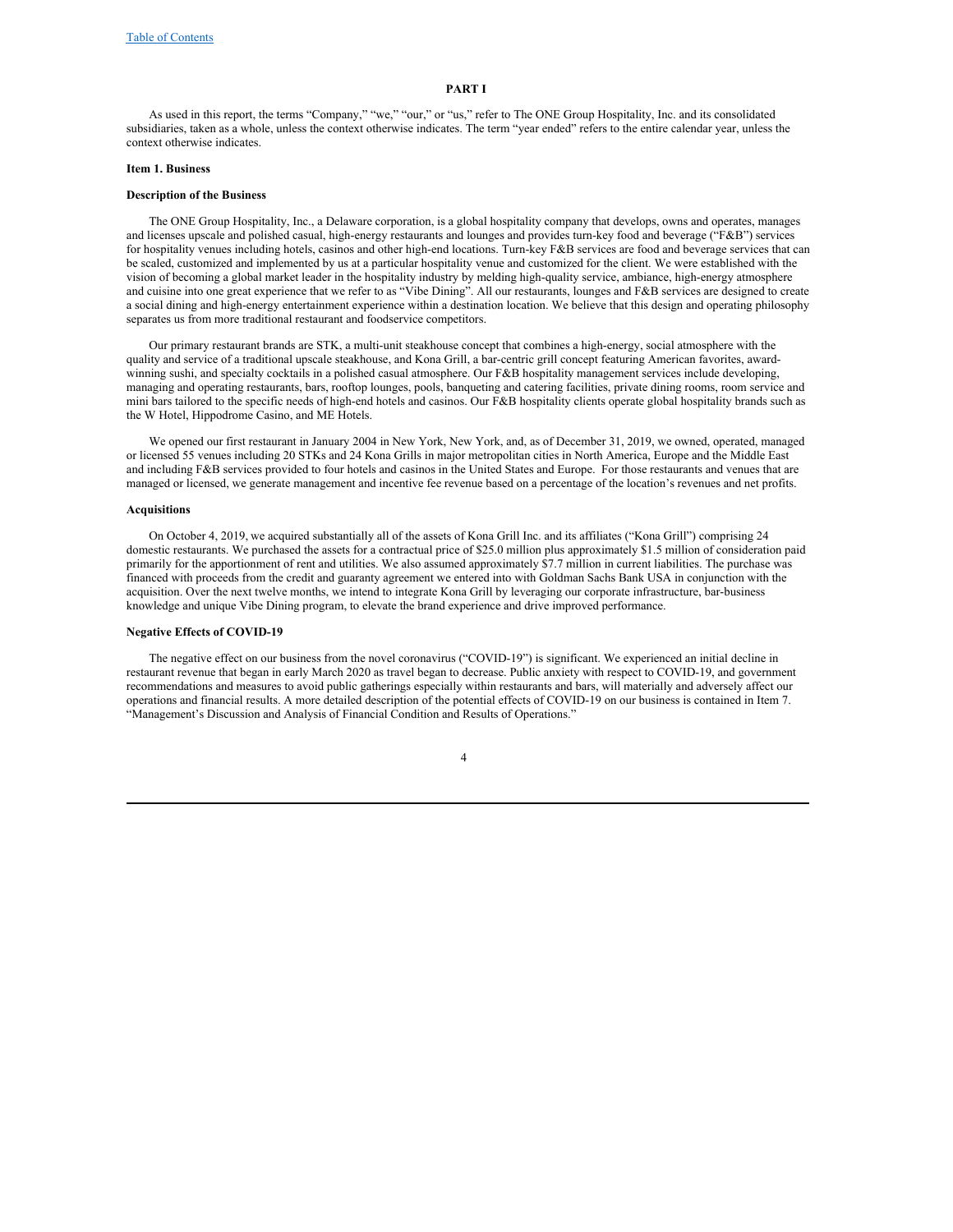### **Brands and Locations**

The table below reflects our venues by restaurant brand and geographic location as of December 31, 2019:

|                      |             | <b>Venues</b> |                                       |       |
|----------------------|-------------|---------------|---------------------------------------|-------|
|                      | $STK^{(1)}$ | Kona Grill    | <b>ONE Hospitality</b> <sup>(2)</sup> | Total |
| <b>Domestic</b>      |             |               |                                       |       |
| Owned                | 10          | 24            | $\sim$                                | 36    |
| Managed              |             | $-$           |                                       | ◠     |
| Licensed             |             |               |                                       |       |
| Total domestic       | 12          | 24            |                                       | 39    |
| <b>International</b> |             |               |                                       |       |
| Owned                | _           |               |                                       |       |
| Managed              |             |               | 8                                     |       |
| Licensed             |             |               |                                       |       |
| Total international  |             |               | c                                     | 16    |
| <b>Total venues</b>  | 20          | 24            | 11                                    | 55    |

(1) Locations with an STK and STK Rooftop are considered one venue location. This includes the STK Rooftop in San Diego, CA, which is a licensed location. (2) Includes concepts under the Company's F&B hospitality management agreements and other venue brands such as ANGEL, Bagatelle, Heliot, Hideout,

Marconi and Radio.

We expect to continue to expand our operations domestically and internationally primarily through a mix of licensed and managed restaurants using a disciplined and targeted site selection process. We refer to this as our "capital light strategy" because it requires significantly less capital than expansion through owned restaurants. Refer to Item 2 – Properties for additional details regarding the domestic and international locations in which we operate.

# *STK*

STK is a global steakhouse restaurant concept with locations in major metropolitan cities. STK artfully blends the modern steakhouse and a chic lounge, offering a high-energy, fine dining experience in a social atmosphere with the quality and service of a traditional upscale steakhouse. Each STK location features a large, open restaurant and bar area with a DJ playing music throughout the restaurant, offering our customers a high-energy, fun "destination" environment that encourages social interaction. We believe this Vibe Dining concept truly differentiates us from other upscale steakhouses. Our menu provides a variety of portion sizes and signature options to appeal to a broad customer demographic.

We operate ten owned, four managed and six licensed STK restaurants in major metropolitan cities in North America, Europe and the Middle East. Our STK restaurants average approximately 10,000 to 11,000 square feet, and we typically target locations that range in size from 8,000 to 10,000 square feet. In 2019, the average restaurant revenues and average domestic check for owned and managed STK restaurants that have been open 18 months at December 31, 2019 were \$11.1 million and \$109.00, respectively.

We are focused on expanding our global STK footprint. We believe that the locations of our STK restaurants are critical to our longterm success, and we devote significant time and resources to analyzing prospective restaurant sites. We intend to continue our focus on (i) metropolitan areas with demographic and discretionary spending profiles that favor our high-end concepts and (ii) finding partners with excellent track records and brand recognition. We also consider factors such as traffic patterns, proximity to high-end shopping areas and office buildings, hotels and convention centers, area restaurant competition, accessibility and visibility. We have identified over 75 additional major metropolitan areas across the globe where we could grow our STK brand to 200 restaurants over the foreseeable future. We expect to open as many as five to six STKs annually.

#### *Kona Grill*

Kona Grill is a bar-centric grill concept featuring American favorites, award-winning sushi, and specialty cocktails in a polished casual atmosphere. Kona Grill offers freshly prepared food and attentive service in an upscale,

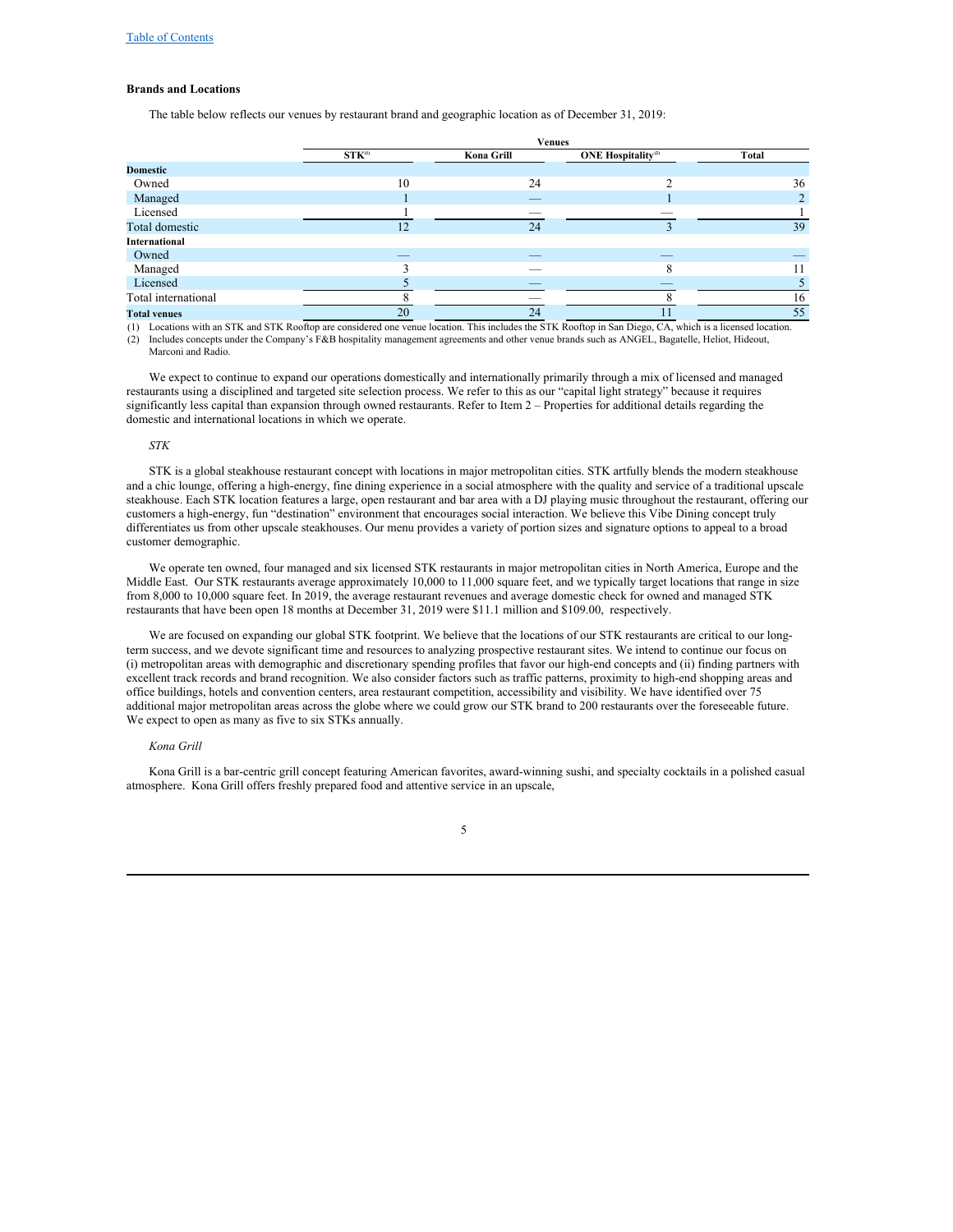contemporary ambiance that creates an exceptional dining experience that we believe exceeds many traditional casual dining restaurants. Menu items are prepared from scratch at each restaurant location, creating memorable flavor profiles that appeal to a wide range of customers. The diverse menu is complemented by a full-service bar offering a broad assortment of wines, craft cocktails, and beers. We believe that the Kona Grill brand is complementary to our other brands and will enable us to capture market share in the Vibe Dining segment.

We operate 24 owned Kona Grill restaurants within the United States, and our Kona Grill restaurants average approximately 7,200 square feet. In 2019, the average restaurant revenues for Kona Grill restaurants was \$4.2 million. From the date of the Kona Grill acquisition on October 4, 2019 to December 31, 2019, the average restaurant revenues and average domestic check for the Kona Grill restaurants were \$1.0 million and \$26.00, respectively.

# *ONE Hospitality*

Our ONE Hospitality segment is composed of our F&B hospitality management agreements with hotels, casinos, and other high-end locations as well as our other brands and venue concepts, which are described below:

- · *ANGEL*. ANGEL Rooftop bar and Dining, which opened in the fourth quarter of 2019, is a sophisticated Southern-Mediterranean restaurant with two indoor and outdoor bars, a floral garden patio, and a plunge pool located within the Hotel Calimala in Florence, Italy.
- Bagatelle. Bagatelle NY is a fine French bistro in New York, New York offering modern Mediterranean cuisine in an opulent atmosphere and is known for its lively brunch scene. In addition to a management agreement with Bagatelle NY, we have a 51.13% ownership interest in the restaurant which is reflected as a cost method investment.
- · *Heliot*. Heliot Steak House is an award-winning steakhouse and bar within the Hippodrome Casino in London that offers impressive views of the main casino gambling floor.
- · *Hideout*. The Hideout by STK is an outdoor, poolside restaurant and bar within the W Hotel in Westwood, California, which complements our owned STK and F&B hospitality services also offered within the W Hotel in Westwood.
- Marconi. The Marconi Lounge is a stylish and sophisticated lounge bar that we manage within the ME London hotel that offers an extensive cocktail menu in an upbeat atmosphere.
- *Radio*. Radio Rooftop is a premier rooftop restaurant and lounge bar concept boasting striking city views with two signature locations on top of the ME London and ME Milan hotels.

Our F&B services for hospitality venues provide attractive and comprehensive tailored food and beverage solutions to our hospitality clients. Our fee-based hospitality food and beverage solutions include developing, managing and operating restaurants, bars, rooftops, pools, banquet and catering services, private dining rooms, in-room dining services and mini bars on a contract basis. Currently, we are operating under four F&B hospitality management agreements with hotels and casinos in the United States and in Europe. Historically, our clients have provided the majority of the capital required for the development of the facilities we manage on their behalf.

Our F&B hospitality contracts generate revenues for us through management fees, which are typically calculated as a percentage of the operation's revenues, and we earn additional milestone and incentive fees based on the operation's profitability. We typically target F&B hospitality service opportunities where we believe we can generate at least \$500,000 of annual pre-tax income.

We expect our F&B hospitality services business to be an important driver of our growth and profitability, enabling us to generate management fee income with minimal capital expenditures. We believe we are well positioned to leverage the strength of our brands and the relationships we have developed with global hospitality providers to drive the continued growth of our F&B hospitality business. We continue to receive inbound inquiries regarding new opportunities globally, and we continue to work with existing hospitality clients to identify and develop additional opportunities in their venues. We expect to enter into one to two new F&B hospitality agreements annually.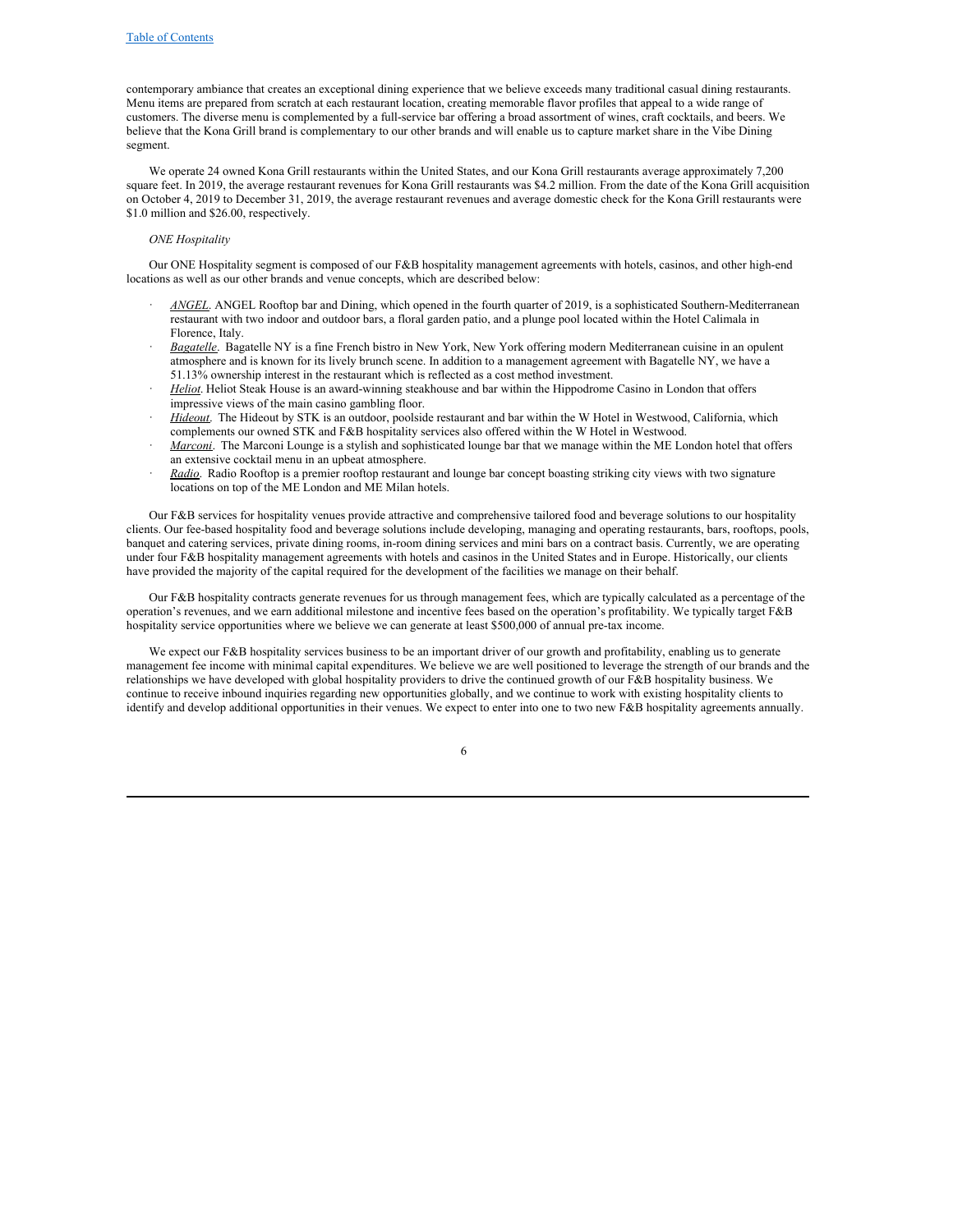### **Sourcing and Supply Chain**

We seek to ensure that consistently high-quality food and beverages are served at all of our properties through the coordination and cooperation of our purchasing and culinary departments. Our culinary and purchasing teams establish product specifications on a global basis, which are then disseminated to all locations through recipe books for all dishes served at our properties.

We maintain consistent pricing standards and procedures for all top-volume purchases at our restaurants. Suppliers are selected and pricing is negotiated on a national level in each country where one or more of our restaurants operate. We test new suppliers on a regional basis for an extended period before using them on a national basis. We periodically review supplier consistency and satisfaction with our location chefs and continually research and evaluate products and supplies to ensure the meat, seafood and other menu ingredients that we purchase comply with our high-quality specifications. We also utilize purchasing software at some of our locations to facilitate a bidding process on local purchases. In markets where we do not use this software, we require local chefs to seek bids from multiple suppliers to ensure competitive pricing. We believe we have strong relationships with national and regional foodservice distributors who can continue to supply us with our products on a consistent basis. Products are shipped directly to the restaurants from our suppliers.

Our corporate beverage program imposes guidelines for ordering beverage products at our properties. We provide beverage managers at each location with national guidelines for standardized products. We utilize a third-party company to conduct beverage inventory and cost reviews. Our concepts emphasize the bar as a driver of activity in the restaurants and in 2019, the sale of beverages accounted for approximately 34% of restaurant revenues.

On a company-wide basis, no supplier of food accounts for more than 30% of our total food and beverage purchases and no brand of alcohol accounts for more than 25% of our alcohol purchases. We believe that our food and beverage supplies are available from a significant number of alternate suppliers and that the loss of a supplier would not have a material adverse effect on our costs of supplies.

#### **Advertising and Marketing**

The primary focus of our advertising and marketing is to increase awareness of our brands and our overall reputation for quality, service and delivering a high-energy experience. Our marketing efforts are designed to strengthen our brand recognition in markets where we currently operate and to create brand awareness in new markets before opening a new location. We use digital/social media channels, targeted local media such as magazines, billboards and other out-of-home advertising, and a strong internal public relations team to increase the frequency with which our existing customers visit our restaurants and to attract new customers. We conduct frequent promotional programs tailored to the city, brand and clientele of each location. Additional marketing functions include the use of our websites, www.STKsteakhouse.com and www.KonaGrill.com, to facilitate online reservations and gift card sales to drive revenue.

#### **Competition**

The restaurant and hospitality industries are intensely competitive with respect to price, quality of service, location, ambiance of facilities and type and quality of food. We experience competition from a variety of sources, including upscale steakhouse chains such as Del Frisco's, Fleming's, Mastro's and The Capital Grille, local upscale steakhouses and polished casual chains, such as Brio Tuscan Grille, The Cheesecake Factory, P.F. Chang's and Yard House. There is also competition from other Vibe Dining restaurants such as Nobu, Lavo and Tao and other high-end hospitality services companies such as the Gerber Group, Lettuce Entertain You and ESquared Hospitality. To the extent that we operate lounges and similar venues in hotels and resorts, we are subject to our host venues being able to compete effectively in attracting customers who would frequent our establishments.

#### **Seasonality**

Our business is subject to fluctuations due to seasonality and adverse weather. Because of the seasonality of the business and the industry, results for any quarter are not necessarily indicative of the results that may be achieved for any other quarter or the full calendar year. Typically, our second and fourth quarters have higher sales volume than other quarters of the year.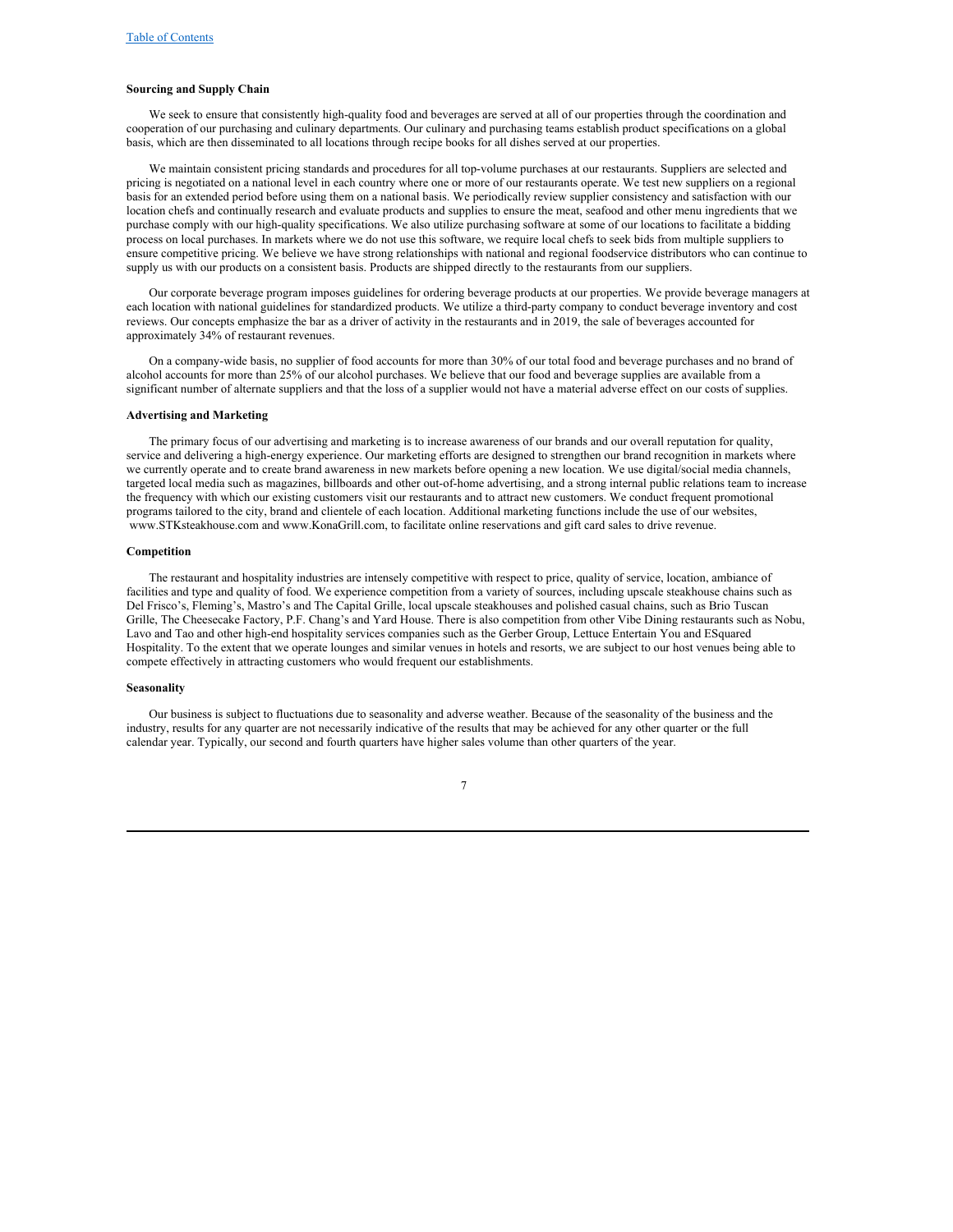#### **Intellectual Property**

Our rights in our registered and unregistered intellectual property, including trademarks and service marks, are significant to our business. We own the U.S. federal registration rights to the "STK," "Kona Grill," and several related word marks and design marks related to our brands. We depend on registered and unregistered trademarks and service marks to maintain the identity of our locations. We license the rights to use certain trademarks we own or license to our licensees in connection with their operations. We also own several other trademarks and service marks. It is our policy to defend our marks against encroachment by others.

### **Employees**

As of December 31, 2019, we employed approximately 70 corporate employees within our corporate offices and an aggregate of 227 full-time, salaried employees at all of our locations. We rely on hourly-wage employees for kitchen staff, servers, bussers, runners, polishers, hosts, bartenders, barbacks, reservationists, administrative support, and interns. The average headcount for employees in our domestic restaurants is 87. Combining full-time and part-time employees, we employ and manage approximately 3,400 persons worldwide. We have never experienced a work stoppage, and none of our employees are represented by a labor organization.

# **Government Regulation**

Our operations are subject to extensive federal, state and local governmental regulation, including health, safety, labor, sanitation, building and fire agencies in the state, county, municipality or jurisdiction in which the restaurant is located. In certain states, our restaurants are subject to "dram shop" statutes, which generally provides a person injured by an intoxicated person the right to recover damages from an establishment that wrongfully served alcoholic beverages to the intoxicated person. We maintain the necessary restaurant, alcoholic beverage and retail licenses, permits and approvals. Federal and state labor laws govern our relationship with our employees and affect operating costs. The development and construction of additional restaurants are also subject to compliance with applicable zoning, land use and environmental regulations. A failure to comply with one or more regulations could result in the imposition of sanctions, including the closing of restaurants for an indeterminate period of time, fines or third-party litigation.

#### **Available Information**

We are subject to the information requirements of the Exchange Act. We therefore file periodic reports, proxy statements and other information with the Securities and Exchange Commission (the "SEC"). Such reports may be obtained by visiting the Public Reference Room of the SEC at 100F Street, N.E., Washington, D.C. 20549, or by calling the SEC at 1-800-SEC-0330. In addition, the SEC maintains an internet site (www.sec.gov) that contains reports, proxy and information statements, and other information regarding issuers that file electronically.

Additionally, copies of our reports on Forms 10‑K, 10‑Q and 8‑K and any amendments to such reports are available for viewing and copying through our internet site (www.togrp.com), free of charge, as soon as reasonably practicable after filing such material with, or furnishing it to, the SEC. We typically post information about us on our website under the Investor Relations tab, including materials used at investor conferences. We do not incorporate any information found or accessible through our website into this Annual Report on Form 10‑K.

We also make available on our website and in print to any stockholder who requests it, our Audit and Compensation Committee charters, as well as the Code of Conduct that applies to all directors, officers and associates of the Company. Amendments to these documents or waivers related to the Code of Conduct will be made available on our website as soon as reasonably practicable after their execution.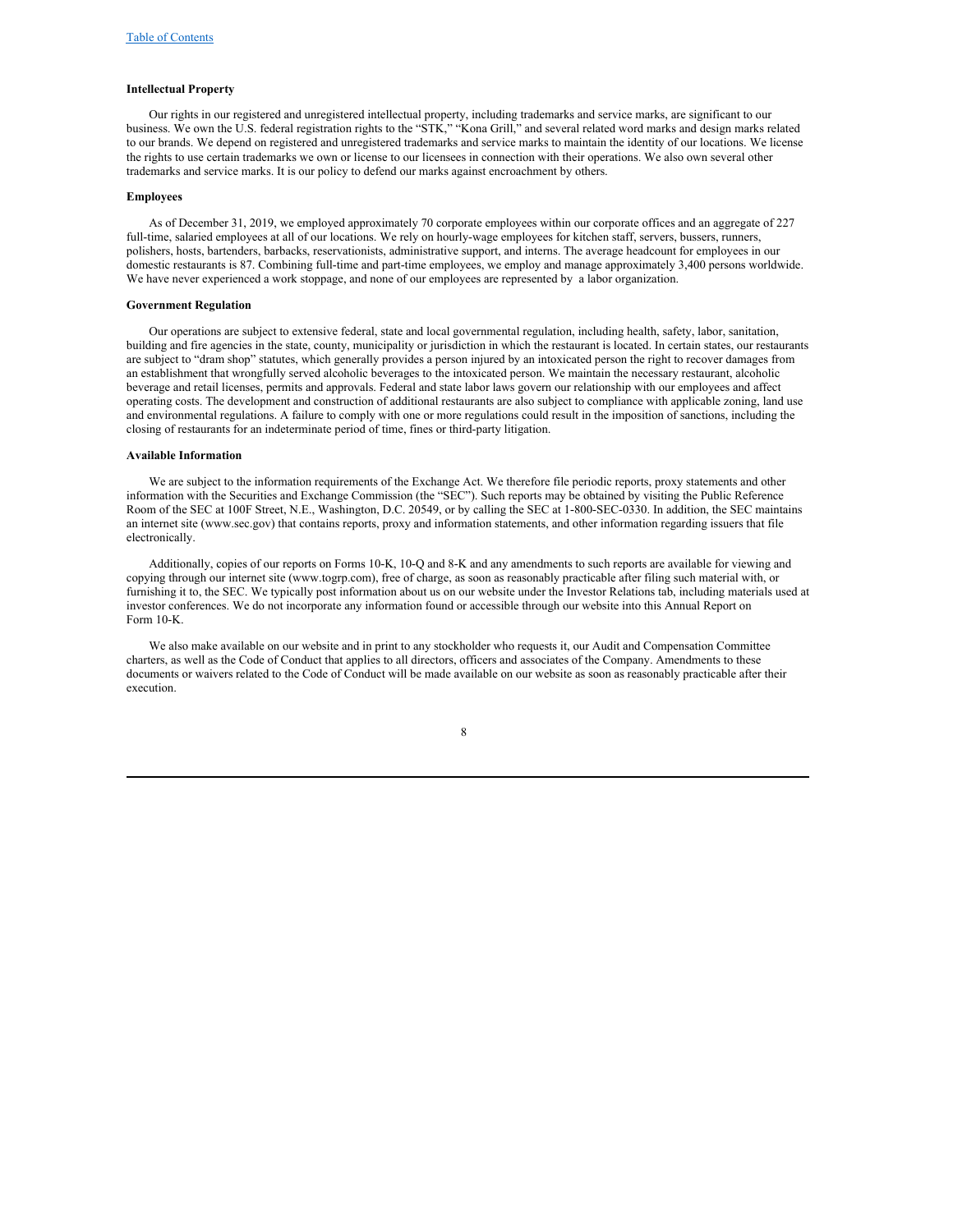### <span id="page-8-0"></span>**Item 1A. Risk Factors**

# **RISK FACTORS**

Ownership of our common stock involves certain risks. Holders of our common stock and prospective investors should carefully consider the following risks and other information contained in this document, including our historical financial statements and related notes included herein. The following risk factors could materially adversely affect our business, consolidated financial condition and results of operations. This could cause the trading price of our common stock to decline, perhaps significantly, and you may lose part or all of your investment. The risks and uncertainties below are all those that we have identified as material but may not be the only risks and uncertainties facing us. Our business is subject to general risks and uncertainties that affect many other companies, including overall *economic and industry conditions.*

#### *Our business is dependent on discretionary spending patterns, business travel and general economic conditions.*

We depend on consumer discretionary spending, business travel and the overall economic environment. Disruptions in the economy, including recessions, high unemployment, foreclosures, bankruptcies and other economic impacts, could affect consumers' ability and willingness to spend discretionary dollars. Reductions in business travel and dining, which we believe accounts for a majority of our weekday revenues at our hotel-based restaurants and food and beverage services operations, would adversely affect our revenues. Reductions in discretionary income and spending also would impact our casino-based restaurants and food and beverage services operations. If uncertain economic conditions were to persist for an extended period of time or worsen, consumers might make long-lasting changes to their discretionary spending behavior, including dining out less frequently. Adverse changes in consumer discretionary spending could be affected by many different factors that are out of our control, including international, national and local economic conditions, any of which could harm our business prospects, financial condition, operating results and cash flows. Continued uncertainty in or a worsening of the economy, generally or in a number of our markets, and our customers' reactions to these trends could adversely affect our business and cause us to, among other things, reduce the number and frequency of new location openings, close locations and delay any re-modeling of existing locations. Our success will depend in part upon our ability to anticipate, identify and respond to changing economic and other conditions.

### Combining Kona Grill's business with ours may be more difficult, costly or time consuming than expected and the anticipated synergies *and other benefits of the acquisition may not be realized.*

The success of our recent acquisition of Kona Grill, including anticipated synergies and other benefits, depends, in part, on our ability to successfully combine and integrate Kona Grill into our business. The integration could result in material challenges, including, without limitation:

- The diversion of management's attention from ongoing business;<br>• Managing a larger combined company:
- Managing a larger combined company;
- Maintaining employee morale and retaining key management and other employees;
- The possibility of faulty assumptions underlying expectations regarding the integration process;
- Consolidating administrative infrastructures and addressing possible differences in corporate culture and philosophies;
- Unanticipated issues in integrating information technology, accounting, communications and other systems; and,
- Unforeseen expenses or delays associated with the integration.

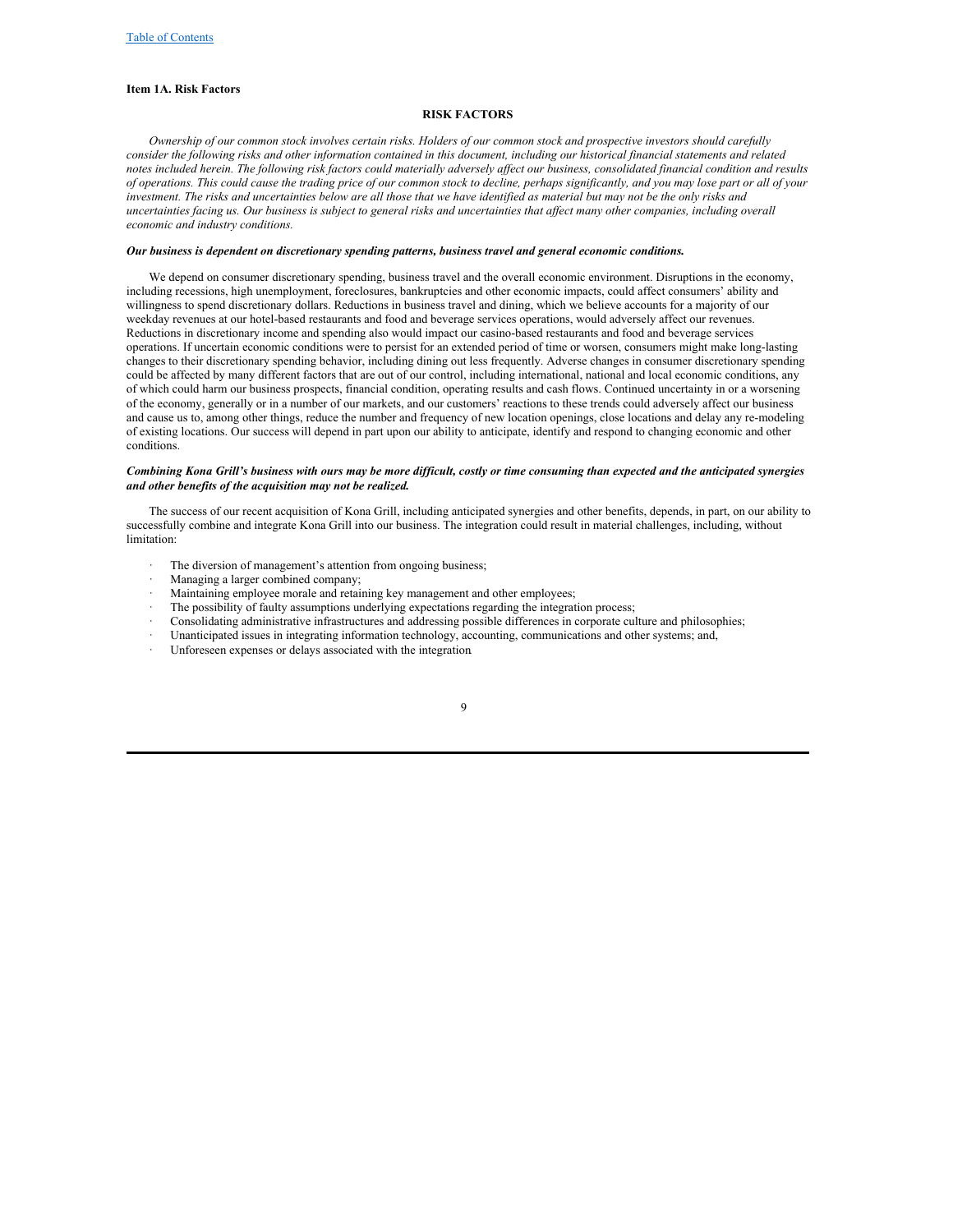# Unsuccessful implementation of any or all of the initiatives of our business strategy, including opening new restaurants and attracting *new F&B hospitality service opportunities, could negatively impact our operations.*

Our success depends in part on our ability to understand and satisfy the needs of our guests and licensees. Our key strategies are to:

- Drive same store sales;
- Improve operational efficiency at our restaurants;
- Reduce corporate general and administrative expenses; and
- Grow our portfolio primarily through licensing and management deals.

Improving comparable location sales and restaurant-level margins depends in part on whether we are able to achieve revenue growth through increases in the average check and increases in customer traffic, and to further expand our private dining business at each location and delivery service business in markets where offered. We believe there are opportunities to increase the average check at our locations through selective introduction of higher priced items and increases in menu pricing. We also believe that expanding and enhancing our private dining capacity will also increase our location sales, as our private dining business typically has a higher average check and higher overall margins than regular dining room business. We believe that expanding the markets in which we offer third-party delivery services will also result in incremental sales. We believe select price increases have not historically adversely impacted customer traffic; however, we expect that there is a price level at which point customer traffic would be adversely affected. It is also possible that these changes could cause our sales volume to decrease. If we are not able to increase our sales at existing locations for any reason, our profitability and results of operations could be adversely affected.

One key element of our growth strategy is opening new restaurants and F&B hospitality services locations. We believe there are opportunities to open approximately six to eight new locations (restaurants and/or hospitality services operations) annually, with a focus on operating under licensing or management agreements (referred to as our "capital light strategy"). However, there can be no assurance that we will be able to open new restaurants or F&B hospitality services locations at the rate that we currently expect.

Our success in growing our business through the opening of new restaurants and F&B hospitality locations is dependent upon a number of factors, including our ability to: cost-effectively operate in markets that we are not familiar with, find suitable license and food and beverage partners, find suitable locations, reach acceptable lease terms, have adequate capital, find acceptable contractors, obtain licenses and permits, manage construction and development costs, recruit and train appropriate staff and properly manage the new venue. Unanticipated costs or delays in the development or construction of future restaurants could impede our ability to open new restaurants timely and cost-effectively, which could have a negative impact on our business, financial condition and results of operations. Specifically, some of the factors that adversely affect the cost and time associated with the development and construction of our restaurants include: labor disputes, shortages of materials or skilled labor, adverse weather conditions, unforeseen engineering problems, environmental problems, construction or zoning problems, local government regulations, modifications in design, and other unanticipated increases in cost.

Additionally, our venues are expensive to build, and we and management unit partners and our licensees incur significant capital and pre-opening expense. Our business and profitability may be adversely affected if the "ramp-up" period for a new location lasts longer than we expect or if the profitability of a new location dips after our initial "ramp-up" marketing program ends. New locations may not be profitable, and their sales performance may not follow historical or projected patterns. If we are forced to close any new operations, we will incur losses for certain buildout costs and pre-opening expenses incurred in connection with opening such operations.

# We have a limited number of venues and we operate multiple venues in some cities and are therefore sensitive to economic and other *trends and developments in these cities.*

We have a relatively small number of restaurants and F&B service locations, and we operate multiple venues in some cities. We typically operate one to six venues in the cities where we operate. Accordingly, particularly in cities where we have multiple venues, our business is susceptible to adverse changes in these markets whether as a result of declining economic conditions, declining stock market performance, negative publicity, changes in customer preferences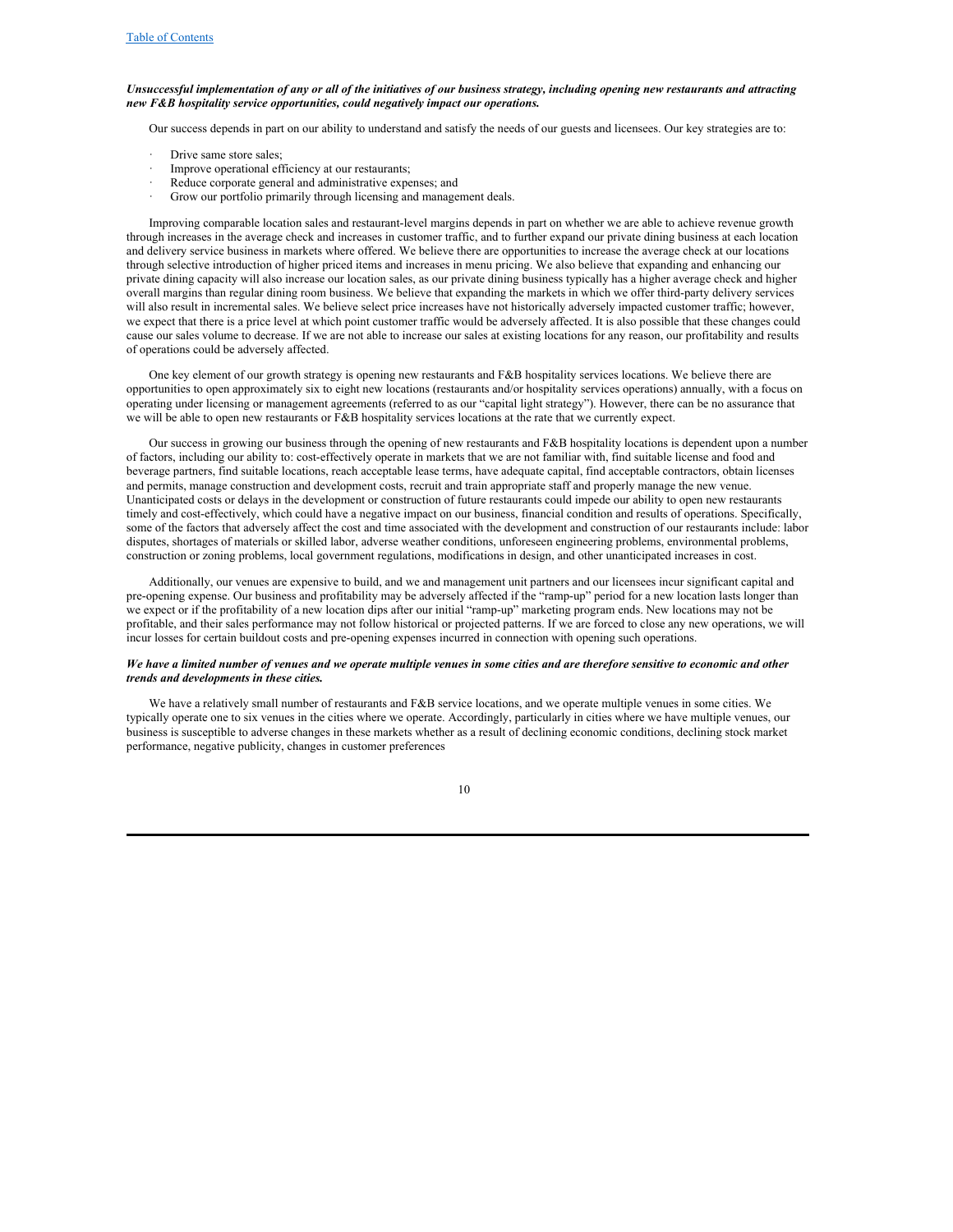or for other reasons, and any such adverse changes may have a disproportionate effect on our overall results of operations compared to some of our competitors that may have less restaurant concentration or that do not operate in our markets. Any regional occurrences such as local labor strikes, natural disasters, prolonged inclement weather, acts of terrorism or other national emergencies, accidents, energy shortages, system failures or other unforeseen events in or around these cities could result in temporary or permanent closings of our venues, which could have a material adverse effect on our business, financial condition and results of operations as a whole.

#### *Competition in the restaurant industry is intense.*

The restaurant and hospitality industry is intensely competitive with respect to price, quality of service, location, ambiance of facilities and type and quality of food. The industry is also characterized by the continual introduction of new concepts and is subject to rapidly changing consumer preferences, tastes, trends and eating and purchasing habits. Our success depends in part on our ability to anticipate and respond quickly to changing consumer preferences, and other factors affecting the restaurant and hospitality industry, including new market entrants and demographic changes. Shifts in consumer preferences away from upscale steakhouses or beef in general, which are significant components of our concepts' menus and appeal, whether as a result of economic, competitive or other factors, could adversely affect our business and results of operations.

A substantial number of national and regional restaurant chains, as well as independently owned restaurants, compete with us for customers, restaurant locations and qualified management and other restaurant staff. The principal competitors for our concepts are other upscale steakhouse chains such as Del Frisco's, Fleming's, Mastro's and The Capital Grille, and local upscale steakhouses as well as polished casual chains such as Brio Tuscan Grille, The Cheesecake Factory, P.F. Chang's and Yard House. There is also competition from non-steak but upscale and high-energy restaurants, and other high-end hospitality services companies and high-energy nightlife concepts. To the extent that our restaurants and F&B hospitality services operations are in hotels, casinos, resorts and similar client locations, we are subject to competition in the broader lodging and hospitality markets that could draw potential customers away from our locations.

Some of our competitors have greater financial, marketing and operating resources than we do, have been in business longer, have greater name recognition and are better established in the markets where our restaurants and F&B hospitality services operations are located or where we may expand. In addition, improved product offerings in the fast casual segment of the restaurant industry, combined with the effects of negative economic conditions and other factors, may lead consumers to choose less expensive alternatives. Our inability to compete successfully with other restaurants, other F&B hospitality services operations and other segments of the industry may harm our ability to maintain acceptable levels of revenue growth, limit our development of new restaurants or concepts, or force us to close one or more of our restaurants or F&B hospitality services operations.

We may also need to evolve our concepts to compete with popular new restaurant or F&B hospitality services operation formats, concepts or trends that emerge from time to time, and we cannot provide any assurance that any changes we make to any of our concepts in response will be successful or not adversely affect our profitability.

#### *We face a variety of risks associated with doing business with licensees.*

We rely in part on our licensees and the manner in which they operate the STK restaurants to develop and promote our business. As of December 31, 2019, we operate six licensed STK restaurants. Our licensees are required to operate our restaurants according to the specific guidelines we set forth, which are essential to maintaining brand integrity and reputation, as well as in accordance with all laws and regulations applicable to us, and all laws and regulations applicable in the countries in which we operate. We provide training to these licensees to integrate them into our operating strategy and culture. However, since we do not have day-to-day control over all of these restaurants, we cannot give assurance that there will not be differences in product and service quality, operations, labor law enforcement, marketing or profitability or that there will be adherence to all of our guidelines and applicable laws. In addition, if our licensees fail to make investments necessary to maintain or improve the restaurants, guest preference for our brand could suffer. Our licensees are subject to business risks similar to those we face such as competition; customer acceptance; fluctuations in the cost, quality and availability of raw ingredients; increased labor costs; difficulty obtaining acceptable site leases; and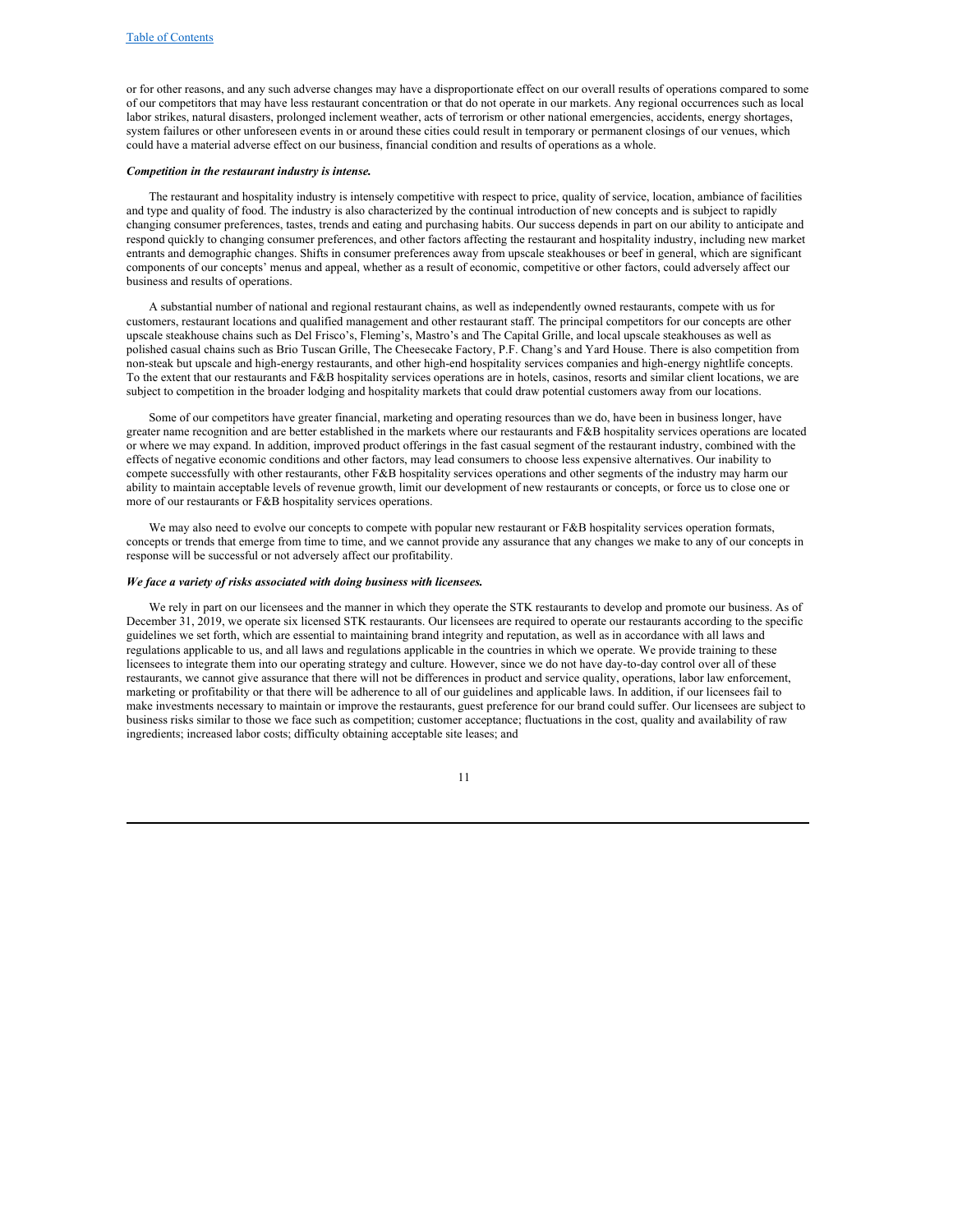difficulty obtaining proper financing. Failure of licensed restaurants to operate effectively could adversely affect our cash flows from those operations or have a negative impact on our reputation and our business.

The success of our licensed operations depends on our ability to establish and maintain good relationships with our licensees. The value of our brand and the rapport that we maintain with our licensees are important factors for potential licensees considering doing business with us. If we are unable to maintain good relationships with licensees, we may be unable to renew license agreements and opportunities for developing new relationships with additional licensees may be adversely affected. This, in turn, could have an adverse effect on our results of operations. Although we have developed criteria to evaluate and screen prospective developers and licensees, we cannot be certain that the developers and licensees we select will have the business acumen necessary to open and operate successful licensed restaurants in their licensing areas, or that the licensees, once selected, will be able to negotiate acceptable lease or purchase terms for prospective sites or to obtain the necessary approvals for such sites, or that financing will be available to construct and open new venues.

# To the extent that our operations are located in hotels, casinos or similar destinations, our results of operations and growth are subject *to the risks facing such venues.*

Our ability to grow and realize profits from our operations in hotels, casinos and other branded or destination venues are dependent on the success of such venues' business. We are subject to the actions and business decisions of our clients and third parties, in which we may have little or no influence in the overall operation of the applicable venue and such actions and decisions could have an adverse effect on our business and operations.

# We depend upon frequent deliveries of food, alcohol and other supplies, which subjects us to the possible risks of shortages, *interruptions and price fluctuations.*

Our ability to maintain consistent quality throughout our locations depends in part upon our ability to acquire fresh, quality products, including beef, seafood, produce and related items, from reliable sources in accordance with our specifications. We currently purchase our food products from various suppliers. We have elected to purchase our beef from a limited number of suppliers. If there were any shortages, interruptions or significant price fluctuations in beef or seafood or if our suppliers were unable to perform adequately or fail to distribute products or supplies to our restaurants, or terminate or refuse to renew any contract with us, this could cause a short-term increase of our costs or cause us to remove certain items from our menu, increase the price of certain offerings or temporarily close a location, which could adversely affect our business and results of operations.

In addition, we purchase beer, wine and spirits from distributors who own the exclusive rights to sell such alcoholic beverage products in the geographic areas in which our locations reside. Our continued ability to purchase certain brands of alcoholic beverages depends upon maintaining our relationships with those distributors, of which there can be no assurance. If any of our alcohol beverage distributors cease to supply us, we may be forced to offer brands of alcoholic beverage which have less consumer appeal or that do not match our brand image, which could adversely affect our business and results of operations.

#### *Increases in commodity prices would adversely af ect our results of operations.*

Our profitability depends in part on our ability to anticipate and react to changes in commodity costs, which have a substantial effect on our total costs. The purchase of beef represents approximately 30% of our food and beverage costs. The market for beef is subject to extreme price fluctuations due to seasonal shifts, climate conditions, the price of feed, industry demand, energy demand and other factors. Our ability to forecast and manage our commodities could significantly affect our gross margins. Energy prices can also affect our operating results, because increased energy prices may cause increased transportation costs for beef and other commodities and supplies, and increased costs for the utilities required to run each location. Historically we have passed increased commodity and other costs on to our customers by increasing the prices of our menu items. While we believe these price increases have historically not affected customer traffic, there can be no assurance that additional price increases would not affect future customer traffic. If prices increase in the future and we are unable to anticipate or mitigate these increases, or if there are shortages for beef, our business and results of operations would be adversely affected.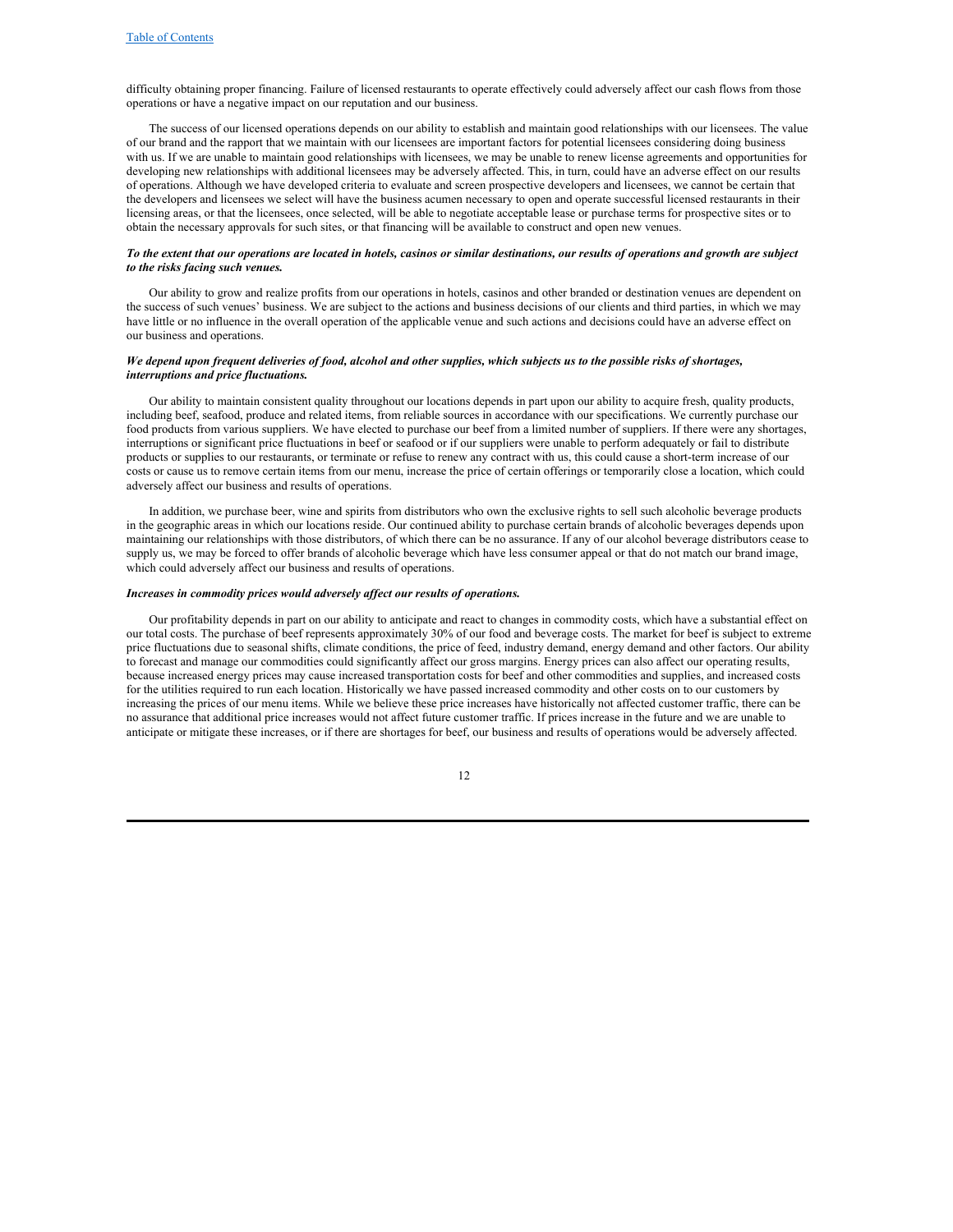# Failure to protect food supplies and adhere to food safety standards could result in food borne illnesses and adversely affect our *business.*

Failure to protect our food supply or enforce food safety policies, such as proper food temperature and adherence to shelf life dates, could result in food-borne illnesses to our guests. Also, our reputation of providing high-quality food is an important factor in our guests choosing our restaurants. Whether or not traced to our restaurants or those of our competitors, instances of food borne illness or other food safety issues could reduce the demand for certain or all of our menu offerings. If any of our guest become ill from consuming our products, the affected restaurants may be forced to close and we may be subject to legal liability. An instance of food contamination from one of our restaurants or suppliers could have far-reaching effects, as the contamination, or the perception of contamination could affect any or all of our restaurants. Publicity related to either product contamination, recalls, or food-borne illness, including Bovine-Spongiform Encephalopathy, which is also known as BSE or mad cow disease, aphthous fever, which is also known as hoof and mouth disease, and hepatitis A, listeria, salmonella and e-coli may also injure our brand and may affect the selection of our restaurants by our guests or licensees based on fear of such illnesses. In addition, the occurrence of food-borne illnesses or food safety issues could also adversely affect the price and availability of affected ingredients, which could result in disruptions in our supply chain and/or lower margins for us and our licensees.

# We face the risk of adverse publicity in connection with our operations, including as a result of increased social media usage.

The quality of our food and our facilities are two of our competitive strengths. Therefore, adverse publicity, whether accurate or not, relating to food quality, public health concerns, illness, safety, injury or government or industry findings concerning our venues or those operated by others could negatively impact us. Any shifts in consumer preferences away from the kinds of food we offer, particularly beef, whether because of dietary or health concerns or otherwise, would make our locations less appealing and could reduce customer traffic and/or impose practical limits on pricing.

The use of social media platforms allows individuals to access a broad audience of consumers and other interested persons. Consumers value readily available information concerning goods and services that they have or plan to purchase and may act on such information without further investigation or authentication. Many social media platforms immediately publish content from their subscribers and participants, often without filters or checks on the accuracy of the content posted. Information concerning our company may be posted on such platforms at any time. If customers perceive or experience a reduction in our food quality, service or ambiance or in any way believe we have failed to deliver a consistently positive experience, this information can be immediately and broadly disseminated. This information may be adverse to our interests or may be inaccurate, each of which may harm our performance, prospects or business.

### *We face the risk of litigation in connection with our operations.*

We are, from time to time, the subject of complaints or litigation from our consumers alleging, among other things, illness, injury or other food quality, health or operational concerns. The inappropriate use of social media by our employees or customers could lead to litigation and result in negative publicity that could damage our reputation. In addition, third party and employee claims against us based on, among other things, alleged discrimination, harassment or wrongful termination, or labor code violations may divert financial and management resources that would otherwise be used to benefit our future performance. Regardless of whether any claims against us are valid or whether we are liable, claims may be expensive to defend and may divert time and money away from our operations. In addition, they may generate negative publicity, which could reduce customer traffic and sales. Although we maintain what we believe to be adequate levels of insurance commensurate with the nature and extent of our operations, insurance may not be available at all or in sufficient amounts to cover any liabilities with respect to these matters. A significant increase in the number of these claims or in the number of such claims that are successful could materially adversely affect our brand, financial condition or operating results. Like most employee practices liability insurance policies, our policy does not provide protection against hour and wage claims, and therefore litigation in the area could adversely impact our financial condition. We settled a class action wage and hour claim in New York in 2018.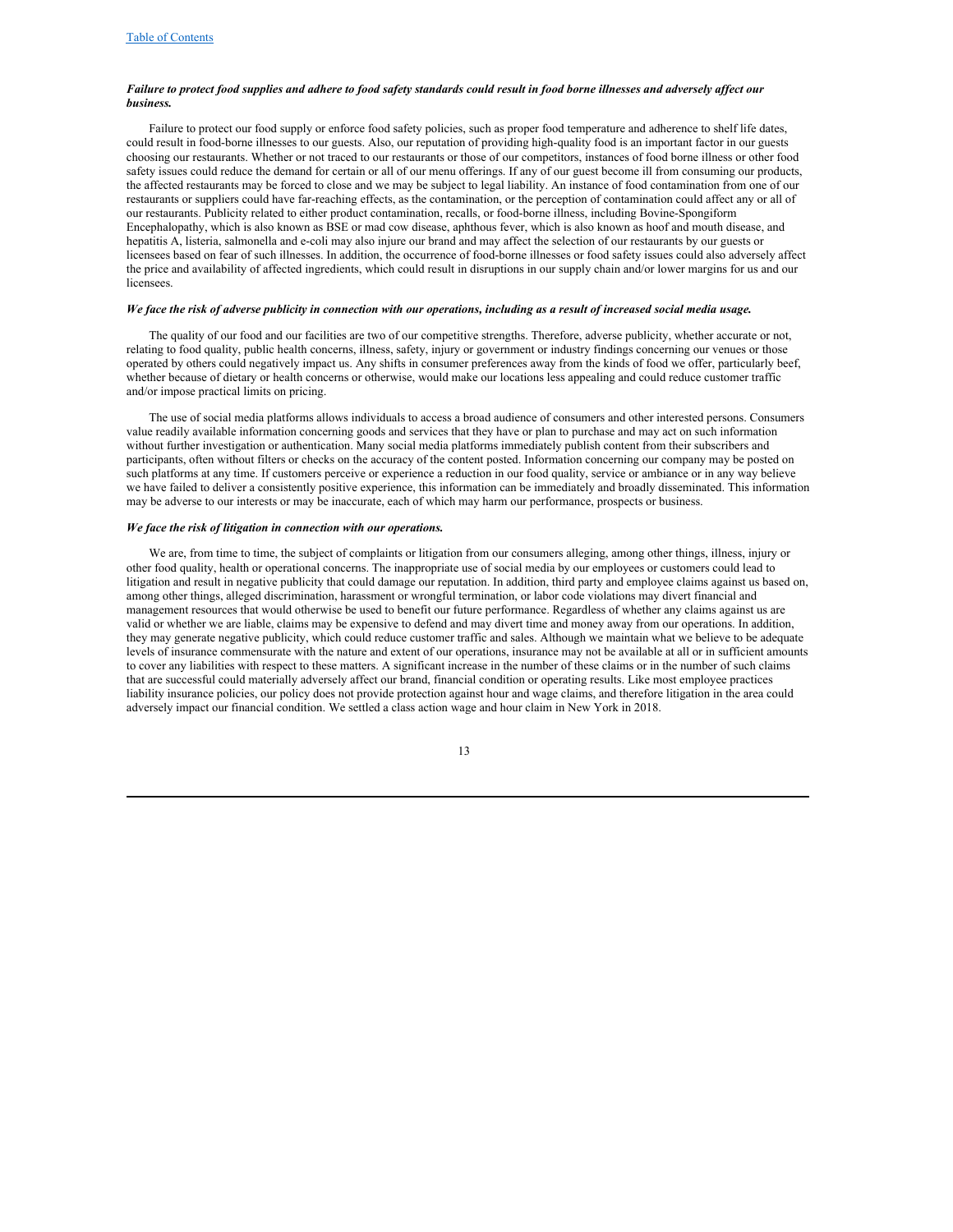# We occupy most of our restaurants and some of our food and beverage hospitality services locations under long-term non-cancelable leases under which we may remain obligated to perform even if we close those operations, and we may be unable to renew leases at the *end of their terms.*

Most of our restaurants and some of our food and beverage hospitality operations are located in premises that we lease. Many of our current leases are non-cancelable and typically have terms ranging from 10 to 15 years with renewal options for terms ranging from 1 to 5 years. We believe that future leases that we enter into will be on substantially similar terms. Fixed payments and/or minimum percentage rent payments under our operating leases and management agreements account for a significant portion of our operating expenses. This may increase our vulnerability to general adverse economic and industry conditions, limit our ability to obtain additional financing, and limit our flexibility in planning for or reacting to changes in our business.

We primarily depend on cash flow from operations to pay our obligations and to fulfill our other cash needs. If our business does not generate sufficient cash flow from operating activities and sufficient funds are not otherwise available to us from borrowings under our credit facility or other sources, we may not be able to meet our operating lease and management agreement obligations, grow our business, respond to competitive challenges or fund our other liquidity and capital needs, which could adversely affect our business and results of operations.

If we were to close or fail to open a restaurant or other venue at a location we lease, we would generally remain committed to perform our obligations under the applicable lease, which could include, among other things, payment of the base rent for the balance of the lease term. Our obligation to continue making rental payments and fulfilling other lease obligations in respect of leases for closed or unopened restaurants could have a material adverse effect on our business and results of operations. Alternatively, at the end of the lease term and any renewal period for a restaurant, we may be unable to renew the lease without substantial additional cost, if at all. If we cannot renew such a lease we may be forced to close or relocate a restaurant, which could subject us to construction and other costs and risks.

Additionally, negative effects on our existing and potential landlords due to the inaccessibility of credit and other unfavorable economic factors may adversely affect our business and results of operations. If our landlords are unable to obtain financing or remain in good standing under their existing financing arrangements, they may be unable to provide construction contributions or satisfy other lease covenants to us. If any landlord files for bankruptcy protection, the landlord may be able to reject our lease in the bankruptcy proceedings. While we would under some circumstances have the option to retain our rights under the lease, we could not compel the landlord to perform any of its obligations and would be left with damages (which are subject to collectability risk) as our sole recourse. Our development of new locations may also be adversely affected by the negative financial situations of potential developers, landlords and host sites. Such parties may delay or cancel development projects or renovations of existing projects due to the instability in the credit markets and economic uncertainty. This could reduce the number of high-quality locations available that we would consider for our new operations or cause the quality of the sites in which the restaurants and food and beverage hospitality services operations are located to deteriorate. Any of these developments could have an adverse effect on our existing businesses or cause us to curtail new projects.

### Our operations may be negatively impacted by seasonality, adverse weather conditions, natural disasters or acts of terror.

Our business is subject to seasonal fluctuations, adverse weather conditions and natural disasters that may at times affect the regions in which our restaurants and F&B hospitality services operations are located, regions that supply or produce food products for our restaurants, or locations of our distribution network. As a result of the seasonality of our business due to weather, holiday events and other factors, our quarterly results for any one quarter or fiscal year may not be indicative of results to be expected for any other quarter or for any year.

In addition, if adverse weather conditions or natural disasters such as fires and hurricanes affect our restaurants, we could experience closures, repair and restoration costs, food spoilage, and other significant reopening costs, any of which would adversely affect our business. We could also experience shortages or delayed shipments at our restaurants if adverse weather or natural disasters affect our distribution network, which could adversely affect our restaurants and our business as a whole. Additionally, during periods of extreme temperatures (either hot or cold) or precipitation, we may experience a reduction in customer traffic, which could adversely affect our restaurants and our business as a whole.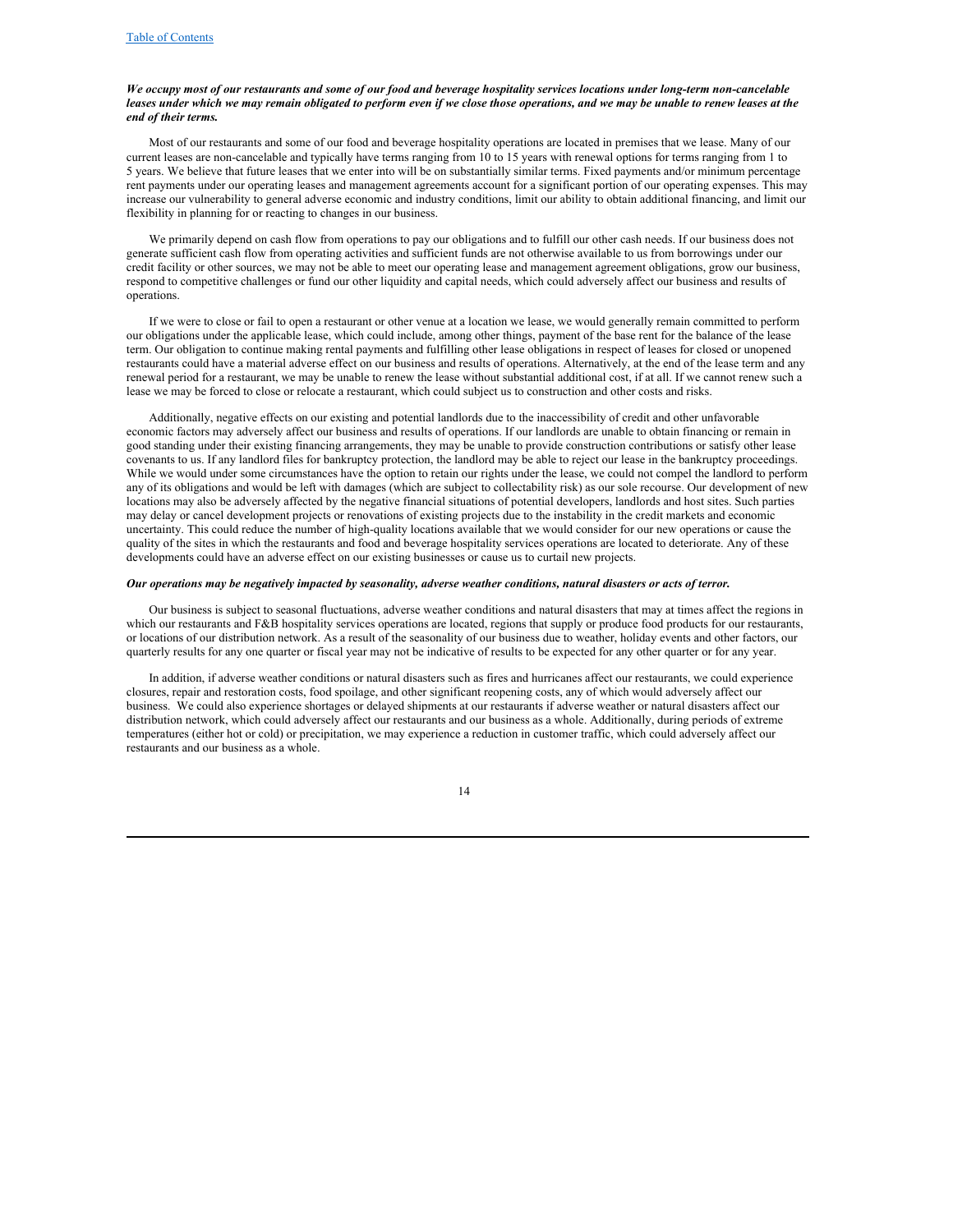Weather conditions are impossible to predict as is the negative impact on our business that such conditions might cause. Catastrophic weather conditions are likely to affect the supply of and costs for food products. If we do not anticipate or react to changing food costs by adjusting our purchasing practices or menu prices, our operating margins would likely deteriorate.

Terrorism, including cyber-terrorism or efforts to tamper with food supplies, could have an adverse impact on our brand and results of operations.

### Security breaches, loss of data and other disruptions could compromise sensitive information related to our business, prevent us from accessing critical information or expose us to liability, which could adversely affect our business and our reputation

We utilize information technology systems and networks to process, transmit and store electronic information in connection with our business activities. As the use of digital technologies has increased, cyber incidents, including deliberate attacks and attempts to gain unauthorized access to computer systems and networks, have increased in frequency and sophistication. These threats pose a risk to the security of our systems and networks and the confidentiality, availability and integrity of our data, all of which are vital to our operations and business strategy. There can be no assurance that we will be successful in preventing cyber-attacks or successfully mitigating their effects.

We estimate that approximately 75% of our sales are by credit or debit cards. Other restaurants and retailers have experienced security breaches in which credit and debit card information has been stolen. We may in the future become subject to claims for purportedly fraudulent transactions arising out of the actual or alleged theft of credit or debit card information, and we may also be subject to lawsuits or other proceedings relating to these types of incidents. Further, in 2015, the major credit card networks shifted the liability associated with EMV (Europay/Mastercard/Visa) chip card technology to the merchants. With this liability shift, any restaurant or merchant that is not using an approved chip-and-pin point-of-sale device would be liable for counterfeit or fraudulent charges.

Despite the implementation of security measures (such as the employment of internal resources and external consultants to conduct auditing and testing for weaknesses in our informational technology environment), our internal computer systems and those of our thirdparty contractors and consultants are vulnerable to damage or disruption from hacking, computer viruses, software bugs, unauthorized access or disclosure, natural disasters, terrorism, war, and telecommunication, equipment and electrical failures. There can be no assurance that we will promptly detect any such disruption or security breach, if at all. Unauthorized access, loss or dissemination could disrupt our operations, our ability to process and prepare company financial information, and manage various general and administrative aspects of our business. To the extent that any such disruption or security breach results in a loss of or damage to our data or applications, or inappropriate disclosure or theft of confidential, proprietary or personal information, we could incur liability, suffer reputational damage or poor financial performance or become the subject of regulatory actions by state, federal or non-US authorities, any of which could adversely affect our business.

### We are subject to numerous and changing U.S. federal and foreign government regulations. Failure to comply with or substantial changes in government regulations could negatively affect our sales, increase our costs or result in fines or other penalties against us.

Each of our venues is subject to licensing and regulation by the health, sanitation, safety, labor, building environmental (including disposal, pollution, and the presence of hazardous substances) and fire agencies of the respective states, counties, cities, and municipalities in which it is located, as well as under federal law. These regulations govern the preparation and sale of food, the sale of alcoholic beverages, the sale and use of tobacco, zoning and building codes, land use and employee, health, sanitation and safety matters. Alcoholic beverage control regulations govern various aspects of our locations' daily operations, including the minimum age of patrons and employees, hours of operation, advertising, wholesale purchasing and inventory control, handling and storage. Typically, our locations' licenses to sell alcoholic beverages must be renewed annually and may be suspended or revoked at any time for cause. A failure to comply with one or more regulations could result in the imposition of sanctions, including the closing of venues for an indeterminate period of time, or third-party litigation, any of which could have a material adverse effect on us and our results of operations.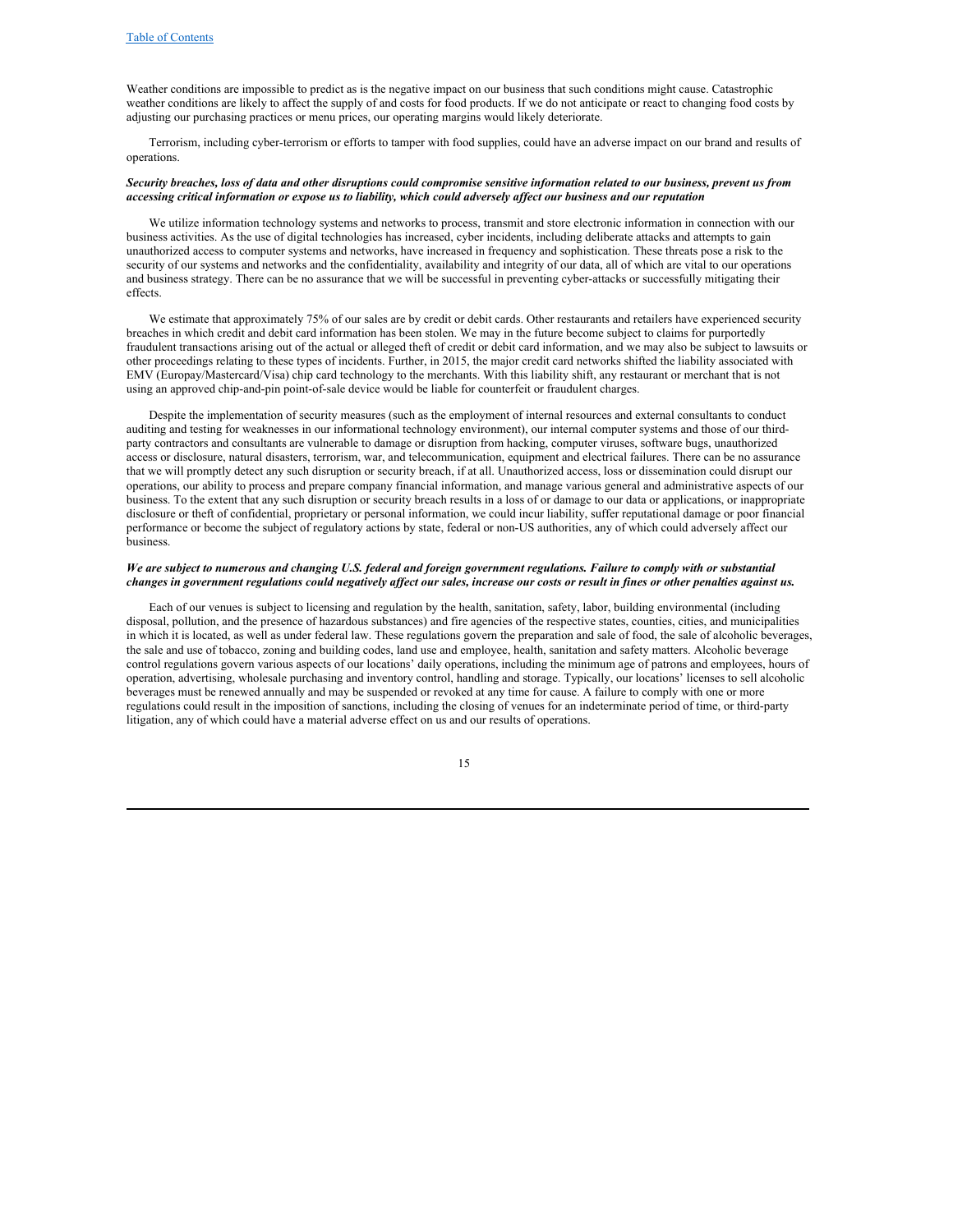Government regulation can also affect customer traffic at our locations. A number of states, counties and cities have enacted menu labeling laws requiring multi-unit restaurant operators to disclose certain nutritional information. For example, the Affordable Care Act establishes a uniform, federal requirement for restaurant chains with 20 or more locations operating under the same trade name and offering substantially the same menus to post nutritional information on their menus, including the total number of calories. The law also requires such restaurants to provide to consumers, upon request, a written summary of detailed nutritional information, including total calories and calories from fat, total fat, saturated fat, cholesterol, sodium, total carbohydrates, complex carbohydrates, sugars, dietary fiber, and total protein in each serving size or other unit of measure, for each standard menu item. The Food and Drug Administration is also permitted to require additional nutrient disclosures, such as trans-fat content. Our compliance with the Affordable Care Act or other similar laws to which we may become subject could reduce demand for our menu offerings, reduce customer traffic and/or reduce average revenue per customer, which would have an adverse effect on our revenue. Any reduction in customer traffic related to these or other government regulations could affect revenues and adversely affect our business and results of operations.

Our foreign operations are subject to all of the same risks as our domestic restaurants and food and beverage hospitality services operations, and additional risks that include, among others, international economic and political conditions and the possibility of instability and unrest, differing cultures and consumer preferences, diverse government regulations and tax systems, the ability to source fresh ingredients and other commodities in a cost-effective manner and the availability of experienced management.

We are subject to governmental regulation in the domestic and international jurisdictions where we operate, including antitrust and tax requirements, anti-boycott regulations, import/export/customs regulations and other international trade regulations, the USA PATRIOT Act and the Foreign Corrupt Practices Act. Any new regulatory or trade initiatives could impact our operations in certain countries. Failure to comply with any such legal requirements could subject us to monetary liabilities and other sanctions, which could harm our business, results of operations and financial condition.

#### *Changes to wage, immigration and labor laws could increase our costs substantially.*

Under the minimum wage laws in most domestic jurisdictions, we are permitted to pay certain hourly employees a wage that is less than the base minimum wage because these employees receive tips as a substantial part of their income. As of December 31, 2019, approximately 38% of our employees earn this lower minimum wage in their respective locations since tips constitute a substantial part of their income. If cities, states or the federal government change their laws to require all employees to be paid the general employee minimum base wage regardless of supplemental tip income, our labor costs would increase substantially. Certain states in which we operate restaurants also have adopted or are considering adopting minimum wage statutes that exceed the federal minimum wage. We may be unable or unwilling to increase our prices to pass these increased labor costs on to our customers, in which case, our business and results of operations could be adversely affected.

A restaurant company employer may claim a credit against the company's federal income taxes for FICA taxes paid on certain tip wages (the "FICA tip credit"). We utilize the federal FICA tip credit to reduce our federal income tax expense. Changes in the tax law could reduce or eliminate the FICA tip credit, which could negatively impact our results of operations and cash flows in future periods.

Further, the U.S. Congress and Department of Homeland Security may implement changes to federal immigration laws, regulations or enforcement programs. Some of these changes may increase our obligations for compliance and oversight, which could subject us to additional costs and make our hiring process more cumbersome, or reduce the availability of potential employees. Even if we operate our restaurants in strict compliance with U.S. Immigration and Customs Enforcement and state requirements, some of our employees may not meet federal work eligibility or residency requirements, which could lead to a disruption in our work force. Although we require all of our new employees to provide us with the government-specified documentation evidencing their employment eligibility, some of our employees may, without our knowledge, be unauthorized workers. Unauthorized workers are subject to seizure and deportation and may subject us to fines, penalties or loss of our business license in certain jurisdictions. Additionally, a government audit could result in a disruption to our workforce or adverse publicity that could negatively impact our brand and our use of E-Verify and/or potential for receipt of letters from the Social Security Administration requesting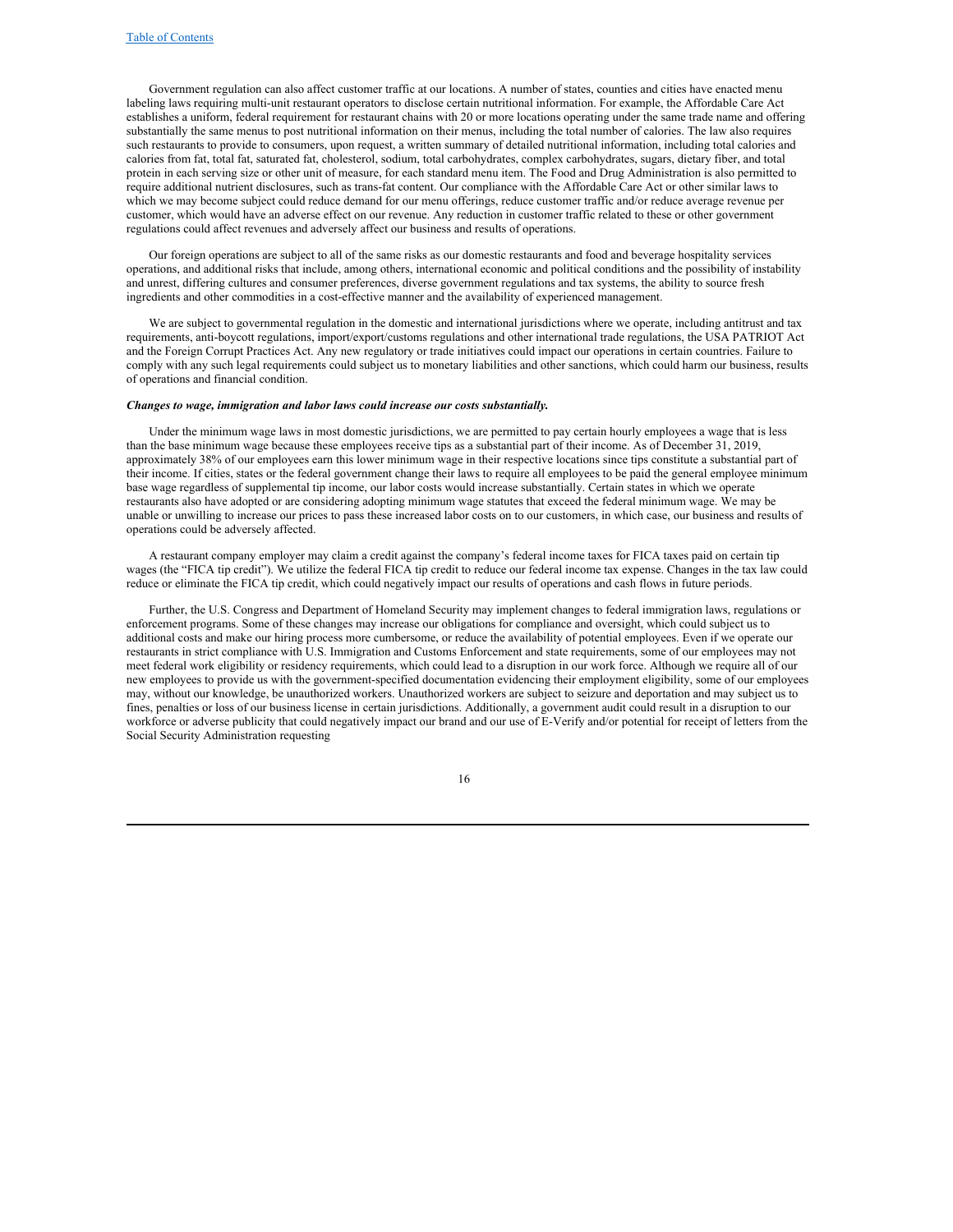information (commonly referred to as no-match letters) could make it more difficult to recruit and/or retain qualified employees.

Potential changes in labor laws or increased union recruiting activities could result in portions of our workforce being subjected to greater organized labor influence. Although we do not currently have any unionized employees, labor legislation could have an adverse effect on our business and financial results by imposing requirements that could potentially increase our costs, reduce our flexibility and impact our ability to service our customers. In addition, a labor dispute involving some or all of our employees could harm our reputation, disrupt our operations and reduce our revenues and resolution of disputes may increase our costs.

#### *We may not be able to protect our brands, trademarks, service marks or other proprietary rights.*

We have registered, or have applications pending to register, the trademarks STK, Kona Grill and Konavore with the United States Patent and Trademark Office and in certain foreign countries in connection with restaurant services. Our brands, which include our trademarks, service marks and other intellectual property and proprietary rights, are important to our success and our competitive position. In that regard, we believe that our trade names, trademarks and service marks are valuable assets that are critical to our success. Accordingly, we devote substantial resources to the establishment and protection of our brands. However, the actions we take may be inadequate to prevent imitation of our products and concepts by others, to prevent various challenges to our registrations or applications or denials of applications for the registration of trademarks, service marks and proprietary rights in the U.S. or other countries, or to prevent others from claiming violations of their trademarks and proprietary marks. In addition, others may assert rights in our trademarks, service marks and other proprietary rights or may assert that we are infringing rights they have in their trademarks, service marks, patents or other proprietary rights. Any such disputes could force us to incur costs related to enforcing our rights. In addition, the use of trade names, trademarks or service marks similar to ours in some markets may keep us from entering those markets.

Each of our intellectual property marks is pledged as collateral securing our credit and guaranty agreement with Goldman Sachs Bank USA ("Goldman Sachs"). Default under these agreements could enable Goldman Sachs to sell (at auction or otherwise) our trademarks, which would have a material adverse effect on our ability to continue our business.

# The outbreak of the novel coronavirus disease ("COVID-19") has significantly affected our restaurant traffic and our business.

Our business has been adversely affected by the effect of, the public perception of a risk of, and government actions to contain, a novel strain of coronavirus (COVID-19). In December 2019, COVID-19 was identified in Wuhan, China, and subsequently spread to other regions of the world. On March 11, 2020, the World Health Organization declared COVID-19 a pandemic disease. As discussed further below in Item 7. "Management's Discussion and Analysis of Financial Condition and Results of Operations", since early March 2020, we have experienced a significant decline in restaurant traffic and government agencies have since declared a state of emergency in the U.S. and in foreign jurisdictions where we operate, and some government agencies have restricted movement, required restaurant and bar closures, and advised people not to visit restaurants or bars. In some jurisdictions, people have been instructed to shelter in place to reduce the spread of COVID-19. In response to these conditions, we have temporarily closed several restaurants and we have shifted operations at others to provide only take-out and delivery service. We expect our results of operations to be materially and negatively affected by these actions. A prolonged occurrence of COVID-19 may result in further restrictions, including possible travel restrictions and additional restrictions on the restaurant industry. Our efforts to mitigate the effect of COVID-19 on our business may be unsuccessful, and we may not be able to adequately reduce our costs as we move to a take-out and delivery model, with which we have limited experience. Any of these events could result in a sustained, significant drop in restaurant traffic and could have a material adverse effect on us.

# Health concerns arising from outbreaks of flu viruses or other diseases, or regional or global health pandemic could severely affect our *business.*

The United States and other countries have experienced, or may experience in the future, outbreaks of viruses, such as coronavirus, norovirus, Avian Flu or "SARS," and H1N1 or "swine flu," or other diseases such as bovine spongiform encephalopathy, commonly known as "mad cow disease." If a virus is transmitted by human contact, our employees or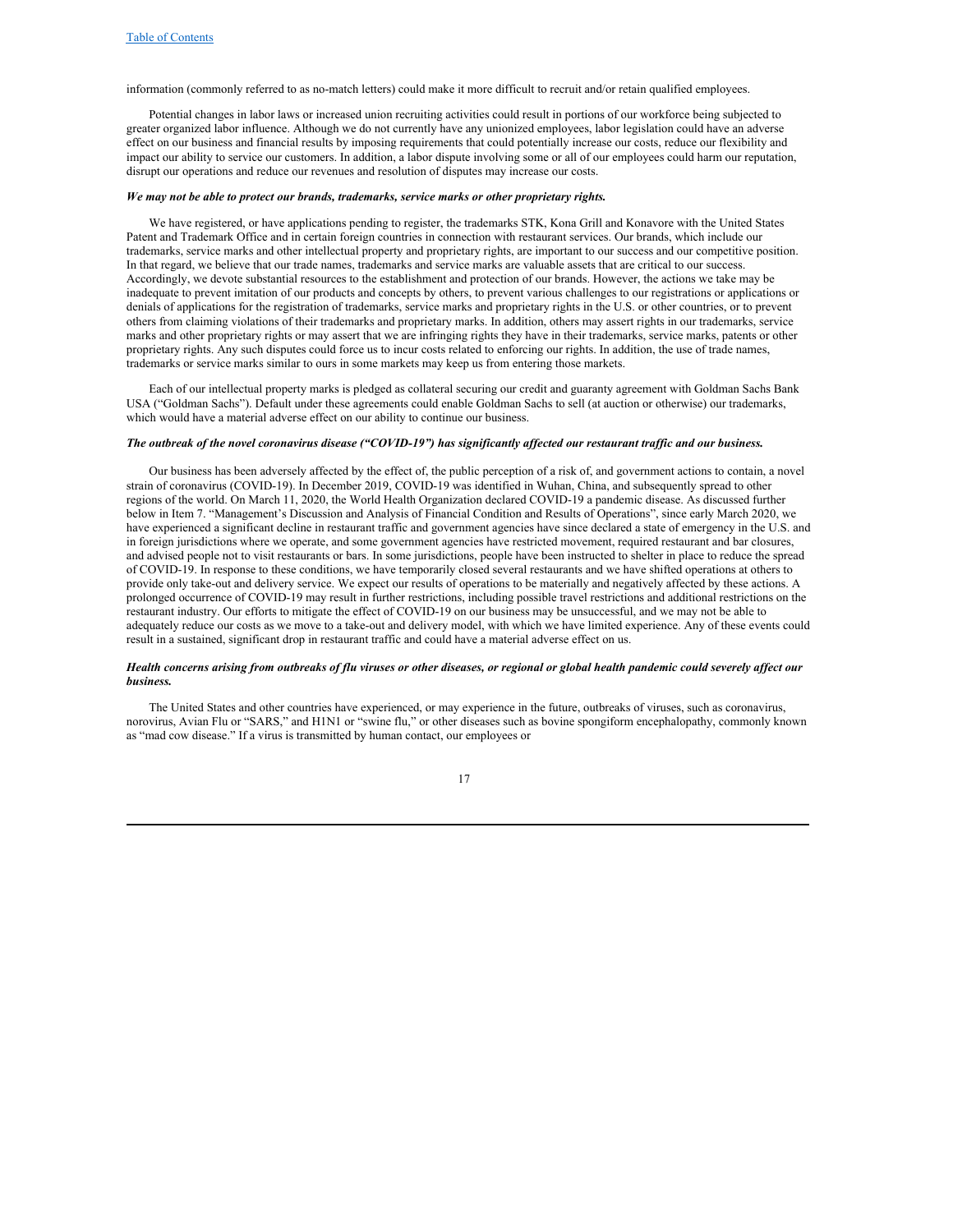customers may become infected, or may choose, or be advised, to avoid gathering in public places, any of which may adversely affect the guest traffic at our restaurants and the ability to adequately staff our restaurants, receive deliveries on a timely basis or perform functions at the corporate level. We also may be adversely affected if jurisdictions in which we have restaurants impose mandatory closures, seek voluntary closures or impose restrictions on operations. Even if such measures are not implemented and a virus or other disease does not spread significantly, the perceived risk of infection or significant health risk may adversely affect our business.

To the extent that a virus or disease is food-borne, or perceived to be food-borne, future outbreaks may adversely affect the price and availability of certain food products and cause our customers to eat less of a product. For example, health concerns relating to the consumption of beef or to specific events such as the outbreak of "mad cow disease" may adversely impact sales of our beef-related menu items. In addition, public concern over "avian flu" may cause fear about the consumption of chicken, eggs and other products derived from poultry. The inability to serve beef or poultry-based products would restrict our ability to provide a variety of menu items to our customers. If we change our menu in response to such concerns, we may lose customers who do not prefer the new menu, and we may not be able to sufficiently attract new customers to produce the revenue needed to restore the profitability of our restaurant operations. We also may generate different or additional competitors for our intended customers as a result of such a menu change and may not be able to successfully compete against such competitors.

# The loss of key personnel or difficulties recruiting and retaining qualified personnel could adversely affect our business and financial *results.*

Our success depends substantially on the contributions and abilities of key executives and other employees, and on our ability to recruit and retain high-quality employees to work in and manage our restaurants. We must continue to recruit, retain and motivate management and other employees sufficient to maintain our current business and support our projected growth. A loss of key employees or a significant shortage of high-quality restaurant employees to maintain our current business and support our projected growth could adversely affect our business and financial results.

### *Failure of our internal controls over financial reporting could harm our business and financial results.*

Our management is responsible for establishing and maintaining effective internal control over financial reporting. Internal control over financial reporting is a process to provide reasonable assurance regarding the reliability of financial reporting for external purposes in accordance with accounting principles generally accepted in the United States. Because of its inherent limitations, internal control over financial reporting is not intended to provide absolute assurance that we would prevent or detect a misstatement of our financial statements or fraud. Any failure to maintain an effective system of internal control over financial reporting could limit our ability to report our financial results accurately and timely or to detect and prevent fraud. A significant financial reporting failure or material weakness in internal control over financial reporting could cause a loss of investor confidence and decline in the market price of our stock.

While we have determined that our internal control over financial reporting was effective as of December 31, 2019, as indicated in our Management's Annual Report on Internal Control over Financial Reporting included in this Annual Report on Form 10-K, we must continue to monitor and assess our internal control over financial reporting. If our management identifies one or more material weaknesses in our internal control over financial reporting and such weakness remains uncorrected at fiscal year-end, we will be unable to assert such internal control is effective at fiscal year-end. If we are unable to assert that our internal control over financial reporting is effective at fiscal year-end, we could lose investor confidence in the accuracy and completeness of our financial reports, which could have a material adverse effect on our reputation and the price of our common stock.

#### *We may not be able to comply with certain debt covenants on our debt.*

Our credit agreements require us to achieve specified financial and operating results and maintain compliance with specified financial ratios. Our ability to comply with these provisions may be affected by events beyond our control, including the effects on our business of COVID-19 and related government actions and consumer behavior. If we were to default under our covenants and such default were not cured or waived, our indebtedness could become immediately due and payable. If we breach these covenants and fail to comply with the credit agreements, and the lenders accelerate the amounts outstanding, our business and results of operations would be adversely affected.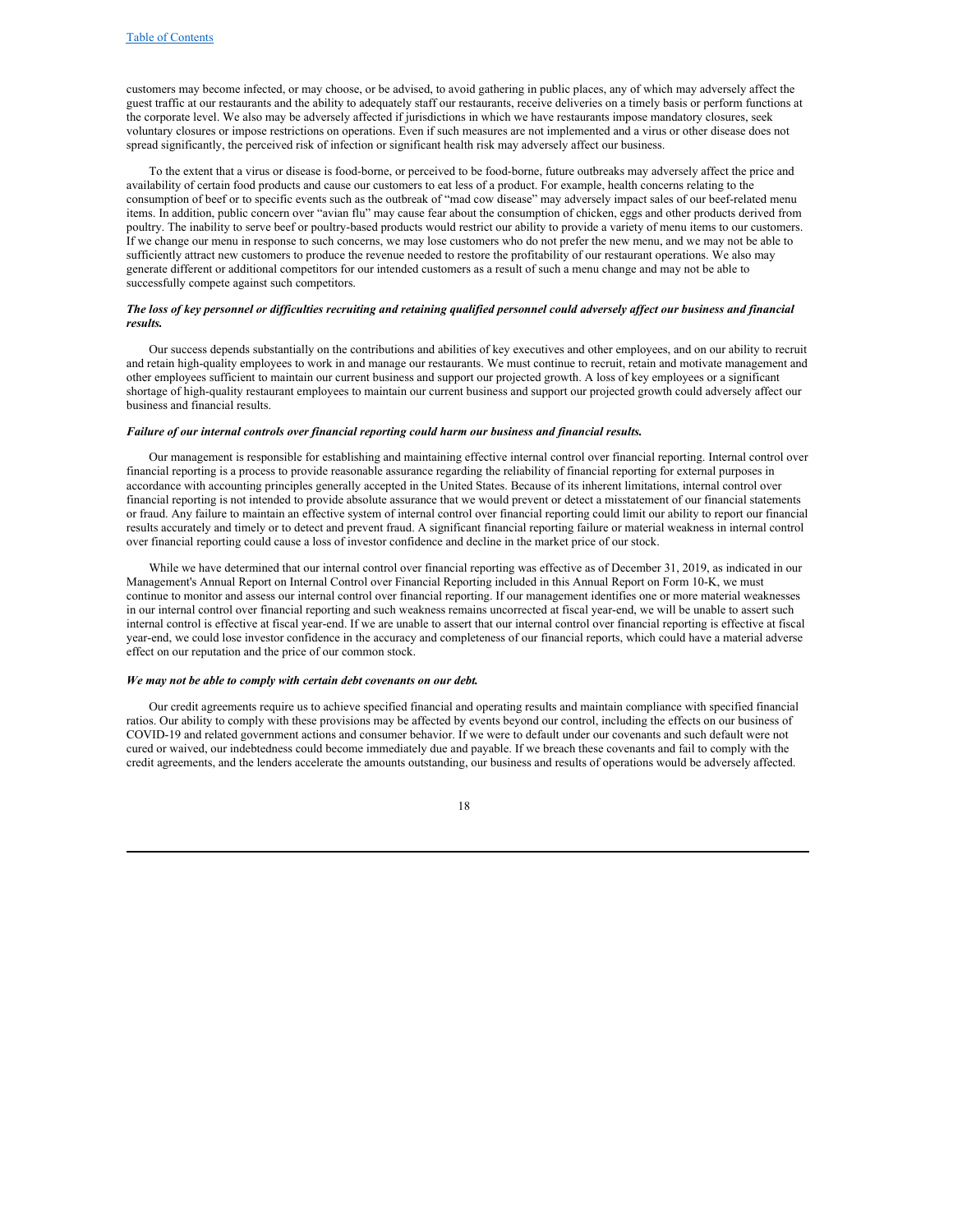In addition, our ability to borrow under our revolving credit facility depends on several factors, including compliance with specified leverage incurrence ratios. If we are not able to borrow under our revolving credit facility to bridge losses we incur while our operations are affected by the COVID-19 outbreak, and if alternative financing is not available to us on acceptable terms or at all, our business and results of operations would be adversely affected.

# Insiders have substantial control over us, and they could delay or prevent a change in our corporate control even if our other *stockholders wanted it to occur.*

Our executive officers, directors, and principal stockholders hold a significant percentage of our outstanding common stock. Accordingly, these stockholders are able to control or have a significant impact on all matters requiring stockholder approval, including the election of directors and approval of significant corporate transactions. This could delay or prevent an outside party from acquiring or merging with us even if our other stockholders affirmed such action. In addition, such concentrated control may adversely affect the price of our common stock and sales by our insiders or affiliates, along with any other market transactions, could affect the market price of our common stock.

### Provisions in our amended and restated certificate of incorporation, our bylaws and Delaware law may inhibit a takeover of us, which could limit the price investors might be willing to pay in the future for our common stock and could entrench management.

Our amended and restated certificate of incorporation and our bylaws contain provisions that may discourage unsolicited takeover proposals that stockholders may consider to be in their best interests. Our Board of Directors (the "Board") is divided into three classes, each of which generally serve for a term of three years with only one class of directors being elected each year. As a result, at a given annual meeting, only a minority of the Board may be considered for election. Since our staggered Board may prevent our stockholders from replacing a majority of our Board at any given annual meeting, it may entrench management and discourage unsolicited stockholder proposals that may be in the best interests of stockholders.

Moreover, our Board has the ability to designate the terms of and issue new series of preferred stock without stockholder approval. Under the terms of our amended and restated certificate of incorporation, our Board may authorize and issue up to 10,000,000 shares of one or more series or class of preferred stock with rights superior to those of holders of common stock in terms of liquidation and dividend preference, voting and other rights. The issuance of preferred stock would reduce the relative rights of holders of common stock vis-à-vis the holders of preferred stock without the approval of the holders of common stock. In addition, to the extent that such preferred stock is convertible into shares of common stock, its issuance would result in a dilution of the percentage ownership of holders of common stock on a fully diluted basis. In addition, the issuance of a series of preferred stock could be used as a method of discouraging, delaying or preventing a change in control of our company.

We are also subject to the anti-takeover provisions under Delaware law, which could delay or prevent a change of control. Together, these provisions may make the removal or management more difficult and may discourage transactions that otherwise could involve a payment of a premium over prevailing market prices for our securities.

# *The price of our common stock could be subject to volatility related or unrelated to our operations.*

The trading price of our common stock could fluctuate significantly due to a number of factors, including market perception of our ability to meet our growth projections and expectations, quarterly operating results of other companies in the same industry, trading value in our common stock, changes in general conditions in the economy and the financial markets or other developments affecting our business and the business of others in the industry. In addition, the stock market itself is subject to extreme price and volume fluctuations. This volatility has had a significant effect on the market price of securities issued by many companies for reasons related and unrelated to their operating performance and could have the same effect on our common stock.

# **Item 1B. Unresolved Staff Comments**

<span id="page-18-0"></span>None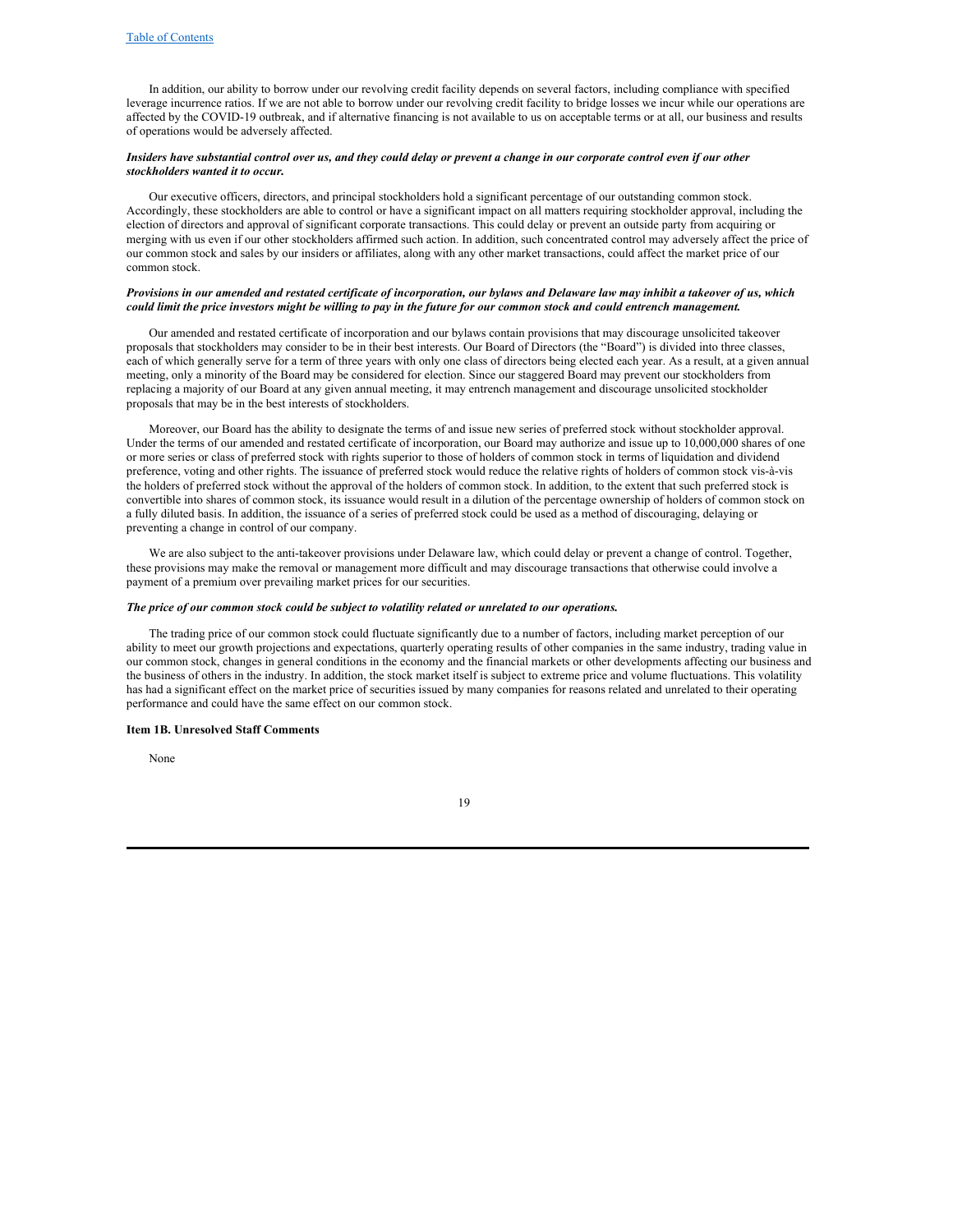# <span id="page-19-0"></span>**Item 2. Properties**

We do not own any properties. Each of our "owned" locations operates in premises leased by its operating subsidiary. We do not have a direct ownership interest in locations which are operated pursuant to a management agreement ("managed") or license agreement ("licensed") with one of our hospitality partners.

As of December 31, 2019, our STK locations are as follows:

|                              |                         |                         | Type of              | Square              | <b>Lease or Agreement</b> |
|------------------------------|-------------------------|-------------------------|----------------------|---------------------|---------------------------|
| Venue                        | Hotel/Casino            | Location                | <b>Interest</b>      | Feet <sup>(1)</sup> | Expiration <sup>(2)</sup> |
| <b>STK Atlanta</b>           |                         | Atlanta, Georgia        | Owned                | 12,000              | 12/31/2026                |
| <b>STK</b> Chicago           |                         | Chicago, Illinois       | Owned                | 9,300               | 9/30/2025                 |
| <b>STK Denver</b>            |                         | Denver, Colorado        | Owned                | 7.000               | 6/30/2026                 |
| STK Doha                     | The Ritz-Carlton        | Doha, Oatar             | Licensed             | 7,000               | 1/31/2024                 |
| STK Downtown <sup>(3)</sup>  |                         | New York, New York      | Owned <sup>(4)</sup> | 24,000              | 4/30/2025                 |
| <b>STK Dubai</b>             | <b>Address Downtown</b> | Dubai, United Arab      |                      |                     |                           |
| Downtown                     | Hotel                   | Emirates                | Licensed             | 11,200              | 12/4/2027                 |
|                              | Jumeirah Beach          | Dubai, United Arab      |                      |                     |                           |
| STK Dubai Marina             | Residence               | Emirates                | Licensed             | 10,000              | 12/4/2027                 |
| <b>STK</b> Ibiza             | Ibiza Corso Hotel & Spa | Illes Balears, Spain    | Licensed             | 13,330              | 12/31/2021                |
| <b>STK Las Vegas</b>         | The Cosmopolitan        | Las Vegas, Nevada       | Managed              | 10.000              | 1/28/2025                 |
| STK London                   | ME London               | London, England         | Managed              | 8,000               | 12/31/2022                |
| <b>STK Mexico City</b>       |                         | Mexico City, Mexico     | Licensed             | 5,000               | 8/31/2028                 |
| STK Miami Beach              |                         | Miami Beach, Florida    | Owned                | 11,400              | 10/31/2027                |
| <b>STK Midtown</b>           |                         | New York, New York      | Owned                | 13.400              | 8/23/2031                 |
| <b>STK Milan</b>             | ME Milan                | Milan, Italy            | Managed              | 7,200               | 5/11/2025                 |
| <b>STK Nashville</b>         |                         | Nashville, Tennessee    | Owned                | 9,500               | 9/30/2029                 |
| STK Orlando <sup>(3)</sup>   |                         | Orlando, Florida        | Owned                | 16,300              | 11/30/2030                |
| STK San Diego <sup>(3)</sup> | Andaz Hotel             | San Diego, California   | Owned                | 8,400               | 4/30/2026                 |
|                              | Condado Vanderbilt      |                         |                      |                     |                           |
| STK San Juan                 | Hotel                   | San Juan, Puerto Rico   | Licensed             | 5,600               | 10/15/2029                |
| <b>STK Toronto</b>           |                         | Toronto, Canada         | Managed              | 9,800               | 7/30/2030                 |
| <b>STK Westwood</b>          | W Hotel                 | Los Angeles, California | Owned                | 5,000               | 4/30/2025                 |

(1) Approximate

(2) Lease/agreement expiration date is based on terms specified in applicable agreement without taking into account renewal options.

(3) Location includes an owned rooftop lounge, except for the STK Rooftop San Diego which is a licensed location. (4) Ownership in location is 61.22%.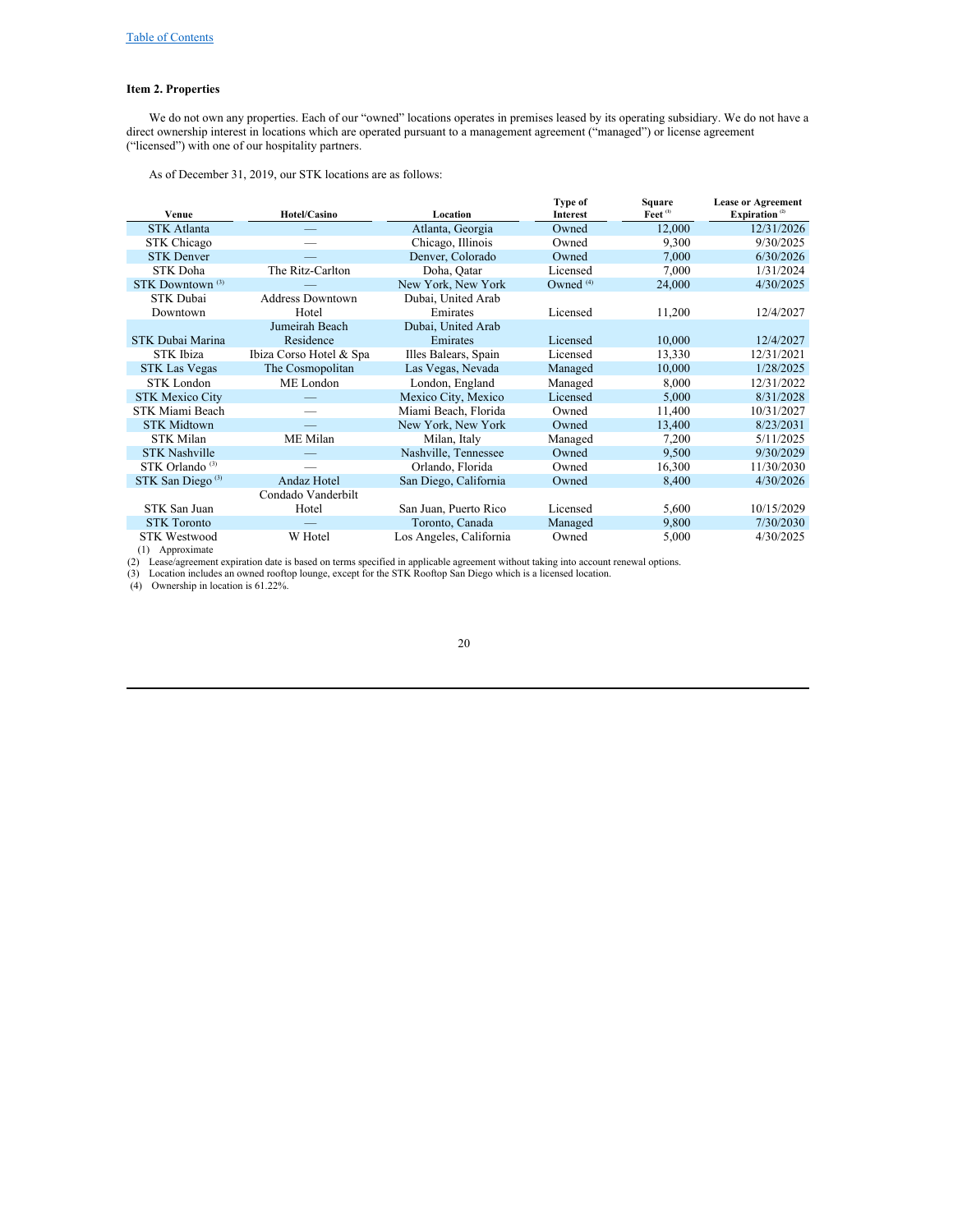# As of December 31, 2019, our Kona Grill locations are as follows:

| Venue                   | Hotel/Casino | Location                | Type of<br>Interest | <b>Square</b><br>Feet <sup>(1)</sup> | <b>Lease or Agreement</b><br>Expiration <sup>(2)</sup> |
|-------------------------|--------------|-------------------------|---------------------|--------------------------------------|--------------------------------------------------------|
| Kona Grill Alpharetta   |              | Alpharetta, Georgia     | Owned               | 7,100                                | 10/31/2024                                             |
| Kona Grill Baltimore    |              | Baltimore, Maryland     | Owned               | 7,000                                | 12/31/2024                                             |
| Kona Grill Boca Park    |              | Las Vegas, Nevada       | Owned               | 7,400                                | 9/30/2023                                              |
| Kona Grill Boise        |              | Meridian, Idaho         | Owned               | 7,200                                | 10/31/2023                                             |
| Kona Grill Carmel       |              | Carmel, Indiana         | Owned               | 7,500                                | 1/31/2022                                              |
| Kona Grill Cincinnati   |              | Cincinnati, Ohio        | Owned               | 8,500                                | 1/31/2026                                              |
| Kona Grill Dallas       |              | Dallas, Texas           | Owned               | 6,900                                | 12/31/2023                                             |
| Kona Grill Denver       |              | Denver, Colorado        | Owned               | 7,200                                | 7/31/2025                                              |
| Kona Grill Eden Prairie |              | Eden Prairie, Minnesota | Owned               | 7,000                                | 1/31/2028                                              |
| Kona Grill El Paso      |              | El Paso, Texas          | Owned               | 7,000                                | 6/30/2024                                              |
| Kona Grill Gilbert      |              | Gilbert, Arizona        | Owned               | 6,800                                | 12/31/2022                                             |
| Kona Grill Huntsville   |              | Huntsville, Alabama     | Owned               | 7,000                                | 10/31/2026                                             |
| Kona Grill Kansas City  |              | Kansas City, Missouri   | Owned               | 7,500                                | 12/31/2027                                             |
| Kona Grill Minnetonka   |              | Minnetonka, Minnesota   | Owned               | 7,200                                | 4/30/2026                                              |
| Kona Grill North Star   |              | San Antonio, Texas      | Owned               | 7,200                                | 12/31/2026                                             |
| Kona Grill Oak Brook    |              | Oak Brook, Illinois     | Owned               | 7,000                                | 2/16/2022                                              |
| Kona Grill Omaha        |              | Omaha, Nebraska         | Owned               | 7,800                                | 12/31/2028                                             |
| Kona Grill Plano        |              | Plano, Texas            | Owned               | 7,800                                | 5/31/2025                                              |
| Kona Grill San Antonio  |              | San Antonio, Texas      | Owned               | 7,200                                | 9/30/2025                                              |
| Kona Grill Sarasota     |              | Sarasota, Florida       | Owned               | 7,000                                | 10/31/2024                                             |
| Kona Grill Scottsdale   |              | Scottsdale, Arizona     | Owned               | 6,000                                | 12/31/2023                                             |
| Kona Grill Tampa        |              | Tampa, Florida          | Owned               | 7,500                                | 12/31/2024                                             |
| Kona Grill Troy         |              | Troy, Michigan          | Owned               | 7,000                                | 3/31/2022                                              |
| Kona Grill Woodbridge   |              | Iselin, New Jersey      | Owned               | 7,000                                | 4/30/2029                                              |

(1) Approximate.

(2) Lease/agreement expiration date is based on terms specified in applicable agreement without taking into account renewal options.

As of December 31, 2019, our ONE Hospitality brands and F&B services locations are as follows:

| Venue                  | Hotel/Casino      | Location                | Type of<br>Interest    | Square<br>Feet <sup>(1)</sup> | <b>Lease or Agreement</b><br>Expiration $\alpha$ |
|------------------------|-------------------|-------------------------|------------------------|-------------------------------|--------------------------------------------------|
|                        |                   |                         |                        |                               |                                                  |
| <b>ANGEL</b>           | Hotel Calimala    | Florence, Italy         | Managed                | 4.500                         | 12/31/2024                                       |
| Bagatelle              |                   | New York, New York      | Managed <sup>(3)</sup> | 5.000                         | 11/30/2020                                       |
| F&B Services -         |                   |                         |                        |                               |                                                  |
| Hippodrome             | Hippodrome Casino | London, England         | Managed                | n/a                           | 7/12/2022                                        |
| F&B Services - ME      |                   |                         |                        |                               |                                                  |
| London                 | ME London         | London, England         | Managed                | n/a                           | 12/31/2022                                       |
| F&B Services - ME      |                   |                         |                        |                               |                                                  |
| Milan                  | ME Milan          | Milan, Italy            | Managed                | n/a                           | 5/11/2025                                        |
| F&B Services - W Hotel | W Hotel           | Los Angeles, California | Owned                  | n/a                           | 4/30/2025                                        |
| Heliot                 | Hippodrome Casino | London, England         | Managed                | 4.900                         | 7/12/2022                                        |
| Hideout                | W Hotel           | Los Angeles, California | Owned $(4)$            | 6,200                         | 4/30/2025                                        |
| Marconi                | ME London         | London, England         | Managed                | 1.900                         | 12/31/2022                                       |
| Radio Rooftop Bar      | ME London         | London, England         | Managed                | 5,500                         | 12/31/2022                                       |
| Radio Rooftop Bar      | ME Milan          | Milan, Italy            | Managed                | 5,200                         | 5/11/2025                                        |
|                        |                   |                         |                        |                               |                                                  |

(1) Approximate.

(2) Lease/agreement expiration date is based on terms specified in applicable agreement without taking into account renewal options.<br>(3) Company's ownership in Bagatelle is accounted for as a cost method investment.<br>(4) In

In addition to the locations above, we leased office space for several support offices. We lease 4,700 square feet in Denver, Colorado for our corporate headquarters, which expires in June 2024. We lease additional office space in New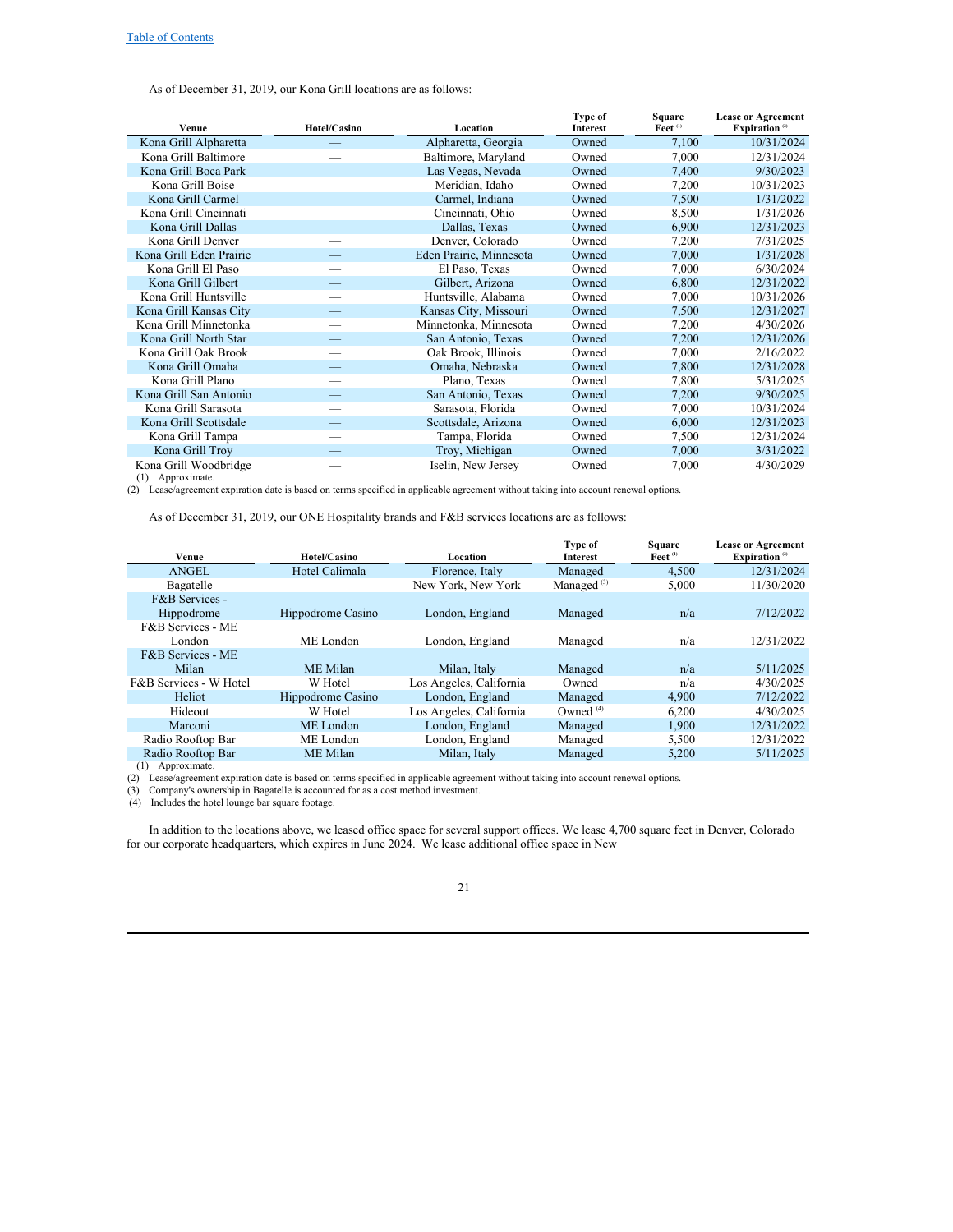York, New York (2,200 square feet), Scottsdale, Arizona (2,200 square feet) and London, England (1,300 square feet). These leases expire in August 2023, February 2025 and August 2024, respectively.

# <span id="page-21-0"></span>**Item 3. Legal Proceedings**

We are subject to claims common to our industry and in the ordinary course of our business. Companies in our industry, including us, have been and are subject to class action lawsuits, primarily regarding compliance with labor laws and regulations. Defending lawsuits requires significant management attention and financial resources and the outcome of any litigation is inherently uncertain. We believe that accrual for these matters are adequately provided for in our consolidated financial statements. We do not believe the ultimate resolutions of these matters will have a material adverse effect on our consolidated financial position and results of operations. However, the resolution of lawsuits is difficult to predict. A significant increase in the number of these claims, or one or more successful claims under which we incur greater liabilities than is currently anticipated, could materially and adversely affect our consolidated financial statements.

For information regarding litigation refer to Note 20. "Commitments and Contingencies" in our consolidated financial statements included in Item 8. "Financial Statements and Supplementary Data." For more information about the impact of legal proceedings in our business, see Item 1A. "Risk Factors".

### **Item 4. Mine Safety Disclosures**

<span id="page-21-1"></span>Not applicable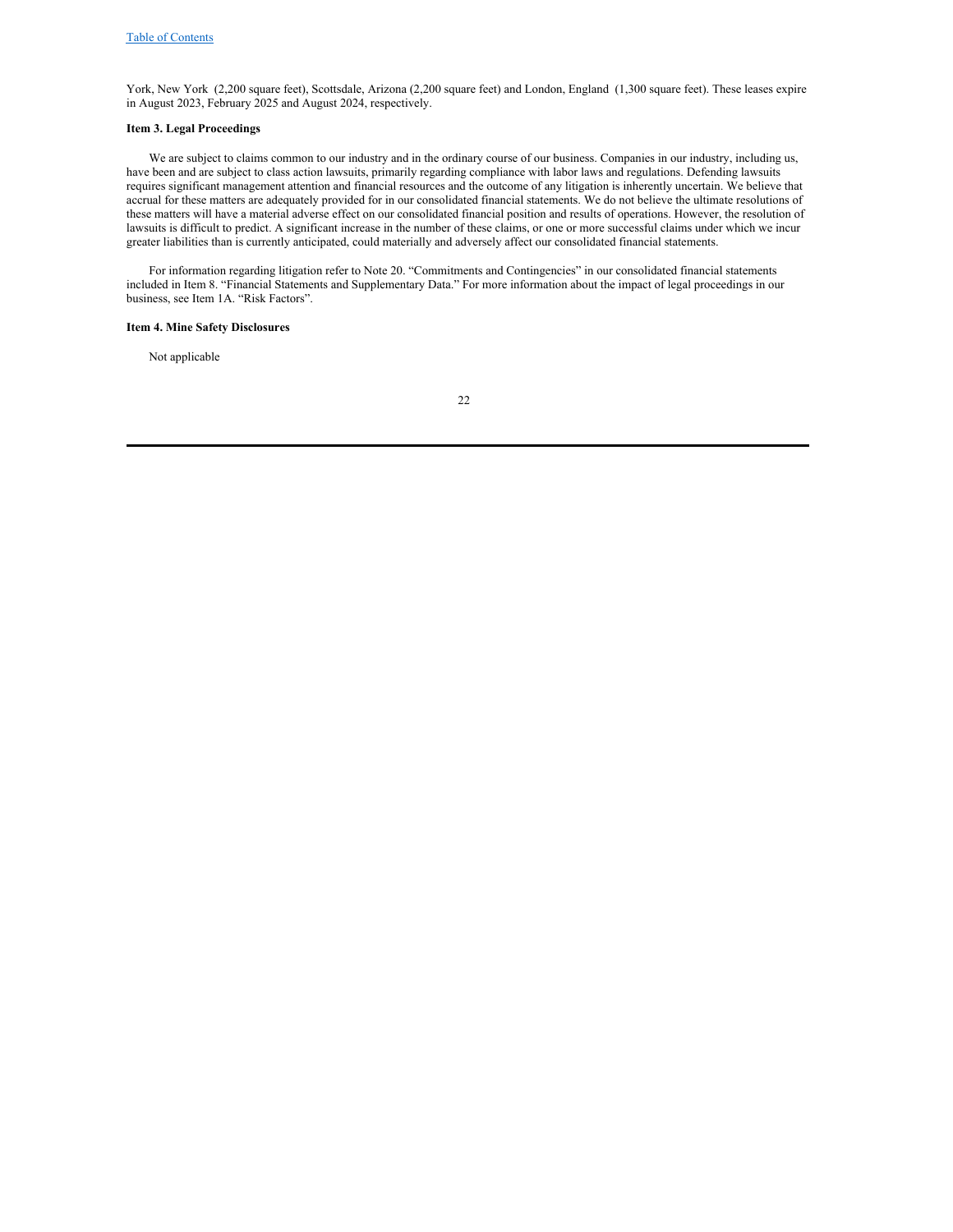# <span id="page-22-1"></span><span id="page-22-0"></span>**PART II**

# Item 5. Market for Registrant's Common Equity, Related Stockholder Matters and Issuer Purchases of Equity Securities

# **Market Information**

Our common stock is traded on the NASDAQ Capital Market under the symbol "STKS". The following table sets forth the high and low sale prices for our common stock for each calendar quarter indicated:

|                               | <b>Common Stock</b> |   |      |               |      |     |      |  |  |  |
|-------------------------------|---------------------|---|------|---------------|------|-----|------|--|--|--|
|                               | 2019                |   |      |               | 2018 |     |      |  |  |  |
|                               | High                |   | Low  |               | High | Low |      |  |  |  |
| <b>First Quarter</b>          | 3.36                | S | 2.85 |               | 3.10 | S   | 2.17 |  |  |  |
| Second Quarter                | 4.00                |   | 2.86 |               | 2.78 |     | 2.18 |  |  |  |
| <b>Third Quarter</b>          | 3.44                |   | 2.56 |               | 3.59 |     | 2.24 |  |  |  |
| Fourth Quarter                | \$<br>3.48          | S | 2.40 | <sup>\$</sup> | 3.68 |     | 1.87 |  |  |  |
| Source: NASDAQ Capital Market |                     |   |      |               |      |     |      |  |  |  |

#### **Holders**

As of March 24, 2020, we estimate that there were 92 holders of record of our common stock.

# **Dividends**

Although certain of our subsidiary limited liability companies ("LLCs") make distributions to members of our subsidiary LLCs, we have not declared or paid any cash dividends on our common stock and do not intend to declare or pay any cash dividend in the foreseeable future. The payment of dividends, if any, is within the discretion of our Board and will depend on our earnings, our capital requirements, compliance with debt covenants, overall financial condition and such other factors as the Board may consider. As a Delaware corporation, we are also limited by Delaware law as to the payment of dividends. We currently intend to retain our earnings to finance our growth.

# **Issuer Purchases of Equity Securities**

None

# **Recent Sales of Unregistered Securities**

<span id="page-22-2"></span>None

# **Item 6. Selected Financial Data**

Not required as we are a smaller reporting company.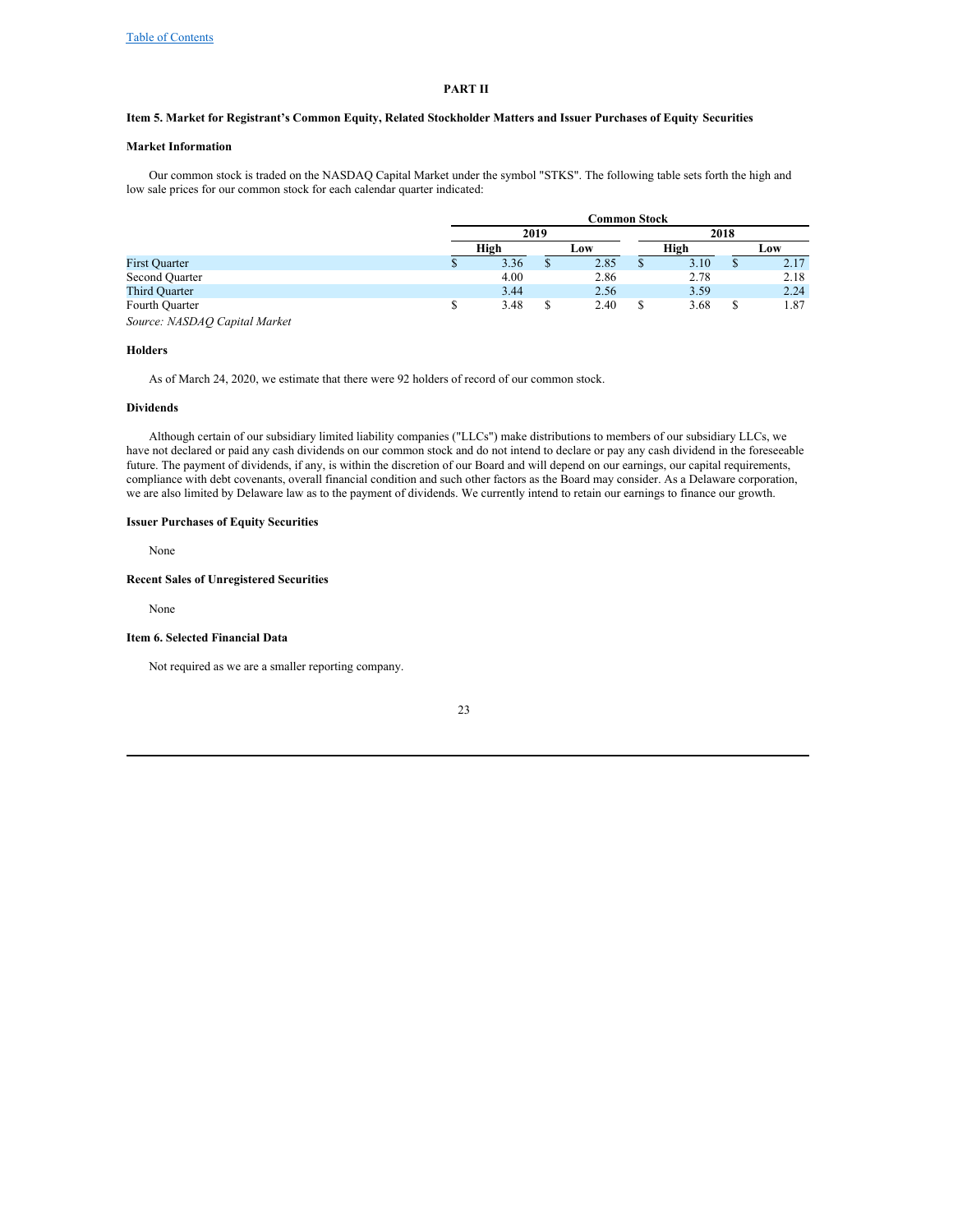# **Item 7. Management's Discussion and Analysis of Financial Condition and Results of Operations**

<span id="page-23-0"></span>The following management's discussion and analysis of our consolidated financial condition and results of operations should be read in conjunction with the consolidated financial statements and related notes to those statements included elsewhere in this Annual Report on *Form 10‑K.*

# **Business Summary**

We are a global hospitality company that develops, owns and operates, manages and licenses upscale and polished casual, high-energy restaurants and lounges and provides turn-key food and beverage ("F&B") services for hospitality venues including hotels, casinos and other high-end locations. Turn-key F&B services are food and beverage services that can be scaled, customized and implemented by us at a particular hospitality venue and customized for the client. We were established with the vision of becoming a global market leader in the hospitality industry by melding high-quality service, ambiance, high-energy and cuisine into one great experience that we refer to as "Vibe Dining". All our restaurants, lounges and F&B services are designed to create a social dining and high-energy entertainment experience within a destination location. We believe that this design and operating philosophy separates us from more traditional restaurant and foodservice competitors.

Our primary restaurant brands are STK, a multi-unit steakhouse concept that combines a high-energy, social atmosphere with the quality and service of a traditional upscale steakhouse, and Kona Grill, a bar-centric grill concept featuring American favorites, awardwinning sushi, and specialty cocktails in a polished casual atmosphere. Our F&B hospitality management services include developing, managing and operating restaurants, bars, rooftop lounges, pools, banqueting and catering facilities, private dining rooms, room service and mini bars tailored to the specific needs of high-end hotels and casinos. Our F&B hospitality clients operate global hospitality brands such as the W Hotel, Hippodrome Casino, and ME Hotels.

We opened our first restaurant in January 2004 in New York, New York, and, as of December 31, 2019, we owned, operated, managed or licensed 55 venues including 20 STKs and 24 Kona Grills in major metropolitan cities in North America, Europe and the Middle East and including F&B services provided to four hotels and casinos in the United States and Europe. For those restaurants and venues that are managed or licensed, we generate management and incentive fee revenue based on a percentage of the location's revenues and net profits.

The table below reflects our venues by restaurant brand and geographic location as of December 31, 2019:

|                     |                          | <b>Venues</b>            |                                       |       |
|---------------------|--------------------------|--------------------------|---------------------------------------|-------|
|                     | $STK^{(1)}$              | Kona Grill               | <b>ONE Hospitality</b> <sup>(2)</sup> | Total |
| <b>Domestic</b>     |                          |                          |                                       |       |
| Owned               | 10                       | 24                       | ↑                                     | 36    |
| Managed             |                          | _                        |                                       | ◠     |
| Licensed            |                          |                          |                                       |       |
| Total domestic      | 12                       | 24                       |                                       | 39    |
| International       |                          |                          |                                       |       |
| Owned               | $\overline{\phantom{a}}$ | $\overline{\phantom{a}}$ | __                                    |       |
| Managed             | $\sqrt{2}$               |                          | 8                                     |       |
| Licensed            |                          | __                       |                                       |       |
| Total international |                          |                          |                                       | 16    |
| <b>Total venues</b> | 20                       | 24                       |                                       | 55    |

(1) Locations with an STK and STK Rooftop are considered one venue location. This includes the STK Rooftop in San Diego, CA, which is a licensed location. (2) Includes concepts under the Company's F&B hospitality management agreements and other venue brands such as ANGEL, Bagatelle, Heliot, Hideout,

# **Acquisitions**

Marconi and Radio.

On October 4, 2019, we acquired substantially all of the assets of Kona Grill Inc. and its affiliates ("Kona Grill") comprising 24 domestic restaurants. We purchased the assets for a contractual price of \$25.0 million plus approximately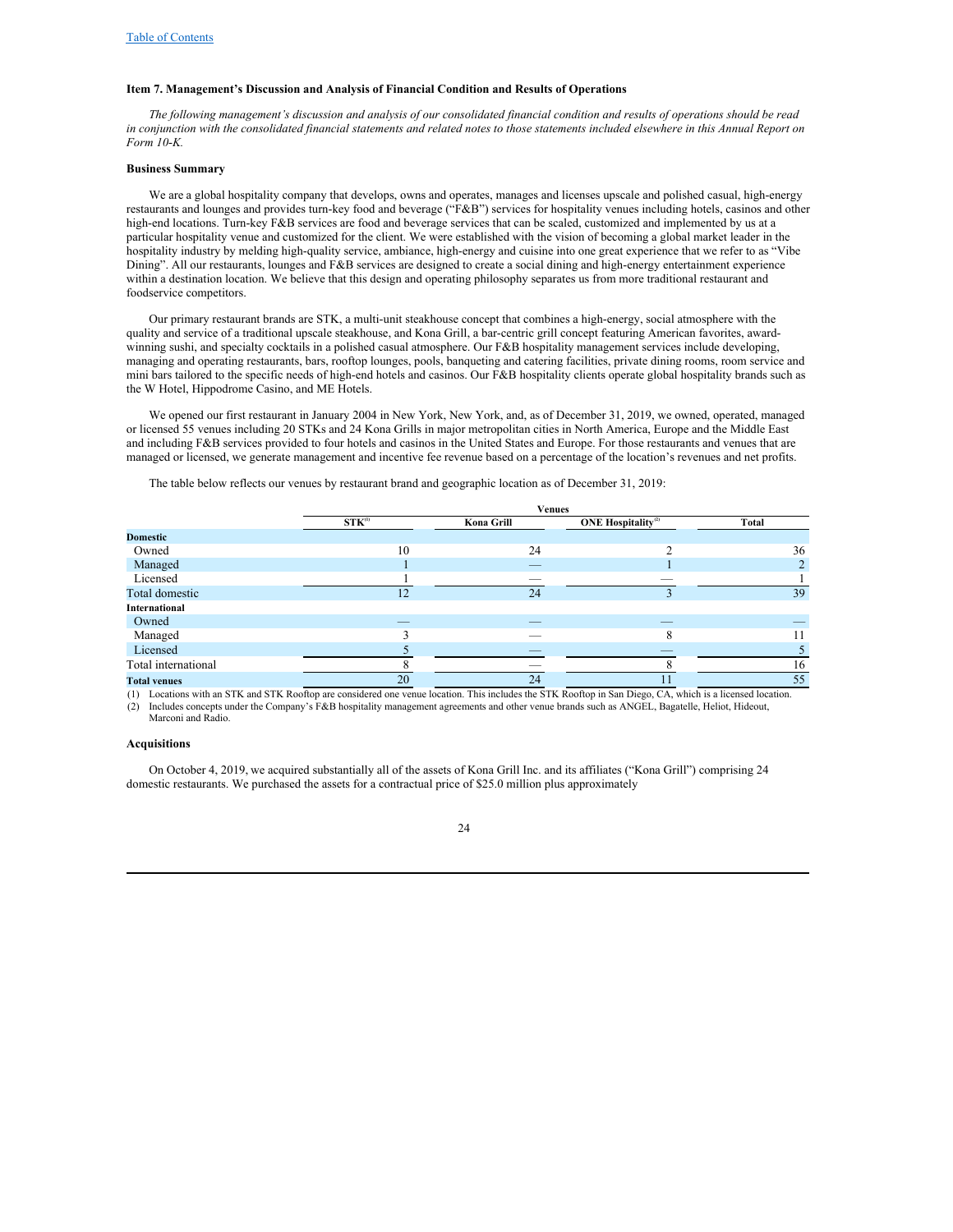\$1.5 million of consideration paid primarily for the apportionment of rent and utilities. We also assumed approximately \$7.7 million in current liabilities. The purchase was financed with proceeds from the credit and guaranty agreement we entered into with Goldman Sachs Bank USA in conjunction with the acquisition ("Goldman Sachs Credit Agreement"). Over the next twelve months, we intend to integrate Kona Grill by leveraging our corporate infrastructure, our bar-business knowledge and unique Vibe Dining program, to elevate the brand experience and drive improved performance.

#### **Uncertainties Related to COVID-19**

The negative effect of the novel coronavirus ("COVID-19") on our business is significant. We experienced an initial decline in restaurant revenue that began in early March 2020 as business travel decreased. Public anxiety about the spread of COVID-19 has since increased. On March 11, 2020, the World Health Organization declared COVID-19 a pandemic disease, and on March 13, 2020, President Trump declared a state of emergency concerning COVID-19. Other government agencies have since recommended that people not visit restaurants or bars. In some jurisdictions in the U.S., people have been instructed to shelter in place to reduce the spread of COVID-19. In response to these conditions, and out of concern for our customers and partners, we have temporarily closed several restaurants and we have shifted operations at others to provide only take-out and delivery service. We expect that we will not be able to return to normal operations for weeks or months, and we expect that our results of operations to be materially and negatively affected by these actions in the first and second quarters of 2020.

We have implemented measures to reduce our costs during the COVID-19 period, including significant reductions in employees, deferral of capital projects, and we expect to return to more normal operations late in the second quarter of 2020 or early in the third quarter of 2020. Our resumption of normal operations is subject to events beyond our control, including the effectiveness of governmental efforts to halt the spread of COVID-19.

# **Executive Summary**

On October 4, 2019, we acquired 24 owned, domestic Kona Grill restaurants. Additionally, in 2019, we opened an owned STK restaurant in Nashville, Tennessee, two licensed STK restaurants located in Doha, Qatar and San Juan, Puerto Rico, and a managed rooftop bar concept, ANGEL, in Florence, Italy.

Total revenue increased \$35.1 million, or 41.0% to \$120.7 million for the year ended December 31, 2019 compared to \$85.6 million for the year ended December 31, 2018. Approximately \$23.7 million of the increase in total revenue was attributable to addition of the owned Kona Grill restaurants in the fourth quarter of 2019. The remaining increase in total revenue was primarily due to overall sales growth from existing restaurants, the openings of new owned and licensed STK restaurants, and the addition of one international, managed location.

Operating income increased \$7.0 million to \$12.8 million for the year ended December 31, 2019 from \$5.8 million for the year ended December 31, 2018. The increase in operating income was driven by the Kona Grill acquisition, which resulted in an \$11.0 million bargain purchase gain and additional operating income of \$2.6 million. This increase was partially offset by a non-cash write down of \$2.7 million related to our cost method investments and \$2.5 million of transaction costs incurred in 2019. The transaction costs included transaction and integration costs incurred with the Kona Grill acquisition and internal costs associated with capital raising activities, primarily associated with the Goldman Sachs Credit Agreement and a credit agreement with Bank of America, N.A.

# **Our Growth Strategies and Outlook**

Our growth model is primarily driven by the following:

*Kona Grill Acquisition*. On October 4, 2019, we acquired substantially all of the assets of Kona Grill, which comprised of 24 domestic restaurants. Over the next twelve months, we intend to integrate Kona Grill by leveraging our corporate infrastructure, our bar-business knowledge and unique Vibe Dining program, to elevate the brand experience and drive improved performance.

*Expansion of STK.* We expect to continue to expand our operations domestically and internationally through a mix of owned, licensed and managed STK restaurants using a disciplined and targeted site selection process. We have identified over 75 additional major metropolitan areas across the globe where we could grow our STK brand to 200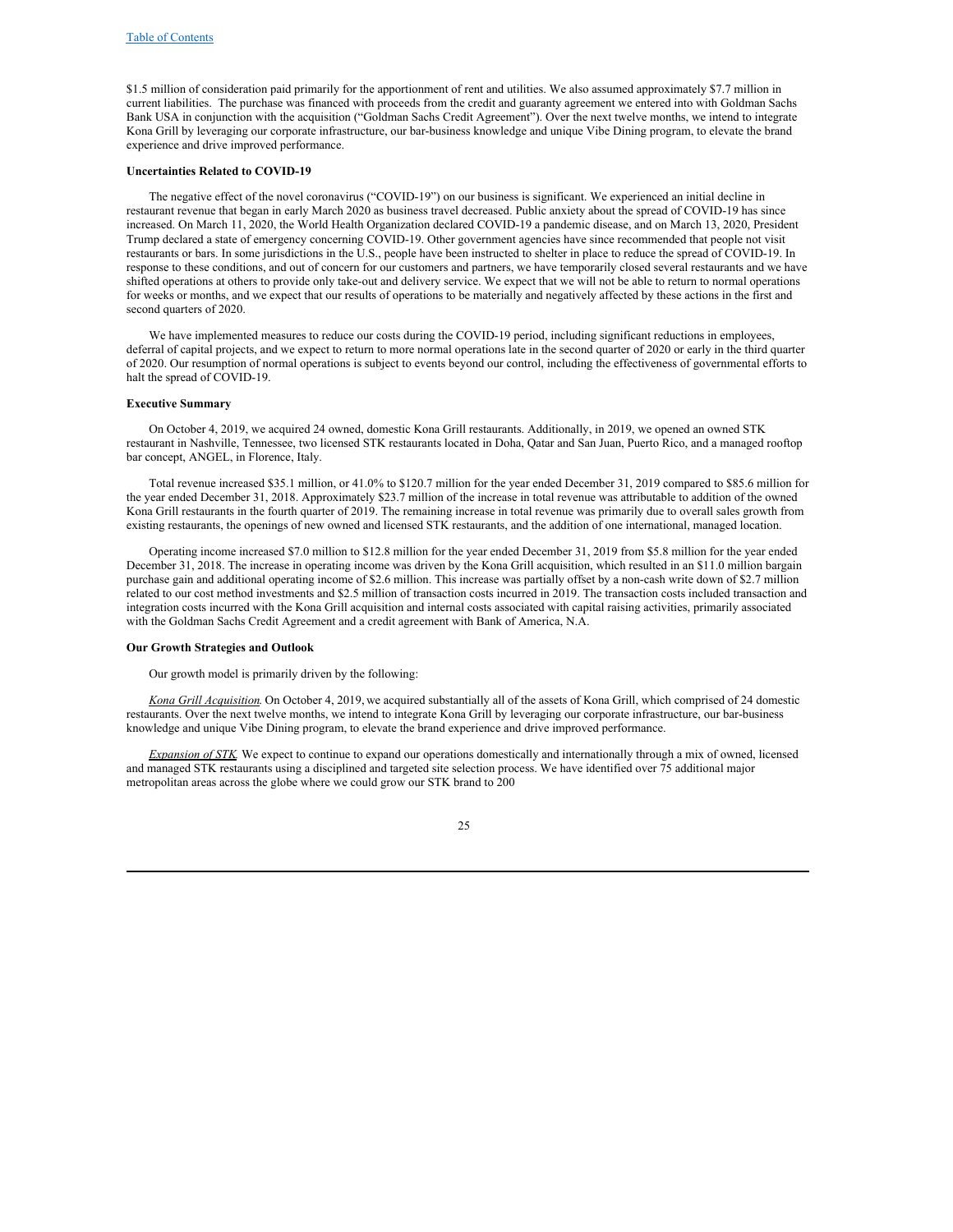restaurants over the foreseeable future. We expect to open as many as five to six STKs annually,primarily through management or licensing agreements, provided that we have sufficient interest from prospective licensees, acceptable locations and quality restaurant managers available to support that pace of growth.

In 2019, we opened an owned STK restaurant in Nashville, Tennessee and two licensed STK restaurants located in Doha, Qatar and San Juan, Puerto Rico. Additionally, as of December 31, 2019, we have a management agreement in-place to open a managed STK restaurant in Scottsdale, Arizona.

*Expansion through New F&B Hospitality Projects.* We expect our F&B hospitality services business to be an important driver of our growth and profitability, enabling us to generate management fee income with minimal capital expenditures. We believe we are well positioned to leverage the strength of our brands and the relationships we have developed with global hospitality providers to drive the continued growth of our F&B hospitality business. We continue to receive inbound inquiries regarding new opportunities globally, and we continue to work with existing hospitality clients to identify and develop additional opportunities in their venues. We expect to enter into one to two new F&B hospitality agreements annually. In 2019, we opened one managed rooftop bar concept, ANGEL, in Florence, Italy.

*Increase Same Store Sales and Increase Our Operating Ef iciency.* In addition to expanding into new cities and hospitality venues, we intend to continue to increase revenue and profits in our existing operations through continued focus on high-quality, high-margin food and beverage menu items. We believe that our operating margins will improve through growth in same store sales ("SSS"), as defined below in Key Performance Indicators, and a reduction of store-level operating expenses.

For the year ended December 31, 2019, our domestic STK SSS increased 8.3% compared to the same prior year period. On October 4, 2019, we acquired the 24 domestic owned Kona Grill restaurants. Kona Grill SSS for these acquired restaurants increased 3.9% for the fourth quarter of 2019 as compared to the same prior year period.

As our footprint increases, we expect to benefit by leveraging system-wide operating efficiencies and best practices through the management of our general and administrative expenses as a percentage of overall revenue. We continue to look at opportunities to decrease our general and administrative expenses by outsourcing non-core activities and through increases in staff productivity. General and administrative expenses as a percentage of revenues improved 350 basis points for the year ended December 31, 2019 as compared to the prior year

#### **Key Performance Indicators**

We use the following key performance indicators in evaluating our restaurants and assessing our business:

*Same Store Sales.* SSS represents total food and beverage sales at domestic owned and managed restaurants opened for at least a full 18-month period, which removes the impact of new restaurant openings in comparing the operations of existing restaurants. For STK SSS, this measure includes total revenue from our owned and managed STK locations, excluding revenues from our owned STK restaurant located in the W Hotel in Los Angeles, California due to the impact of the F&B hospitality management agreement with the hotel. Revenues from locations where we do not directly control the event sales force are excluded from this measure.

Our comparable restaurant base for STK SSS consisted of nine domestic restaurants for the year ended December 31, 2019. For Kona Grill SSS, the 24 acquired domestic owned Kona Grill restaurants are included in the comparable restaurant base. STK SSS increased 8.3% for the compared to the same prior year period. Kona Grill SSS increased 3.9% for the period from acquisition on October 4, 2019 to December 31, 2019 as compared to the same prior year period.

*Number of Restaurant Openings.* Number of restaurant openings reflects the number of restaurants opened during a particular fiscal period. For each restaurant opening, we incur pre-opening costs, which are defined below. Typically, new restaurants open with an initial start-up period of higher than normalized sales volumes (also referred to in the restaurant industry as the "honeymoon" period), which decrease to a steady level approximately 18 to 24 months after opening. However, operating costs during this initial period are also higher than normal, resulting in restaurant operating margins that are generally lower during the start-up period of operation and increase to a steady level approximately 18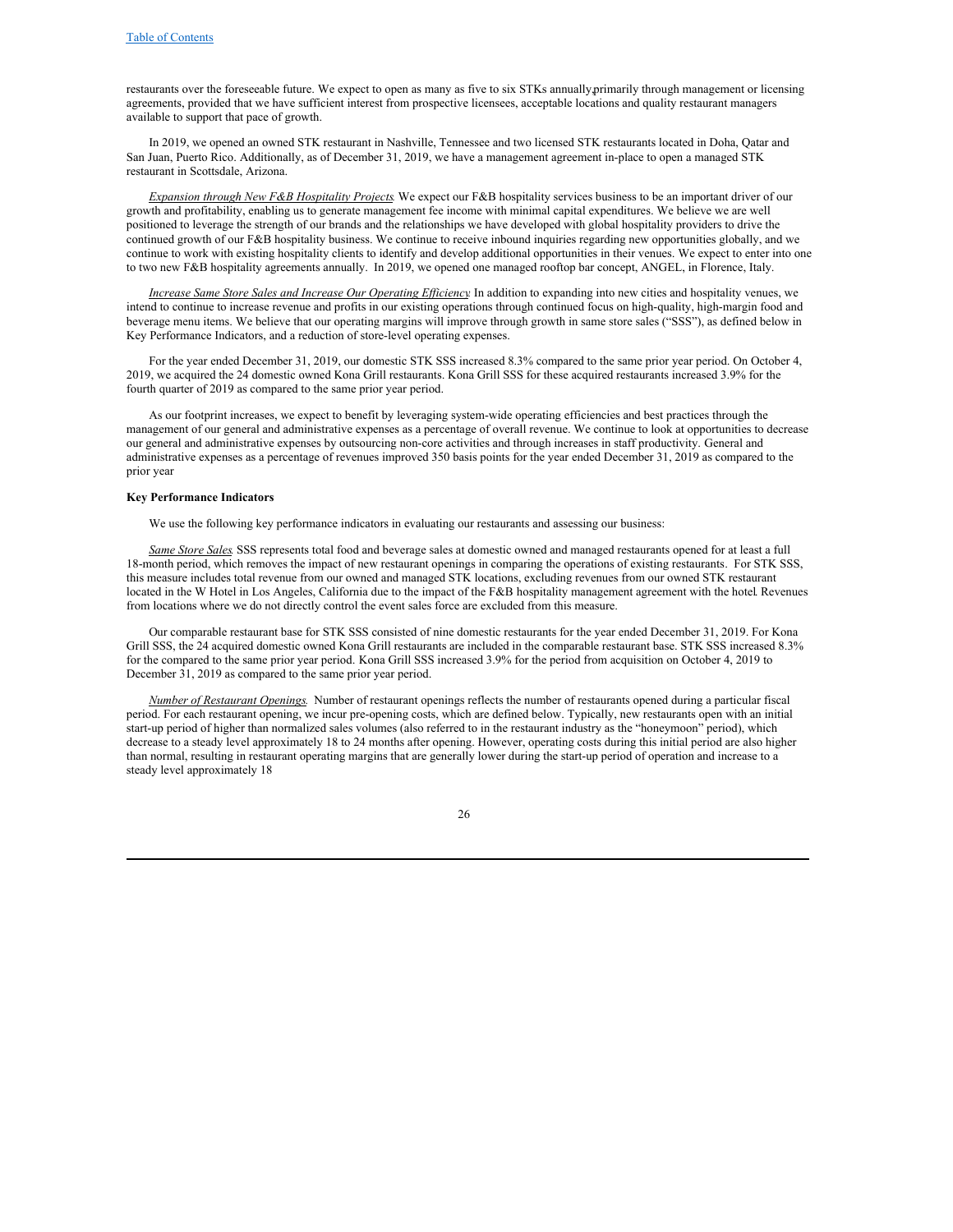to 24 months after opening. Some new restaurants may experience a "honeymoon" period that is either shorter or longer than this time frame.

In 2019, we opened an owned STK restaurant in Nashville, Tennessee, two licensed STK restaurants located in Doha, Qatar and San Juan, Puerto Rico, and a managed rooftop bar concept, ANGEL, in Florence, Italy.

*Average Check.* Average check is calculated by dividing total restaurant sales by total entrees sold for a specified period. Our management team uses this indicator to analyze trends in customers' preferences, customer expenditures and the overall effectiveness of menu changes and price increases. For our comparable STK restaurants, our average check was \$109.00 compared to \$106.00 for the years ended December 31, 2019 and 2018, respectively. The average check was \$26.00 for Kona Grill restaurants for the period from October 4, 2019 to December 31, 2019.

*Average Comparable Restaurant Revenue*. Average comparable restaurant revenue consists of the average sales of our comparable restaurants over a certain period of time. This measure is calculated by dividing total comparable restaurant sales in a given period by the total number of comparable restaurants in that period. This indicator assists management in measuring changes in customer traffic, pricing and development of our brand. Our average comparable STK restaurant revenues was \$11.1 million and \$10.2 million for the years ended December 31, 2019 and 2018, respectively. Our average comparable Kona Grill restaurant revenues was \$1.0 million for the period from October 4, 2019 to December 31, 2019. In 2019, the average restaurant revenues for Kona Grill restaurants was \$4.2 million.

### **Key Financial Terms and Metrics**

We evaluate our business using a variety of key financial measures:

### *Segment reporting*

In the fourth quarter of 2019, in conjunction with the Kona Grill acquisition,we implemented certain organizational changes, including the reorganization of our internal reporting structure to better facilitate our strategy for growth, operational efficiency and management accountability. As a result of these organizational changes, we identified our reportable operating segments as follows:

- · *STK*. The STK segment consists of the results of operations from STK restaurant locations, competing in the full-service dining industry, as well as management, license and incentive fee revenue generated from the STK brand and operations of STK restaurant locations.
- · *Kona Grill*. The Kona Grill segment includes the results of operations of Kona Grill restaurant locations.
- · *ONE Hospitality*. The ONE Hospitality segment is comprised of the management, license and incentive fee revenue and results of operations generated from our other brands and venue concepts, which include ANGEL, Bagatelle, Heliot, Hideout, Marconi, and Radio. Additionally, this segment includes the results of operations generated from F&B hospitality management agreements with hotels, casinos and other high-end locations.
- · *Corporate*. The Corporate segment consists of the following: general and administrative costs, stock-based compensation, depreciation and amortization, acquisition related gains and losses, pre-opening expenses, lease termination expenses, transaction costs, and other income and expenses. This segment also includes our major off-site events group, which supports all brands and venue concepts, and revenue generated from gift card programs.

See Note 18 to our consolidated financial statements set forth in Item 15 of the Annual Report on Form 10‑K for further information on our segment reporting. Prior year amounts have been revised to conform to the current year segment presentation.

#### *Revenues*

*Owned restaurant net revenues*. Owned restaurant net revenues consist of food and beverage sales by owned restaurants net of any discounts associated with each sale and of any ancillary F&B hospitality services at owned locations. Additionally, revenues from offsite banquets, our major off-site events group, and our gift card programs are included in owned restaurant net revenues.For the year ended December 31, 2019, beverage sales comprised 34% of

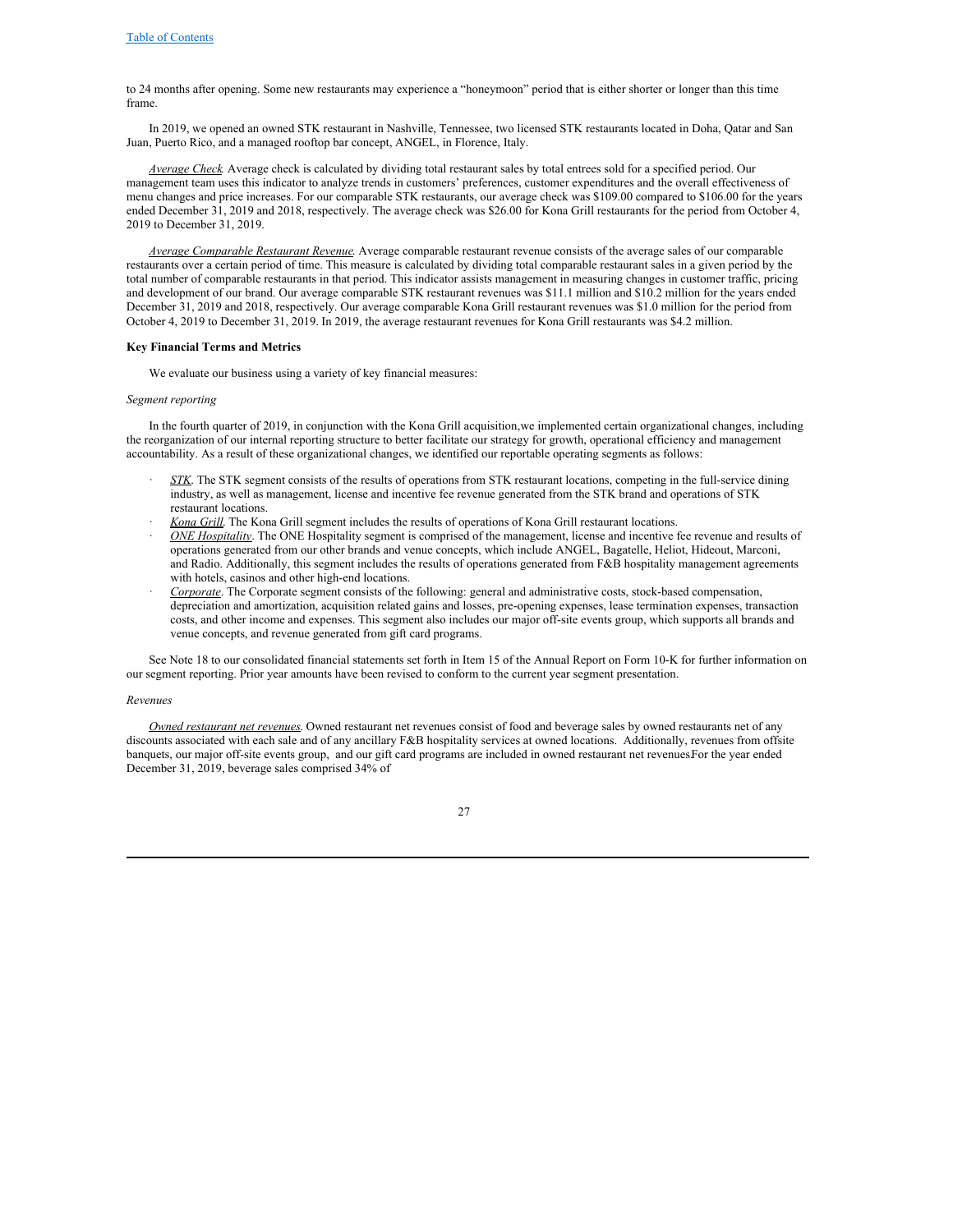food and beverage sales, before giving effect to any discounts, and food sales comprised the remaining 66%. This indicator assists management in understanding the trends in gross margins of the restaurants.

Our primary owned restaurant brands are STK and Kona Grill. We specifically look at comparable sales from both owned and managed restaurants to understand customer count trends and changes in average check as it relates to our primary restaurant brands.

*Management, license and incentive fee revenue.* Management, license and incentive fee revenues include fees received pursuant to management and license agreements. Management agreements typically call for a management fee based on a percentage of revenue, a monthly marketing fee based on a percentage of revenues and an incentive fee based on a managed venue's net profits. Similarly, royalties from the licensee in license agreements are generally based on a percentage of the licensed restaurant's revenue. These management, license and incentive fees are recognized as revenue in the period the restaurant's sales occur. Initial licensing fees and upfront fees related to management and license agreements are recognized as revenue on a straight-line basis over the term of the agreement.

We evaluate the performance of our managed and licensed properties based on sales growth, a key driver for management and license fees, and on improvements in operating profitability margins, which, combined with sales, drives incentive fee growth.

# *Cost and expenses*

*Owned restaurant cost of sales.* Owned restaurant cost of sales includes all owned restaurant food and beverage expenditures. We measure cost of goods as a percentage of owned restaurant net revenues. Owned restaurant cost of sales are generally influenced by the cost of food and beverage items, menu mix, discounting activity and restaurant level controls. See "Item 1A. Risk Factors — Increases in commodity prices would adversely affect our results of operations."

*Owned restaurant operating expenses.* We measure owned restaurant operating expenses as a percentage of owned restaurant net revenues. Owned restaurant operating expenses include the following:

- · *Payroll and related expenses.* Payroll and related expenses consist of manager salaries, hourly staff payroll and other payrollrelated items, including taxes and fringe benefits. We measure our labor cost efficiency by tracking total labor costs as a percentage of owned restaurant net revenues.
- · *Occupancy*. Occupancy comprises all occupancy costs, consisting of both fixed and variable portions of rent, deferred rent expense, which is a non-cash adjustment included in our Adjusted EBITDA calculation as defined below, common area maintenance charges, real estate property taxes, utilities and other related occupancy costs and is measured by considering both the fixed and variable components of certain occupancy expenses.
- · *Direct operating expenses*. Direct operating expenses consist of supplies, such as paper, smallwares, china, silverware and glassware, cleaning supplies and laundry, credit card fees and linen costs. Direct operating expenses are typically measured as a variable expense based on owned restaurant net revenues.
- · *Outside services*. Outside services include music and entertainment costs, such as the use of live DJ's, promoter costs, security services, outside cleaning services and commissions paid to event staff for banquet sales.
- · *Repairs and maintenance*. Repairs and maintenance consists of general repair work to maintain our facilities, and computer maintenance contracts. We expect these costs to increase at each facility as they get older.
- · *Marketing*. Marketing includes the cost of promoting our brands and, at times, can include the cost of goods used specifically for complementary purposes. Marketing costs will typically be higher during the first 18 months of a restaurant's operations.

*General and administrative.* General and administrative expenses are comprised of all corporate overhead expenses, including payroll and related benefits, stock-based compensation expense, professional fees, such as legal and accounting fees, insurance and travel expenses. Certain centrally managed general and administrative expenses are allocated specifically to restaurant locations and are reflected in owned restaurant operating expenses and include shared services such as reservations, events and marketing. We expect general and administrative expenses to be leveraged as we grow, become more efficient, and continue to focus on best practices and cost savings measures.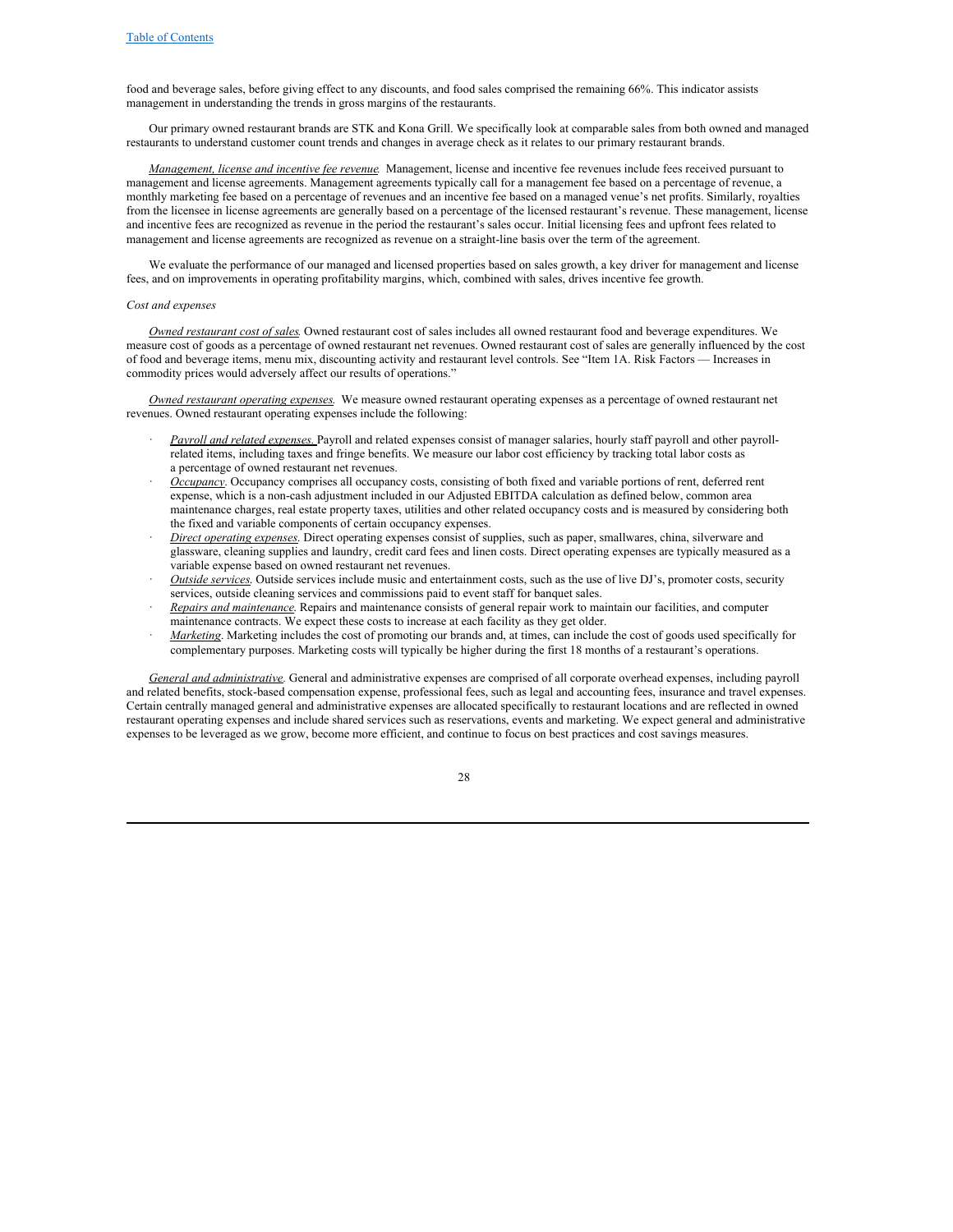*Depreciation and amortization.* Depreciation and amortization expense consists principally of charges related to the depreciation of fixed assets including leasehold improvements, equipment and furniture and fixtures and the amortization of the intangible assets related to the Kona Grill tradename.

*Pre-opening expenses.* Pre-opening expenses consist of costs incurred prior to opening an owned or managed STK restaurant at either a leased or F&B location. Pre-opening expenses are comprised principally of manager salaries and relocation costs, employee payroll, training costs for new employees and lease costs incurred prior to opening. We expect minimal pre-opening costs as we focus our growth towards our capital light model. Pre-opening expenses have varied from location to location depending on a number of factors, including the proximity of our existing restaurants; the amount of rent expensed during the construction and in-restaurant training periods; the size and physical layout of each location; the number of management and hourly employees required to operate each restaurant; the relative difficulty of the restaurant staffing process; the cost of travel and lodging for different metropolitan areas; the timing of the restaurant opening; and the extent of unexpected delays, if any, in obtaining necessary licenses and permits to open the restaurant.

# *Other Items*

*EBITDA and Adjusted EBITDA.* EBITDA and Adjusted EBITDA are presented in this Annual Report on Form 10-K and are supplemental measures of financial performance that are not required by, or presented in accordance with, accounting principles generally accepted in the United States of America ("GAAP"). We define EBITDA as net income before interest expense, provision for income taxes and depreciation and amortization. We define Adjusted EBITDA as net income before interest expense, provision for income taxes, depreciation and amortization, non-cash impairment loss, non-cash rent expense, pre-opening expenses, lease termination expenses, nonrecurring gains and losses, stock-based compensation and results from discontinued operations. Not all of the aforementioned items defining Adjusted EBITDA occur in each reporting period but have been included in our definitions of these terms based on our historical activity*.*

We believe that EBITDA and Adjusted EBITDA are appropriate measures of our operating performance, because they eliminate noncash expenses that do not reflect our underlying business performance. We use these metrics to facilitate a comparison of our operating performance on a consistent basis from period to period, to analyze the factors and trends affecting our business and to evaluate the performance of our restaurants. Adjusted EBITDA has limitations as an analytical tool and our calculation of Adjusted EBITDA may not be comparable to that reported by other companies; accordingly, you should not consider it in isolation or as a substitute for analysis of our results as reported under GAAP. Adjusted EBITDA is a key measure used by management. Additionally, Adjusted EBITDA is frequently used by analysts, investors and other interested parties to evaluate companies in our industry. We use Adjusted EBITDA, alongside other GAAP measures such as net income, to measure profitability, as a key profitability target in our budgets, and to compare our performance against that of peer companies despite possible differences in calculation.

Please refer to table on page 32 for our reconciliation of net income to EBITDA and Adjusted EBITDA.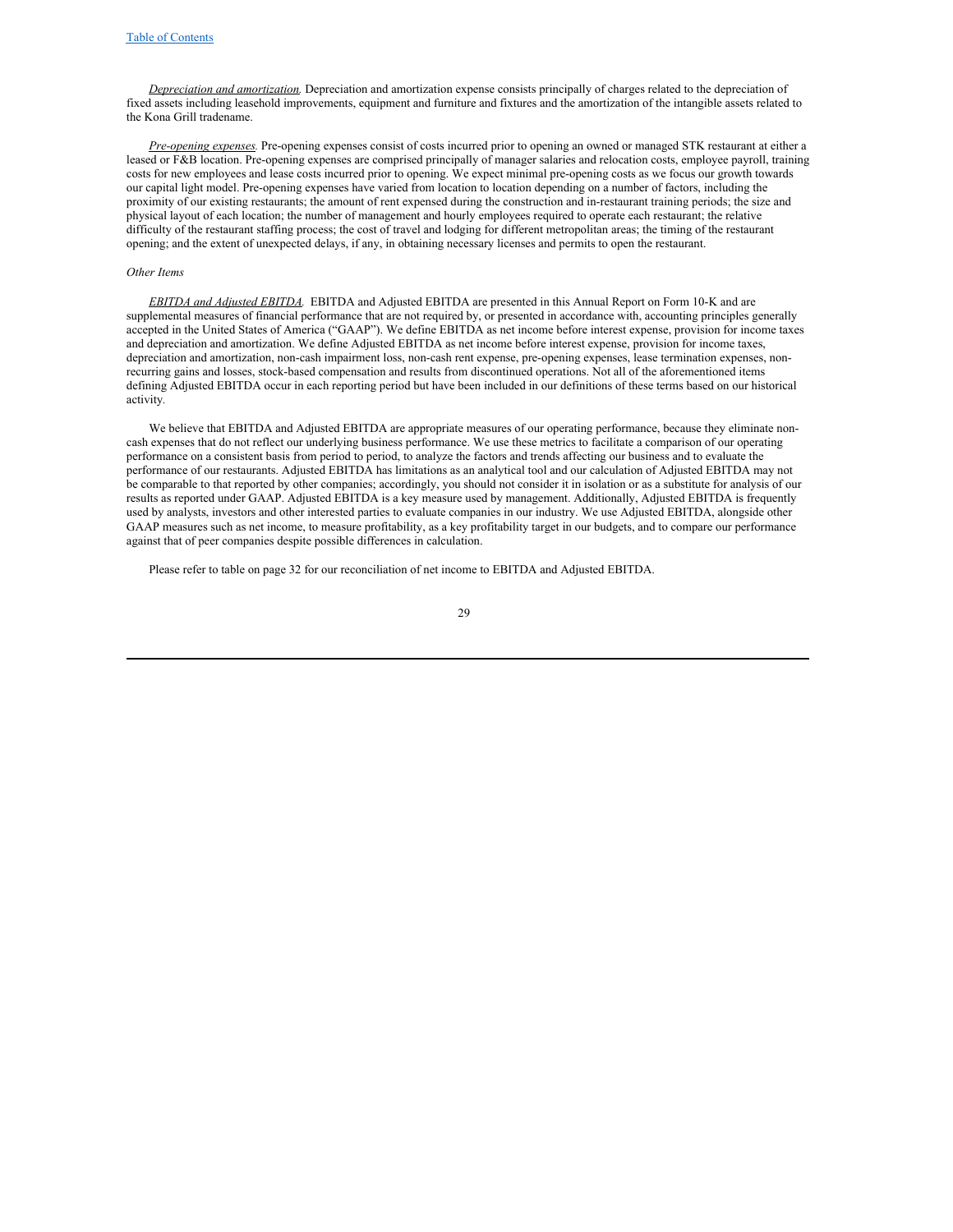# **Results of Operations**

The following table sets forth certain statements of operations data for the periods indicated (in thousands):

|                                                                                               | For the year ended December 31, |           |              |        |
|-----------------------------------------------------------------------------------------------|---------------------------------|-----------|--------------|--------|
|                                                                                               |                                 | 2019      |              | 2018   |
| Revenues:                                                                                     |                                 |           |              |        |
| Owned restaurant net revenue                                                                  | S                               | 108,775   | S            | 74,033 |
| Management, license and incentive fee revenue                                                 |                                 | 11,906    |              | 11,568 |
| Total revenues                                                                                |                                 | 120,681   |              | 85,601 |
| Cost and expenses:                                                                            |                                 |           |              |        |
| Owned operating expenses:                                                                     |                                 |           |              |        |
| Owned restaurant cost of sales                                                                |                                 | 28,005    |              | 18,989 |
| Owned restaurant operating expenses                                                           |                                 | 67,883    |              | 45,695 |
| Total owned operating expenses                                                                |                                 | 95,888    |              | 64,684 |
| General and administrative (including stock-based compensation of \$1,306 and \$1,313 for the |                                 |           |              |        |
| years ended December 31, 2019 and 2018 respectively)                                          |                                 | 11,472    |              | 11,119 |
| Depreciation and amortization                                                                 |                                 | 5,404     |              | 2,824  |
| Bargain purchase gain                                                                         |                                 | (10, 963) |              |        |
| Loss on impairment of investments                                                             |                                 | 2,684     |              |        |
| Lease termination expenses                                                                    |                                 | 573       |              | 213    |
| Pre-opening expenses                                                                          |                                 | 565       |              | 1,365  |
| <b>Transaction</b> costs                                                                      |                                 | 2,513     |              |        |
| Equity in income of investee companies                                                        |                                 |           |              | (182)  |
| Other income, net                                                                             |                                 | (246)     |              | (235)  |
| Total costs and expenses                                                                      |                                 | 107,890   |              | 79,788 |
| Operating income                                                                              |                                 | 12,791    |              | 5,813  |
| Other expenses, net:                                                                          |                                 |           |              |        |
| Interest expense, net of interest income                                                      |                                 | 1,954     |              | 1,193  |
| Loss on early debt extinguishment                                                             |                                 | 858       |              |        |
| Total other expenses, net                                                                     |                                 | 2,812     |              | 1,193  |
| Income before (benefit) provision for income taxes                                            |                                 | 9.979     |              | 4,620  |
| (Benefit) provision for income taxes                                                          |                                 | (11, 154) |              | 713    |
| Net income                                                                                    |                                 | 21,133    |              | 3,907  |
| Less: net income attributable to noncontrolling interest                                      |                                 | 302       |              | 633    |
| Net income attributable to The ONE Group Hospitality, Inc.                                    | \$                              | 20,831    | $\mathbb{S}$ | 3,274  |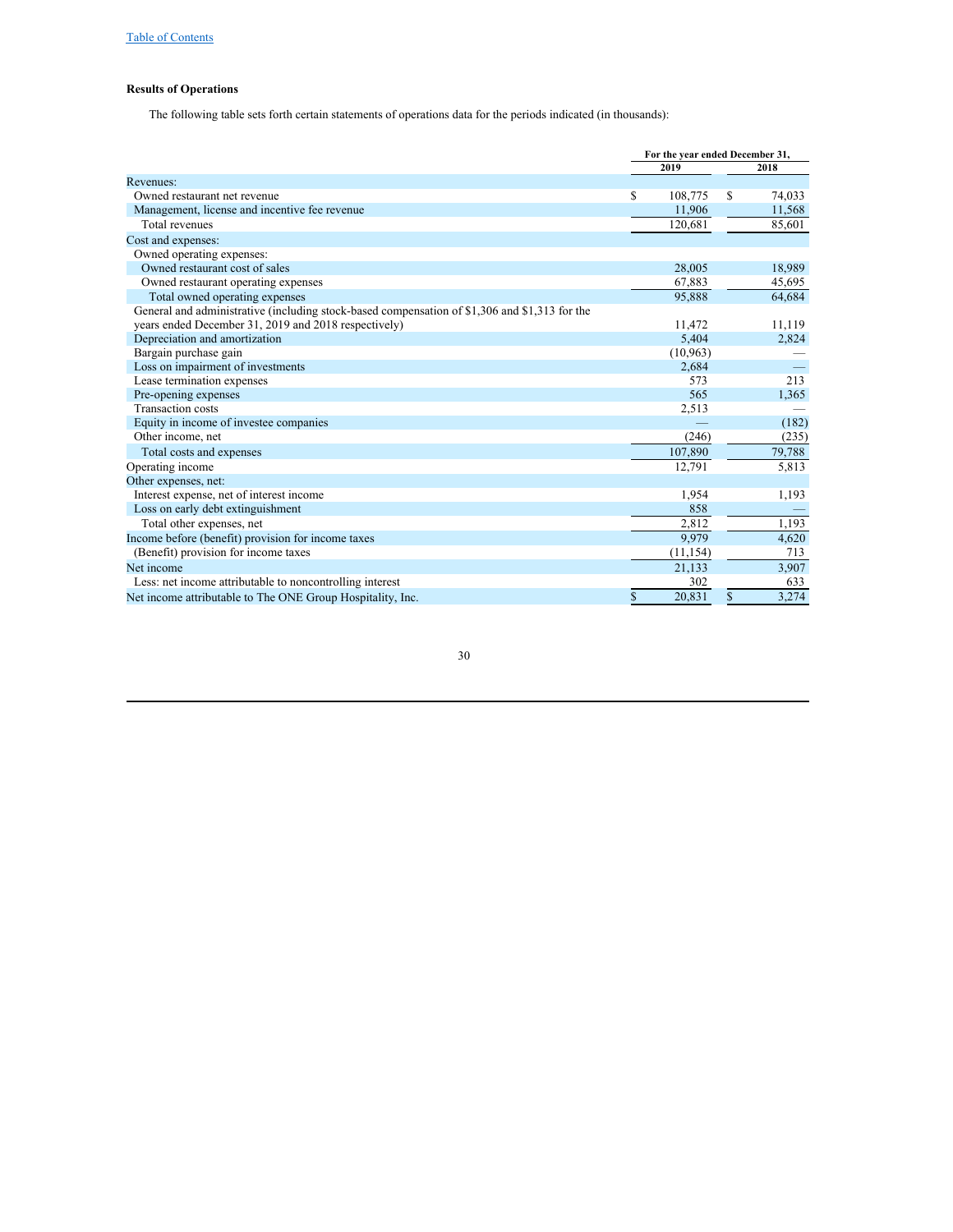The following table sets forth certain statements of operations data as a percentage of total revenues for the periods indicated. Certain percentage amounts may not sum to total due to rounding.

|                                                                                         | For the year ended December 31, |           |  |
|-----------------------------------------------------------------------------------------|---------------------------------|-----------|--|
|                                                                                         | 2019                            | 2018      |  |
| Revenues:                                                                               |                                 |           |  |
| Owned restaurant net revenue                                                            | 90.1%                           | 86.5%     |  |
| Management, license and incentive fee revenue                                           | $9.9\%$                         | $13.5\%$  |  |
| Total revenues                                                                          | 100.0%                          | 100.0%    |  |
| Cost and expenses:                                                                      |                                 |           |  |
| Owned operating expenses:                                                               |                                 |           |  |
| Owned restaurant cost of sales <sup>(1)</sup>                                           | $25.7\%$                        | $25.6\%$  |  |
| Owned restaurant operating expenses <sup>(1)</sup>                                      | 62.5 %                          | 61.8%     |  |
| Total owned operating expenses <sup>(1)</sup>                                           | 88.2%                           | 87.4 %    |  |
| General and administrative (including stock-based compensation of 1.1% and 1.5% for the |                                 |           |  |
| years ended December 31, 2019 and 2018 respectively)                                    | $9.5\%$                         | 13.0 %    |  |
| Depreciation and amortization                                                           | 4.5 $\%$                        | $3.3\%$   |  |
| Bargain purchase gain                                                                   | $(9.1)\%$                       | $-$ %     |  |
| Loss on impairment of investments                                                       | $2.2\%$                         | $-$ %     |  |
| Lease termination expenses                                                              | $0.5\%$                         | $0.2\%$   |  |
| Pre-opening expenses                                                                    | $0.5\%$                         | $1.6\%$   |  |
| <b>Transaction</b> costs                                                                | $2.1\%$                         | $-$ %     |  |
| Equity in income of investee companies                                                  | $-$ %                           | (0.2)%    |  |
| Other income, net                                                                       | $(0.2)\%$                       | $(0.3)\%$ |  |
| Total costs and expenses                                                                | 89.4%                           | 93.2%     |  |
| Operating income                                                                        | $10.6\%$                        | 6.8 $%$   |  |
| Other expenses, net:                                                                    |                                 |           |  |
| Interest expense, net of interest income                                                | $1.6\%$                         | $1.4\%$   |  |
| Loss on early debt extinguishment                                                       | $0.7\%$                         | $-$ %     |  |
| Total other expenses, net                                                               | $2.3\%$                         | $1.4\%$   |  |
| Income before (benefit) provision for income taxes                                      | $8.3\%$                         | 5.4 %     |  |
| (Benefit) provision for income taxes                                                    | $(9.2)\%$                       | $0.8\%$   |  |
| Net income                                                                              | 17.5 %                          | 4.6 $%$   |  |
| Less: net income attributable to noncontrolling interest                                | $0.3\%$                         | $0.7\%$   |  |
| Net income attributable to The ONE Group Hospitality, Inc.                              | 17.3 %                          | 3.8%      |  |

(1) These expenses are being shown as a percentage of owned restaurant net revenue.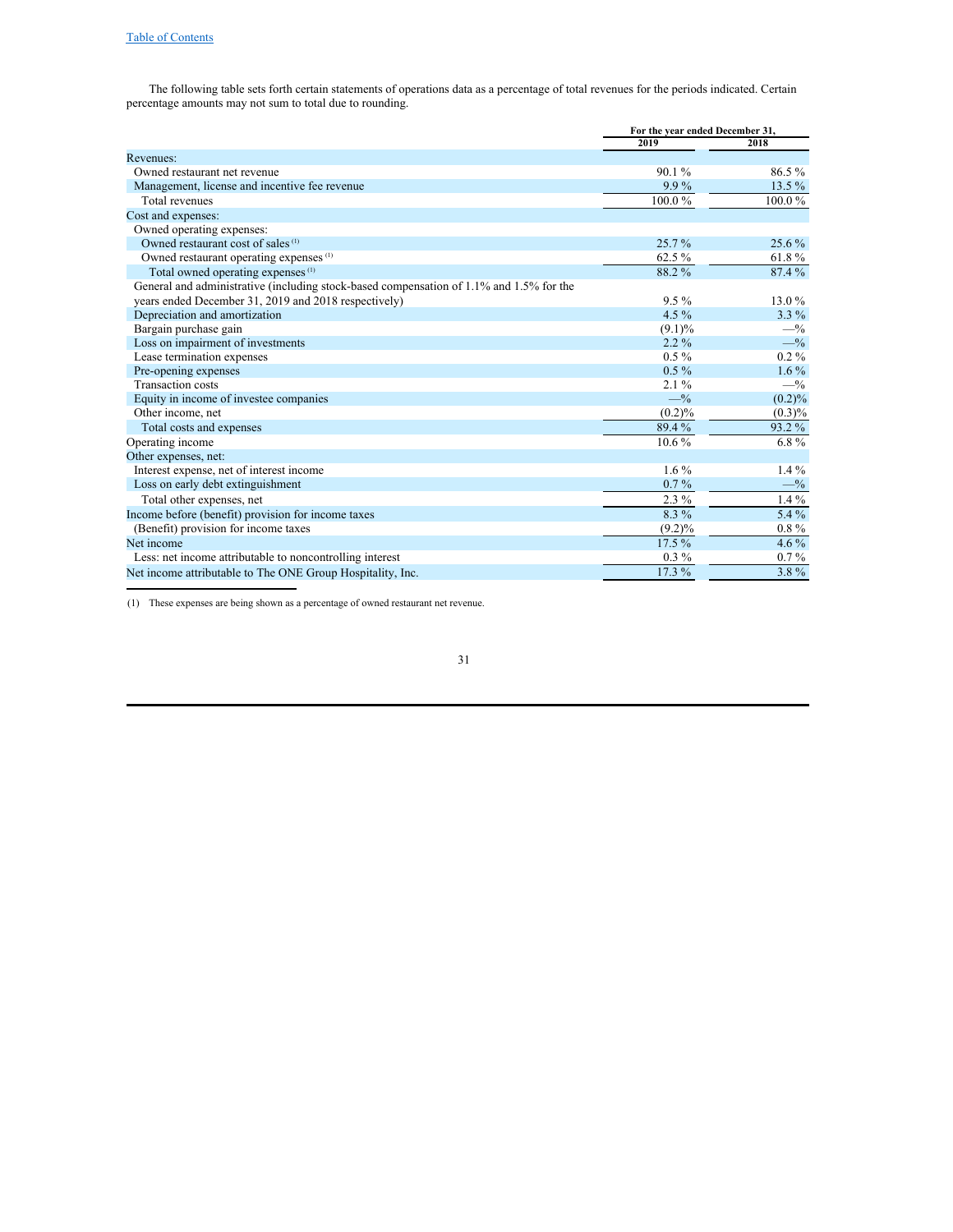The following table presents a reconciliation of net income to EBITDA and Adjusted EBITDA for the periods indicated (in thousands):

|                                                                 |    | For the year ended December 31, |   |        |  |  |
|-----------------------------------------------------------------|----|---------------------------------|---|--------|--|--|
|                                                                 |    | 2019                            |   | 2018   |  |  |
| Net income attributable to The ONE Group Hospitality, Inc.      | \$ | 20,831                          | S | 3,274  |  |  |
| Net income attributable to noncontrolling interest              |    | 302                             |   | 633    |  |  |
| Net income                                                      |    | 21,133                          |   | 3,907  |  |  |
| Interest expense, net of interest income                        |    | 1,954                           |   | 1,193  |  |  |
| (Benefit) provision for income taxes                            |    | (11, 154)                       |   | 713    |  |  |
| Depreciation and amortization                                   |    | 5,404                           |   | 2,824  |  |  |
| <b>EBITDA</b>                                                   |    | 17,337                          |   | 8,637  |  |  |
| Bargain purchase gain                                           |    | (10, 963)                       |   |        |  |  |
| Loss on impairment of investments                               |    | 2,684                           |   |        |  |  |
| Transaction costs <sup>(1)</sup>                                |    | 2,513                           |   |        |  |  |
| Stock-based compensation                                        |    | 1,306                           |   | 1,313  |  |  |
| Loss on debt extinguishment                                     |    | 858                             |   |        |  |  |
| Lease termination expense <sup>(2)</sup>                        |    | 573                             |   | 213    |  |  |
| Pre-opening expenses                                            |    | 565                             |   | 1,365  |  |  |
| Non-cash rent expense <sup>(3)</sup>                            |    | 61                              |   | (289)  |  |  |
| Other nonrecurring charges                                      |    |                                 |   | 145    |  |  |
| <b>Adjusted EBITDA</b>                                          |    | 14,934                          |   | 11,384 |  |  |
| Adjusted EBITDA attributable to noncontrolling interest         |    | 646                             |   | 880    |  |  |
| Adjusted EBITDA attributable to The ONE Group Hospitality, Inc. | S  | 14,288                          |   | 10,504 |  |  |

(1) Primarily transaction costs incurred with the Kona Grill acquisition and subsequent integration activities and internal costs associated with capital raising activities, most recently the Bank of America Credit Agreeme S-8.<br>
(2) Lease termination expense are costs associated with closed, abandoned and disputed locations or leases.

(2) Lease termination expense are costs associated with closed, abandoned and disputed locations or leases.<br>(3) Non-cash rent expense is included in owned restaurant operating expenses and general and administrative expens

The following tables show our operating results by segment for the periods indicated (in thousands). Prior year amounts have been revised to conform to the current year segment presentation.

|                                        |    | <b>STK</b> |    | Kona Grill |    | <b>ONE Hospitality</b> | Corporate    |    | Total   |
|----------------------------------------|----|------------|----|------------|----|------------------------|--------------|----|---------|
| For the year ended December 31, 2019   |    |            |    |            |    |                        |              |    |         |
| Total revenues                         | S  | 82,193     | S  | 23,741     | \$ | 14.093                 | \$<br>654    |    | 120,681 |
| Equity in income of investee companies |    |            |    |            |    |                        |              |    |         |
| Operating income                       |    | 11,624     |    | 2,612      |    | 7.840                  | (9, 285)     |    | 12,791  |
| Capital asset additions                | S  | 3,330      | \$ | 195        | S  | 40                     | \$<br>792    | S  | 4,357   |
| As of December 31, 2019                |    |            |    |            |    |                        |              |    |         |
| <b>Total assets</b>                    | S  | 82,691     | \$ | 93,829     | \$ | 8,252                  | \$<br>21.813 |    | 206,585 |
|                                        |    |            |    |            |    |                        |              |    |         |
|                                        |    | <b>STK</b> |    | Kona Grill |    | <b>ONE Hospitality</b> | Corporate    |    | Total   |
| For the year ended December 31, 2018   |    |            |    |            |    |                        |              |    |         |
| Total revenues                         | \$ | 71,203     | S  |            | \$ | 14,196                 | \$<br>202    | S  | 85,601  |
| Equity in income of investee companies |    |            |    |            |    | 182                    |              |    | 182     |
| Operating income                       |    | 10.450     |    |            |    | 10,267                 | (14,904)     |    | 5,813   |
| Capital asset additions                | \$ | 3,321      | S  |            | \$ | 31                     | \$<br>750    | S  | 4,102   |
| As of December 31, 2018                |    |            |    |            |    |                        |              |    |         |
| Total assets                           | \$ | 47.363     | S  |            | \$ | 6.415                  | \$<br>2.201  | S. | 55,979  |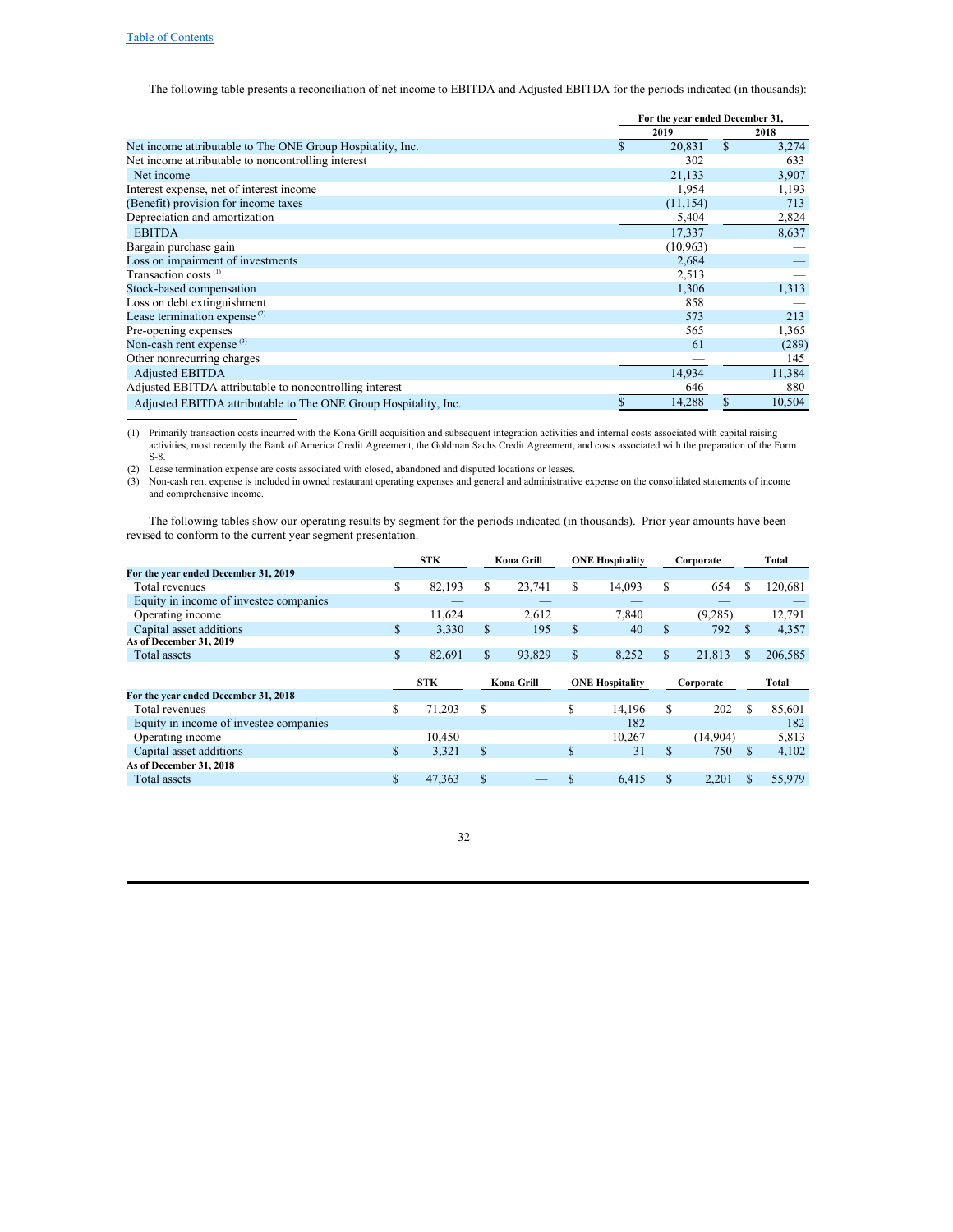# **Results of Operations for the Years Ended December 31, 2019 and December 31, 2018**

### *Revenues*

*Owned restaurant net revenue.* Owned restaurant net revenue increased \$34.8 million, or 46.9%, to \$108.8 million for the year ended December 31, 2019 from \$74.0 million for the year ended December 31, 2018. Approximately \$23.7 million of the increase in total revenue was attributable to the addition of the owned Kona Grill restaurants in the fourth quarter of 2019. The remaining increase was primarily due to increased sales at our existing owned locations and the opening of our owned STK restaurants in San Diego, California in July 2018 and Nashville, Tennessee in March 2019. STK SSS increased 8.3% with an average check increase of 3.2% for the year ended December 31, 2019 compared to the year ended December 31, 2018. To drive revenue, among several strategies, we have emphasized happy-hour and pre-dinner time frames. We have also emphasized group dining and increased efforts in digital marketing.

*Management, license and incentive fee revenue.* Management and license fee revenues increased \$0.3 million, or 2.9%, to \$11.9 million for the year ended December 31, 2019 from \$11.6 million for the year ended December 31, 2018. Management and license fee revenues increased related to new STK licensed locations that opened in 2019, including a licensed STK restaurant in Doha, Qatar, a licensed STK restaurant in San Juan, Puerto Rico and a managed rooftop bar concept, ANGEL, in Florence, Italy. Additionally, in the second half of 2018, we opened two licensed STK restaurants in Mexico City, Mexico and Dubai, United Arab Emirates. This was partially offset by the loss of management fee revenue from the One 29 Park, LLC management agreement, which terminated on September 30, 2018, and approximately \$0.4 million of accelerated recognition of deferred revenue in the fourth quarter of 2018 related to the termination of a license agreement for our operations in Ibiza, Spain. During the first quarter of 2019, we executed a new license agreement for the STK Ibiza location.

#### *Cost and Expenses*

*Owned restaurant cost of sales.* Food and beverage costs for owned restaurants increased approximately \$9.0 million, or 47.5%, to \$28.0 million for the year ended December 31, 2019 from \$19.0 million for the year ended December 31, 2018. Approximately \$6.6 million of the increase in owned restaurant cost of sales was attributable to the addition of the owned Kona Grill restaurants in the fourth quarter of 2019. The remaining increase was primarily due to increased sales at our existing owned locations and the opening of our owned STK restaurants in San Diego, California in July 2018 and Nashville, Tennessee in March 2019. As a percentage of owned restaurant net revenues, cost of sales increased slightly from 25.6% for the year ended December 31, 2018 to 25.7% for the year ended December 31, 2019 primarily due to the addition of the Kona Grill restaurants which have a slightly lower revenue margin on cost of sales than the STK brand restaurants. This increase was partially offset by the positive impacts of operating initiatives in the STK restaurants including reduction of restaurant-level waste coupled with selective price increases. Food revenues as a percentage of total food and beverage revenues were 66% and 64% for the years ended December 31, 2019 and 2018, respectively. Food costs as a percentage of food revenues are typically higher than beverage costs as a percentage of beverage revenues.

*Owned restaurant operating expenses.* Owned restaurant operating expenses increased \$22.2 million, or 48.6%, to \$67.9 million for the year ended December 31, 2019 from \$45.7 million for the year ended December 31, 2018. Approximately \$14.6 million of the increase in owned restaurant operating expense was attributable to the addition of the owned Kona Grill restaurants in the fourth quarter of 2019. As a percentage of owned restaurant net revenues, owned restaurant operating expenses increased 70 basis points to 62.5% for the year ended December 31, 2019 from 61.8% for the year ended December 31, 2018 primarily as a result of higher labor costs with the newly acquired Kona Grill restaurants and the openings of two owned STK restaurants in San Diego, California in July 2018 and Nashville, Tennessee in March 2019.

*General and administrative.* General and administrative costs increased \$0.4 million, or 3.2%to \$11.5 million for the year ended December 31, 2019 from \$11.1 million for the year ended December 31, 2018. However, general and administrative costs as a percentage of total revenues decreased 350 basis points from 13.0% for the year ended December 31, 2018 to 9.5% for the year ended December 31, 2019. General and administrative costs increased slightly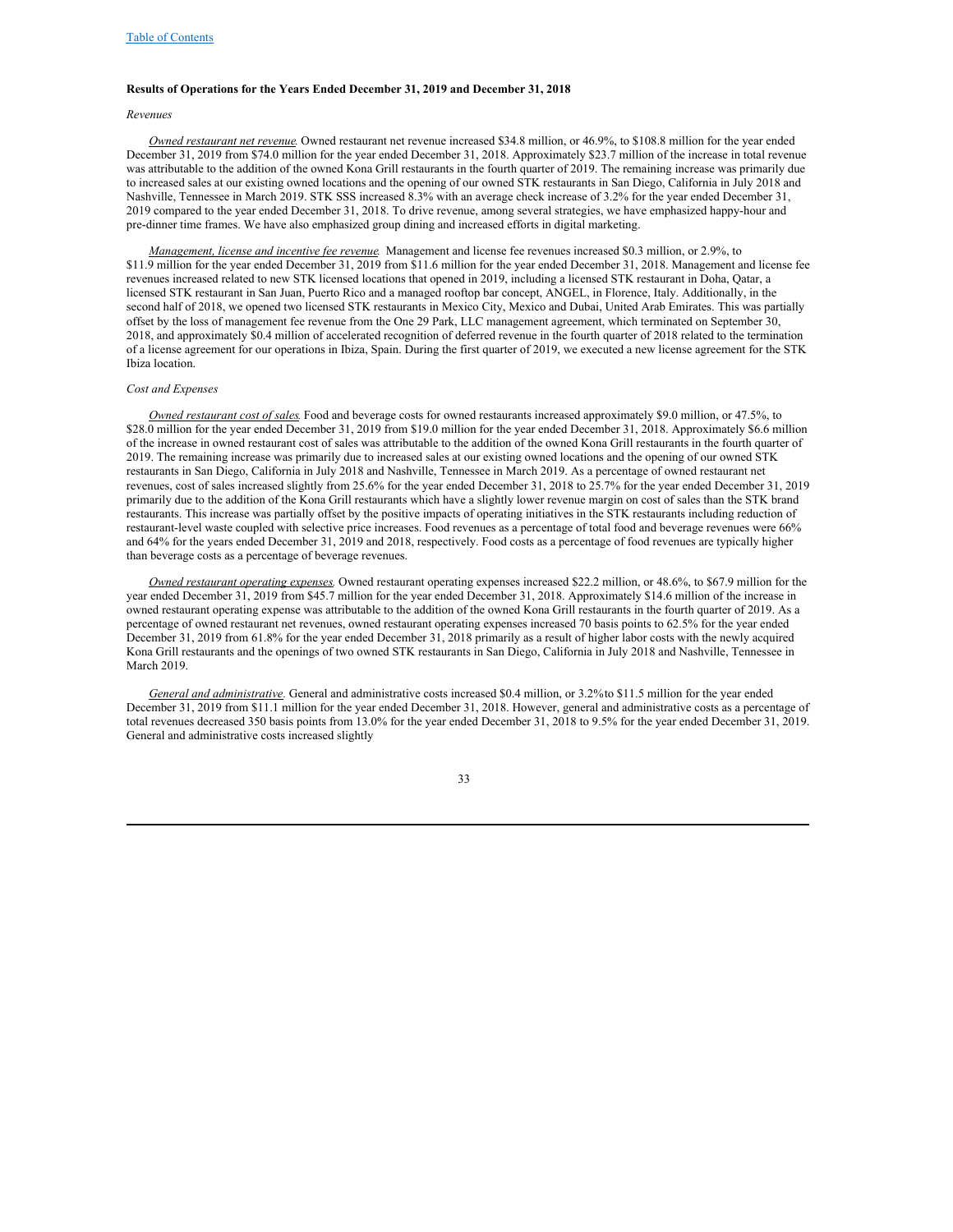as a result of the additional overhead related to the Kona Grill acquisition, however the increase was partially offset by reduced external professional fees and STK related corporate occupancy costs.

*Depreciation and amortization.* Depreciation and amortization expense increased approximately \$2.6 million to \$5.4 million for the year ended December 31, 2019 from \$2.8 million for the year ended December 31, 2018. The increase was primarily related to the addition of 24 owned Kona Grill locations in the fourth quarter of 2019 and the opening of our owned STK restaurants in San Diego, California in July 2018 and in Nashville, Tennessee in March 2019.

*Bargain purchase gain.* On October 4, 2019, we acquired substantially all of the assets of Kona Grill for a contractual price of \$25.0 million plus approximately \$1.5 million of consideration paid primarily for the apportionment of rent and utilities. We acquired approximately \$37.0 million of net assets, including \$7.7 million in current liabilities, which resulted in a bargain purchase gain of approximately \$11.0 million.

*Loss on impairment of investments.* On December 31, 2019, we determined that, because of the short term remaining on the lease (November 2020) and current market conditions, we are unable to recover the carrying amount of the investments in Bagatelle Investors and Bagatelle NY. As a result, we recorded a non-cash write down of \$2.7 million related to our cost method investments for the year ended December 31, 2019. Refer to Note 10 of our consolidated financial statements set forth in Item 15 of this Annual Report on Form 10-K for further information on our nonconsolidated investments

*Lease termination expense.* Lease termination expenses for the years ending December 31, 2019 and 2018 were \$0.6 million and \$0.2 million, respectively. These costs are associated with closed, abandoned and disputed locations or leases. The lease termination expenses increased primarily due to settlements paid to a landlord related to disputed lease terms and the costs to close a New York, New York corporate office.

*Pre-opening expenses*. Pre-opening expenses for the years ending December 31, 2019 and 2018 were \$0.6 million and \$1.4 million, respectively. In 2018, preopening expenses were primarily related to the development of our restaurant in San Diego, California, which opened in July 2018. In 2019, our preopening expenses related to the development of our STK restaurant in Nashville, Tennessee, which opened in March 2019.

*Transaction costs.* In the year ended December 31, 2019, we incurred transaction costs of approximately \$2.5 million. These costs were primarily related to the Kona Grill acquisition, which closed on October 4, 2019, and the internal costs associated with entering into the Goldman Sachs Credit Agreement, the proceeds of which were used to finance the Kona Grill acquisition. Additionally, the transaction costs include internal costs associated to entering into the Bank of America Credit Agreement on May 15, 2019 and costs to register shares on Form S-8 in conjunction with shareholder approved changes to our employee equity compensation plan. Refer to Note 3 and Note 8 to our consolidated financial statements set forth in Item 15 of this Annual Report on Form 10-K for additional details regarding the Kona Grill acquisition and our debt financings.

*Equity in income of investee companies.* Equity in income of investee companies was approximately \$0.2 million for the year ended December 31, 2018. We did not recognize any equity in income of investee companies for the year ended December 31, 2019. Refer to Note 10 of our consolidated financial statements set forth in Item 15 of this Annual Report on Form 10-K for further information on our nonconsolidated investments.

*Interest expense, net of interest income.* Interest expense, net of interest income was approximately \$2.0 million and\$1.2 million for the years ended December 31, 2019 and 2018, respectively.

*Loss on early debt extinguishment.* On May 15, 2019, we entered into a credit agreement with Bank of America, N.A. ("Bank of America Credit Agreement") and incurred approximately \$0.4 million of debt issuance costs. In conjunction with entering into the Bank of America Credit Agreement, we prepaid the outstanding debt balances to early extinguish the \$2.6 million of outstanding term loans with BankUnited, the \$5.3 million of outstanding promissory notes with Anson Investments Master Fund LP, and the \$1.0 million outstanding promissory note with 2235570 Ontario Limited. As a result, we recognized a \$0.4 million loss on early debt extinguishment primarily caused by the recognition of the unamortized discounts related to warrants issued with the promissory notes and the recognition of unamortized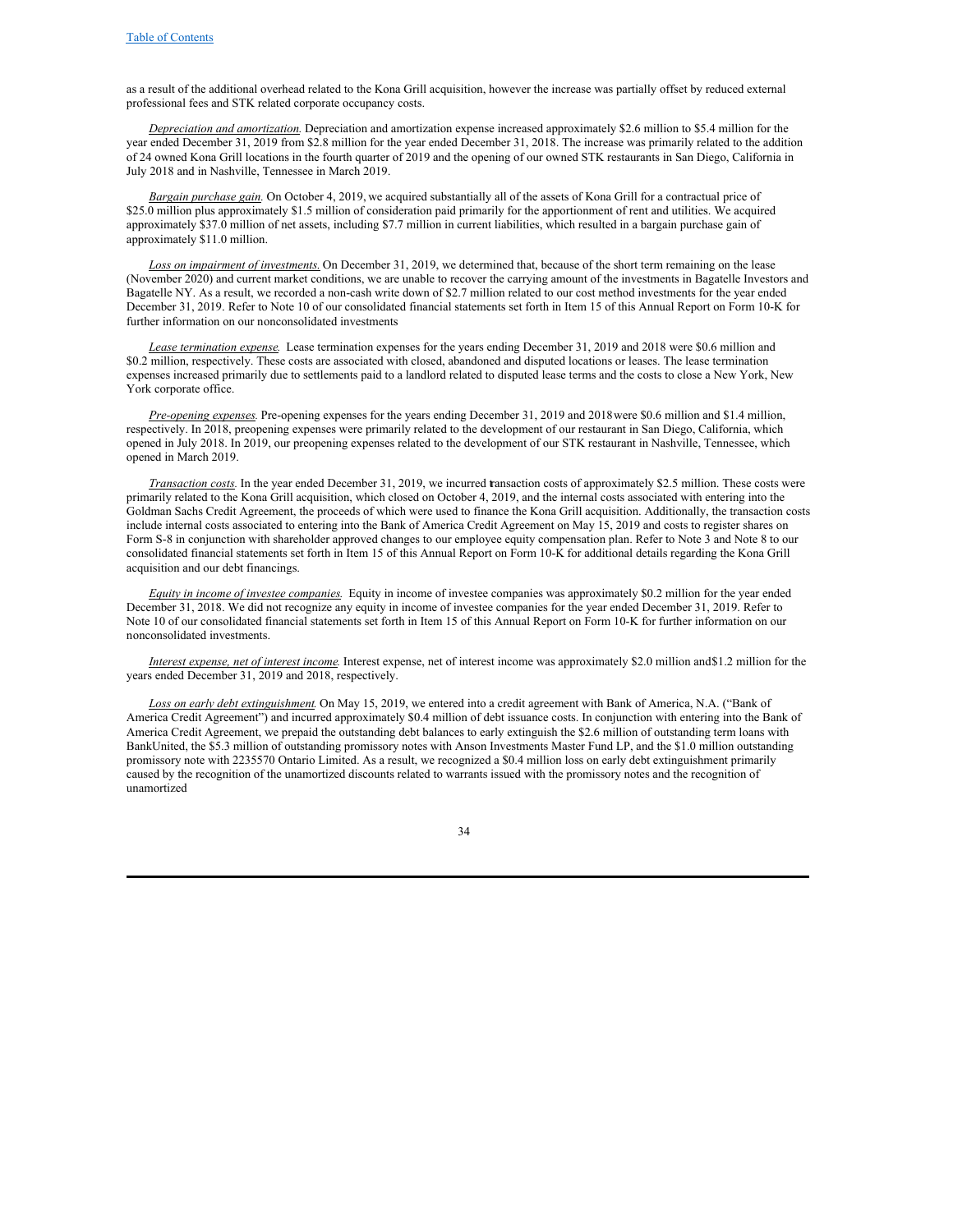debt issuance costs related to the debt extinguished. The Bank of America Credit Agreement was replaced with the Goldman Sachs Credit Agreement on October 4, 2019 in conjunction with the Kona Grill acquisition. As a result, the unamortized debt issuance costs of \$0.4 million was recognized as a loss on early debt extinguishment.

*(Benefit) provision for income taxes.* The benefit for income taxes for the year ended December 31, 2019 was \$11.2 million compared to income tax expense of \$0.7 million for the year ended December 31, 2018. Our effective tax rate was (111.8%) and 15.4% for years ended December 31, 2019 and 2018, respectively. Our effective tax rate differs from the statutory U.S. tax rate of 21% primarily due to the following: (i) a full valuation allowance of \$10.8 million on the U.S. deferred tax assets, net, of which \$10.3 million was reversed in 2019; (ii) taxes owed in foreign jurisdictions such as the United Kingdom, Canada and Italy; and, (iii) taxes owed in state and local jurisdictions.

*Net income attributable to noncontrolling interest*. Net income attributable to noncontrolling interest decreased by \$0.3 million to \$0.3 million for the year ended December 31, 2019 compared to \$0.6 million for the year ended December 31, 2018.

#### **Liquidity and Capital Resources**

Our principal liquidity requirements are to meet our lease obligations, our working capital and capital expenditure needs and to pay principal and interest on our outstanding indebtedness. Subject to our operating performance, which, if significantly adversely affected, would adversely affect the availability of funds, we expect to finance our operations for at least the next 12 months, including costs of opening currently planned new restaurants, through cash provided by operations, borrowings on our Goldman Sachs Credit Agreement and construction allowances provided by landlords of certain locations.

We believe the combination of our cash provided by operations and our Goldman Sachs Credit Agreement are adequate to support our immediate business operations and plans. As of December 31, 2019, we had cash and cash equivalents of approximately \$12.3 million and long-term debt of \$48.3 million, which consisted of our Goldman Sachs Credit Agreement and equipment financing agreements. In 2019, we made principal payments of approximately \$28.5 million towards our long-term debt, which included \$22.5 million of early debt extinguishment payments.

In the year ended December 31, 2019, our capital expenditures, net of approximately \$0.5 million of landlord incentives which were primarily used to fund capital expenditures for the construction of new, owned restaurants, was \$3.9 million. Our future cash requirements will depend on many factors, including the pace of our expansion, conditions in the retail property development market, construction costs, the nature of the specific sites selected for new restaurants, and the nature of the specific leases and associated tenant improvement allowances available, if any, as negotiated with landlords. Additionally, under our current capital light strategy, we plan to enter into management and license agreements for the operation of STK restaurants where we are not required to contribute significant capital upfront.

Our operations have not required significant working capital, and, like many restaurant companies, we have negative working capital. Revenues are received primarily in credit card or cash receipts, and restaurant operations do not require significant receivables or inventories, other than our wine inventory. In addition, we receive trade credit for the purchase of food, beverages and supplies, thereby reducing the need for incremental working capital to support growth.

### *Negative Ef ects of COVID-19*

The negative effect on our business from the COVID-19 is significant. We experienced an initial decline in restaurant revenue that began in early March 2020 as travel began to decrease. Public anxiety with respect to COVID-19, and government recommendations and measures to avoid public gatherings especially within restaurants and bars, will materially and adversely affect our operations and financial results. We expect that we will not be able to return to normal operations for weeks or months, and we expect that our results of operations to be materially and negatively affected by these actions in the first and second quarters of 2020.

We have implemented measures to reduce our costs during the COVID-19 period, including significant reductions in employees, deferral of capital projects, and we expect to return to more normal operations late in the second quarter of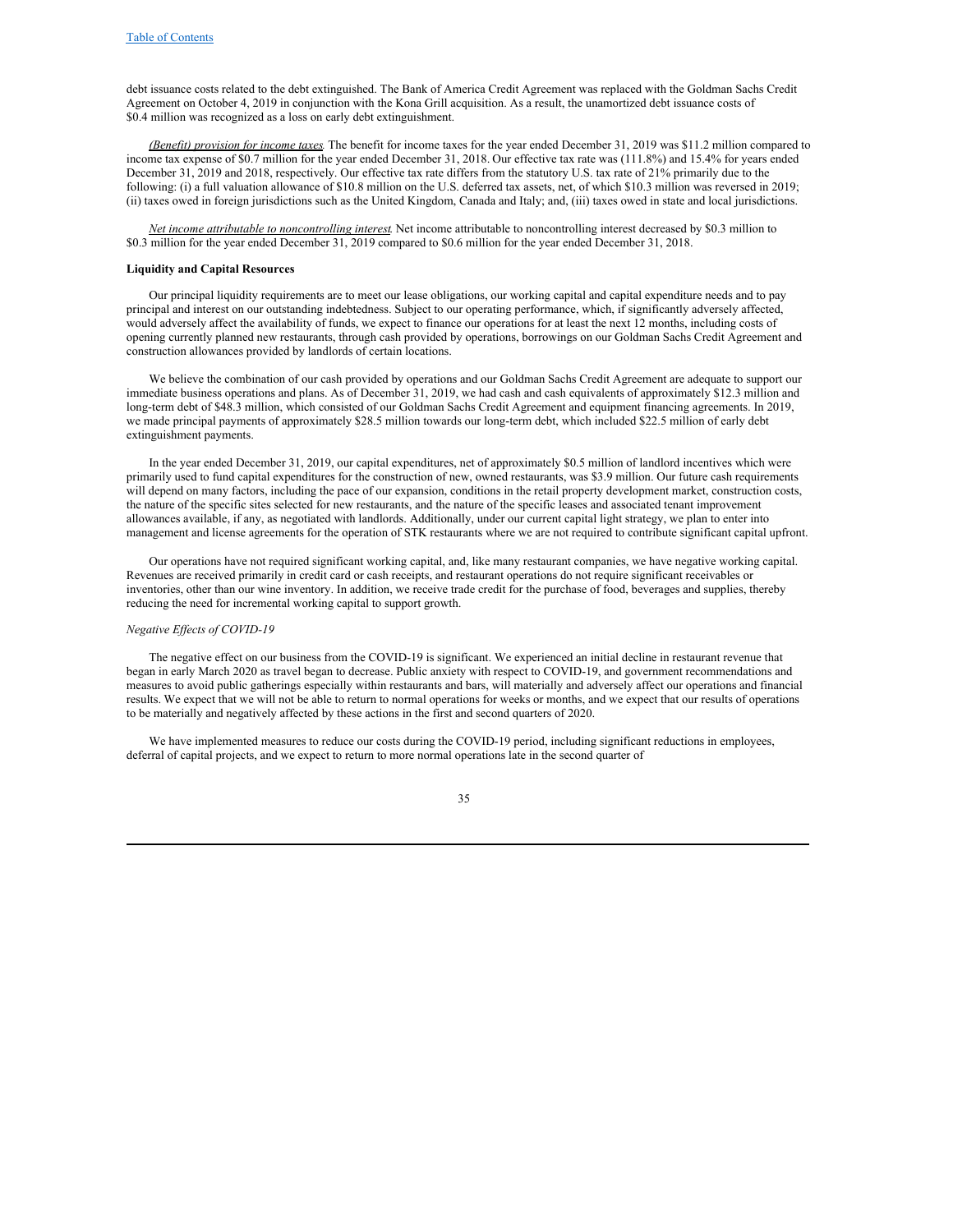2020 or early in the third quarter of 2020. Our resumption of normal operations is subject to events beyond our control, including the effectiveness of governmental efforts to halt the spread of COVID-19.

# *Goldman Sachs Credit Agreement*

On October 4, 2019, in conjunction with the acquisition of Kona Grill, we entered into the Goldman Sachs Credit Agreement, which replaced the Bank of America Credit Agreement and provides for a secured revolving credit facility of \$12.0 million and a \$48.0 million term loan. The term loan is payable in quarterly installments, with the final payment due in October 2024. The revolving credit facility also matures in October 2024. Additionally, our consolidated adjusted EBITDA as defined by the Goldman Sachs Credit Agreement for determining covenant compliance includes pro forma adjustments for the annualization of the Kona Grill restaurant performance which includes results before the acquisition date.

The Goldman Sachs Credit Agreement contains several financial covenants, including the following:

- · A minimum consolidated fixed charge coverage ratio of (i) 1.35 to 1.00 as of the end of any fiscal quarter ending on or prior to June 30, 2021 and (ii) 1.50 to 1.00 as of any fiscal quarter thereafter;
- A maximum consolidated leverage ratio of (i) 2.75 to 1.00 as of the end of any fiscal quarter ending on or prior to March 31, 2020, (ii) 2.50 to 1.00 as of the fiscal quarter ending June 30, 2020, (iii) 2.25 to 1.00 as of the fiscal quarters ending September 30, 2020 and December 31, 2020, (iv) 2.00 to 1.00 as of the fiscal quarter ending March 31, 2021, (v) 1.75 to 1.00 as of the fiscal quarter ending June 30, 2021, (vi) 1.70 to 1.00 as of the fiscal quarter ending September 30, 2021, (vii) 1.65 to 1.00 as of the fiscal quarter ending December 21, 2021 and (viii) 1.50 to 1.00 as of the end of any fiscal quarter thereafter. For purposes of calculating this ratio for the first four quarters, the agreement provides for a pro forma adjustment to reflect one full year of Kona Grill operations;
- Maximum consolidated capital expenditures not to exceed (i) \$10,000,000 in 2020 and (ii) \$8,000,000 in 2021 and every fiscal year thereafter; and,
- Minimum consolidated liquidity not to be less than \$1,500,000 at any time.

Our ability to borrow under our revolving credit facility is dependent on several factors. Our total borrowings cannot exceed a leverage incurrence multiple of (i) 2.50 to 1.00 as of the end of any fiscal quarters ending on or prior to June 30, 2020, (ii) 2.25 to 1.00 as of the fiscal quarters ending September 30, 2020 and December 31, 2020, (iii) 2.00 to 1.00 as of the fiscal quarter ending March 31, 2021 (iv) 1.75 to 1.00 as of the fiscal quarter ending June 30, 2021, (v) 1.70 to 1.00 as of the fiscal quarter ending September 30, 2021, (vi) 1.65 to 1.00 as of the fiscal quarter ending December 31, 2021, and (vii) 1.50 to 1.00 as of the end of any fiscal quarter thereafter. In addition, after giving effect to borrowings under the revolving credit facility, our cash and cash equivalents cannot exceed \$4,000,000.

The Goldman Sachs Credit Agreement has several borrowing and interest rate options, including the following: (a) a LIBOR rate (or a comparable successor rate) subject to a 1.75% floor or (b) a base rate equal to the greatest of (i) the prime rate, (ii) the federal funds rate plus 0.50%, (iii) the LIBOR rate for a one-month period plus 1.00% or (iv) 4.75%. Loans under the Goldman Sachs Credit Agreement bear interest at a rate per annum using the applicable indices plus a varying interest rate margin of between 5.75% and 6.75% (for LIBOR rate loans) and 4.75% and 5.75% (for base rate loans).

The Goldman Sachs Credit Agreement contains customary representations, warranties and conditions to borrowing including customary affirmative and negative covenants, which include covenants that limit or restrict the Company's ability to incur indebtedness and other obligations, grant liens to secure obligations, make investments, merge or consolidate, alter the organizational structure of the Company and its subsidiaries, and dispose of assets outside the ordinary course of business, in each case subject to customary exceptions for credit facilities of this size and type.

As of December 31, 2019, we were in compliance with the covenants required by the Goldman Sachs Credit Agreement. Based on current projections, we believe that we would continue to comply with the covenants in the Goldman Sachs Credit Agreement throughout the twelve months following the issuance of the financial statements.

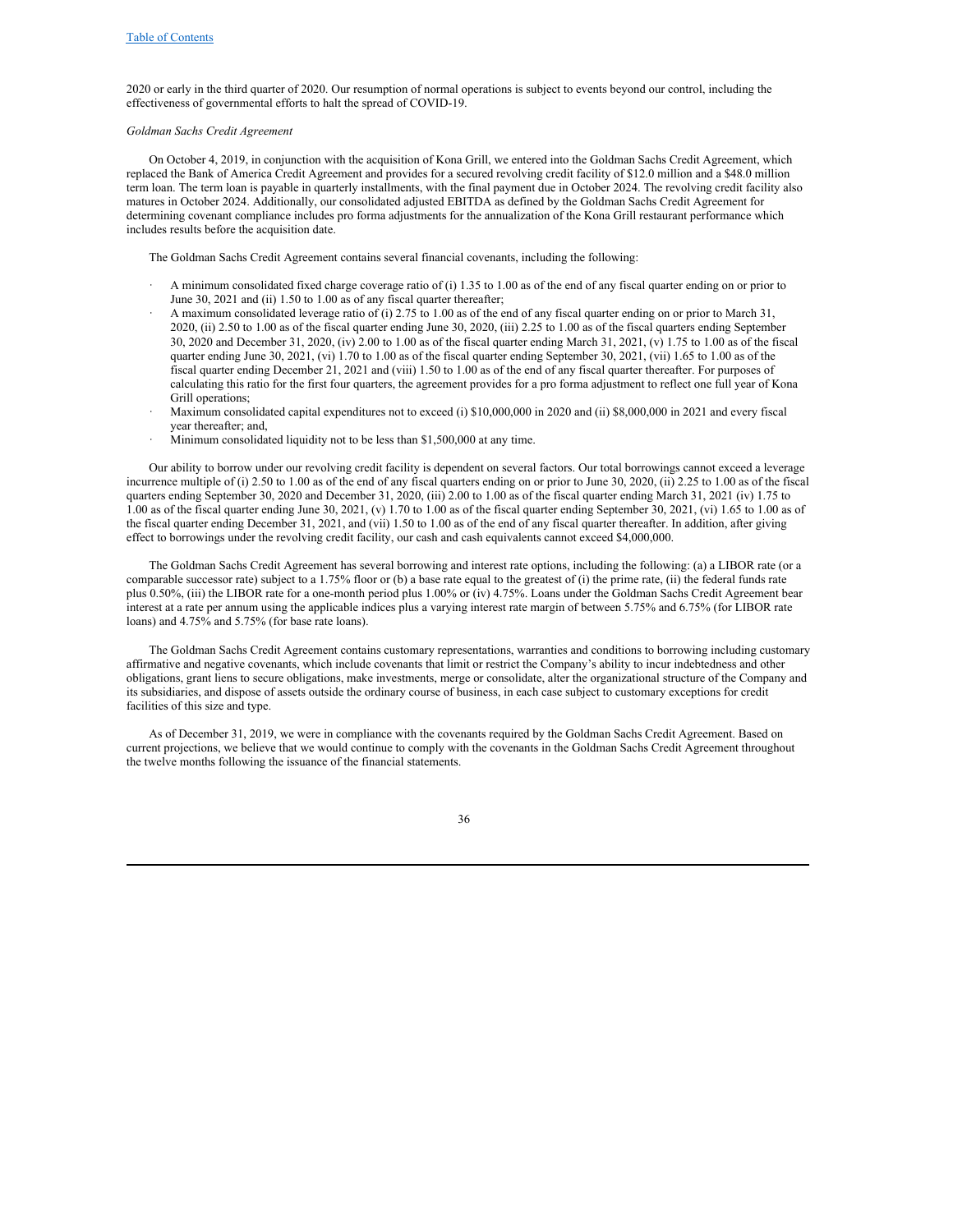See contractual obligations below and Note 8 and Note 20 to our consolidated financial statements set forth in Item 15 of this Annual Report on Form 10‑K for further information on our long-term debt and commitments and contingencies.

#### *Debt Extinguishments*

On May 15, 2019, we entered into the Bank of America Credit Agreement, which was subsequently replaced with the Goldman Sachs Credit Agreement described above on October 4, 2019. The Bank of America Credit Agreement provided for a secured revolving credit facility of \$10.0 million and a \$10.0 million term loan. The term loan was payable in quarterly installments, with the final payment due in May 2024. The revolving credit facility also matured in May 2024. In conjunction with entering into the Bank of America Credit Agreement, we incurred \$0.4 million of debt issuance costs. On October 4, 2019, the unamortized debt issuance costs of \$0.4 million was recognized as a loss on early debt extinguishment.

In conjunction with entering into the Bank of America Credit Agreement on May 15, 2019, we prepaid the outstanding debt balances to early extinguish the \$2.6 million of outstanding term loans with BankUnited, the \$5.3 million of outstanding promissory notes with Anson Investments Master Fund LP, and the \$1.0 million outstanding promissory note with 2235570 Ontario Limited. We recognized a \$0.4 million loss on early debt extinguishment primarily caused by the recognition of the unamortized discounts related to warrants issued with the promissory notes and the recognition of unamortized debt issuance costs related to the debt extinguished. Additionally, we prepaid the \$1.2 million of outstanding cash advances due to the TOG Liquidation Trust, a related party.

#### *Capital Expenditures and Lease Arrangements*

To the extent we open new company-owned restaurants, we anticipate capital expenditures would increase related to the construction of new restaurants as compared to general capital expenditures of existing restaurants. Although we are committed to our capital light strategy, in which our capital investment is expected to be limited, we are willing to consider opening owned restaurants as opportunities arise. For owned restaurants, we have typically targeted an average cash investment of approximately \$3.8 million for a 10,000 square-foot STK restaurant, net of landlord contributions and equipment financing and excluding pre-opening costs. In addition, some of our existing restaurants will require capital improvements to either maintain or improve the facilities. We may add seating or provide enclosures for outdoor space in the next twelve months for some of our locations.

Our hospitality F&B services projects typically require limited capital investment from us. Capital expenditures for these projects will primarily be funded by cash flows from operations and equipment financing, depending upon the timing of these expenditures and cash availability.

We typically seek to lease our restaurant locations for periods of 10 to 20 years under operating lease arrangements, with a limited number of renewal options. Our rent structure varies, but our leases generally provide for the payment of both minimum and contingent rent based on sales, as well as other expenses related to the leases such as our pro-rata share of common area maintenance, property tax and insurance expenses. Many of our lease arrangements include the opportunity to secure tenant improvement allowances to partially offset the cost of developing and opening the related restaurants. Generally, landlords recover the cost of such allowances from increased minimum rents. However, there can be no assurance that such allowances will be available to us on each project that we select for development.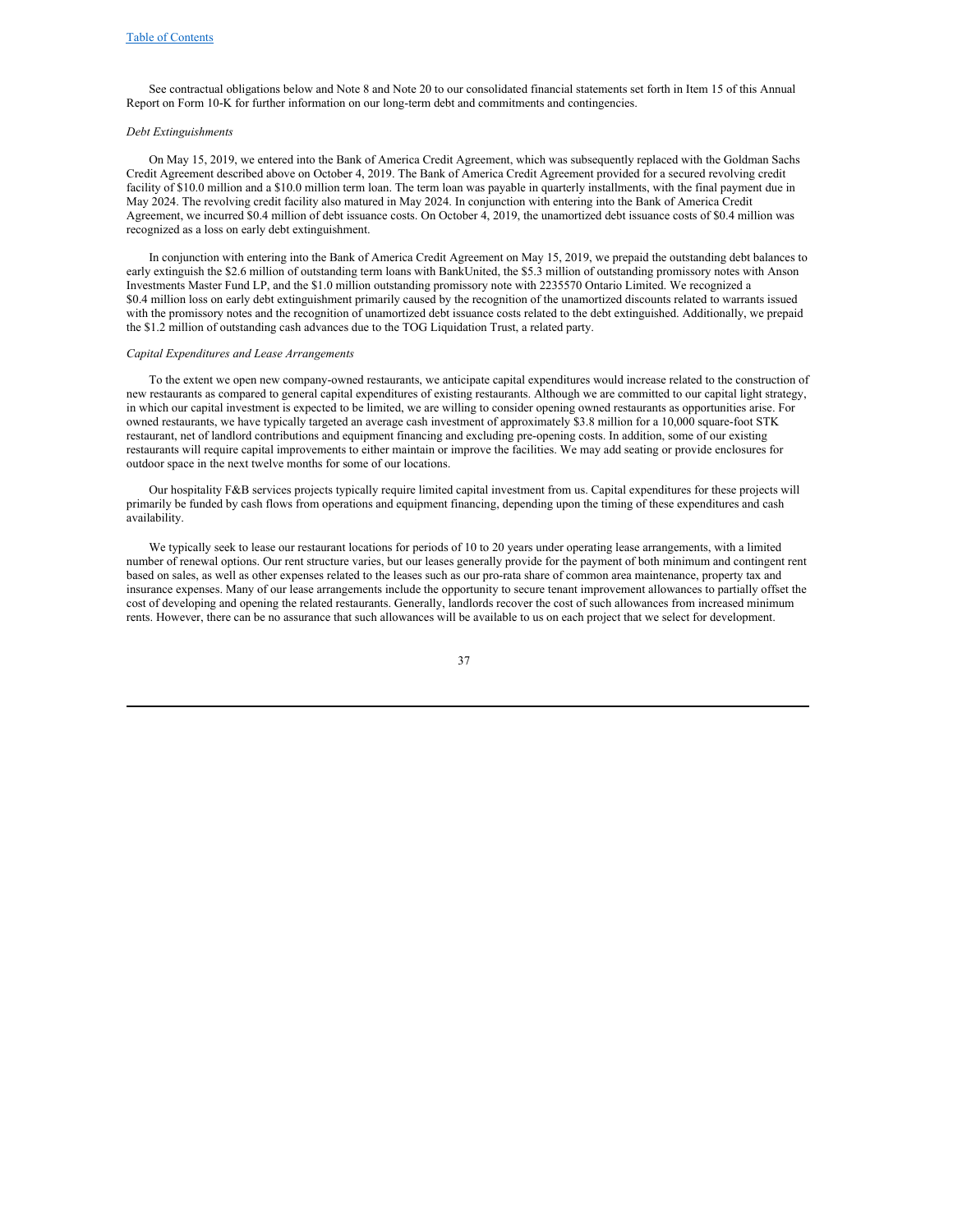## Table of [Contents](#page-1-0)

#### *Cash Flows*

The following table summarizes the statement of cash flows for the fiscal years ended December 31, 2019 and December 31, 2018 (in thousands):

|                                           | For the year ended December 31, |           |  |          |  |
|-------------------------------------------|---------------------------------|-----------|--|----------|--|
|                                           |                                 | 2019      |  | 2018     |  |
| Net cash provided by (used in):           |                                 |           |  |          |  |
| Operating activities                      |                                 | 8.360     |  | 6.444    |  |
| Investing activities                      |                                 | (30, 397) |  | (3, 462) |  |
| Financing activities                      |                                 | 33,121    |  | (2, 184) |  |
| Effect of exchange rate changes on cash   |                                 | (332)     |  | (754)    |  |
| Net increase in cash and cash equivalents |                                 | 10.752    |  | 44       |  |

*Operating Activities.* Net cash provided by operating activities was \$8.4 million for the year ended December 31, 2019 compared to \$6.4 million for the year ended December 31, 2018. The increase was primarily attributable to the increase in net income and improvements to the changes within our working capital accounts. This was partially offset by the non-cash impacts of the \$11.0 million bargain purchase gain and the \$10.3 million release of the valuation allowance within deferred taxes.

*Investing Activities.* Net cash used in investing activities for the year ended December 31, 2019 was \$30.4 million compared to \$3.5 million for the year ended December 31, 2018. Approximately \$26.0 million of the increase in net cash used in investing activities related to Kona Grill acquisition related payments, net of cash acquired. The remaining net cash used in investing activities in 2019 and in 2018 was primarily related to the construction of new restaurants and general capital expenditures of existing restaurants, partially offset by the receipt of proceeds related to the sale of our interest in One 29 Park, a restaurant and rooftop bar located in a New York City hotel, which occurred in the first quarter of 2018.

*Financing Activities.* Net cash provided by financing activities was \$33.1 million for the year ended December 31, 2019 as compared to net cash used in financing activities of \$2.2 million for the year ended December 31, 2018. In 2019, we received proceeds from our Goldman Sachs Credit Agreement and Bank of America Credit Agreement of \$50.0 million and \$14.8 million, respectively, and we made principal payments of approximately \$28.5 million towards our long-term debt, which included \$22.5 million of early debt extinguishment payments.

# **Off-Balance Sheet Arrangements**

We do not have any off-balance sheet arrangements as defined in Item 303(a)(4)(ii) of Regulation S-K.

#### **Contractual Obligations**

The following table summarizes our contractual obligations as of December 31, 2019 (in thousands):

|                                           | Less than 1 |        |               |               |                          |  |
|-------------------------------------------|-------------|--------|---------------|---------------|--------------------------|--|
|                                           | Total       | vear   | $1 - 3$ vears | $3 - 5$ vears | years                    |  |
| Long-term debt obligations                | \$48,260    | 749    | 1.071         | \$46,440      |                          |  |
| Expected interest payments <sup>(1)</sup> | 19.920      | 4.282  | 8.391         | 7.247         | $\overline{\phantom{a}}$ |  |
| Standby letters of credit                 | 394         | 83     | 165           | 146           |                          |  |
| <b>Operating leases</b>                   | 180.869     | 12.980 | 25,900        | 25.844        | 116.145                  |  |
| Total                                     | \$249,443   | 18.097 | 35.524        | 79.677        | 16.145                   |  |

(1) Represents estimated future cash interest payments based on borrowings outstanding as of December 31, 2019 at the expected interest rate over the period outstanding.

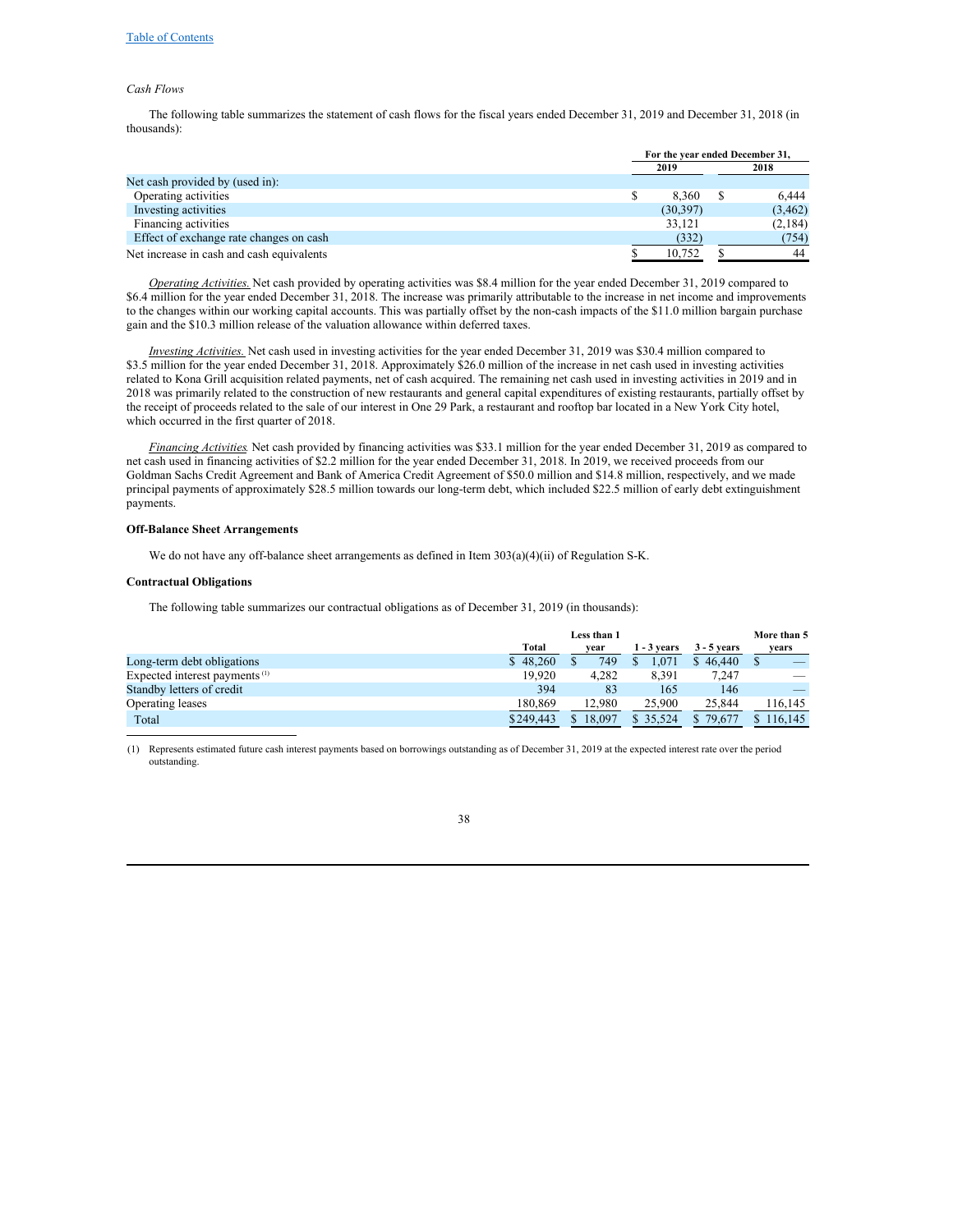## **Recent Accounting Pronouncements**

Refer to Note 2 of our consolidated financial statements set forth in Item 15 of this Annual Report on Form 10‑K for a detailed description of recent accounting pronouncements. With the exception of the adoption of Accounting Standard Codification Topic 842, Leases, the adopted accounting guidance discussed in Note 2 did not have a significant impact on our consolidated financial position or results of operations. Refer to Note 14 of our consolidated financial statements set forth in Item 15 of this Annual Report on Form 10‑K for a detailed description of the impact of the adoption of the new leases accounting standard.

#### **Critical Accounting Policies and Estimates**

Our discussion and analysis of financial condition and results of operations is based upon our consolidated financial statements which have been prepared in accordance with GAAP. The preparation of these consolidated financial statements requires us to make estimates and judgments that affect the reported amounts of our assets, liabilities, net sales and operating expenses and related disclosures of contingent assets and liabilities. We base our estimates on historical experience and various assumptions that we believe to be reasonable under the circumstances and we evaluate these estimates on an ongoing basis. Actual results may differ from these estimates under different assumptions or conditions. Our critical accounting policies require us to make difficult, subjective or complex judgements that could have a material impact on our financial statements.

Our significant accounting policies are discussed in Note 2 to our consolidated financial statements set forth in Item 15 of this Annual Report on Form 10‑K.

## *Business Combinations*

On October 4, 2019, we acquired substantially all the assets of Kona Grill, which was accounted for using the acquisition method of accounting prescribed by Accounting Standard Codification Topic 805, Business Combinations. Acquired assets and assumed liabilities were assigned fair values based on widely accepted valuation techniques, in accordance with Accounting Standard Codification Topic 820, Fair Value Measurements. The process for estimating fair values in many cases requires the use of significant estimates, assumptions and judgments, including determining the timing and estimates of future cash flows and developing appropriate discount rates. Unanticipated events or circumstances may occur which could affect the accuracy of our fair value estimates, including assumptions regarding industry economic factors and business strategies. We expect to finalize the purchase price allocation as soon as practicable within the measurement period, but not later than one year following the acquisition date.

#### *Income Taxes*

We recognized deferred tax assets and liabilities based on the differences between the financial statement carrying amounts and the respective tax bases of our assets and liabilities. Deferred tax assets and liabilities are measured using current enacted rates expected to apply to taxable income in the years in which we expect the temporary differences to reverse. We routinely evaluate the likelihood of realizing the benefit of our deferred tax assets and may record a valuation allowance if, based on all available evidence, we determine that some portion of the tax benefit will not be realized.

In addition, our income tax returns are periodically audited by federal, state and foreign tax authorities. These audits include questions regarding our tax filing positions, including the timing and amount of deductions taken and the allocation of income amongst various tax jurisdictions. We evaluate our exposures associated with our various tax filing positions and record a related liability. We adjust our liability for unrecognized tax benefits and income tax provision in the period in which an uncertain tax provision is effectively settled, the statute of limitations expires for the relevant taxing authority to examine the tax position or when more information becomes available.

As of December 31, 2019, we released approximately \$10.3 million of the valuation allowance based on an assessment of the realizability of our deferred tax assets. The remaining valuation allowance of \$0.5 million relates to foreign tax credits we do not expect to utilize as a result of generating income in a jurisdiction with a higher income tax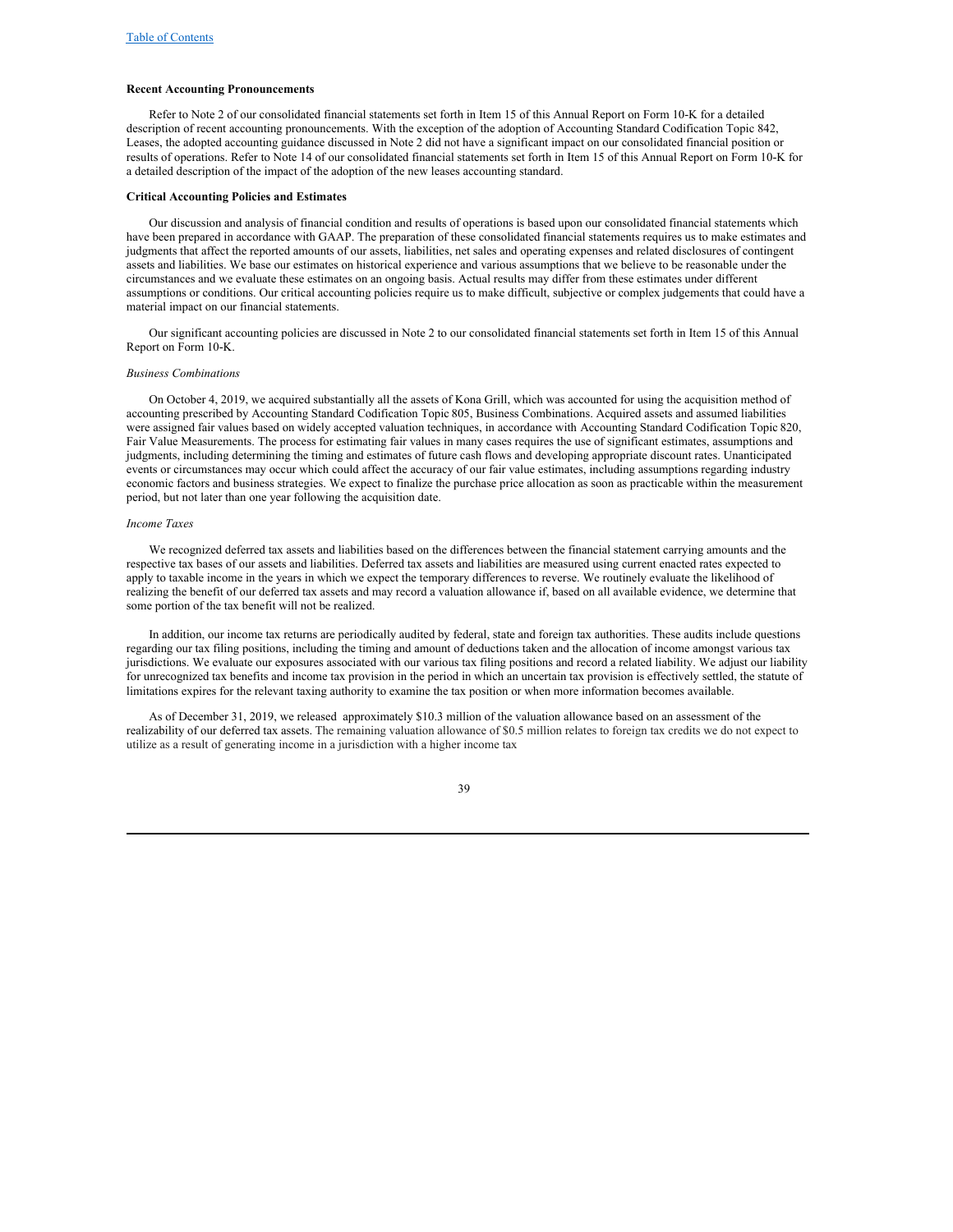rate than the U.S.The recording of deferred taxes requires significant management judgment regarding the interpretation of applicable statutes, the status of various income tax audits, and our particular facts and circumstances.

Our 2019 taxes were impacted by the enactment of the Tax Cuts and Job Act in December 2017 (the "TCJA"), which, amongst other things, enacted global intangible low-taxed income ("GILTI") which does not allow us to defer the earnings of our U.K. and Italy subsidiaries.

#### *Impairment of Long-Lived Assets and Disposal of Property and Equipment*

Long-lived assets are reviewed for impairment whenever events or changes in circumstances indicate that the carrying value of these assets may not be fully recoverable. The impairment evaluation is generally performed at the individual venue asset group level, as we believe this is the lowest level of identifiable cash flows. We believe that historical cash flows, in addition to other relevant facts and circumstances, are the primary basis for estimating future cash flows. Relevant facts and circumstances include, among others, significant underperformance relative to historical or projected future operating results, significant changes in the manner of use of the acquired assets or the strategy for the overall business, and significant negative industry or economic trends. Recoverability of restaurant assets is measured by a comparison of the carrying amount of an individual restaurant's assets to the estimated identifiable undiscounted future cash flows expected to be generated by those restaurant assets. This process requires the use of estimates and assumptions, which are subject to a high degree of judgment. If the carrying amount of an individual restaurant's assets exceeds its estimated, identifiable, undiscounted future cash flows, an impairment charge is recognized as the amount by which the carrying amount of the asset exceeds its fair value. Fair value is determined by discounting a restaurant's identifiable future cash flows.

From time to time, we have decided to close or dispose of restaurants. Typically, such decisions are made based on operating performance or strategic considerations and must be made before the actual costs or proceeds of disposition are known, and management must make estimates of these outcomes. Such outcomes could include the sale of a leasehold, mitigating costs through a tenant or subtenant, or negotiating a buyout of a remaining lease term. In these instances, management evaluates possible outcomes, frequently using outside real estate and legal advice, and records provisions for the effect of such outcomes. The accuracy of such provisions can vary materially from original estimates, and management regularly monitors the adequacy of the provisions until final disposition occurs.

For the years ended December 31, 2019 and 2018, we did not identify any event or changes in circumstances that indicated that the carrying values of our restaurant assets were impaired.

## *Leases*

Contracts are evaluated to determine whether they contain a lease at inception, and bases are classified as either operating or financing. For operating leases, we have recognized a lease liability equal to the present value of the remaining lease payments, and a right of use asset equal to the lease liability, subject to certain adjustments, such as prepaid rents, initial direct costs and lease incentives received from the lessor. For leases that do not have a rate implicit in the lease,we used our incremental borrowing rate to determine the present value of the lease payments. Our incremental borrowing rate is the rate of interest that we would have to borrow on a collateralized basis over a similar term on an amount equal to the lease payments in a similar economic environment.

The lease term at the lease commencement date is determined based on the non-cancellable period for which we have the right to use the underlying asset, together with any periods covered by an option to extend the lease if we are reasonably certain to exercise that option, periods covered by an option to terminate the lease if we are reasonably certain not to exercise that option, and periods covered by an option to extend (or not to terminate) the lease in which the exercise of the option is controlled by the lessor.

Certain of our leases also provide for percentage rent, which are variable lease costs determined as a percentage of gross sales in excess of specified, minimum sales targets. These percentage rents are recognized as rent expense prior to the achievement of the specified sales target provided achievement of the sales target is considered probable.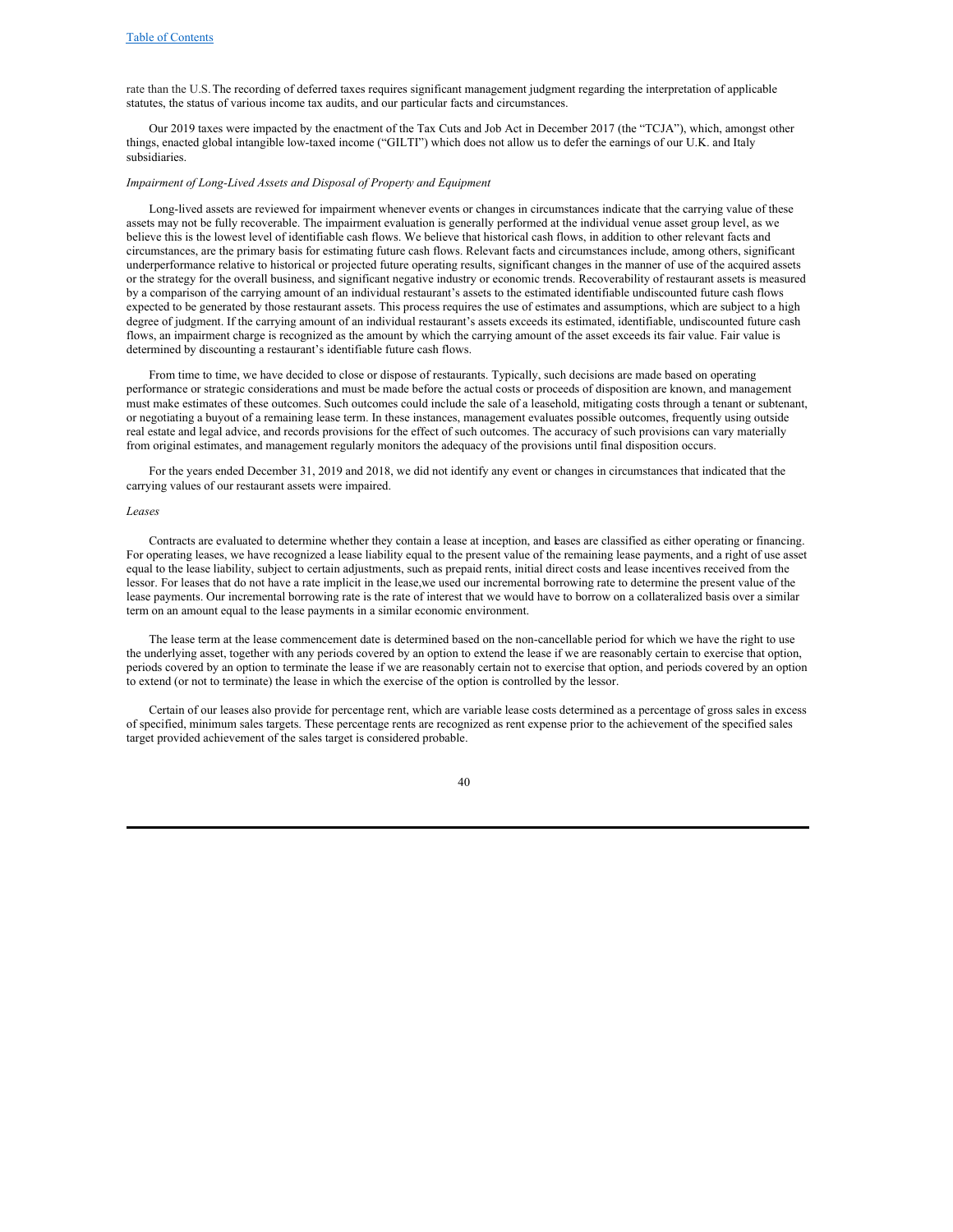We currently lease all of our restaurant locations under leases classified as operating leases. Management makes judgments regarding the probable term for each lease and considers a number of factors to evaluate whether renewal options in the lease contracts are reasonably certain of exercise, such as length of time before option exercise, expected value of the leased asset at the end of the initial lease term, importance of the lease to overall operations, costs to negotiate a new lease, and any contractual or economic penalties. The lease term can impact the lease classification and accounting for a lease as either an operating or financing lease, the incremental borrowing, the rent holidays and/or escalations in payments that are taken into consideration when calculating the rent expense and the related lease liability and right-of-use asset, and the term over which leasehold improvements for each restaurant are depreciated. These judgments may produce materially different amounts of depreciation, amortization and rent expense and materially different lease liabilities and right-of-use assets than would be reported if different assumed lease terms were used.

#### *Stock-Based Compensation*

We used the Black-Scholes model to estimate the fair value of our option awards. The Black-Scholes model requires estimates of the expected term of the option, the risk-free interest rate, future volatility and dividend yield. The Company's assumptions are as follows:

- Expected Term. The expected term of options is based upon evaluations of historical and expected future exercise behavior with consideration of both the vesting period and contractual terms of the instruments.
- · *Risk Free Interest Rate*. The risk-free interest rate is based on U.S. Treasury rates at the date of grant with maturity dates approximately equal to the expected term at the grant date.
- · *Implied Volatility*. Implied volatility is based upon an average of the volatilities of an industry peer group who are publicly traded.
- · *Dividend Yield*. The Company has historically not paid dividends and does not plan to do so in the foreseeable future.

There is a risk that our estimates of the fair values of our share-based compensation awards on the grant dates may differ from the actual values realized upon the exercise, expiration, early termination or forfeiture of those share-based payments in the future. Certain share-based payments, such as employee stock options, may expire worthless or otherwise result in zero intrinsic value as compared to the fair values originally estimated on the grant date and reported in our financial statements. Alternatively, value may be realized from these instruments that are significantly in excess of the fair values originally estimated on the grant date and reported in our financial statements. Although the fair value of our share-based awards is determined in accordance with GAAP, the value calculated may not be indicative of the fair value observed in a willing buyer/willing seller market transaction.

#### **Item 7A. Quantitative and Qualitative Disclosures about Market Risk**

## *Foreign Currency Exchange Rate Risk*

We are subject to foreign currency exchange risk for our restaurants operating in the United Kingdom, Italy, Canada, Mexico and the Middle East. If foreign currency exchange rates depreciate in these countries or regions, or any other country or region in which we may operate in the future, we may experience declines in our international operating results but such exposure would not be material to the consolidated financial statements. We currently do not use financial instruments to hedge foreign currency exchange rate changes.

## *Commodity Price Risk*

We are exposed to market price fluctuations in beef, seafood, produce and other food product prices. Given the historical volatility of beef, seafood, produce and other food product prices, these fluctuations can materially impact our food and beverage costs. While we have taken steps to qualify multiple suppliers who meet our standards as suppliers for our restaurants and enter into agreements with suppliers for some of the commodities used in our restaurant operations, we do not enter into long-term agreements for the purchase of such supplies. There can be no assurance that future supplies and costs for such commodities will not fluctuate due to weather and other market conditions outside of our control and we may be subject to unforeseen supply and cost fluctuations. Dairy costs can also fluctuate due to government regulation. Because we typically set our menu prices in advance of our food product prices, our menu prices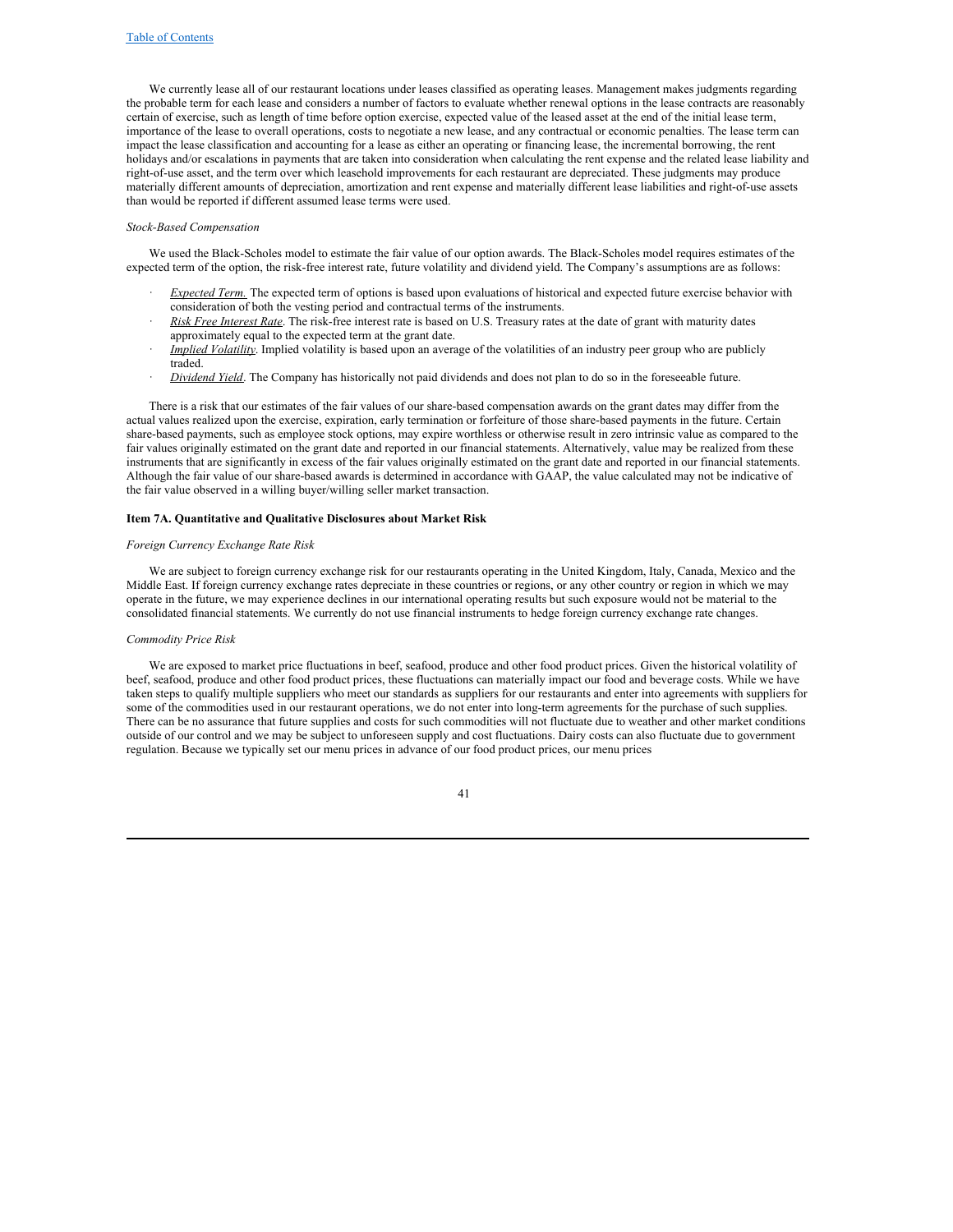cannot immediately take into account the changing costs of food items. To the extent that we are unable to pass the increased costs on to our customers through price increases, our results of operations would be adversely affected. We do not use financial instruments to hedge our risk to market price fluctuations in beef, seafood, produce and other food product prices at this time.

## *Inflation*

Over the past several years, inflation has not significantly affected our operations. However, the impact of inflation on labor, food and occupancy costs could, in the future, significantly affect our operations. We pay many of our employees hourly rates related to the applicable federal or state minimum wage. Food costs as a percentage of revenues have been somewhat stable due to procurement efficiencies and menu price adjustments, although no assurance can be made that our procurement will continue to be efficient or that we will be able to raise menu prices in the future. Costs for construction, taxes, repairs, maintenance and insurance all impact our occupancy costs. We believe that our current strategy, which is to seek to maintain operating margins through a combination of menu price increases, cost controls, careful evaluation of property and equipment needs, and efficient purchasing practices, has been an effective tool for dealing with inflation. There can be no assurance, however, that future inflationary or other cost pressure will be effectively offset by this strategy.

#### **Item 8. Financial Statements and Supplementary Data**

Our Consolidated Financial Statements required by this Item are set forth in Item 15 of this Annual Report on Form 10‑K.

#### **Item 9. Changes in and Disagreements with Accountants on Accounting and Financial Disclosure**

None.

#### **Item 9A. Controls and Procedures**

#### **Evaluation of Disclosure Controls and Procedures**

We are required to maintain disclosure controls and procedures that are designed to ensure that information required to be disclosed in our reports under the Securities Exchange Act of 1934, as amended (the "Exchange Act"), is recorded, processed, summarized and reported within the time periods specified in the SEC's rules and forms, and that such information is accumulated and communicated to management, including our Chief Executive Officer ("CEO") and Chief Financial Officer ("CFO"), as appropriate, to allow timely decisions regarding required disclosure. In designing and evaluating the disclosure controls and procedures, management recognized that any controls and procedures, no matter how well designed and operated, can provide only reasonable assurance of achieving the desired control objectives, as our controls are designed to do, and management necessarily applies its judgment in evaluating the risk and cost benefit relationship related to controls and procedures.

In connection with the preparation of this Annual Report on Form 10‑K, as of December 31, 2019, an evaluation was performed under the supervision and with the participation of our management, including the CEO and CFO, of the effectiveness of the design and operation of our disclosure controls and procedures (as defined in Rule 13a‑15(e) under the Exchange Act). Based on that evaluation and as described below under "Management's Assessment on Internal Control Over Financial Reporting," we have concluded that our disclosure controls and procedures were effective as of December 31, 2019.

# **Management's Assessment of Internal Control Over Financial Reporting**

Our management is responsible for establishing and maintaining adequate internal control over financial reporting as defined in Rule 13a‑15(f) under the Exchange Act. Our internal control system is designed to provide reasonable assurance to our management and Board regarding the preparation and fair presentation of published financial statements. All internal control systems, no matter how well designed, have inherent limitations. Therefore, even those systems determined to be effective can provide only reasonable assurance with respect to financial statement preparation and presentation.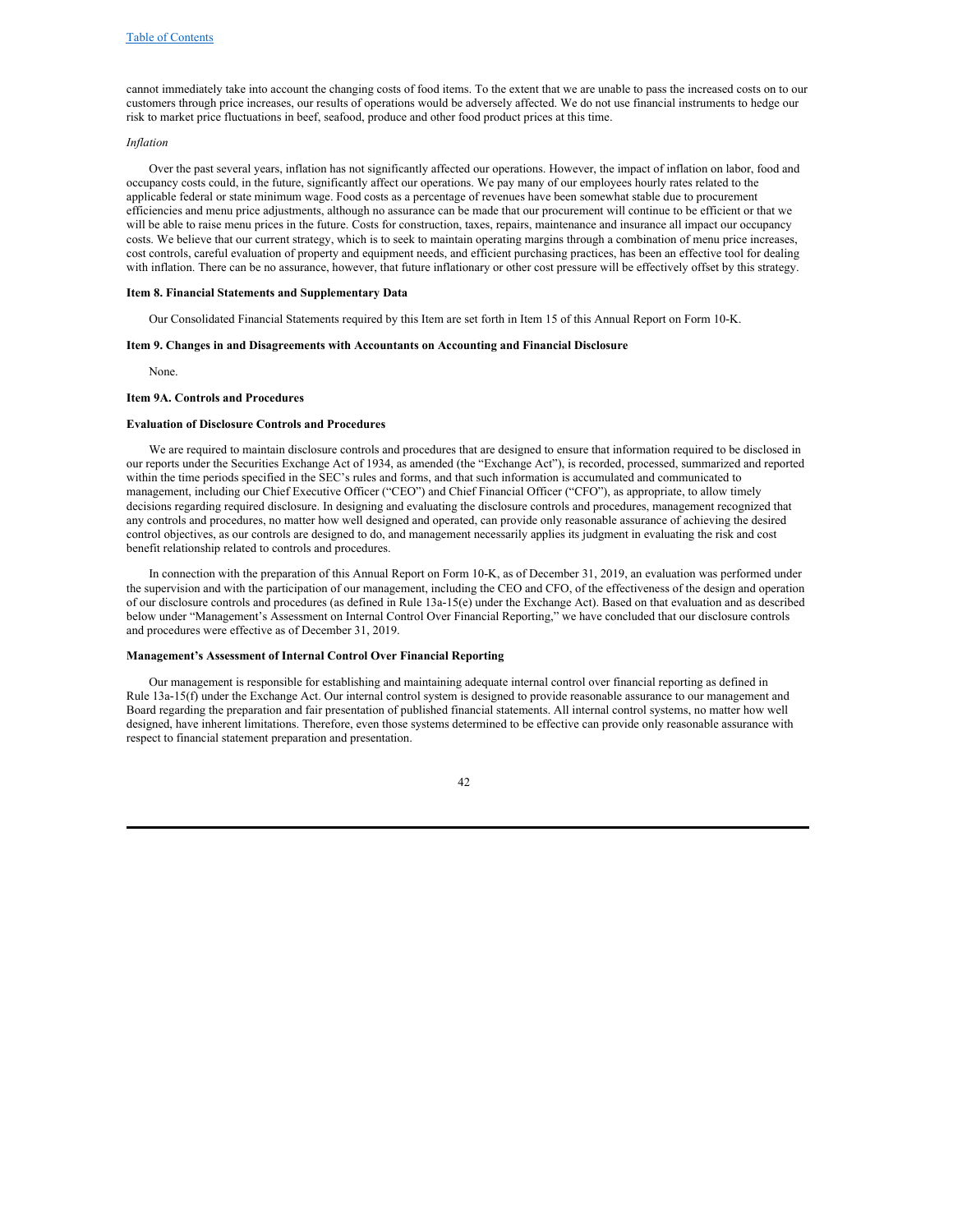Our management has assessed the effectiveness of our internal control over financial reporting as of December 31, 2019. In making its assessment of internal control over financial reporting, management used the criteria set forth by the Committee of Sponsoring Organizations (the "COSO") of the Treadway Commission in Internal Control – Integrated Framework (2013). Based on this assessment, our CEO and CFO concluded that our internal control over financial reporting was effective as of December 31, 2019, based on the criteria set forth by COSO in Internal Control – Integrated Framework (2013).

On October 4, 2019, we completed the acquisition of Kona Grill. As permitted by the Securities and Exchange Commission, management has elected to exclude the Kona Grill business from its assessment of internal controls over financial reporting as of December 31, 2019. Kona Grill's operations are included in the Company's 2019 consolidated financial statements for the period from October 4, 2019 to December 31, 2019 and represented 44.9% of the Company's consolidated total assets as of December 31, 2019 and 19.7% of the Company's consolidated total revenues for the year ended December 31, 2019.

#### **Changes in Internal Control over Financial Reporting**

There were no changes in our internal control over financial reporting that occurred during the fourth quarter of 2019 that have materially affected, or are reasonably likely to materially affect, our internal control over financial reporting.

## **Item 9B. Other Information**

None.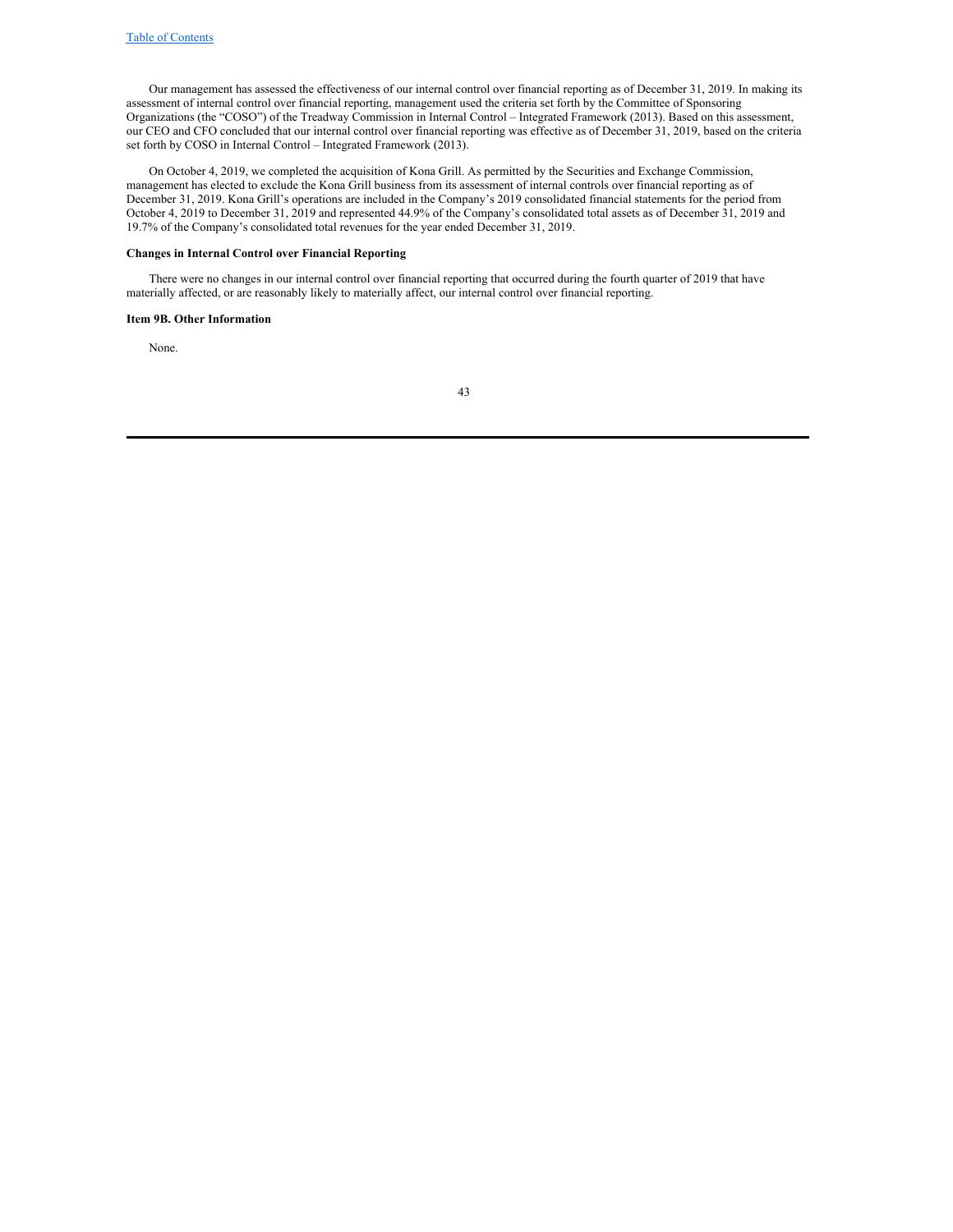## **PART III**

#### **Item 10. DIRECTORS, EXECUTIVE OFFICERS AND CORPORATE GOVERNANCE**

Information required by this item is incorporated by reference from the Company's Proxy Statement for the 2020 Annual Meeting of Stockholders.

# **Item 11. EXECUTIVE COMPENSATION**

Information required by this item is incorporated by reference from the Company's Proxy Statement for the 2020 Annual Meeting of Stockholders.

# **Item 12. SECURITY OWNERSHIP OF CERTAIN BENEFICIAL OWNERS AND MANAGEMENT AND RELATED STOCKHOLDER MATTERS**

Information required by this item is incorporated by reference from the Company's Proxy Statement for the 2020 Annual Meeting of Stockholders.

# **Item 13. CERTAIN RELATIONSHIPS AND RELATED TRANSACTIONS, AND DIRECTOR INDEPENDENCE**

Information required by this item is incorporated by reference from the Company's Proxy Statement for the 2020 Annual Meeting of Stockholders.

# **Item 14. PRINCIPAL ACCOUNTING FEES AND SERVICES**

Information required by this item is incorporated by reference from the Company's Proxy Statement for the 2020 Annual Meeting of Stockholders.

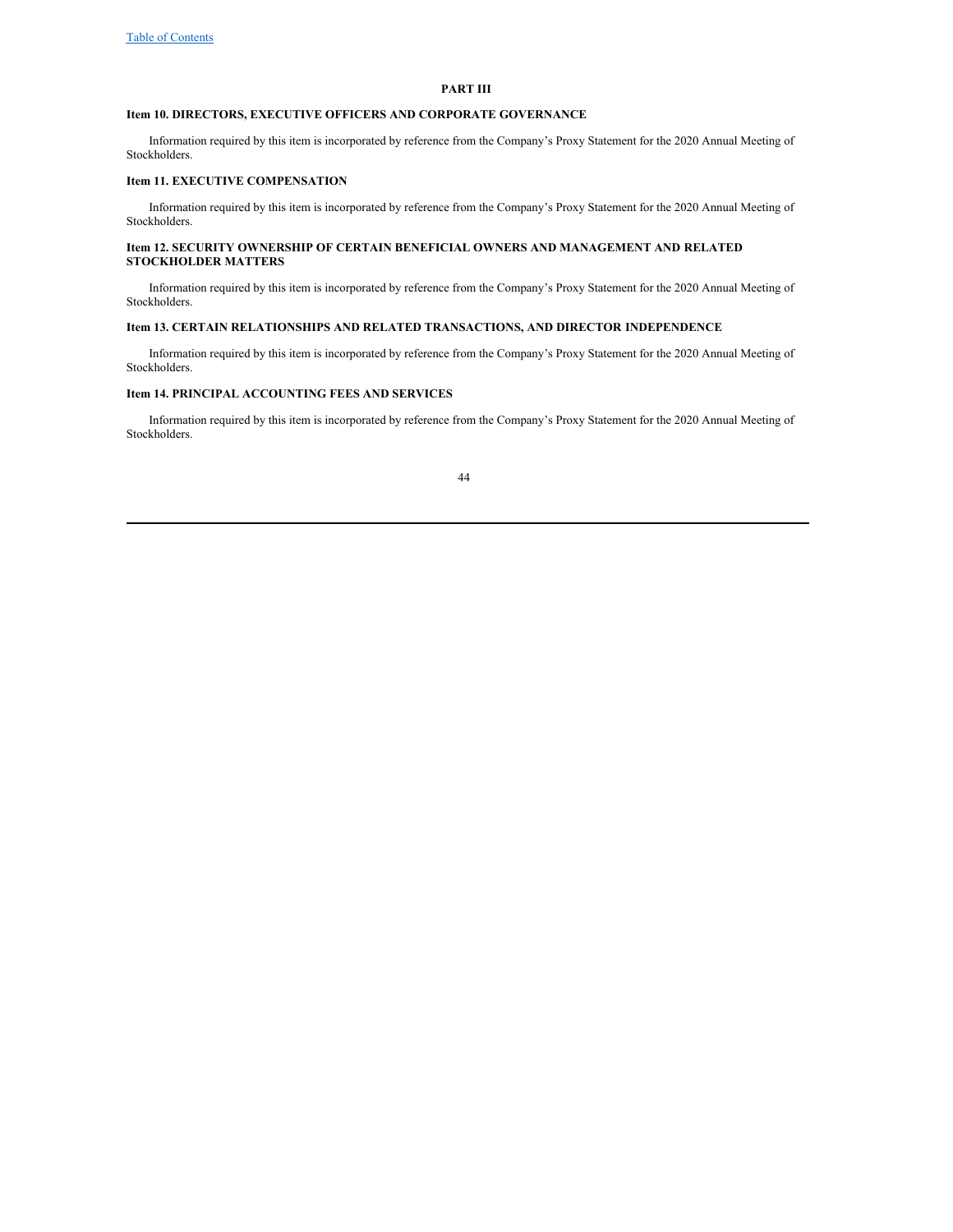# **PART IV**

# **Item 15. Exhibits, Financial Statement Schedules**

- (a)(1) *Financial Statements.* For the financial statements included in this annual report, see "Index to the Financial Statements" on page F‑1.
- (a)(3) *Exhibits*. The list of exhibits filed as part of this Annual Report on Form 10‑K is set forth on the Exhibit Index immediately preceding such exhibits and is incorporated by reference in this Item 15(a)(3).
- (b) *Exhibits.* See Exhibit Index.
- (c) *Separate Financial Statements.* None.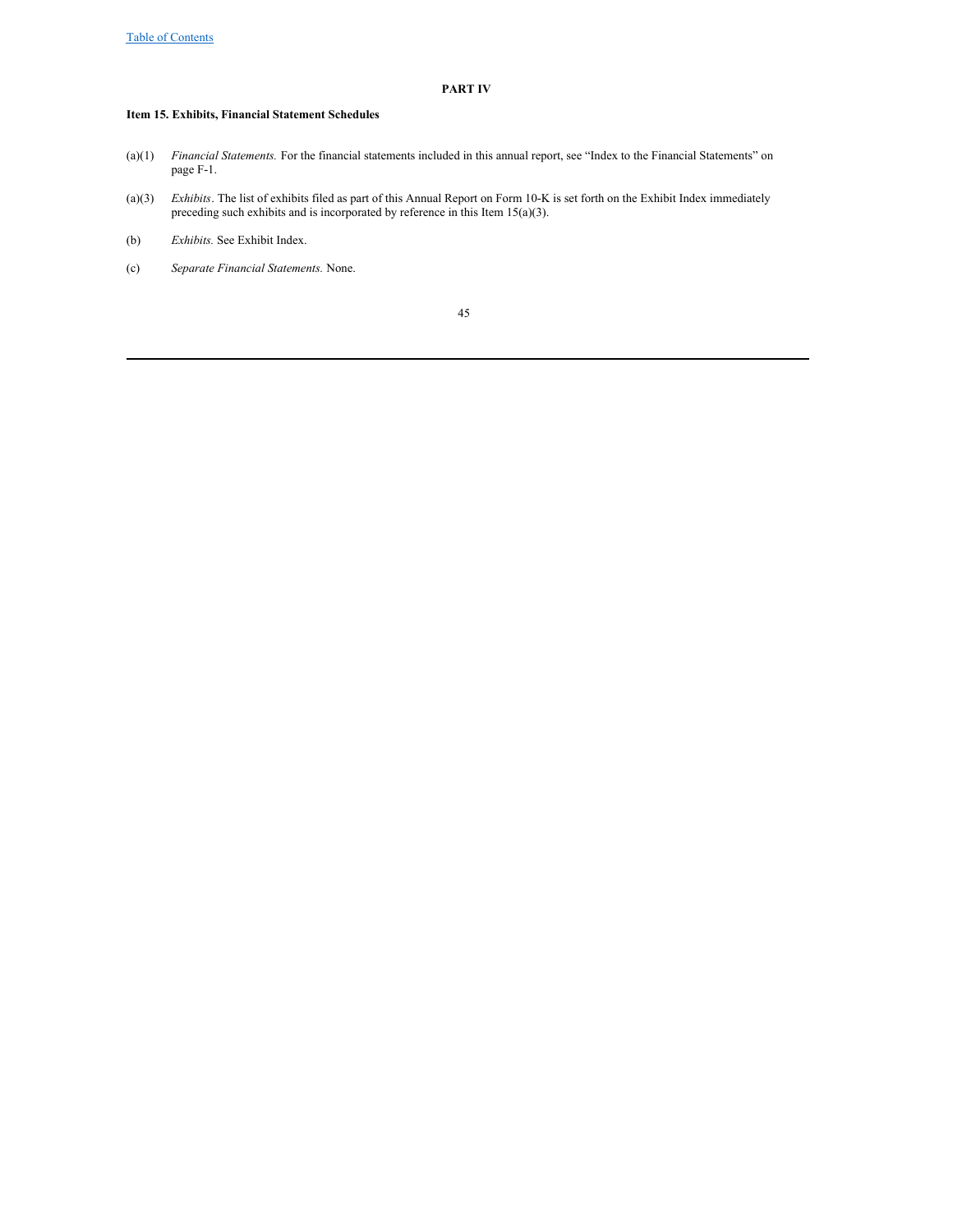# **SIGNATURES**

Pursuant to the requirements of Section 13 or 15(d) of the Securities Exchange Act of 1934, the Registrant has duly caused this report to be signed on its behalf by the undersigned, thereunto duly authorized.

Dated: March 26, 2020

# THE ONE GROUP HOSPITALITY, INC.

| By: | /s/ TYLER LOY           |
|-----|-------------------------|
|     | <b>Tyler Loy</b>        |
|     | Chief Financial Officer |

Pursuant to the requirements of the Securities Exchange Act of 1934, this report has been signed below by the following persons on behalf of the Registrant and in the capacities and on the dates indicated.

| <b>Signature</b>                           | <b>Title</b>                                                            | Date           |
|--------------------------------------------|-------------------------------------------------------------------------|----------------|
| /s/ EMANUEL HILARIO<br>Emanuel Hilario     | Chief Executive Officer and Director<br>(Principal Executive Officer)   | March 26, 2020 |
| /s/TYLER LOY<br><b>Tyler Loy</b>           | Chief Financial Officer<br>(Principal Financial and Accounting Officer) | March 26, 2020 |
| /s/ JONATHAN SEGAL<br>Jonathan Segal       | Executive Chairman, Director                                            | March 26, 2020 |
| /s/ DIMITRIOS ANGELIS<br>Dimitrios Angelis | Director                                                                | March 26, 2020 |
| /s/ EUGENE BULLIS<br>Eugene Bullis         | Director                                                                | March 26, 2020 |
| /s/ MICHAEL SERRUYA<br>Michael Serruya     | Director                                                                | March 26, 2020 |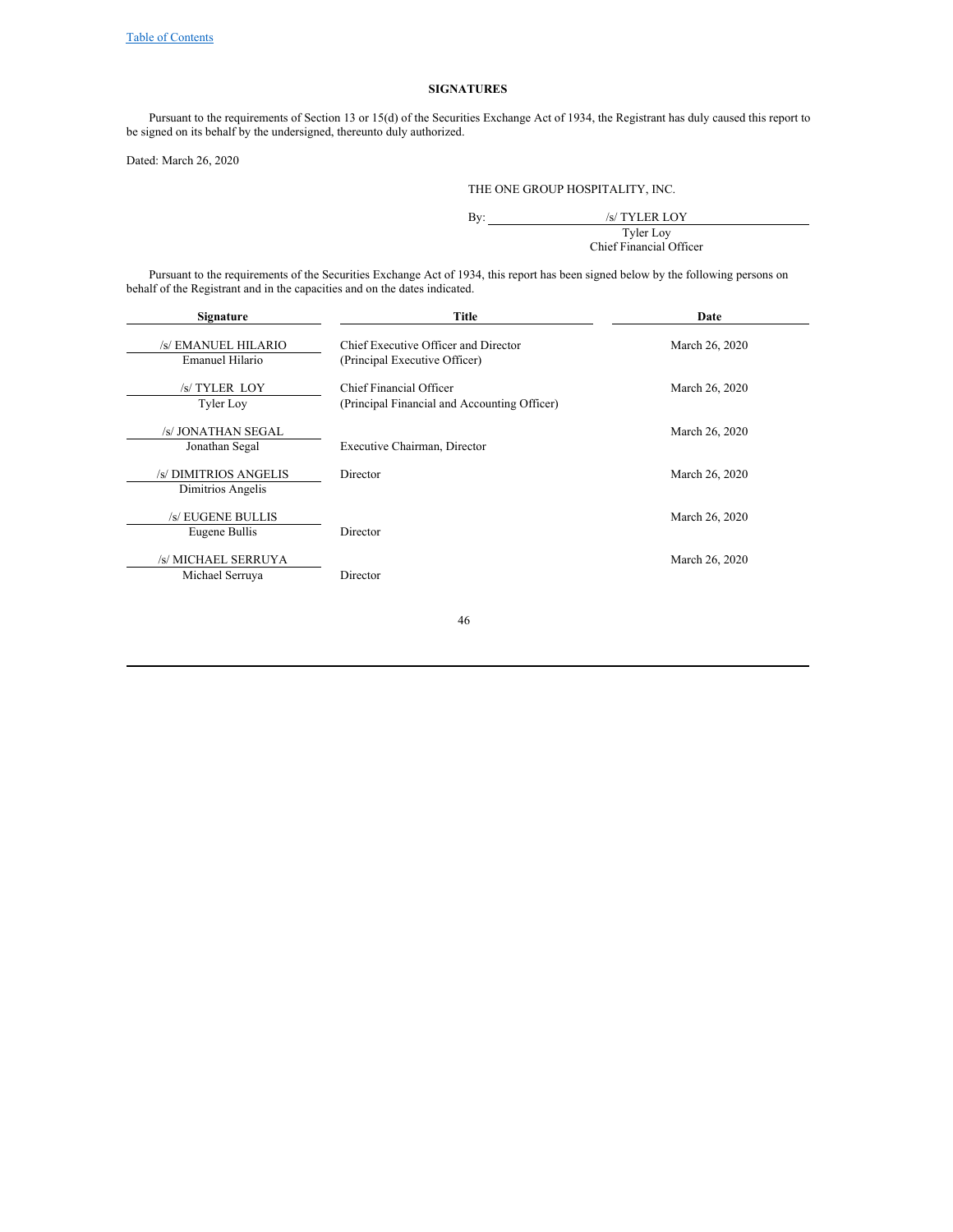# **Exhibit Index**

| Exhibit           |                                                                                                                                                  |
|-------------------|--------------------------------------------------------------------------------------------------------------------------------------------------|
| Number            | <b>Exhibit Description</b>                                                                                                                       |
| 2.1               | Asset Purchase Agreement dated August 30, 2019 between Kona Grill Acquisition, LLC and Kona Grill Inc., Kona Restaurant Holdings, Inc.,          |
|                   | Kona Shushi, Inc., Kona Macadamia, Inc., Kona Texas Restaurants, Inc., Kona Baltimore, Inc., Kona Grill International Holdings, Inc., Kona Grill |
|                   | International, Inc., and Kona Grill Puerto Rico, Inc. (Incorporated by reference to Form 8-K filed on September 3, 2019).                        |
| 3.1               | Amended and Restated Certificate of Incorporation (Incorporated by reference to Form 8-K filed on June 5, 2014).                                 |
| 3.2               | Amended and Restated Bylaws (Incorporated by reference to Form 8-K filed on October 25, 2011).                                                   |
| $4.1*$            | Description of securities registered under Section 12 of the Securities Exchange Act of 1934.                                                    |
| 4.2               | Specimen Unit Certificate (Incorporated by reference to Amendment No. 2 to Form S-1 filed on July 22, 2011).                                     |
| 4.3               | Specimen Common Stock Certificate (Incorporated by reference to Amendment No. 2 to Form S-1 filed on July 22, 2011).                             |
| 4.4               | Specimen Warrant Certificate (Incorporated by reference to Amendment No. 2 to Form S-1 filed on July 22, 2011).                                  |
| 4.5               | Warrant Agreement, dated October 24, 2011, by and between the Registrant and Continental Stock Transfer & Trust Company (Incorporated by         |
|                   | reference to Form 8-K filed on October 25, 2011).                                                                                                |
| 4.6               | Common Stock Purchase Warrant dated as of October 24, 2016 (Incorporated by reference to Form 8-K filed on October 28, 2016).                    |
| 4.7               | Common Stock Purchase Warrant dated as of November 15, 2017 (Incorporated by reference to Form 8-K filed on November 16, 2017).                  |
| 10.1              | Form of Indemnity Agreement (Incorporated by reference to Amendment No. 1 to Form S-1 filed on June 30, 2011).                                   |
| 10.2 <sup>†</sup> | Amended and Restated Employment Agreement, dated October 30, 2017, by and between The ONE Group Hospitality, Inc. and Jonathan Segal             |
|                   | (Incorporated by reference to Form 8-K filed on November 3, 2017).                                                                               |
| 10.3              | Securities Purchase Agreement, dated November 15, 2017, among The ONE Group Hospitality, Inc. and certain investors (Incorporated by             |
|                   | reference to Form 8-K filed on November 16, 2017).                                                                                               |
| $10.4\dagger$     | Form of Stock Option Grant Notice. (Incorporated by reference to Form 8-K filed on October 16, 2013).                                            |
| $10.5\dagger$     | The One Group Hospitality, Inc. 2019 Equity Incentive Plan (Incorporated by reference to Form 8-K filed on June 4, 2019).                        |
| $10.6\dagger$     | Employment Agreement between Emanuel Hilario and The ONE Group Hospitality, Inc. dated September 3, 2019 (Incorporated by reference to           |
|                   | Form 8-K filed on September 3, 2019).                                                                                                            |
| $10.7*$ †         | Employment Letter Agreement with Tyler Loy Effective April 1, 2019                                                                               |
| $10.8*$ †         | Employment Letter Agreement with Linda Siluk Effective April 1, 2019                                                                             |
| 10.9              | Credit and Guaranty Agreement dated October 4, 2019 with Goldman Sachs Bank USA (Incorporated by reference to Form 8-K/A filed on                |
|                   | October 8, 2019).                                                                                                                                |
| $10.10*$ †        | Form of Restricted Stock Unit Grant Notice and Agreement                                                                                         |
| $21.1*$           | List of Subsidiaries.                                                                                                                            |
| $23.1*$           | Consent of Plante Moran, PC                                                                                                                      |
| $31.1*$           | Certification of Emanuel Hilario, Chief Executive Officer, pursuant to Section 302 of the Sarbanes - Oxley Act of 2002.                          |
| $31.2*$           | Certification of Tyler Loy, Chief Financial Officer, pursuant to Section 302 of the Sarbanes – Oxley Act of 2002.                                |
| $32.1**$          | Certification of Emanuel Hilario, Chief Executive Officer, pursuant to Section 906 of the Sarbanes - Oxley Act of 2002, 18 U.S.C. Section 1350.  |
| $32.2**$          | Certification of Tyler Loy, Chief Financial Officer, pursuant to Section 906 of the Sarbanes – Oxley Act of 2002, 18 U.S.C. Section 1350.        |
| $101.CAL*$        | XBRL Taxonomy Extension Calculation Linkbase Document                                                                                            |
| 101.DEF*          | XBRL Taxonomy Extension Definition Linkbase Document                                                                                             |
| $101.LAB*$        | XBRL Taxonomy Extension Label Linkbase Document                                                                                                  |
| 101.PRE*          | XBRL Taxonomy Extension Presentation Linkbase Document                                                                                           |
| $101$ . INS*      | <b>XBRL</b> Instance Document                                                                                                                    |
| 101.SCH*          | XBRL Taxonomy Extension Schema Document                                                                                                          |

\* Filed herewith. \*\* Furnished herewith. † Management contract or compensatory plan or arrangement.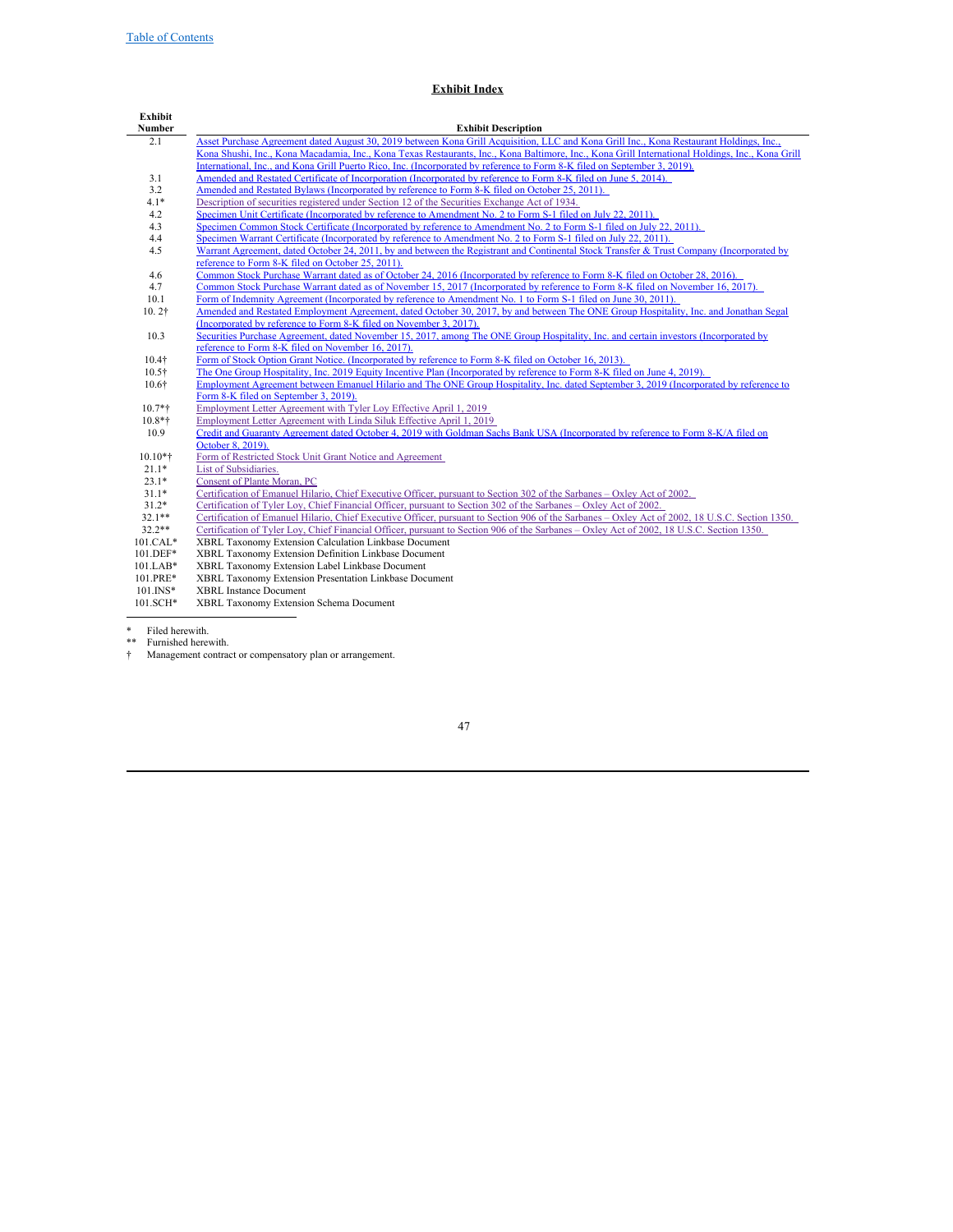# **THE ONE GROUP HOSPITALITY, INC.**

# **INDEX TO FINANCIAL STATEMENTS**

|                                                                   | Page  |
|-------------------------------------------------------------------|-------|
| Reports of Independent Registered Public Accounting Firms         | $F-2$ |
| <b>Consolidated Balance Sheets</b>                                | $F-3$ |
| Consolidated Statements of Income and Comprehensive Income        | $F-4$ |
| <b>Consolidated Statements of Changes in Stockholders' Equity</b> | $F-5$ |
| <b>Consolidated Statements of Cash Flows</b>                      | F-6   |
| <b>Notes to Consolidated Financial Statements</b>                 | $F-7$ |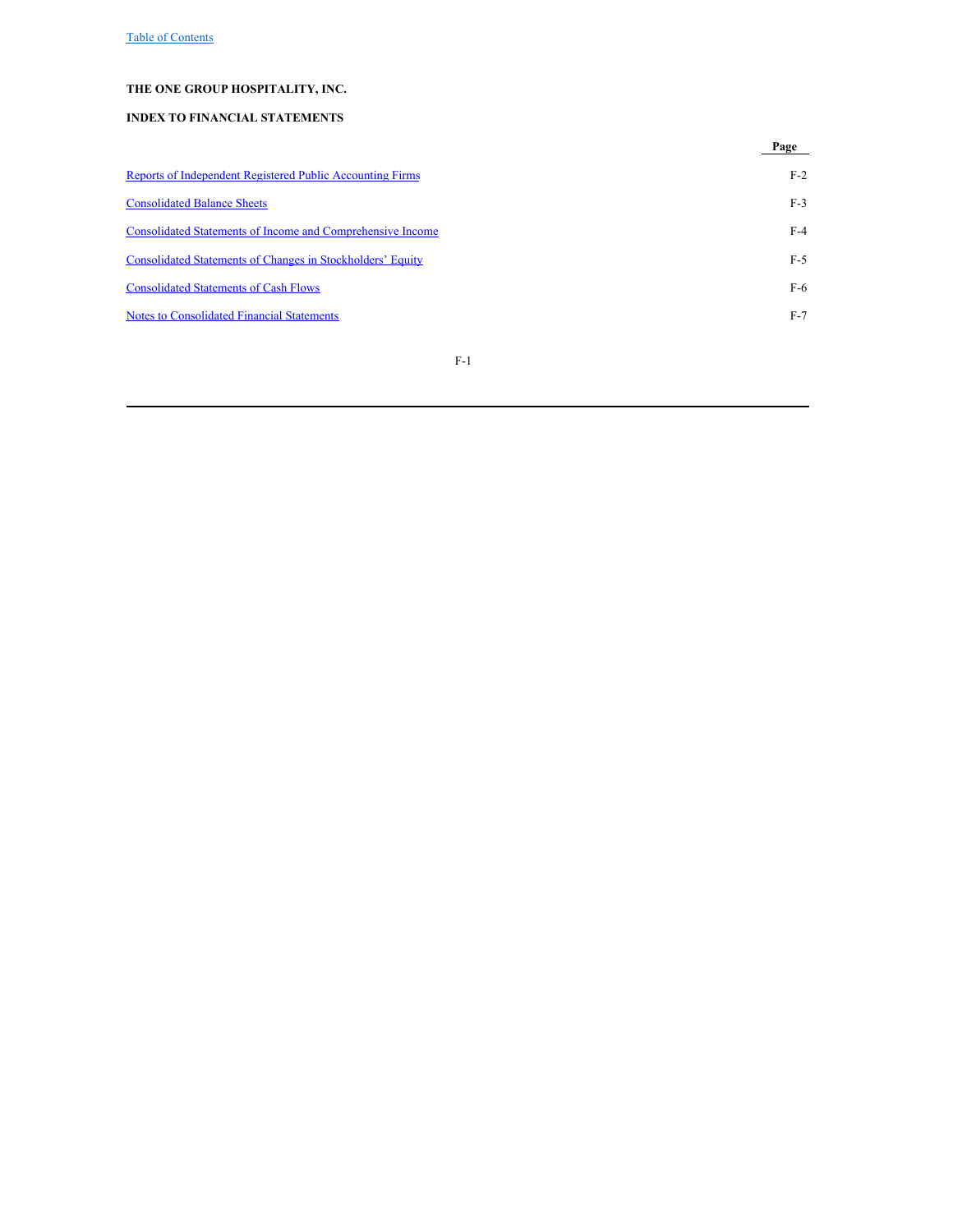## <span id="page-48-0"></span>**Report of Independent Registered Public Accounting Firm**

To the Board of Directors and Stockholders The ONE Group Hospitality, Inc.

#### *Opinion on the Consolidated Financial Statements*

We have audited the accompanying consolidated balance sheets of The ONE Group Hospitality, Inc. (the "Company") as of December 31, 2019 and 2018, the related consolidated statements of income and comprehensive income, stockholders' equity, and cash flows for the years ended December 31, 2019 and 2018 and the related notes, collectively referred to as the "financial statements". In our opinion, the financial statements referred to above present fairly, in all material respects, the financial position of the Company as of December31, 2019 and 2018, and the results of its operations and its cash flows for the years then ended, in conformity with accounting principles generally accepted in the United States of America.

## *Basis for Opinion*

The Company's management is responsible for these financial statements. Our responsibility is to express an opinion on the Company's financial statements based on our audit. We are a public accounting firm registered with the Public Company Accounting Oversight Board (United States) (PCAOB) and are required to be independent with respect to the Company in accordance with the U.S. federal securities laws and the applicable rules and regulations of the Securities and Exchange Commission and the PCAOB.

We conducted our audits in accordance with the standards of the PCAOB. Those standards require that we plan and perform the audit to obtain reasonable assurance about whether the financial statements are free of material misstatement, whether due to error or fraud. The Company is not required to have, nor were we engaged to perform, an audit of its internal control over financial reporting. As part of our audits we are required to obtain an understanding of internal control over financial reporting, but not for the purpose of expressing an opinion on the effectiveness of the Company's internal control over financial reporting. Accordingly, we express no such opinion.

Our audits included performing procedures to assess the risks of material misstatement of the financial statements, whether due to error or fraud, and performing procedures that respond to those risks. Such procedures included examining, on a test basis, evidence regarding the amounts and disclosures in the financial statements. Our audits also included evaluating the accounting principles used and significant estimates made by management, as well as evaluating the overall presentation of the financial statements. We believe that our audits provide a reasonable basis for our opinion.

We have served as the Company's auditor since 2018.

/s/ Plante Moran, PC

March 26, 2020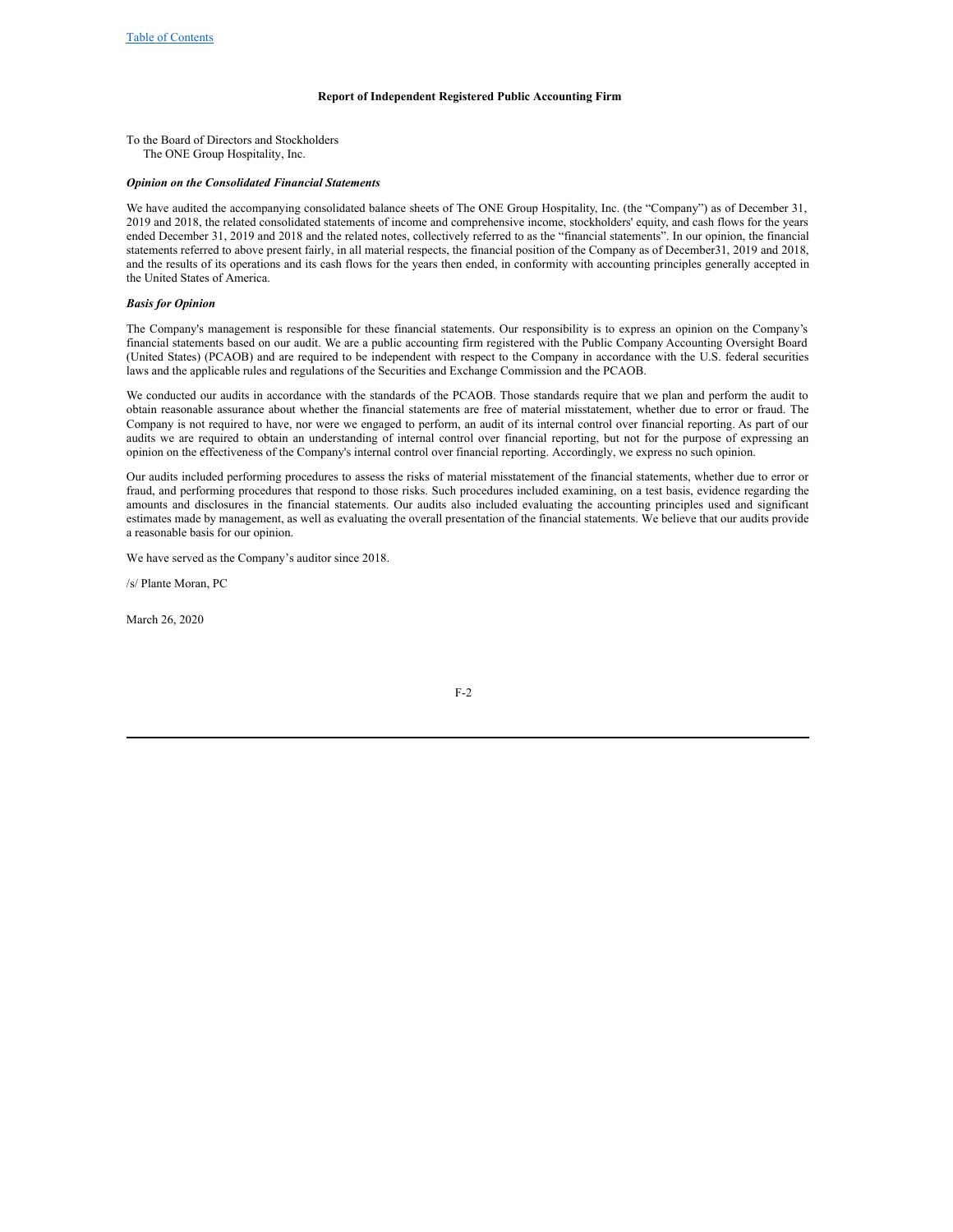### <span id="page-49-0"></span>**THE ONE GROUP HOSPITALITY, INC. CONSOLIDATED BALANCE SHEETS (in thousands, except share information)**

|                                                                                                         | December 31,<br>2019 |         | December 31,<br>2018 |
|---------------------------------------------------------------------------------------------------------|----------------------|---------|----------------------|
| <b>ASSETS</b>                                                                                           |                      |         |                      |
| Current assets:                                                                                         |                      |         |                      |
| Cash and cash equivalents                                                                               | \$                   | 12,344  | \$<br>1,592          |
| Accounts receivable                                                                                     |                      | 10,351  | 7,029                |
| Inventory                                                                                               |                      | 3,058   | 1,404                |
| Other current assets                                                                                    |                      | 1,047   | 1,471                |
| Due from related parties, net                                                                           |                      | 341     | 45                   |
| Total current assets                                                                                    |                      | 27,141  | 11,541               |
| Property and equipment, net                                                                             |                      | 70.483  | 39,347               |
| Operating lease right-of-use assets                                                                     |                      | 81,097  |                      |
| <b>Investments</b>                                                                                      |                      |         | 2.684                |
| Deferred tax assets, net                                                                                |                      | 7,751   | 38                   |
| Intangibles, net                                                                                        |                      | 17,183  | ÷,                   |
| Other assets                                                                                            |                      | 1.622   | 349                  |
| Security deposits                                                                                       |                      | 1,308   | 2,020                |
| <b>Total</b> assets                                                                                     | S                    | 206,585 | \$<br>55,979         |
| <b>LIABILITIES AND STOCKHOLDERS' EQUITY</b>                                                             |                      |         |                      |
| Current liabilities:                                                                                    |                      |         |                      |
| Accounts payable                                                                                        | \$                   | 8,274   | \$<br>5,408          |
| Accrued expenses                                                                                        |                      | 11.198  | 8.093                |
| Deferred license revenue                                                                                |                      | 332     | 171                  |
| Deferred gift card revenue and other                                                                    |                      | 3,183   | 947                  |
| Current portion of operating lease liabilities                                                          |                      | 4,397   |                      |
| Current portion of long-term debt                                                                       |                      | 749     | 3.201                |
| Total current liabilities                                                                               |                      | 28,133  | 17,820               |
| Deferred license revenue, long-term                                                                     |                      | 1,036   | 1,008                |
| Due to related parties, long-term                                                                       |                      |         | 1,197                |
| Operating lease liabilities, net of current portion                                                     |                      | 98,278  |                      |
| Deferred rent and tenant improvement allowances                                                         |                      |         | 16,774               |
| Long-term debt, net of current portion                                                                  |                      | 45,226  | 7,118                |
| <b>Total liabilities</b>                                                                                |                      | 172,673 | 43,917               |
| Commitments and contingencies                                                                           |                      |         |                      |
| Stockholders' equity:                                                                                   |                      |         |                      |
| Common stock, \$0.0001 par value, 75,000,000 shares authorized; 28,603,829 and 28,313,017 shares issued |                      |         |                      |
| and outstanding at December 31, 2019 and December 31, 2018, respectively                                |                      | 3       | 3                    |
| Preferred stock, \$0.0001 par value, 10,000,000 shares authorized; no shares issued and outstanding at  |                      |         |                      |
| December 31, 2019 and December 31, 2018, respectively                                                   |                      |         |                      |
| Additional paid-in capital                                                                              |                      | 44.853  | 43,543               |
| Accumulated deficit                                                                                     |                      | (7,891) | (28, 722)            |
| Accumulated other comprehensive loss                                                                    |                      | (2,651) | (2,310)              |
| Total stockholders' equity                                                                              |                      | 34,314  | 12,514               |
| Noncontrolling interests                                                                                |                      | (402)   | (452)                |
| Total equity                                                                                            |                      | 33,912  | 12,062               |
| Total liabilities and equity                                                                            | \$                   | 206,585 | \$<br>55,979         |

See notes to the consolidated financial statements.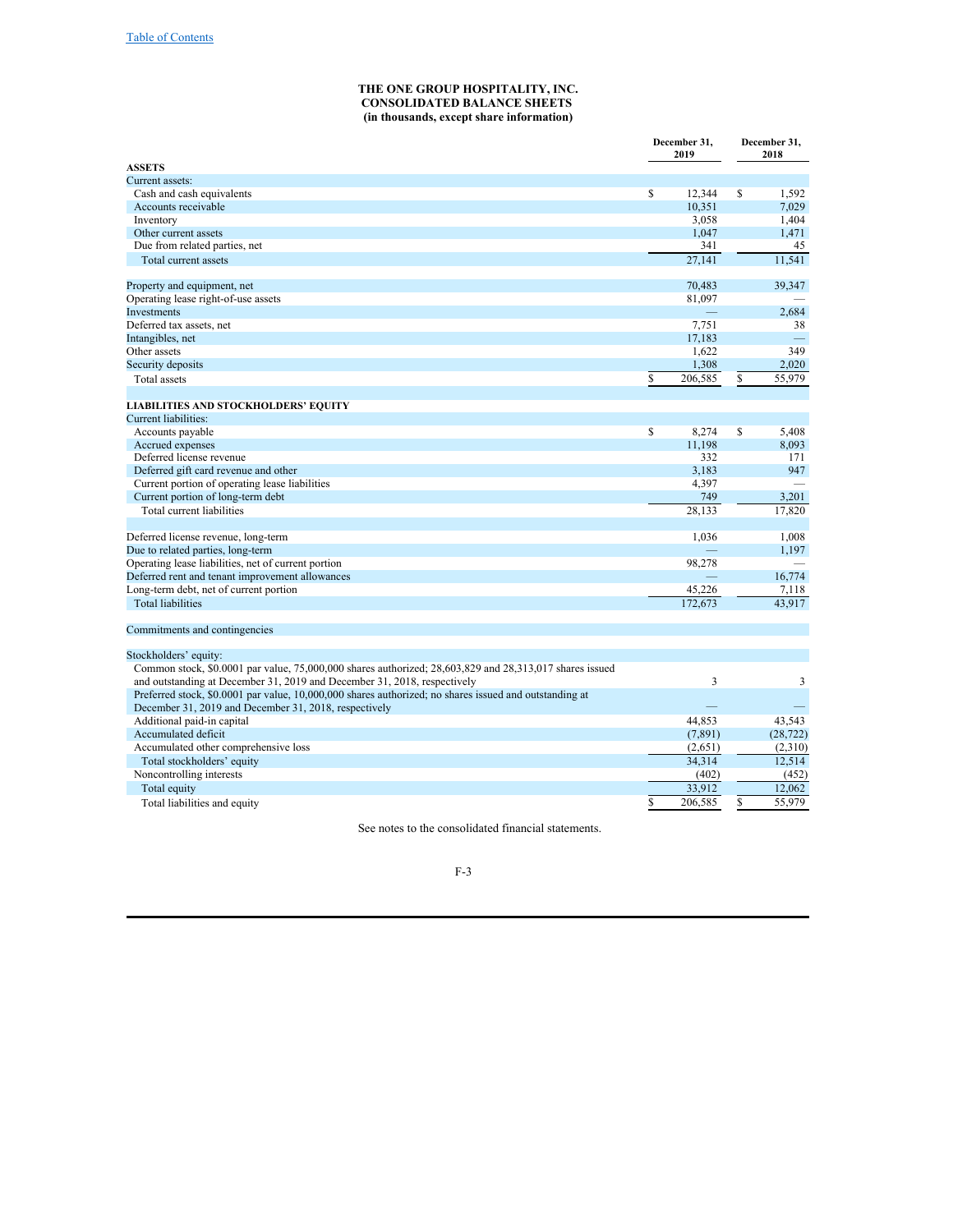## <span id="page-50-0"></span>**THE ONE GROUP HOSPITALITY, INC. CONSOLIDATED STATEMENTS OF INCOME AND COMPREHENSIVE INCOME (in thousands, except earnings per share and related share information)**

|                                                                                                     | For the year ended December 31, |            |    |            |
|-----------------------------------------------------------------------------------------------------|---------------------------------|------------|----|------------|
|                                                                                                     |                                 | 2019       |    | 2018       |
| Revenues:                                                                                           |                                 |            |    |            |
| Owned restaurant net revenue                                                                        | S                               | 108,775    | \$ | 74,033     |
| Management, license and incentive fee revenue                                                       |                                 | 11.906     |    | 11.568     |
| Total revenues                                                                                      |                                 | 120.681    |    | 85,601     |
| Cost and expenses:                                                                                  |                                 |            |    |            |
| Owned operating expenses:                                                                           |                                 |            |    |            |
| Owned restaurant cost of sales                                                                      |                                 | 28,005     |    | 18.989     |
| Owned restaurant operating expenses                                                                 |                                 | 67,883     |    | 45,695     |
| Total owned operating expenses                                                                      |                                 | 95,888     |    | 64,684     |
| General and administrative (including stock-based compensation of \$1,306 and \$1,313 for the years |                                 |            |    |            |
| ended December 31, 2019 and 2018 respectively)                                                      |                                 | 11.472     |    | 11,119     |
| Depreciation and amortization                                                                       |                                 | 5,404      |    | 2,824      |
| Bargain purchase gain                                                                               |                                 | (10, 963)  |    |            |
| Loss on impairment of investments                                                                   |                                 | 2,684      |    | 二          |
| Lease termination expenses                                                                          |                                 | 573        |    | 213        |
| Pre-opening expenses                                                                                |                                 | 565        |    | 1,365      |
| <b>Transaction</b> costs                                                                            |                                 | 2,513      |    |            |
| Equity in income of investee companies                                                              |                                 |            |    | (182)      |
| Other income, net                                                                                   |                                 | (246)      |    | (235)      |
| Total costs and expenses                                                                            |                                 | 107,890    |    | 79,788     |
| Operating income                                                                                    |                                 | 12,791     |    | 5,813      |
| Other expenses, net:                                                                                |                                 |            |    |            |
| Interest expense, net of interest income                                                            |                                 | 1,954      |    | 1,193      |
| Loss on early debt extinguishment                                                                   |                                 | 858        |    |            |
| Total other expenses, net                                                                           |                                 | 2.812      |    | 1.193      |
| Income before (benefit) provision for income taxes                                                  |                                 | 9.979      |    | 4,620      |
| (Benefit) provision for income taxes                                                                |                                 | (11, 154)  |    | 713        |
| Net income                                                                                          |                                 | 21,133     |    | 3,907      |
| Less: net income attributable to noncontrolling interest                                            |                                 | 302        |    | 633        |
| Net income attributable to The ONE Group Hospitality, Inc.                                          | $\mathbf{\hat{s}}$              | 20,831     | \$ | 3,274      |
| Currency translation loss                                                                           |                                 | (341)      |    | (754)      |
| Comprehensive income                                                                                | $\mathbf S$                     | 20,490     | \$ | 2,520      |
|                                                                                                     |                                 |            |    |            |
| Net income attributable to The ONE Group Hospitality, Inc. per share:                               |                                 |            |    |            |
| Basic net income per share                                                                          | \$                              | 0.73       | \$ | 0.12       |
| Diluted net income per share                                                                        | \$                              | 0.70       | \$ | 0.12       |
|                                                                                                     |                                 |            |    |            |
| Shares used in computing basic earnings per share                                                   |                                 | 28,454,385 |    | 27,653,827 |
| Shares used in computing diluted earnings per share                                                 |                                 | 29,636,219 |    | 28,122,445 |

See notes to the consolidated financial statements.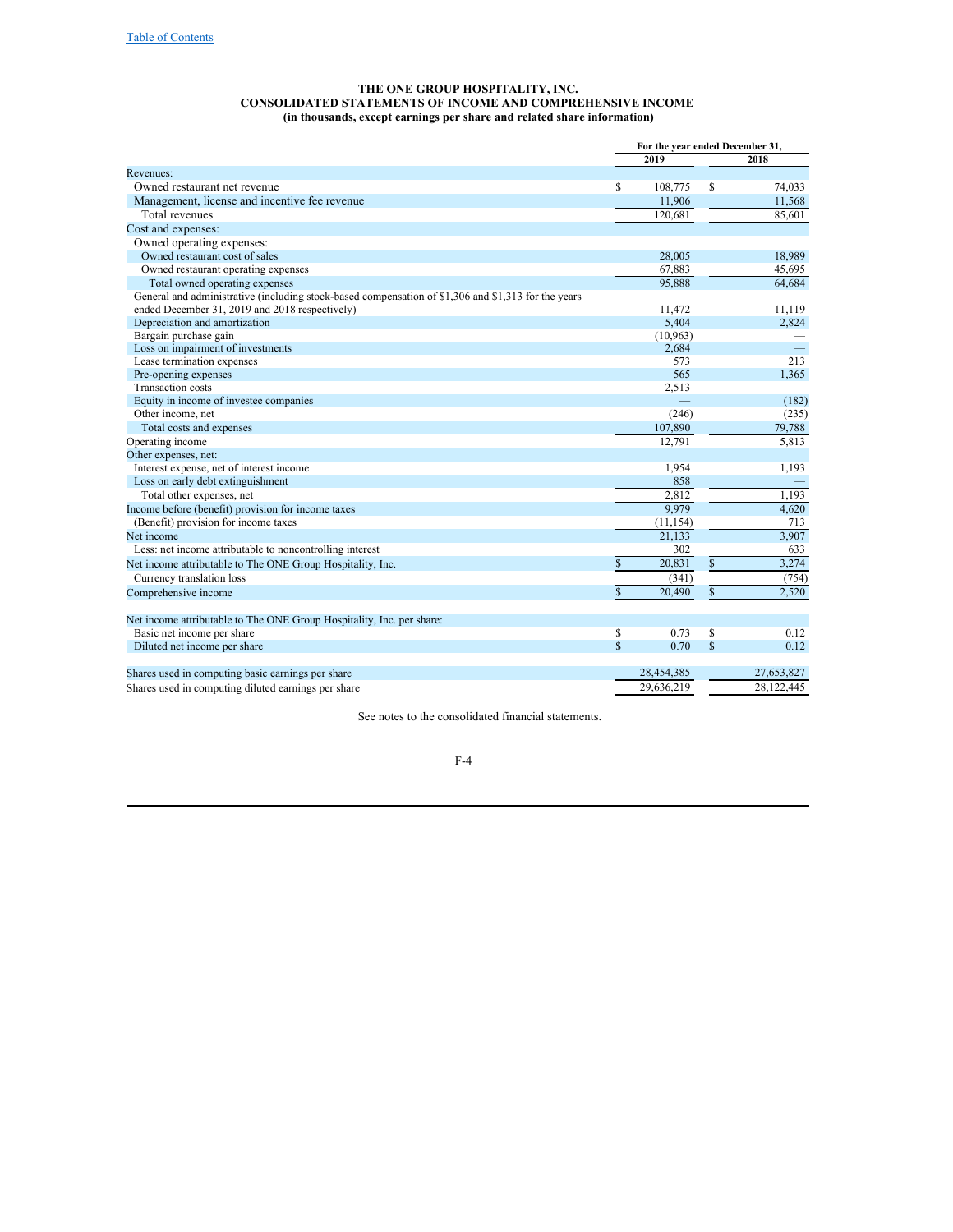## <span id="page-51-0"></span>**THE ONE GROUP HOSPITALITY, INC. CONSOLIDATED STATEMENTS OF CHANGES IN STOCKHOLDERS' EQUITY (in thousands, except share information)**

|                                           |                     |           |                        |             |              | Accumulated   |               |               |   |                |   |        |
|-------------------------------------------|---------------------|-----------|------------------------|-------------|--------------|---------------|---------------|---------------|---|----------------|---|--------|
|                                           |                     |           | <b>Additional</b>      |             |              | other         |               |               |   |                |   |        |
|                                           | <b>Common stock</b> |           | paid-in                | Accumulated |              | comprehensive |               | Stockholders' |   | Noncontrolling |   |        |
|                                           | <b>Shares</b>       | Par value | capital                | deficit     |              | loss          |               | equity        |   | interests      |   | Total  |
| Balance at December 31, 2017              | 27,152,101          | 3         | $\mathbb{S}$<br>41,007 | (31,979)    | <sup>S</sup> | (1, 556)      | <sup>\$</sup> | 7,475         | S | (922)          | S | 6,553  |
| Adoption of ASC 606 "Revenue from         |                     |           |                        |             |              |               |               |               |   |                |   |        |
| contracts with customers"                 |                     |           |                        | (17)        |              |               |               | (17)          |   |                |   | (17)   |
| Stock-based compensation                  | 49,179              |           | 1,313                  |             |              |               |               | 1,313         |   |                |   | 1,313  |
| Exercise of warrants                      | 750,000             |           | 1,223                  |             |              |               |               | 1,223         |   |                |   | 1,223  |
| Vesting of restricted shares              | 361,737             |           |                        |             |              |               |               |               |   |                |   |        |
| Distributions to noncontrolling interests |                     |           |                        |             |              |               |               |               |   | (163)          |   | (163)  |
| Loss on foreign currency translation, net |                     |           |                        |             |              | (754)         |               | (754)         |   |                |   | (754)  |
| Net income                                |                     |           |                        | 3,274       |              |               |               | 3,274         |   | 633            |   | 3,907  |
| Balance at December 31, 2018              | 28,313,017          | 3         | 43,543<br>\$           | (28, 722)   |              | (2,310)       |               | 12,514        |   | (452)          |   | 12,062 |
| Stock-based compensation, net of tax      |                     |           |                        |             |              |               |               |               |   |                |   |        |
| withholding                               | 47,469              |           | 1,218                  |             |              |               |               | 1,218         |   |                |   | 1,218  |
| Exercise of stock options                 | 42,000              |           | 92                     |             |              |               |               | 92            |   |                |   | 92     |
| Vesting of restricted shares              | 201,343             |           |                        |             |              |               |               | __            |   | __             |   |        |
| Distributions to noncontrolling interests |                     |           |                        |             |              |               |               |               |   | (252)          |   | (252)  |
| Loss on foreign currency translation, net |                     |           |                        |             |              | (341)         |               | (341)         |   |                |   | (341)  |
| Net income                                |                     |           |                        | 20,831      |              |               |               | 20,831        |   | 302            |   | 21,133 |
| Balance at December 31, 2019              | 28,603,829          | 3         | 44,853                 | (7, 891)    |              | (2,651)       |               | 34,314        |   | (402)          |   | 33,912 |

See notes to the consolidated financial statements.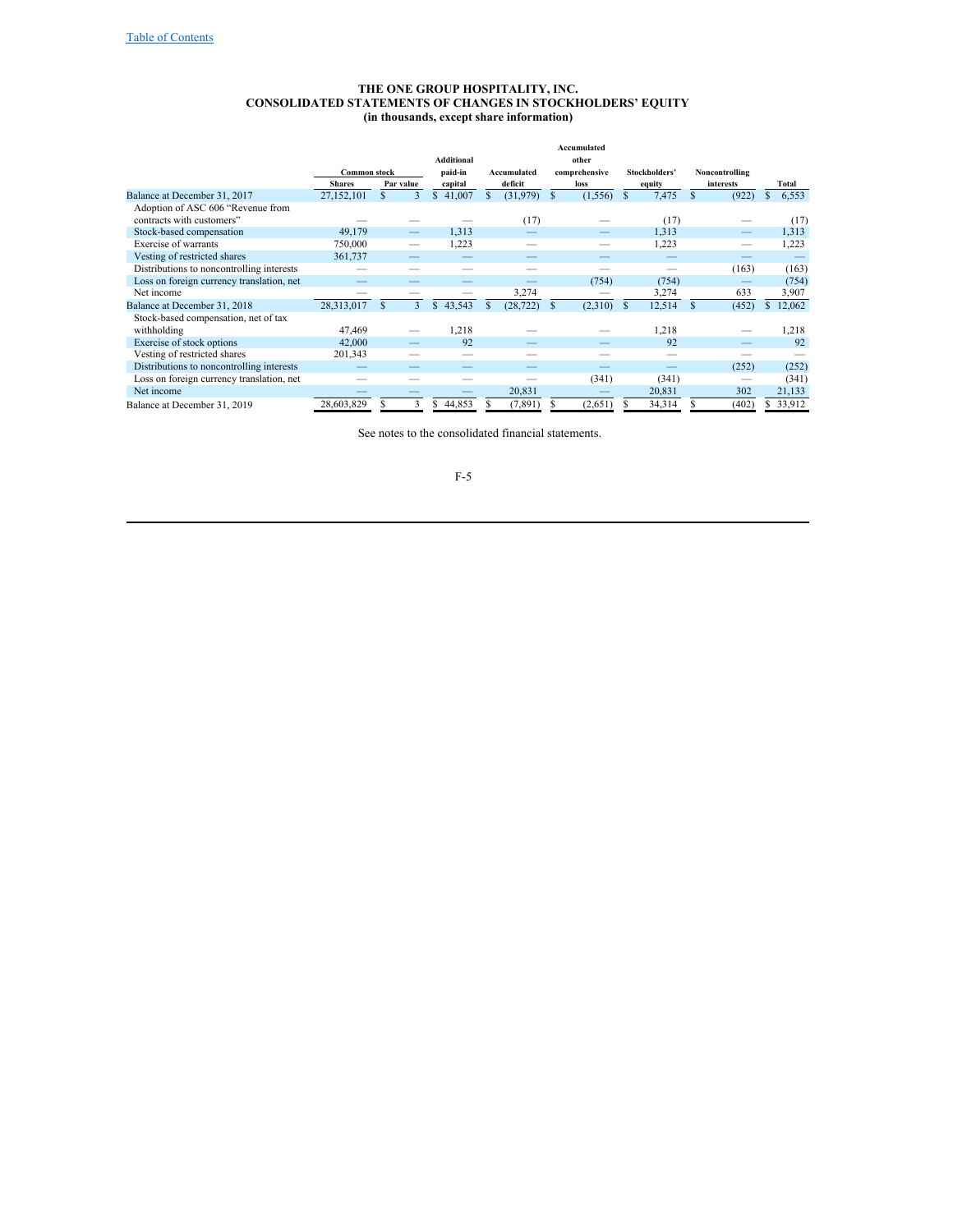### **THE ONE GROUP HOSPITALITY, INC. CONSOLIDATED STATEMENTS OF CASH FLOWS (in thousands)**

<span id="page-52-0"></span>

|                                                                       |             | For the year ended December 31, |             |
|-----------------------------------------------------------------------|-------------|---------------------------------|-------------|
|                                                                       |             | 2019                            | 2018        |
| <b>Operating activities:</b>                                          |             |                                 |             |
| Net income                                                            | $\mathbf S$ | 21,133                          | \$<br>3,907 |
| Adjustments to reconcile net income to net cash provided by operating |             |                                 |             |
| activities:                                                           |             |                                 |             |
| Depreciation and amortization                                         |             | 5,404                           | 2,824       |
| Stock-based compensation                                              |             | 1,306                           | 1,313       |
| Bargain purchase gain                                                 |             | (10, 963)                       |             |
| Loss on early debt extinguishment                                     |             | 858                             |             |
| Amortization of discount on warrants and debt issuance costs          |             | 233                             | 207         |
| Deferred rent and tenant improvement allowances                       |             |                                 | 193         |
| Deferred taxes                                                        |             | (11, 757)                       | 31          |
| Loss on impairment of investments                                     |             | 2,684                           | $\equiv$    |
| Income from equity method investments                                 |             |                                 | (182)       |
| Gain on disposition of cost method investment                         |             |                                 | (185)       |
| Changes in operating assets and liabilities:                          |             |                                 |             |
| Accounts receivable                                                   |             | (2,385)                         | (1,209)     |
| Inventory                                                             |             | (541)                           | (2)         |
| Other current assets                                                  |             | 1,042                           | (430)       |
| Due from related parties, net                                         |             | (296)                           | (301)       |
| Security deposits                                                     |             | 767                             | 11          |
| Other assets                                                          |             | (440)                           | 35          |
| Accounts payable                                                      |             | 926                             | 79          |
| Accrued expenses                                                      |             | (438)                           | 911         |
| Operating lease liabilities and right-of-use assets                   |             | 589                             |             |
| Deferred revenue                                                      |             | 238                             | (758)       |
| Net cash provided by operating activities                             |             | 8,360                           | 6,444       |
| <b>Investing activities:</b>                                          |             |                                 |             |
| Acquisition related payments, net of cash acquired                    |             | (26,040)                        |             |
| Purchase of property and equipment                                    |             | (4,357)                         | (4,102)     |
| Distribution from equity method investment                            |             |                                 | 40          |
| Proceeds from disposition of cost method investment                   |             |                                 | 600         |
| Net cash used in investing activities                                 |             | (30, 397)                       | (3, 462)    |
| <b>Financing activities:</b>                                          |             |                                 |             |
| Borrowings of long-term debt                                          |             | 64,750                          |             |
| Repayments of long-term debt                                          |             | (28, 517)                       | (3,244)     |
| Debt issuance costs                                                   |             | (2,864)                         |             |
| Issuance of common stock                                              |             |                                 | 1,223       |
| Exercise of stock options                                             |             | 92                              |             |
| Tax-withholding obligation on stock based compensation                |             | (88)                            |             |
| Distributions to non-controlling interests                            |             | (252)                           | (163)       |
| Net cash provided by (used in) financing activities                   |             | 33,121                          | (2, 184)    |
| Effect of exchange rate changes on cash                               |             | (332)                           | (754)       |
| Net increase in cash and cash equivalents                             |             | 10.752                          | 44          |
| Cash and cash equivalents, beginning of year                          |             | 1,592                           | 1,548       |
| Cash and cash equivalents, end of year                                | \$          | 12,344                          | \$<br>1.592 |
| Supplemental disclosure of cash flow data:                            |             |                                 |             |
| Interest paid                                                         | \$          | 1.743                           | \$<br>996   |
| Income taxes paid                                                     |             | 467                             | 797         |
| Non-cash amortization of debt issuance costs                          | \$          | 165                             | \$<br>19    |
|                                                                       |             |                                 |             |

See notes to the consolidated financial statements.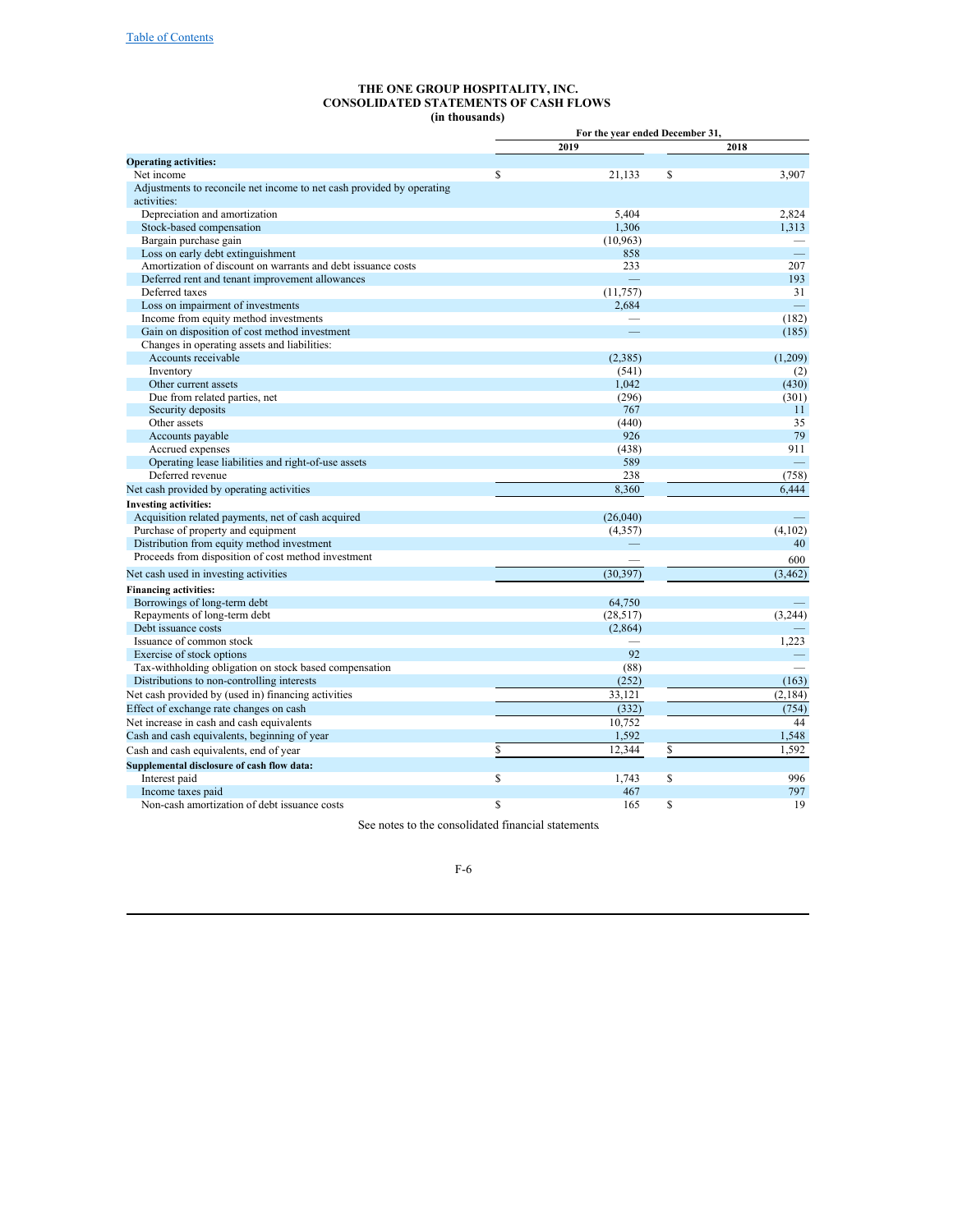## <span id="page-53-0"></span>**THE ONE GROUP HOSPITALITY, INC. Notes to Consolidated Financial Statements**

## **Note 1 – Description of Business**

The ONE Group Hospitality, Inc. and its subsidiaries (collectively, the "Company") is a global hospitality company that develops, owns and operates, manages and licenses upscale and polished casual, high-energy restaurants and lounges and provides turn-key food and beverage ("F&B") services for hospitality venues including hotels, casinos and other high-end locations. Turn-key F&B services are food and beverage services that can be scaled, customized and implemented by the Company at a particular hospitality venue and customized for the client. The Company's primary restaurant brands are STK, a multi-unit steakhouse concept that combines a high-energy, social atmosphere with the quality and service of a traditional upscale steakhouse, and Kona Grill, a bar-centric grill concept featuring American favorites, award-winning sushi, and specialty cocktails in a polished casual atmosphere.

On October 4, 2019, the Company acquired substantially all of the assets of Kona Grill Inc. and its affiliates ("Kona Grill"), which is comprised of 24 domestic restaurants. The Company purchased the assets for a contractual price of \$25.0 million plus approximately \$1.5 million of consideration paid primarily for the apportionment of rent and utilities. The Company also assumed approximately \$7.7 million in current liabilities. Over the next twelve months, the Company intends to integrate Kona Grill by leveraging its corporate infrastructure, bar-business knowledge and unique Vibe Dining program, to elevate the brand experience and drive improved performance.

As of December 31, 2019, the Company owned, operated, managed or licensed 55 venues including 20 STKs and 24 Kona Grills in major metropolitan cities in North America, Europe and the Middle East and including F&B services provided to four hotels and casinos in the United States and Europe.

#### **Note 2 – Summary of Significant Accounting Policies**

#### *Basis of Presentation and Principles of Consolidation*

The accompanying consolidated financial statements include the accounts of the Company and have been prepared in conformity with accounting principles generally accepted in the United States of America ("GAAP"). All intercompany accounts and transactions have been eliminated in consolidation. The financial results of Kona Grill have been included in the Company's consolidated financial statements from the date of acquisition on October 4, 2019.

The Company consolidates entities in which it has a controlling financial interest, the usual condition of which is ownership of a majority voting interest. The Company also considers for consolidation an entity in which it has certain interests, where the controlling financial interest may be achieved through arrangements that do not involve voting interests. Such an entity, known as a variable interest entity ("VIE"), is required to be consolidated by its primary beneficiary. The primary beneficiary is the entity that possesses the power to direct the activities of the VIE that most significantly impact its economic performance and has the obligation to absorb losses or the right to receive benefits from the VIE that are significant to it.

The Company evaluates its equity method and cost method investments for impairment whenever an event or change in circumstances occurs that may have a significant adverse impact on the fair value of the investment. If a loss in value has occurred and is deemed to be other than temporary, an impairment loss is recorded. Several factors are reviewed to determine whether a loss has occurred that is other than temporary, including the absence of an ability to recover the carrying amount of the investment, the length and extent of the fair value decline, and the financial condition and future prospects of the investee. For the year ended December 31, 2019, the Company recorded a non-cash write down of \$2.7 million related to its cost method investments. Refer to Note 10 – Nonconsolidated Variable Interest Entities for additional information regarding the Company's investments and related impairment.

#### *Prior Period Reclassifications*

Certain reclassifications of the 2018 financial statements amounts have been made to conform to the current year presentation. The Company has combined owned restaurant net revenues and owned food, beverage and other net revenues to be presented in total as owned restaurant net revenue. Additionally, the Company reclassified \$1.8 million of owned food, beverage and other expenses to owned restaurant cost of sales and \$6.1 million of owned food, beverage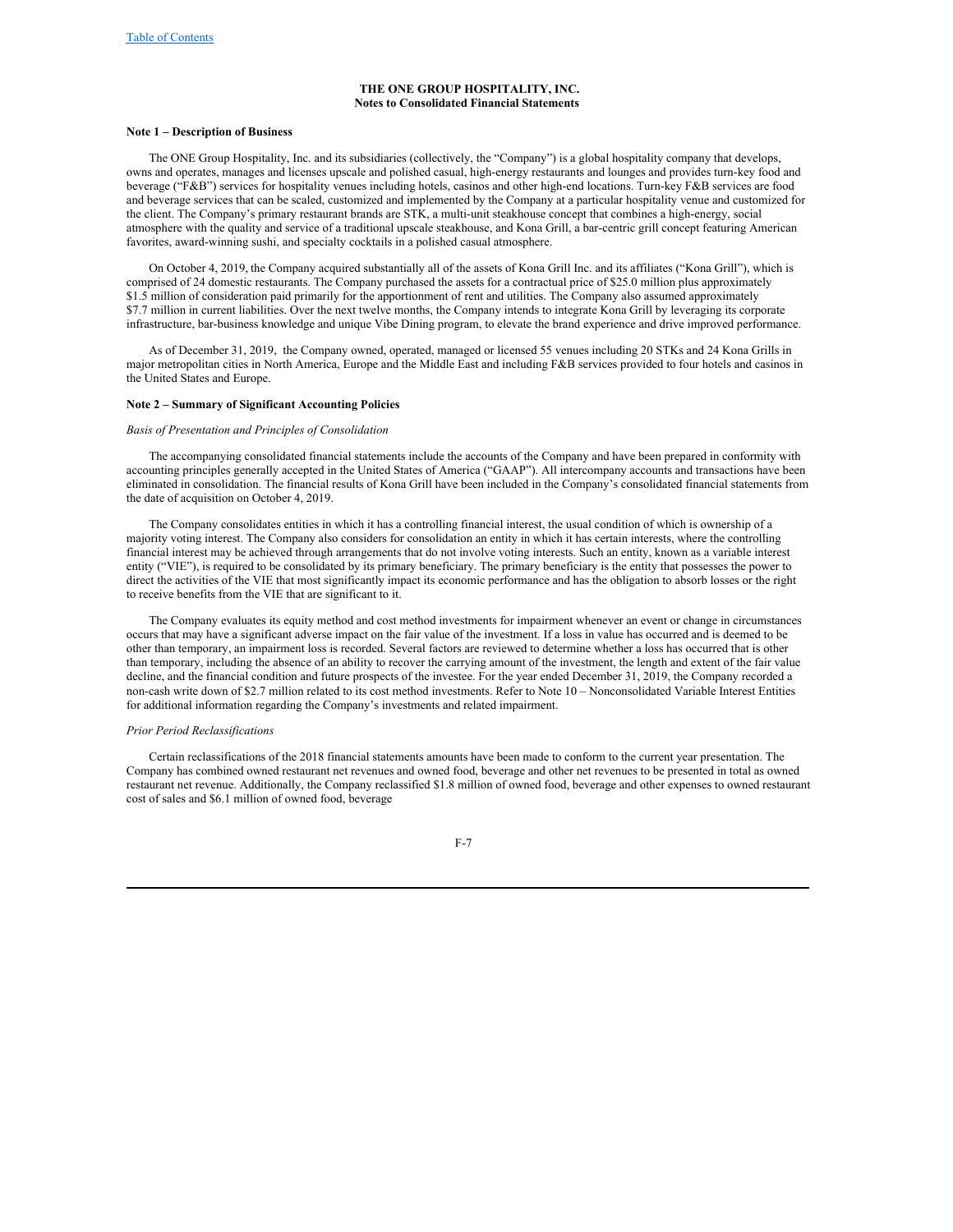and other expenses to owned restaurant expenses on the accompanying consolidated statements of operations and comprehensive income. Certain reclassifications were also made to conform the prior period segment reporting to the current year segment presentation. Refer to Note 18 – Segment Reporting for additional information regarding the Company's reportable operating segments.

## *Use of Estimates*

The preparation of the consolidated financial statements in conformity with GAAP requires the Company to make estimates and assumptions for the reporting period and as of the reporting date. These estimates and assumptions affect the reported amounts of assets, liabilities, revenues and expenses, and the disclosure of contingencies. Actual results could differ from those estimates.

#### *Business Combination*

On October 4, 2019, the Company acquired substantially all the assets of Kona Grill, which was accounted for using the acquisition method of accounting prescribed by Accounting Standard Codification Topic 805, Business Combinations. Acquired assets and assumed liabilities were assigned fair values based on widely accepted valuation techniques, in accordance with Accounting Standard Codification Topic 820, Fair Value Measurements. The process for estimating fair values in many cases requires the use of significant estimates, assumptions and judgments, including determining the timing and estimates of future cash flows and developing appropriate discount rates. Unanticipated events or circumstances may occur which could affect the accuracy of our fair value estimates, including assumptions regarding industry economic factors and business strategies. The Company expects to finalize the purchase price allocation as soon as practicable within the measurement period, but not later than one year following the acquisition date.

## *Fair Value Measurements*

Fair value represents the price that would be received to sell an asset or paid to transfer a liability in the principal or most advantageous market for the asset or liability in an orderly transaction between market participants on the measurement date. Assets and liabilities are valued based upon observable and non-observable inputs. Valuations using Level 1 inputs are based on unadjusted quoted prices that are available in active markets for the identical assets or liabilities at the measurement date. Level 2 inputs utilize significant other observable inputs available at the measurement date, other than quoted prices included in Level 1, either directly or indirectly. Valuations using Level 3 inputs are based on significant unobservable inputs that cannot be corroborated by observable market data and reflect the use of significant management judgment. There were no significant transfers between levels during any period presented.

#### *Cash and Cash Equivalents*

Cash and cash equivalents are defined as cash on hand and highly liquid instruments with original maturities of three months or less when purchased. The Company's cash and cash equivalents consist of cash in banks and at the restaurants as of December 31, 2019 and 2018.

#### *Accounts Receivable*

The majority of the Company's receivables arise primarily from credit cards, management agreements, trade customers and other reimbursable amounts due from hotel operators where the Company operates a food and beverage service. The Company determines an allowance for doubtful accounts by considering a number of factors, including the length of time trade accounts receivable are past due, previous loss and payment history, the customer's current ability to pay its obligation to the Company and the condition of the general economy and industry as a whole. The Company has not reserved any trade receivables as of December 31, 2019 and 2018.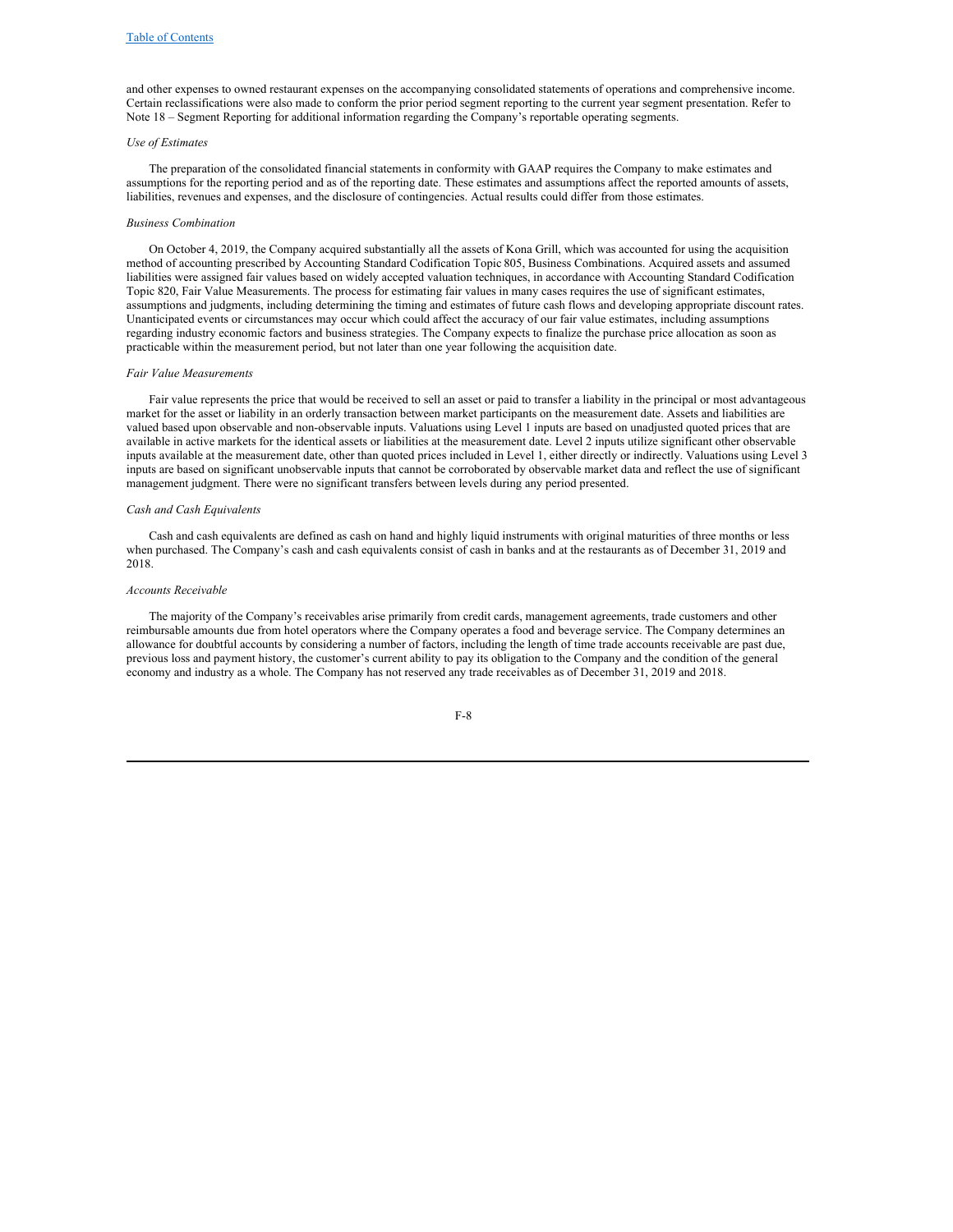#### *Inventory*

Inventories, which consist of food, liquor and other beverages, are stated at the lower of cost or net realizable value. Cost is determined by the first in, first out method. Net realizable value is defined as the estimated selling price in the ordinary course of business, less reasonably predictable costs to sell. The Company has not reserved any inventory as of December 31, 2019 and 2018.

## *Property and Equipment*

Additions to property and equipment, including leasehold improvements, are recorded at cost. Costs incurred to repair and maintain the Company's operations and equipment are expensed as incurred. Restaurant smallwares are capitalized during the initial year of operation of a particular restaurant. All restaurant supplies purchased subsequent to the first year are expensed as incurred. When assets are retired or otherwise disposed of, the cost of the assets and the related accumulated depreciation are removed from the accounts, and any gain or loss on retirements is reflected in operating income in the year of disposition.

After the asset has been placed into service, depreciation is based on the estimated useful life of the asset using the straight-line method for financial statement purposes. Computers and equipment as well as furniture and fixtures are depreciated over their useful lives from three to seven years. Leasehold improvements are depreciated over the shorter of their estimated useful lives or the remaining term of the associated lease. Lease terms begin on the date the Company takes possession under the lease and include option periods where failure to exercise such options would result in an economic penalty.

#### *Intangible Assets*

Intangible assets consist of the "Kona Grill" trade name and is amortized using the straight-line method over its estimated useful life of 20 years. As of December 31, 2019, the gross carrying amount and accumulated amortization of the tradename intangible was \$17.4 million and \$0.2 million, respectively. Amortization expense was \$0.2 million for the year ended December 31, 2019. The Company's estimated aggregate amortization expense for each of the five succeeding fiscal years is approximately \$0.9 million annually.

#### *Impairment of Long-Lived Assets*

Long-lived assets are reviewed for impairment whenever events or changes in circumstances indicate that the carrying values of these assets may not be fully recoverable. The impairment evaluation is generally performed at the individual venue asset group level. Recoverability of restaurant assets is measured by a comparison of the carrying amount of an individual restaurant's assets to the estimated identifiable undiscounted future cash flows expected to be generated by those restaurant assets. If the carrying amount of an individual restaurant's assets exceeds its estimated, identifiable, undiscounted future cash flows, an impairment charge is recognized as the amount by which the carrying amount of the asset's exceed its fair value. Fair value is determined by discounting a restaurant's identifiable future cash flows.

For the years ended December 31, 2019 and 2018, the Company did not identify any event or changes in circumstances that indicated that the carrying values of its restaurant assets were impaired.

#### *Debt Issuance Costs*

Debt issuance costs incurred in connection with the issuance of long-term debt are capitalized and amortized to interest expense based on the term of the related debt agreement using the straight-line method, which approximates the effective interest method. The Company has recorded debt issuance costs as an offset to long-term debt, net of current portion on the consolidated balance sheets.

#### *Income Taxes*

The Company computes income taxes using the asset and liability method. Under this method, deferred income taxes are recognized for differences between the basis of assets and liabilities for financial statement and income tax purposes, using the enacted statutory rate in effect for the year these differences are expected to be taxable or refunded. Deferred income tax expenses or credits are based on the changes in the asset or liability, respectively, from period to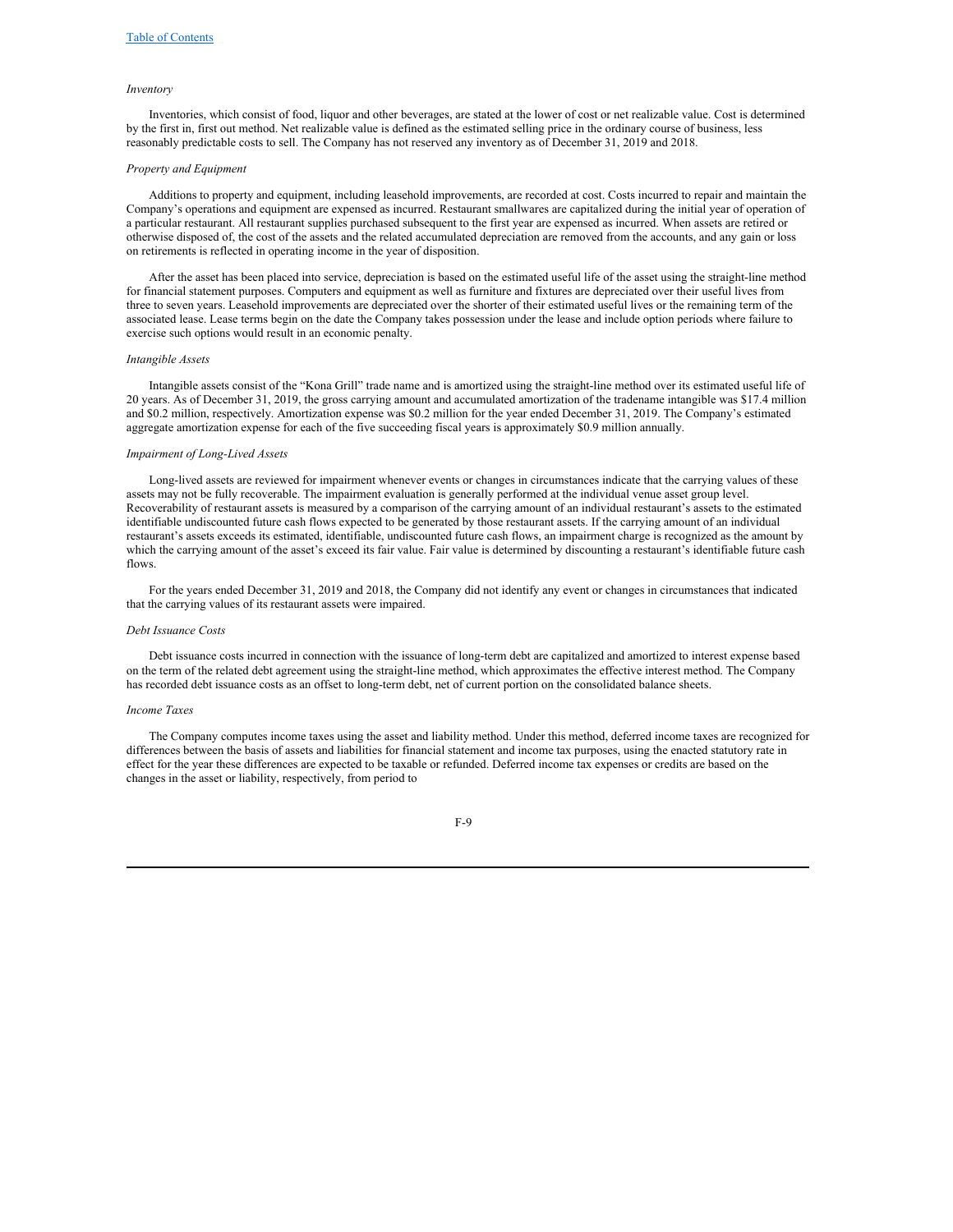period. A deferred tax asset or liability is recognized whenever there are future tax effects from existing temporary differences and operating loss and tax credit carry-forwards. If the Company determines that a deferred tax asset or liability could be realized in a greater or lesser amount than recorded, the deferred tax asset or liability is adjusted and a corresponding adjustment is made to the provision for income taxes in the consolidated statements of income and comprehensive income in the period during which the determination is made.

The Company reduces its deferred tax assets by a valuation allowance if it determines that it is more likely than not that some portion or all of these tax assets will not be realized. In making this determination, the Company considers various qualitative and quantitative factors, such as:

- · the level of historical taxable income;
- · the projection of future taxable income over periods in which the deferred tax assets would be deductible;
- events within the restaurant industry;
- the health of the economy; and,
- historical trending.

As of December 31, 2018, the Company had a valuation allowance of approximately \$10.8 million on its deferred tax assets, net. As of December 31, 2019, the Company determined to release approximately \$10.3 million of its valuation allowance based on an assessment of the realizability of its deferred tax assets. This reversal resulted in a benefit for income taxes for the year ended December 31, 2019.

The Company recognizes the tax benefit from an uncertain tax position when it determines that it is more-likely-than-not that the position would be sustained upon examination by taxing authorities. The amount recognized is measured as the largest amount of benefit that has a greater than 50% likelihood of being realized upon ultimate settlement. If the Company derecognizes an uncertain tax position, the Company's policy is to record any applicable interest and penalties within the (benefit) provision for income taxes in the consolidated statements of income and comprehensive income.

#### *Revenue Recognition*

Revenue is derived from restaurant sales, management services and license related operations.

The Company recognizes restaurant revenues, net of discounts, when goods and services are provided. Sales tax amounts collected from customers that are remitted to governmental authorities are excluded from net revenue.

Management agreements typically call for a management fee based on a percentage of revenue, a monthly marketing fee based on a percentage of revenues and an incentive fee based on a managed venue's net profits. Similarly, royalties from the licensee in license agreements are generally based on a percentage of the licensed restaurant's revenue. These management, license and incentive fees are recognized as revenue in the period the restaurant's sales occur.

The Company recognizes initial licensing fees and upfront fees related to management and license agreements on a straight-line basis over the term of the agreement as a component of management, license and incentive fee revenue on the consolidated statements of income and comprehensive income.

The Company has a loyalty program to encourage customers to frequent Kona Grill restaurants. The loyalty rewards program awards a customer one point for every dollar spent. When a customer is part of the rewards program, the obligation to provide future discounts related to points earned is considered a separate performance obligation, to which a portion of the transaction price is allocated. The performance obligation related to loyalty points is deemed to have been satisfied, and the amount deferred in the balance sheet is recognized as revenue, when the points are converted to a reward and redeemed, or the likelihood of redemption is remote. A portion of the transaction price is allocated to loyalty points, if necessary, on a pro-rata basis, based on the stand-alone selling price, as determined by menu pricing and loyalty points terms. As of December 31, 2019, the deferred revenue allocated to loyalty points that have not been redeemed is less than \$0.1 million, which is recorded as a component of accrued expenses in the accompanying consolidated balance sheets. The Company expects the loyalty points to be redeemed and recognized over a one-year period.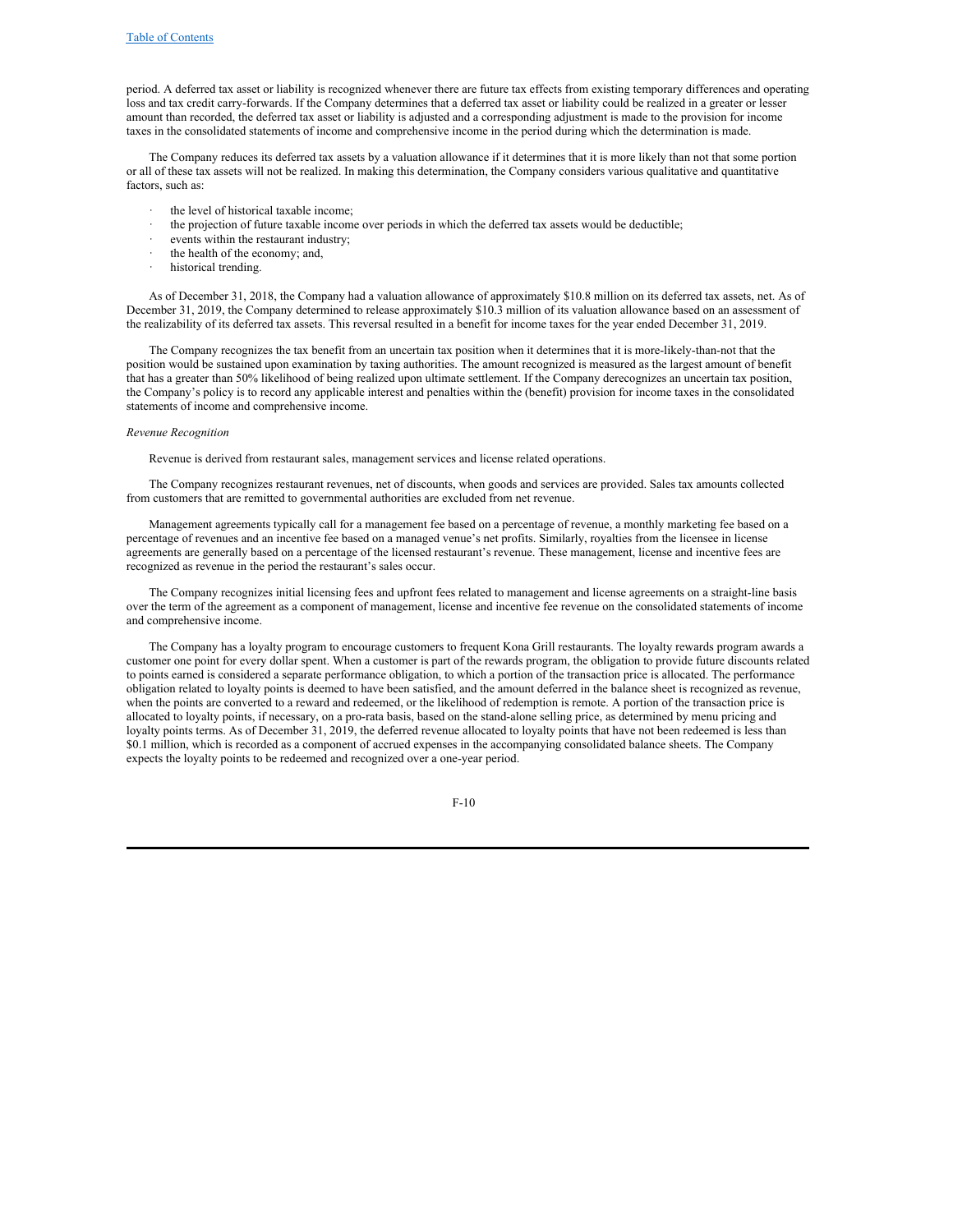#### *Gift Cards*

Proceeds from the sale of gift cards are recorded as deferred revenue and recognized as revenue when redeemed by the holder. There are no expiration dates on the Company's gift cards and the Company does not charge any service fees that would result in a decrease to a customer's available balance.

Although the Company will continue to honor all gift cards presented for payment, it may determine the likelihood of redemption to be remote for certain gift cards due to, among other things, long periods of inactivity. In these circumstances, to the extent the Company determines there is no requirement for remitting balances to government agencies under unclaimed property laws, outstanding gift card balances may then be recognized as breakage in the consolidated statements of income and comprehensive income as a component of owned restaurant net revenue.

For the years ended December 31, 2019 and 2018, the Company recognized \$0.2 million and \$0.2 million, respectively, in revenue from gift card breakage.

#### *Pre-opening Costs*

Pre-opening costs for Company owned restaurants are expensed as incurred prior to a restaurant opening for business. Pre-opening costs for the years ended December 31, 2019 and 2018 were \$0.6 million and \$1.4 million, respectively.

#### *Advertising Costs*

The Company expenses the cost of advertising and promotions as incurred. Advertising expense amounted to \$3.1 million and \$2.2 million in 2019 and 2018, respectively.

#### *Leases*

Contracts are evaluated to determine whether they contain a lease at inception. If it is determined that the contract contains an operating lease, a right-of-use asset and operating lease liability are recorded on the consolidated balance sheets. A right-of-use asset represents the Company's right to use the underlying asset and the lease liability represents the Company's contractually obligated payments. Both the right-of-use asset and the lease liability are recognized as of the commencement date of the lease and are based upon the present value of lease payments due over the course of the lease. The right-of-use asset is reduced by any lease incentives received and is adjusted for any prepayments.

The Company monitors for triggering events or conditions that require a reassessment of its leases. When the reassessment requires a re-measurement of the operating lease liability, a corresponding adjustment is made to the carrying amount of the right-of-use asset. Additionally, the Company assesses its right-of-use assets for impairment in accordance with Accounting Standard Codification Topic 360, Property, Plant, and Equipment.

For leases that do not have a rate implicit in the lease, the Company's incremental borrowing rate at the date of commencement is used. The Company's incremental borrowing rate is the rate of interest that it would have to borrow on a collateralized basis over a similar term and amount equal to the lease payments in a similar economic environment.

The Company has made an accounting policy election not to recognize right-of-use assets and lease liabilities for leases with a lease term of 12 months or less, including renewal options that are reasonably certain to be exercised, that also do not include an option to purchase the underlying asset that is reasonably certain of exercise. Instead, lease payments for these leases are recognized as lease cost on a straight-line basis over the lease term. Additionally, the Company has elected not to separate the accounting for lease components and nonlease components, for all leased assets. Given the importance of each of its restaurant locations to its operations, the Company historically concluded that it was reasonably assured of exercising two renewal periods included in its leases as failure to exercise such options would result in an economic penalty.

#### *Stock-Based Compensation*

The Company maintains an equity incentive compensation plan under which it may grant options, warrants, restricted stock or other stock-based awards to directors, officers, key employees and other key individuals performing services to the Company. Restricted stock and restricted stock units ("RSUs") are valued using the closing stock price on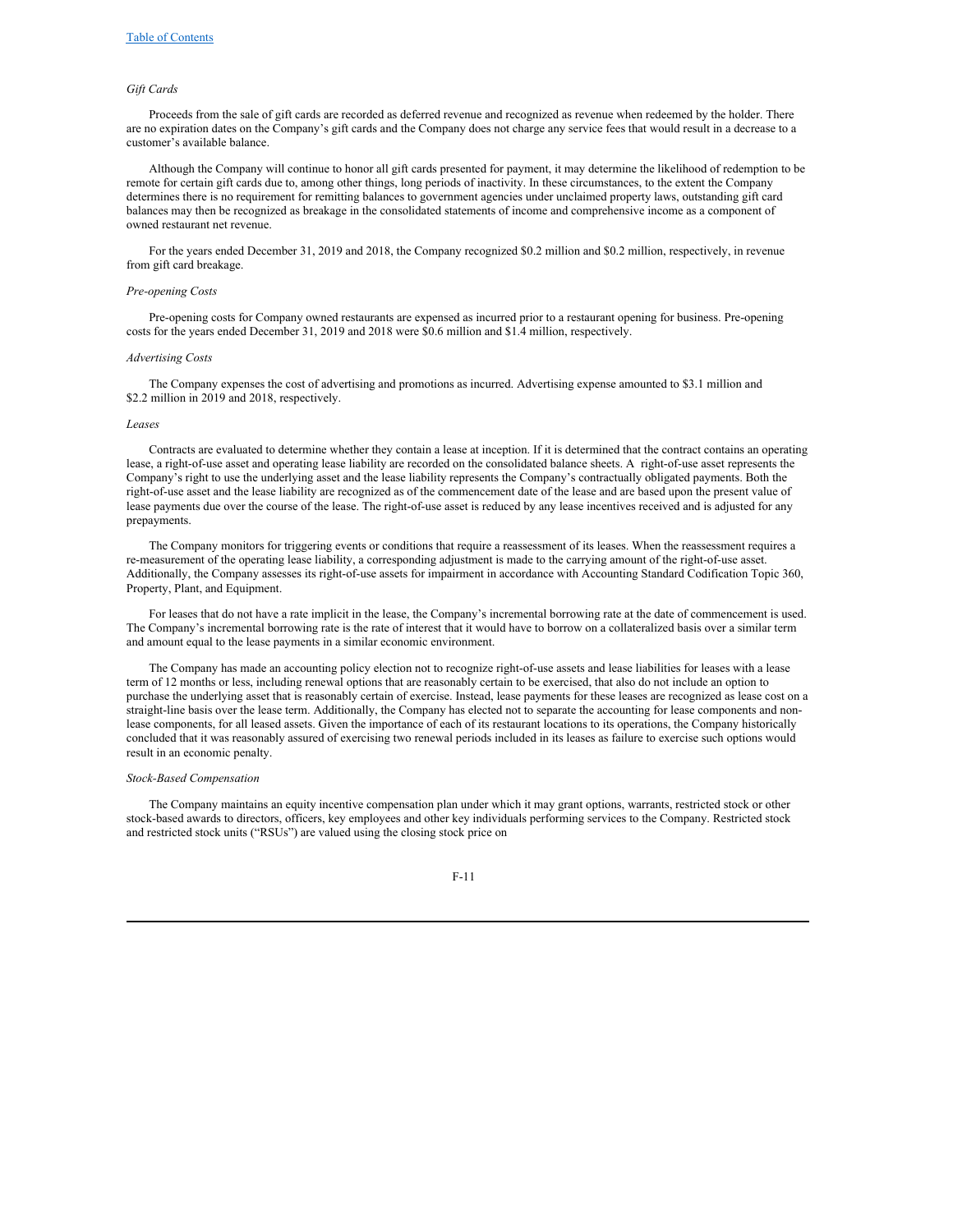the date of grant. The fair value of an option award or warrant is determined using the Black-Scholes option pricing model. The Black-Scholes model requires estimates of the expected term of the option, the risk-free interest rate, future volatility and dividend yield. The Company's assumptions are as follows:

- Expected Term The expected term of options is based upon evaluations of historical and expected future exercise behavior with consideration of both the vesting period and contractual terms of the instruments.
- Risk Free Interest Rate The risk-free interest rate is based on U.S. Treasury rates at the date of grant with maturity dates approximately equal to the expected term at the grant date.
- Implied Volatility Implied volatility is based upon an average of the volatilities of an industry peer group who are publicly traded.
- Dividend Yield The Company has historically not paid dividends and does not plan to do so in the foreseeable future.

Under the plan, vesting of awards can either be based on the passage of time or on the achievement of performance goals. For awards that vest on the passage of time, compensation cost is recognized over the vesting period. For performance-based awards, the Company recognizes compensation costs over the requisite service period when conditions for achievement become probable. The Company estimates forfeitures at the time of grant and revises those estimates in subsequent periods if actual forfeitures differ or are expected to differ. These estimates, which are currently at 10%, are based on historical forfeiture behavior exhibited by employees of the Company.

#### *Earnings per Share*

Basic earnings per share is computed using the weighted average number of common shares outstanding during the period and income available to common stockholders. Diluted earnings per share is computed using the weighted average number of common shares outstanding during the period plus the dilutive effect of all potential shares of common stock including common stock issuable pursuant to stock options, warrants, and RSUs. As a result, the sum of per share amount may not equal the total. Refer to Note 15 for the calculations of basic and diluted earnings per share.

## *Segment Reporting*

In the fourth quarter of 2019, in conjunction with the Kona Grill acquisition,the Company implemented certain organizational changes, including the reorganization of our internal reporting structure to better facilitate our strategy for growth, operational efficiency and management accountability. As a result of these organizational changes, the Company has identified the following four reportable operating segments: STK, Kona Grill, ONE Hospitality and Corporate. Refer to Note 18 for additional details and certain financial information regarding the Company's operating segments relating to the years ended December 31, 2019 and 2018. Prior year amounts have been revised to conform to the current year segment presentation.

### *Foreign Currency Translation*

Assets and liabilities of foreign operations are translated into U.S. dollars at the balance sheet date. Revenues and expenses are translated at average monthly exchange rates. Gains or losses resulting from the translation of foreign subsidiaries represent other comprehensive income (loss) and are accumulated as a separate component of stockholders' equity. Currency translation gains or (losses) are recorded in accumulated other comprehensive loss within stockholders' equity and amounted to approximately \$(0.3) million and \$(0.8) million during the years ended December 31, 2019 and 2018, respectively.

#### *Comprehensive Income*

Comprehensive income consists of two components: net income and other comprehensive income (loss). The Company's other comprehensive income (loss) is comprised of foreign currency translation adjustments. All of the Company's foreign currency translation adjustments relate to wholly-owned subsidiaries of the Company.

#### *Recent Accounting Pronouncements*

In December 2019, the Financial Accounting Standards Board ("FASB") issued Accounting Standard Updated ("ASU") No. 2019-12, "Income Taxes (Topic 740): Simplifying the Accounting for Income Taxes," ("ASU 2019-12")

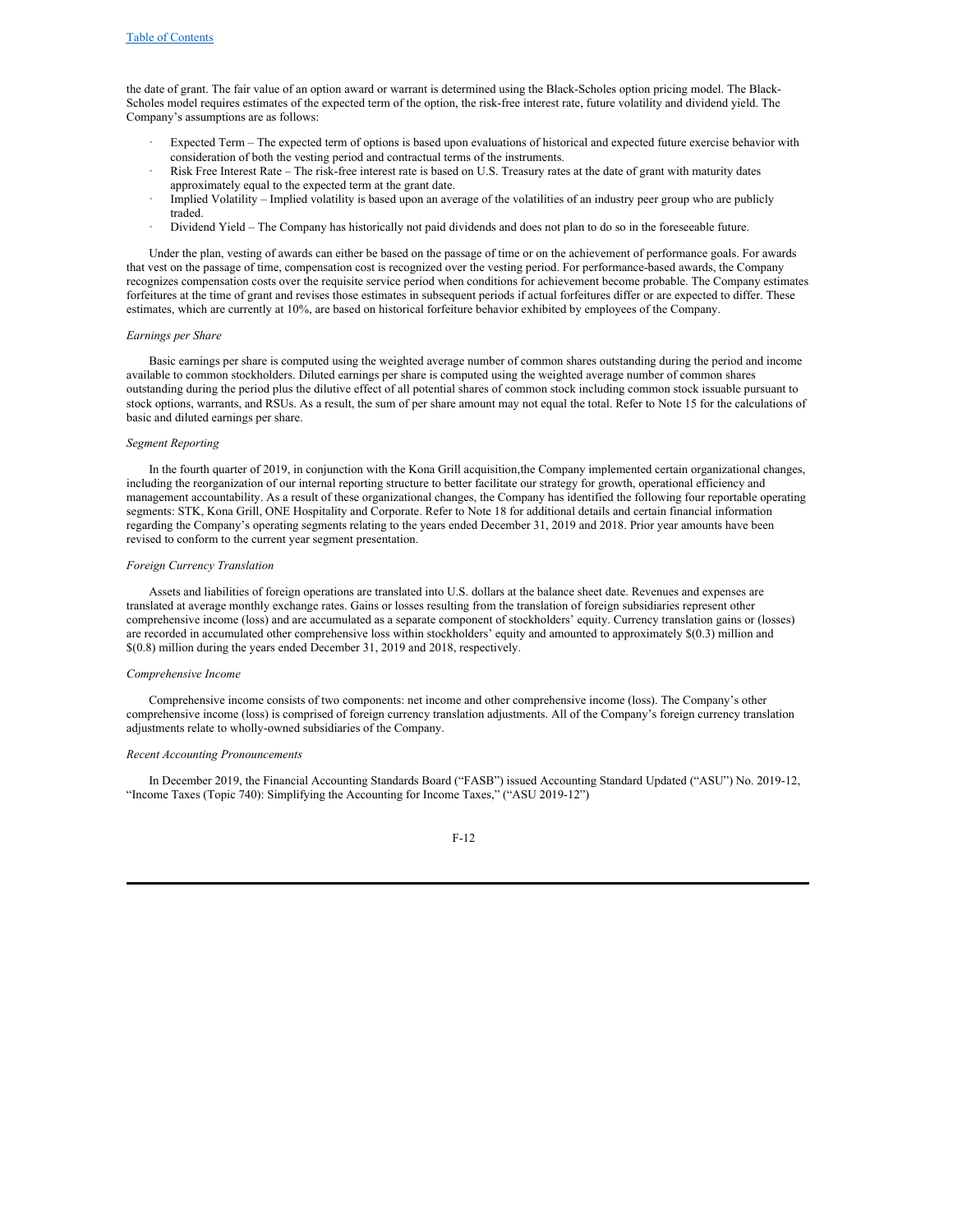which is intended to simplify various aspects related to accounting for income taxes. ASU 2019-12 removes certain exceptions to the general principles in Accounting Standard Codification Topic 740, Income Taxes, and it clarifies and amends existing guidance to improve consistent application. ASU 2019-12 is effective for annual and interim periods beginning after December 15, 2020. The Company is evaluating the impact of the adoption of ASU 2019-12 on its financial statements but does not expect the adoption of ASU 2019-12 to be material.

In July 2019, the FASB issued ASU No. 2019‑07, "Codification Updates to SEC Sections – Amendments to SEC Paragraphs Pursuant to SEC Final Rule Releases No. 33-10532, Disclosure Update and Simplification, and Nos. 33-10231 and 33-10442, Investment Company Reporting Modernization and Miscellaneous Updates (SEC Update)" ("ASU 2019‑07"). ASU 2019‑07 updates the accounting standards codification to reflect the amendments of various SEC disclosure requirements that the agency determined were redundant, duplicative, overlapping, outdated or superseded and aligns the guidance with the requirements of certain SEC final rules. ASU 2019‑07 is effective immediately. The adoption of ASU 2019-07 did not have a material impact on our financial position, results of operations or cash flows.

In March 2019, the FASB issued ASU No. 2019‑01, "Leases (Topic 842): Codification Improvements" ("ASU 2019‑01"). ASU 2019‑01 provided clarification related to adopting Accounting Standard Codification Topic 842, Leases ("ASC Topic 842"). ASU 2019‑01 addresses fair value determinations of underlying assets by lessors, cash flow statement presentation for financing leases, and transition disclosures. The Company adopted ASC Topic 842 as of January 1, 2019 and considered the clarification guidance in ASU 2019-01 as part of its adoption. Refer to Note 14 for additional details regarding the adoption of ASC Topic 842.

In October 2018, the FASB issued ASU No. 2018‑17, "Consolidation (Topic 810): Targeted Improvements to Related Party Guidance for Variable Interest Entities" ("ASU 2018‑17"). ASU 2018‑17 states that indirect interests held through related parties in common control arrangements should be considered on a proportional basis to determine whether fees paid to decision makers and service providers are variable interests. This is consistent with how indirect interests held through related parties under common control are considered for determining whether a reporting entity must consolidate a variable interest entity. ASU 2018-17 is effective for annual and interim periods beginning after December 15, 2019, with early adoption permitted. Entities are required to adopt the new guidance retrospectively with a cumulative adjustment to retained earnings at the beginning of the earliest period presented. The Company is evaluating the effects of this pronouncement on its consolidated financial statements.

In August 2018, the FASB issued ASU No. 2018-13, "Fair Value Measurement (Topic 820): Disclosure Framework – Changes to the Disclosure Requirements for Fair Value Measurement" ("ASU 2018‑13"). ASU 2018‑13 eliminates, modifies and adds disclosure requirements for fair value measurements. The amendments in ASU 2018‑13 are effective for annual and interim periods beginning after December 15, 2019, with early adoption permitted. The Company is evaluating the effects of ASU 2018‑13 on its consolidated financial statements but does not expect the adoption of ASU 2018-13 to be material.

In August 2018, the FASB issued ASU No. 2018‑15, "Intangibles – Goodwill and Other – Internal-Use Software (Subtopic 350‑40): Customer's Accounting for Implementation Costs Incurred in a Cloud Computing Arrangement that is a Service Contract" ("ASU 2018‑15"). ASU 2018‑15 aligns the requirements for capitalizing implementation costs in cloud computing arrangements with the requirements for capitalizing implementation costs incurred to develop or obtain internal-use software. ASU 2018‑15 is effective for annual and interim periods beginning after December 15, 2019, with early adoption permitted. Entities can choose to adopt the new guidance prospectively or retrospectively. The Company is evaluating the effects of this pronouncement on its consolidated financial statements.

#### **Note 3 – Business Combination**

On October 4, 2019, the Company acquired substantially all of the assets of Kona Grill Inc. and its affiliates comprising 24 domestic restaurants. The Company purchased the assets for a contractual price of \$25.0 million plus \$1.5 million of consideration paid primarily for the apportionment of rent and utilities. The Company also assumed approximately \$7.7 million in current liabilities. The Company believes that Kona Grill is complementary and will enable the Company to capture market share in the Vibe Dining segment.

Kona Grill Inc. and its affiliates were purchased pursuant to a Chapter 11 bankruptcy. As a result, the Company recognized a bargain purchase gain of approximately \$11.0 million in the consolidated statements of income and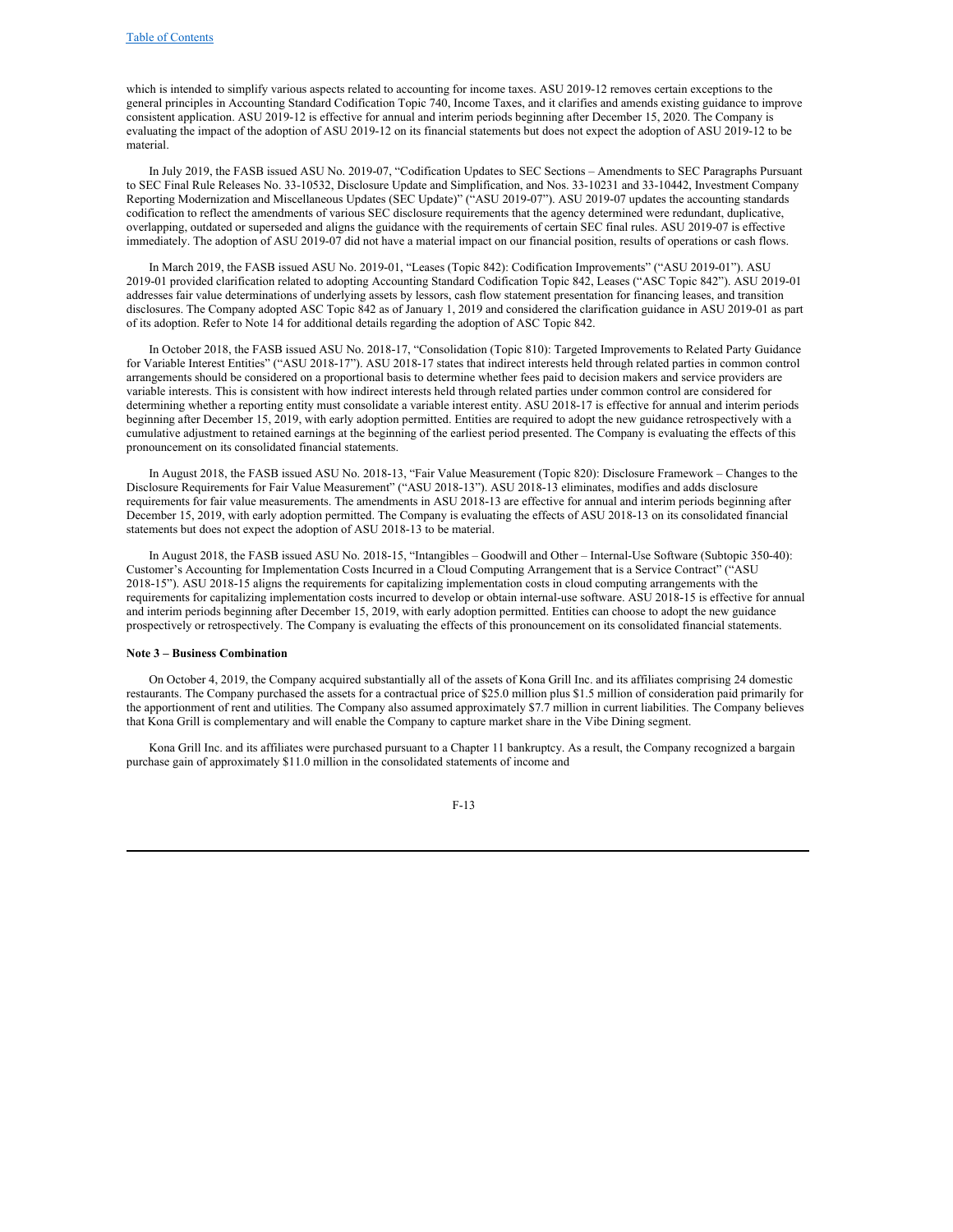comprehensive income for the year ended December 31, 2019, which represents the excess of the aggregate fair value of net assets acquired and liabilities assumed over the purchase price.

The purchase accounting is preliminary and represents estimates and assumptions that are subject to change during the measurement period (up to one year from the acquisition date). The following table summarizes the preliminary fair value of identified assets acquired and liabilities assumed as of the acquisition date (amounts in thousands):

| Net assets acquired:                                         |     |           |
|--------------------------------------------------------------|-----|-----------|
| Cash                                                         | \$  | 450       |
| Current assets, excluding cash                               |     | 2,830     |
| Property and equipment                                       |     | 31,781    |
| Operating lease right-of-use assets                          |     | 42,398    |
| Intangible assets                                            |     | 17,400    |
| Other assets                                                 |     | 692       |
| Current liabilities                                          |     | (7,690)   |
| Deferred tax liability                                       |     | (4,044)   |
| Operating lease liabilities                                  |     | (46, 364) |
| Total net assets acquired                                    | \$  | 37,453    |
|                                                              |     |           |
| <b>Purchase consideration:</b>                               |     |           |
| Contractual purchase price                                   |     | 25,000    |
| Apportionment of rent and utilities                          |     | 775       |
| Assumption of real estate lease consultant contract          |     | 465       |
| Escrow deposit                                               |     | 250       |
| Consideration paid                                           | \$. | 26,490    |
|                                                              |     |           |
| Bargain purchase gain attributable to Kona Grill acquisition | \$  | 10,963    |

## *Pro Forma Results of Operations (unaudited)*

The following pro forma results of operations for the years ended December 31, 2019 and 2018, have been prepared as though the acquisition occurred as of January 1, 2018 and 2019. The pro forma financial information is not indicative of the results of operations that the Company would have attained had the acquisition occurred at the beginning of the periods presented, nor is the pro forma financial information indicative of the results of operations that may occur in the future. Amounts are in thousands, except earnings per share related data.

|                                                                       |              | For the years ended |  |              |  |  |
|-----------------------------------------------------------------------|--------------|---------------------|--|--------------|--|--|
|                                                                       | December 31. |                     |  | December 31, |  |  |
|                                                                       |              | 2019                |  | 2018         |  |  |
| Total revenues                                                        |              | 196,906             |  | 188,053      |  |  |
| Net income attributable to The ONE Group Hospitality, Inc.            |              | 10.789              |  | 1.569        |  |  |
| Net income attributable to The ONE Group Hospitality, Inc. per share: |              |                     |  |              |  |  |
| Basic net income per share                                            |              | 0.38                |  | 0.06         |  |  |
| Diluted net income per share                                          |              | 0.36                |  | 0.06         |  |  |

# **Note 4 – Inventory**

Inventory consists of the following (in thousands):

|                  | December 31, | December 31, |       |
|------------------|--------------|--------------|-------|
|                  | 2019         |              | 2018  |
| <b>Beverages</b> | .832         | ω            | 1,104 |
| Food             | 1.226        |              | 300   |
| Total            | 3.058        | мΣ           | 1,404 |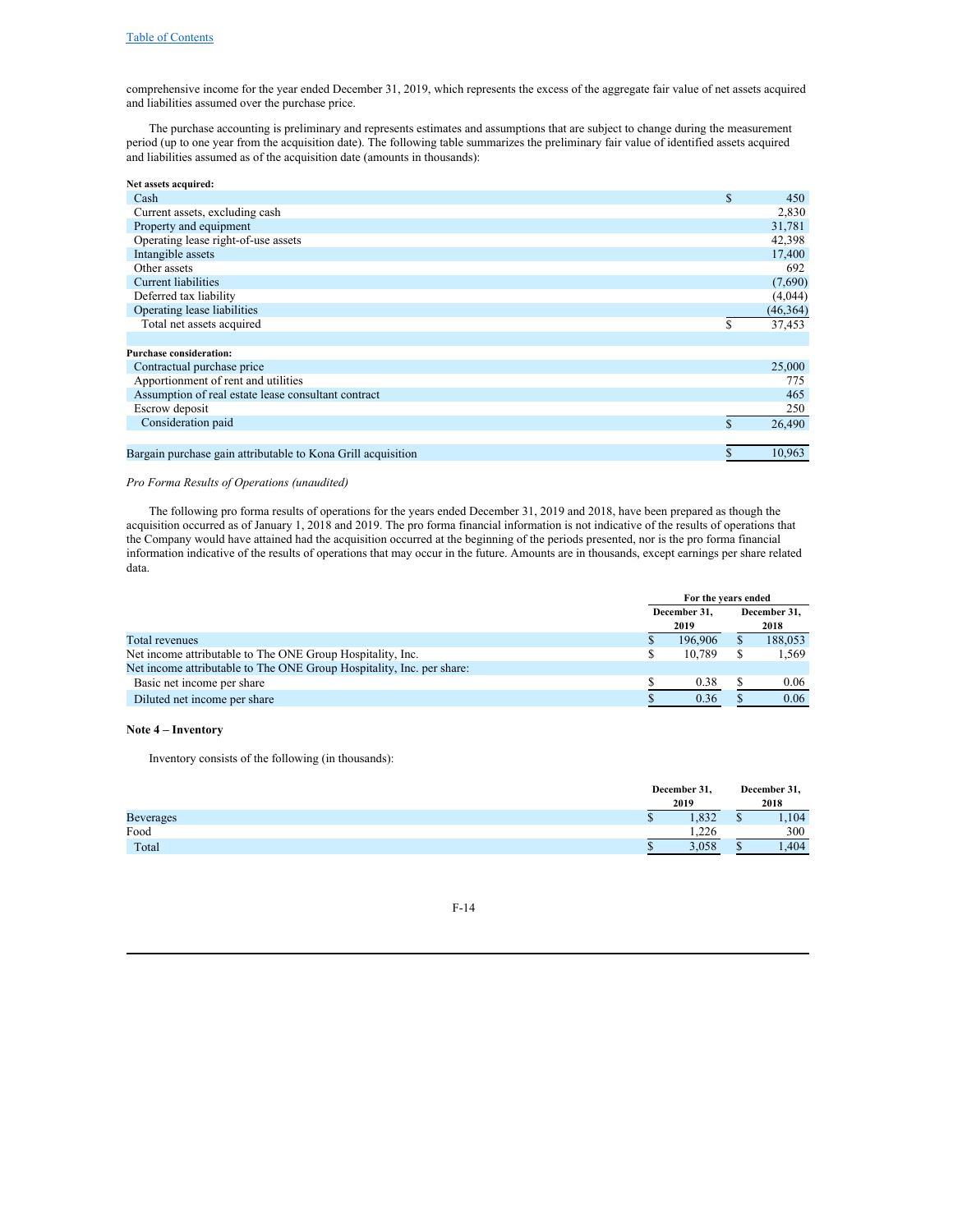# **Note 5 – Other Current Assets**

Other current assets consist of the following (in thousands):

| December 31,             | December 31, |
|--------------------------|--------------|
| 2019                     | 2018         |
| 624<br>Φ                 | 680          |
| 353                      | 503          |
| $\overline{\phantom{a}}$ | 195          |
| 70                       | 93           |
| 1.047                    | 1.471        |
|                          |              |

# **Note 6 – Property and Equipment, net**

Property and equipment, net consist of the following (in thousands):

|                                                 | December 31.<br>2019 | December 31.<br>2018 |
|-------------------------------------------------|----------------------|----------------------|
| Furniture, fixtures and equipment               | 20.512               | 10.425               |
| Leasehold improvements                          | 69.925               | 43,890               |
| Less: accumulated depreciation and amortization | (21,997)             | (16,969)             |
| Subtotal                                        | 68,440               | 37.346               |
| Construction in progress                        | 97                   | 336                  |
| Restaurant smallwares                           | 1.946                | 1.665                |
| Total                                           | 70,483               | 39,347               |

Depreciation and amortization related to property and equipment amounted to \$5.4 million and \$2.8 million for the years ended December 31, 2019 and 2018, respectively. The Company does not depreciate construction in progress, assets not yet put into service or restaurant supplies. The Company's total property and equipment, net increased approximately \$31.0 million as of December 31, 2019 compared to December 31, 2018 primarily as a result of the Kona Grill acquisition. Refer to Note 3 for additional information regarding the acquisition.

For the years ended December 31, 2019 and 2018, the Company did not identify any event or changes in circumstances that indicated that the carrying values of its restaurant assets were impaired.

# **Note 7 – Accrued Expenses**

Accrued expenses consist of the following (in thousands):

|                                                | December 31.  |   | December 31, |
|------------------------------------------------|---------------|---|--------------|
|                                                | 2019          |   | 2018         |
| Payroll and related                            | 4.519         | ъ | 1,794        |
| Variable rent, including disputed rent amounts | 1,796         |   | 1,766        |
| VAT and sales taxes                            | 1,488         |   | 1,028        |
| Legal, professional and other services         | 1,103         |   | 645          |
| Income taxes and related                       | 547           |   | 685          |
| Insurance                                      | 100           |   | 212          |
| Due to hotels                                  | $\mathcal{D}$ |   | 203          |
| Other                                          | 1,643         |   | 1,760        |
| Total                                          | 11,198        |   | 8.093        |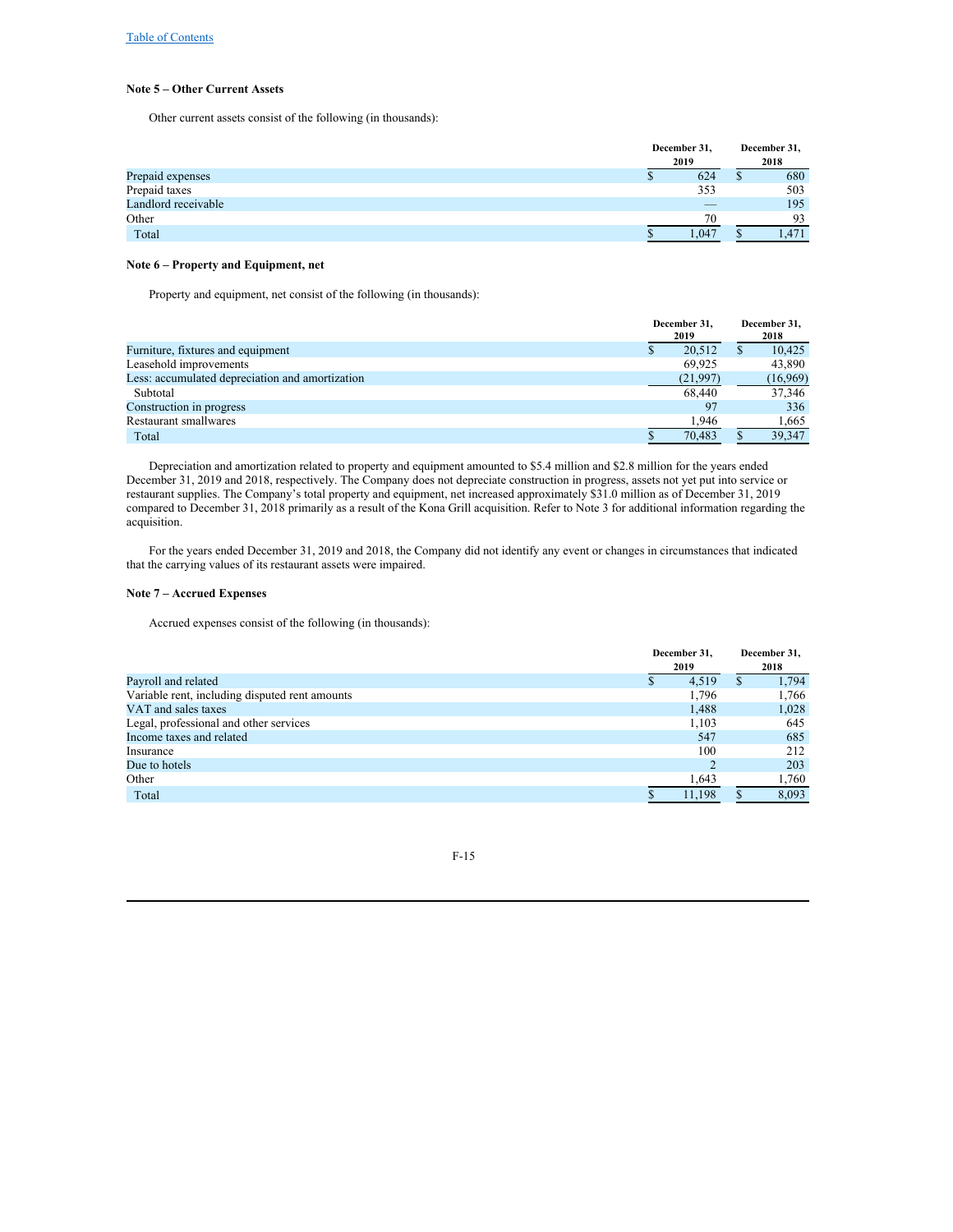### **Note 8 – Long Term Debt**

Long-term debt consists of the following (in thousands):

|                                              | December 31.<br>2019   |              | December 31,<br>2018 |
|----------------------------------------------|------------------------|--------------|----------------------|
| Term loan agreements                         | $\mathbb{S}$<br>47,880 | $\mathbb{S}$ | 3,828                |
| Revolving credit facility                    |                        |              |                      |
| Equipment financing agreements               | 380                    |              | 752                  |
| Promissory notes                             |                        |              | 6,250                |
| Total long-term debt                         | 48,260                 |              | 10,830               |
| Less: current portion of long-term debt      | (749)                  |              | (3,201)              |
| Less: debt issuance costs                    | (2,285)                |              | (32)                 |
| Less: discounts on warrants, net             |                        |              | (479)                |
| Total long-term debt, net of current portion | 45,226<br>\$           | \$           | 7,118                |
| Future minimum loan payments:                |                        |              |                      |
| 2020                                         |                        | S            | 749                  |
| 2021                                         |                        |              | 591                  |
| 2022                                         |                        |              | 480                  |
| 2023                                         |                        |              | 480                  |
| 2024                                         |                        |              | 45,960               |
| Total                                        |                        |              | 48,260               |

Interest expense for all the Company's debt arrangements, excluding the amortization of debt issuance costs and other discounts and fees, was approximately \$1.7 million and \$1.0 million for the years ended December 31, 2019 and 2018, respectively.

As of December 31, 2019, the Company had \$1.2 million in standby letters of credit outstanding for certain restaurants. As of December 31, 2019 and 2018, the Company had \$0.4 million and \$1.3 million, respectively, of cash collateralized letters of credit, which are recorded as a component of security deposits on the consolidated balance sheet.

## *Goldman Sachs Bank USA Credit and Guaranty Agreement*

On October 4, 2019, in conjunction with the acquisition of Kona Grill, the Company entered into a credit and guaranty agreement with Goldman Sachs Bank USA ("Goldman Sachs Credit Agreement"), which replaced the Company's credit agreement with Bank of America, N.A ("Bank of America Credit Agreement").

The Goldman Sachs Credit Agreement provides for a secured revolving credit facility of \$12.0 million and a \$48.0 million term loan. The term loan is payable in quarterly installments, with the final payment due in October 2024. The revolving credit facility also matures in October 2024. Additionally, the Company's consolidated adjusted EBITDA as defined by the Goldman Sachs Credit Agreement for determining covenant compliance includes pro forma adjustments for the annualization of the Kona Grill restaurant performance which includes results before the acquisition date.

The Goldman Sachs Credit Agreement contains several financial covenants, including the following:

- · A minimum consolidated fixed charge coverage ratio of (i) 1.35 to 1.00 as of the end of any fiscal quarter ending on or prior to June 30, 2021 and (ii) 1.50 to 1.00 as of any fiscal quarter thereafter;
- · A maximum consolidated leverage ratio of (i) 2.75 to 1.00 as of the end of any fiscal quarter ending on or prior to March 31, 2020, (ii) 2.50 to 1.00 as of the fiscal quarter ending June 30, 2020, (iii) 2.25 to 1.00 as of the fiscal quarters ending September 30, 2020 and December 31, 2020, (iv) 2.00 to 1.00 as of the fiscal quarter ending March 31, 2021, (v) 1.75 to 1.00 as of the fiscal quarter ending June 30, 2021, (vi) 1.70 to 1.00 as of the fiscal quarter ending September 30, 2021, (vii) 1.65 to 1.00 as of the fiscal quarter ending December 21, 2021 and (viii) 1.50 to 1.00 as of the end of any fiscal quarter thereafter. For purposes of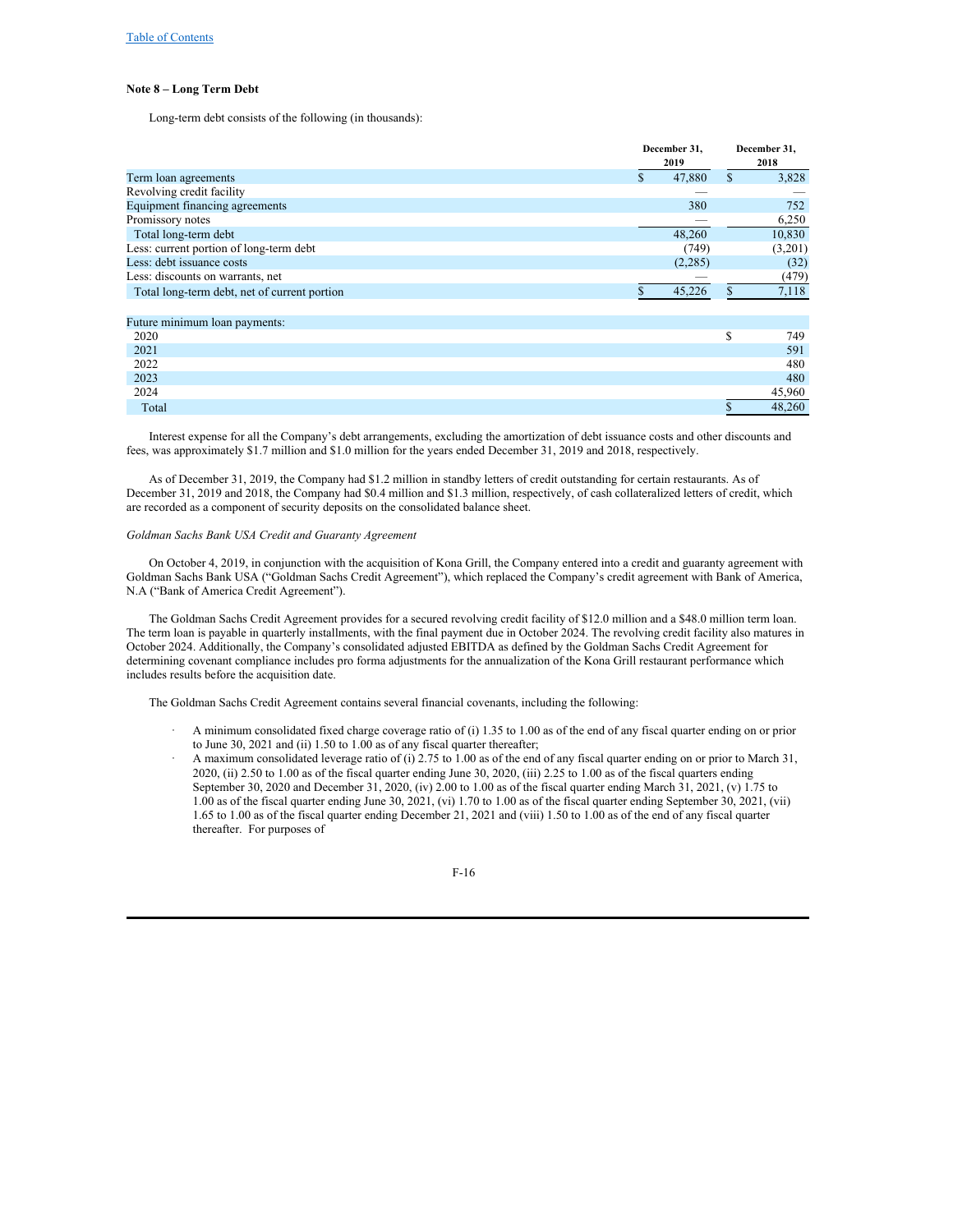calculating this ratio for the first four quarters, the agreement provides for a pro forma adjustment to reflect one full year of Kona Grill operations;

- · Maximum consolidated capital expenditures not to exceed (i) \$10,000,000 in 2020 and (ii) \$8,000,000 in 2021 and every fiscal year thereafter; and,
- Minimum consolidated liquidity not to be less than \$1,500,000 at any time.

The Company's ability to borrow under its revolving credit facility is dependent on several factors. The Company's total borrowings cannot exceed a leverage incurrence multiple of (i) 2.50 to 1.00 as of the end of any fiscal quarters ending on or prior to June 30, 2020, (ii) 2.25 to 1.00 as of the fiscal quarters ending September 30, 2020 and December 31, 2020, (iii) 2.00 to 1.00 as of the fiscal quarter ending March 31, 2021 (iv) 1.75 to 1.00 as of the fiscal quarter ending June 30, 2021, (v) 1.70 to 1.00 as of the fiscal quarter ending September 30, 2021, (vi) 1.65 to 1.00 as of the fiscal quarter ending December 31, 2021, and (vii) 1.50 to 1.00 as of the end of any fiscal quarter thereafter. In addition, after giving effect to borrowings under the revolving credit facility, the Company's cash and cash equivalents cannot exceed \$4,000,000.

The Goldman Sachs Credit Agreement has several borrowing and interest rate options, including the following: (a) a LIBOR rate (or a comparable successor rate) subject to a 1.75% floor or (b) a base rate equal to the greatest of (i) the prime rate, (ii) the federal funds rate plus 0.50%, (iii) the LIBOR rate for a one-month period plus 1.00% or (iv) 4.75%. Loans under the Goldman Sachs Credit Agreement bear interest at a rate per annum using the applicable indices plus a varying interest rate margin of between 5.75% and 6.75% (for LIBOR rate loans) and 4.75% and 5.75% (for base rate loans).

The Goldman Sachs Credit Agreement contains customary representations, warranties and conditions to borrowing including customary affirmative and negative covenants, which include covenants that limit or restrict the Company's ability to incur indebtedness and other obligations, grant liens to secure obligations, make investments, merge or consolidate, alter the organizational structure of the Company and its subsidiaries, and dispose of assets outside the ordinary course of business, in each case subject to customary exceptions for credit facilities of this size and type.

The Company and certain operating subsidiaries of the Company guarantee the obligations under the Goldman Sachs Credit Agreement, which also are secured by liens on substantially all of the assets of the Company and its subsidiaries.

In the year ended December 31, 2019, the Company incurred \$2.4 million of debt issuance costs related to the Goldman Sachs Credit Agreement, which were capitalized and are recorded as a direct deduction to the long-term debt, net of current portion, on the consolidated balance sheets. As of December 31, 2019, the Company was in compliance with the covenants required by the Goldman Sachs Credit Agreement.

#### *Equipment Financing Agreements*

On June 5, 2015 and August 16, 2016, the Company entered into financing agreements with Sterling National Bank for \$1.0 million and \$0.7 million, respectively, to purchase equipment for the STKs in Orlando, Chicago, San Diego, and Denver. Each of these financing agreements have five- year terms and bears interest at a rate of 5% per annum, payable in equal monthly installments.

## *Debt Extinguishment*

On May 15, 2019, the Company entered into the Bank of America Credit Agreement, which was replaced with the Goldman Sachs Credit Agreement described above on October 4, 2019. The Bank of America Credit Agreement provided for a secured revolving credit facility of \$10.0 million and a \$10.0 million term loan. The term loan was payable in quarterly installments, with the final payment due in May 2024. The revolving credit facility also matured in May 2024. In conjunction with entering into the Bank of America Credit Agreement, the Company incurred \$0.4 million of debt issuance costs. On October 4, 2019, the unamortized debt issuance costs of \$0.4 million was recognized as a loss on early debt extinguishment within other expense, net on the consolidated income statements and comprehensive income.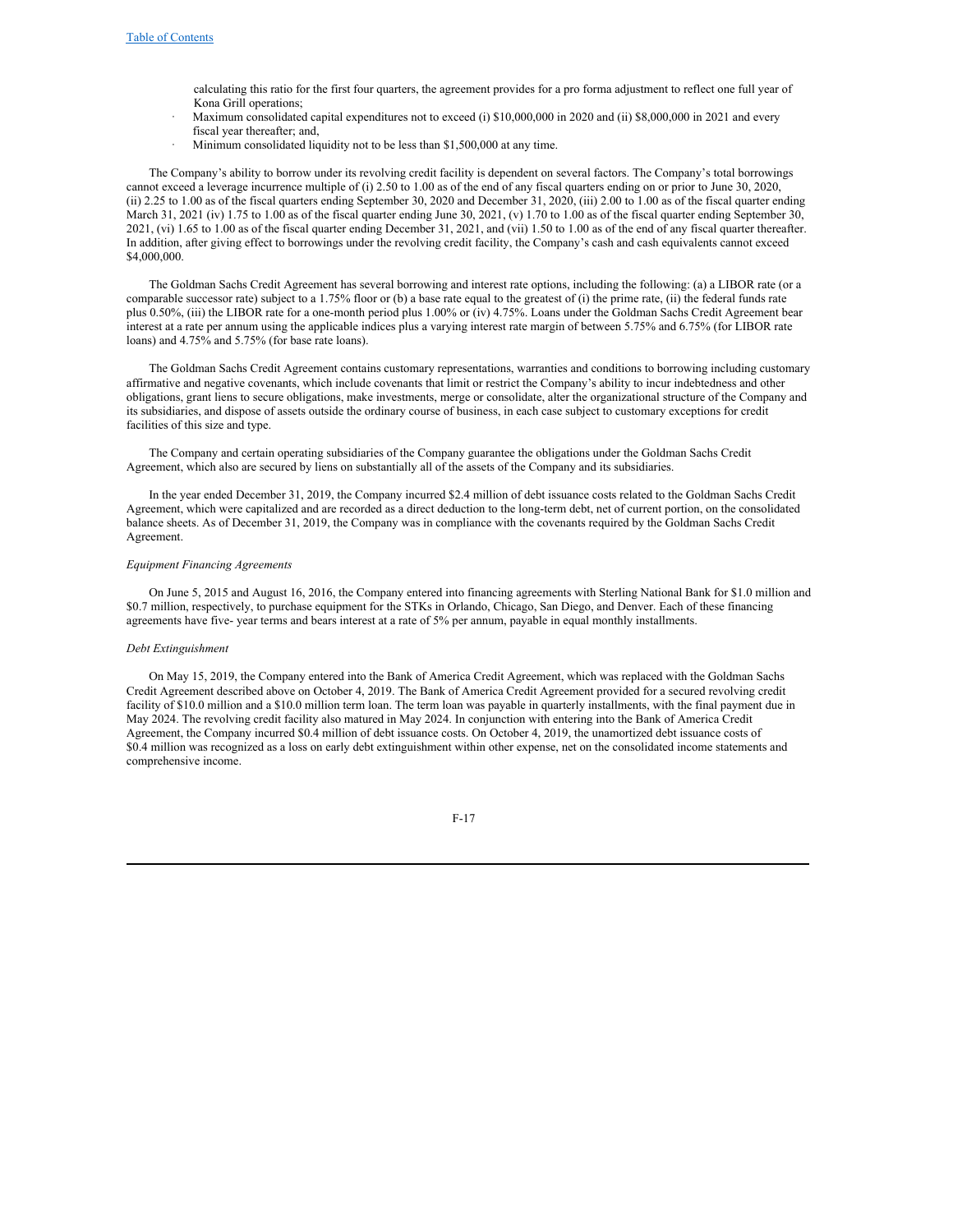In conjunction with entering into the Bank of America Credit Agreement on May 15, 2019, the Company prepaid the outstanding debt balances to early extinguish the \$2.6 million of outstanding term loans with BankUnited, the \$5.3 million of outstanding promissory notes with Anson Investments Master Fund LP, and the \$1.0 million outstanding promissory note with 2235570 Ontario Limited. The Company recognized a \$0.4 million loss on early debt extinguishment within other expenses, net on the consolidated statements of income and comprehensive income, primarily caused by the recognition of the unamortized discounts related to warrants issued with the promissory notes and the recognition of unamortized debt issuance costs related to the debt extinguished. Additionally, the Company prepaid the \$1.2 million of outstanding cash advances due to the TOG Liquidation Trust, a related party. Please refer to Note 11 for additional details on transactions with related parties.

### **Note 9 – Fair Value of Financial Instruments**

Cash and cash equivalents, accounts receivable, inventory, accounts payable and accrued expenses are carried at cost, which approximates fair value due to their short maturities. Long-lived assets are measured and disclosed at fair value on a nonrecurring basis if an impairment is identified. There were no long-lived assets measured at fair value as of December 31, 2019.

The Company's long-term debt, including the current portion, is carried at cost on the consolidated balance sheets. Fair value of longterm debt, including the current portion, is estimated based on Level 2 inputs, except the amount outstanding on the revolving credit facility for which the carrying value approximates fair value. Fair value is determined by discounting future cash flows using interest rates available for issues with similar terms and maturities.

The estimated fair values of long-term debt, for which carrying values do not approximate fair value, are as follows:

|                                                                             | December 31. |  | December 31. |
|-----------------------------------------------------------------------------|--------------|--|--------------|
|                                                                             | 2019         |  | 2018         |
| Carrying amount of long-term debt, including current portion <sup>(1)</sup> | 48.260 \$    |  | 10.830       |
| Fair value of long-term debt, including current portion                     | 35.471 \$    |  | 7.648        |

(1) Excludes the discounts on warrants, net and debt issuance costs

## **Note 10 – Nonconsolidated Variable Interest Entities**

As of December 31, 2019 and 2018, the Company owned interests in the following companies, which directly or indirectly operate restaurants:

- · 31.24% interest in Bagatelle NY LA Investors, LLC ("Bagatelle Investors")
- · 51.13% interest in Bagatelle Little West 12th, LLC ("Bagatelle NY")

Bagatelle Investors is a holding company that has an interest in Bagatelle NY. Both entities were formed in 2011. In the second quarter of 2019, Bagatelle NY notified the Company that it had no intent to renew its sublease with the Company for the restaurant space. As a result, the Company determined that it no longer had the ability to exercise significant influence over its investees, Bagatelle Investors and Bagatelle NY. On June 30, 2019, the Company recorded its retained interests in Bagatelle Investors and Bagatelle NY as cost method investments, with the initial basis being the previous carrying amounts of the investments. Prior to June 30, 2019, the Company had accounted for its investments in these entities under the equity method of accounting based on management's assessment that it was not the primary beneficiary of these entities because it did not have the power to direct their day to day activities.

On December 31, 2019, the Company determined that, because of the short term remaining on the lease (November 2020) and current market conditions, it was unable to recover the carrying amount of the investments in Bagatelle Investors and Bagatelle NY. As a result, the Company recorded a non-cash write down of \$2.7 million related to its cost method investments for the year ended December 31, 2019.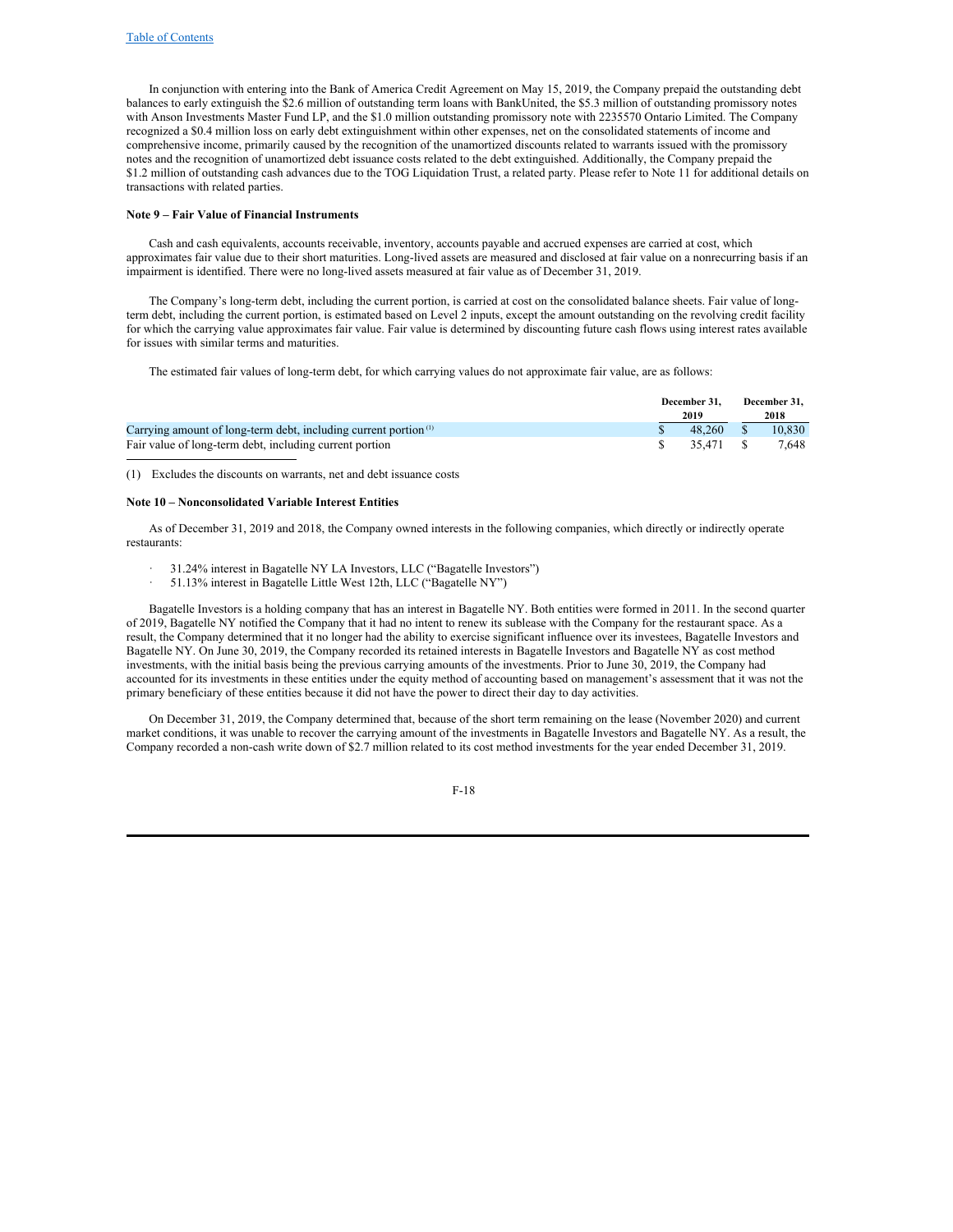As of December 31, 2019 and 2018, the carrying values of these investments were (in thousands):

|                            | December 31,<br>2019     | December 31,<br>2018 |
|----------------------------|--------------------------|----------------------|
| <b>Bagatelle Investors</b> | $\overline{\phantom{a}}$ | 56                   |
| Bagatelle NY               | __                       | 2.628                |
| Total                      | $\overline{\phantom{a}}$ | 2.684                |
|                            |                          |                      |

There was no equity in income of investee companies for the year ended December 31, 2019.For the year ended December 31, 2018, the equity in income of investee companies for the investments discussed above was \$0.2 million. Summarized financial data for 2018 when these investments were accounted for under the equity method is presented below (in thousands):

|                                          |                  | For the year ended December 31, 2018 |  |                     |  |
|------------------------------------------|------------------|--------------------------------------|--|---------------------|--|
|                                          | <b>Bagatelle</b> |                                      |  |                     |  |
|                                          | <b>Investors</b> |                                      |  | <b>Bagatelle NY</b> |  |
| Revenues                                 |                  |                                      |  | 10,927              |  |
| Gross profit                             |                  |                                      |  | 8.229               |  |
| Income (loss) from continuing operations |                  | 74                                   |  | 346                 |  |
| Net income (loss)                        |                  | 74                                   |  | 346                 |  |

Additionally, the Company entered into a management agreement with Bagatelle NY. Under this agreement, the Company recorded management fee revenue of \$0.4 million and \$0.3 million for the years ended December 31, 2019 and 2018, respectively. The Company also receives rental income from Bagatelle NY for restaurant space that it subleases to Bagatelle NY. Rental income of \$0.5 million and \$0.6 million was recorded from this entity for the year ended December 31, 2019 and 2018, respectively.

Net receivables from the Bagatelle Entities included in due from related parties, net were approximately \$0.3 million and less than \$0.1 million for the years ended December 31, 2019 and 2018. These receivables, combined with the Company's carrying value in each of these investments, represent the Company's maximum exposure to loss. The Company has provided no additional types of support to these entities other than what is contractually required.

In the first quarter of 2018, the Company sold its 10% interest in a cost method investment, One 29 Park, LLC, for \$0.6 million, resulting in a gain of \$0.2 million. The gain is included as a component of other income, net on the consolidated statements of income and comprehensive income for year ended December 31, 2018. The investment was accounted for under the cost method of accounting. The Company had also entered into a management agreement with One 29 Park, LLC, under which the Company recorded management fee revenue of \$0.3 million for the year ended December 31, 2018. The management agreement with One 29 Park, LLC terminated on September 30, 2018.

## **Note 11 – Related Party Transactions**

Net amounts due from related parties were \$0.3 million and due to related parties were \$1.2 million as of December 31, 2019 and 2018, respectively. The Company has not reserved any related party receivables as of December 31, 2019 and 2018.

During the fourth quarter of 2016, the Company received approximately \$1.2 million in cash advances from the TOG Liquidation Trust. The TOG Liquidation Trust is a trust that was set up in connection with a 2013 merger transaction to hold previously issued and outstanding warrants held by members of the predecessor company. Amounts due to the trust were non-interest bearing and were repayable in 2021 when the trust expires. In conjunction with entering into the Bank of America Credit Agreement on May 15, 2019, the Company prepaid the \$1.2 million balance due to the TOG Liquidation Trust. As a result of the prepayment, there was no amount outstanding to the TOG Liquidation Trust as of December 31, 2019. As of December 31, 2018, the \$1.2 million balance due to the Liquidation Trust was included in due to related parties, long-term on the consolidated balance sheets.

Refer to Note 10 for details on other transactions with other related parties and refer to Note 8 for details related to the Bank of America Credit Agreement.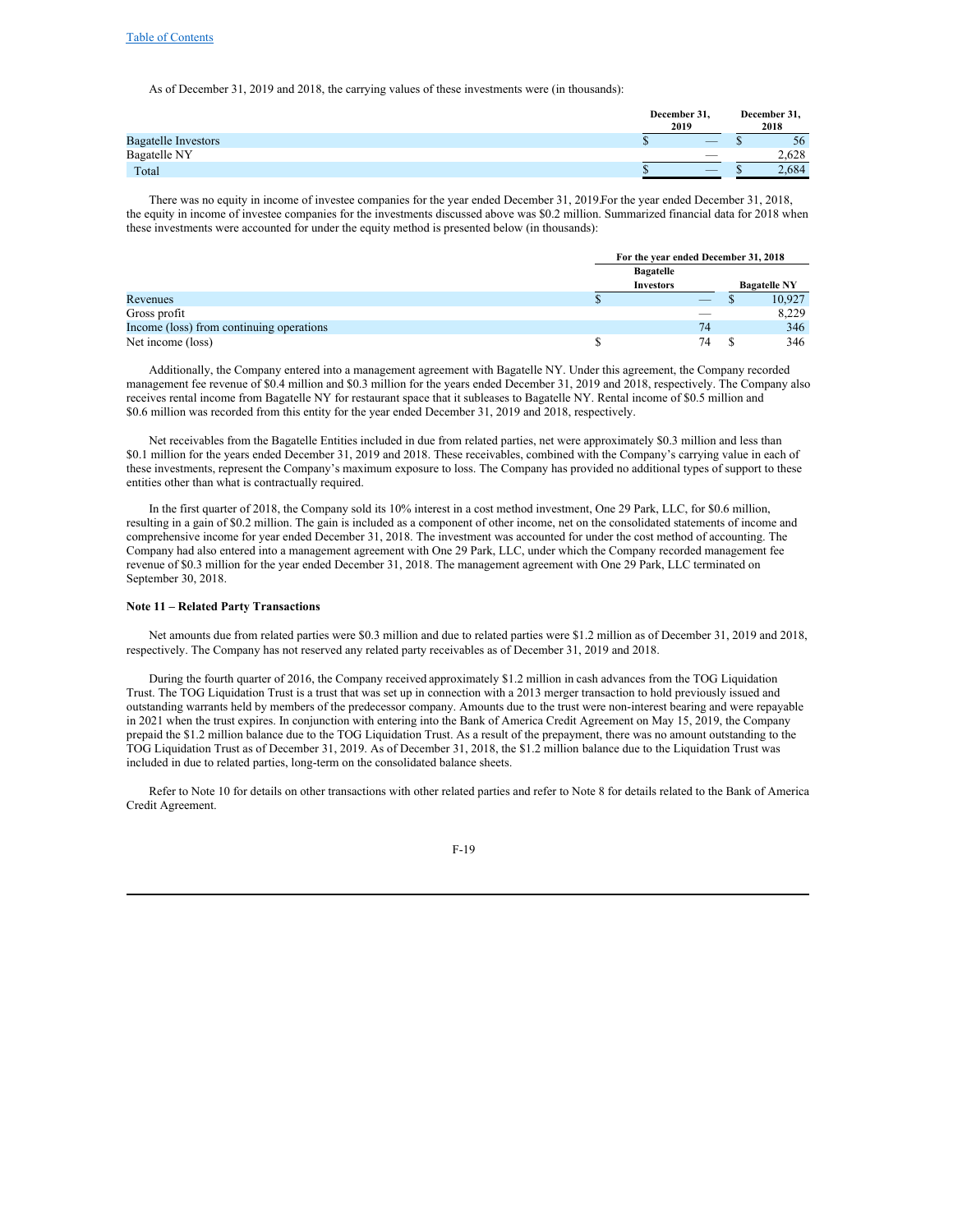# Table of [Contents](#page-1-0)

# **Note 12 – Income Taxes**

The components of income before (benefit) provision for income taxes were as follows (in thousands):

|          | For the years ended December 31, |  |       |  |
|----------|----------------------------------|--|-------|--|
|          | 2019                             |  | 2018  |  |
| Domestic | 7,780                            |  | 2,089 |  |
| Foreign  | 2.199                            |  | 2.531 |  |
| Total    | 9979                             |  | 4.620 |  |

The components of the Company's (benefit) provision for income taxes were as follows (in thousands):

|                                           | For the years ended December 31, |   |      |
|-------------------------------------------|----------------------------------|---|------|
|                                           | 2019                             |   | 2018 |
| <b>Current:</b>                           |                                  |   |      |
| Federal                                   |                                  | S |      |
| State and local                           | 109                              |   | 52   |
| Foreign                                   | 546                              |   | 630  |
| Total current provision for income taxes  | 655                              |   | 682  |
| Deferred:                                 |                                  |   |      |
| Federal                                   | (9,242)                          |   |      |
| State and local                           | (2,600)                          |   |      |
| Foreign                                   | 33                               |   | 31   |
| Total deferred provision for income taxes | (11,809)                         |   | 31   |
| Total provision for income taxes          | (11, 154)                        |   | 713  |

The Company's effective tax rate differs from the statutory rates as follows:

|                                              | For the years ended December 31, |            |
|----------------------------------------------|----------------------------------|------------|
|                                              | 2019                             | 2018       |
| Income tax benefit at federal statutory rate | $21.0\%$                         | $21.0\%$   |
| State and local taxes                        | $0.6\%$                          | $11.2\%$   |
| FICA tip credit                              | $(10.5)\%$                       | $(17.1)\%$ |
| Foreign rate differential                    | $(0.8)\%$                        | $0.3\%$    |
| Change in valuation allowance                | $(103.0)\%$                      | $(15.5)\%$ |
| Global intangible low-taxed income ("GILTI") | $3.9\%$                          | $9.2\%$    |
| Bargain purchase gain                        | $(23.1)\%$                       | $-$ %      |
| Other items, net                             | $0.1\%$                          | $6.3\%$    |
| Total income tax expense                     | $(111.8)\%$                      | $15.4\%$   |

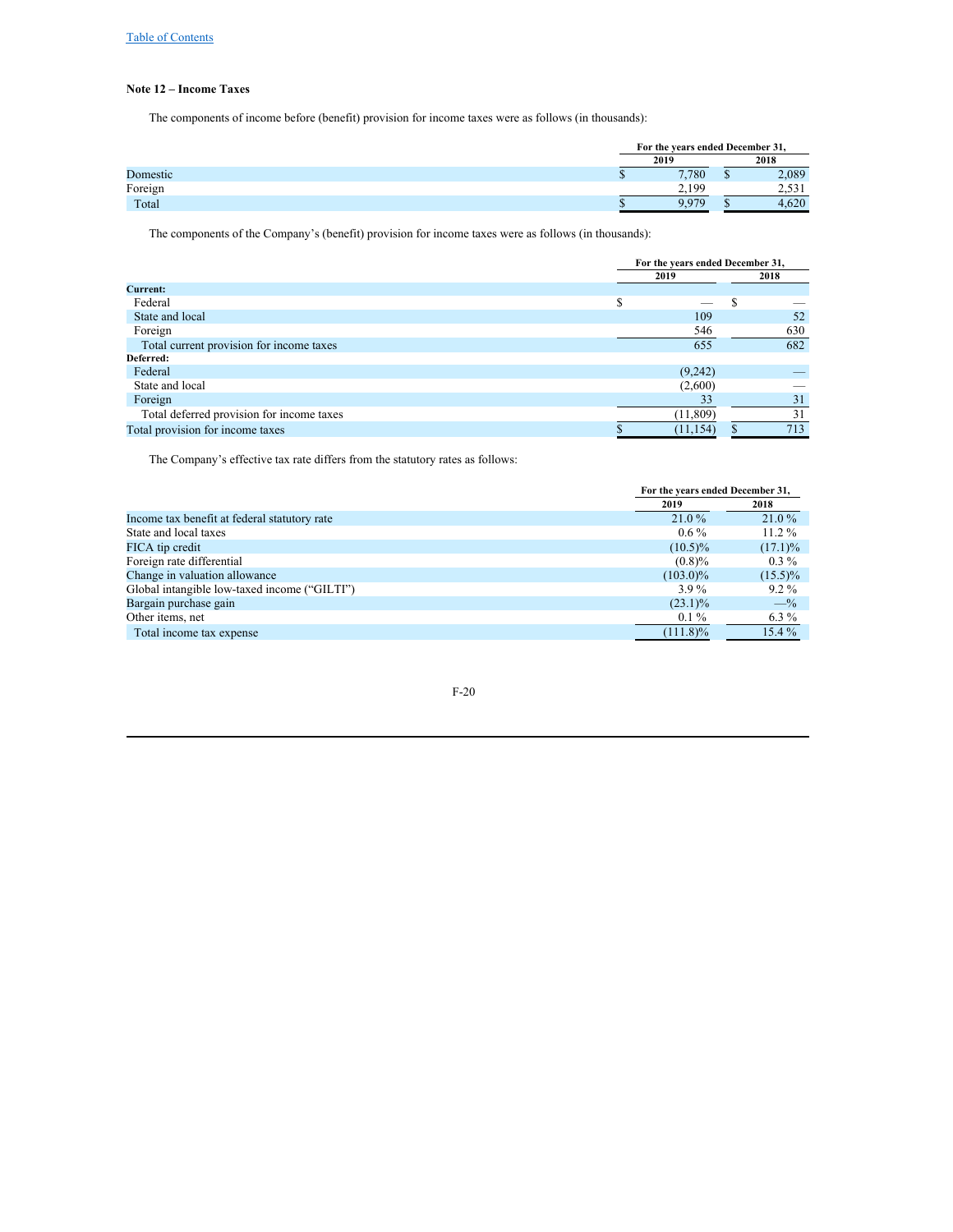The income tax effects of temporary differences that give rise to significant portions of deferred tax assets and liabilities are as follows (in thousands):

|                                         |            | For the years ended December 31, |
|-----------------------------------------|------------|----------------------------------|
|                                         | 2019       | 2018                             |
| Deferred tax assets:                    |            |                                  |
| Deferred rent liabilities               | S<br>2,502 | S<br>2,524                       |
| Lease incentives                        | 2,088      | 1,577                            |
| Stock compensation                      | 401        | 417                              |
| FICA tip credit carryforward            | 5,575      | 4,255                            |
| Net operating loss                      | 3,496      | 3,705                            |
| Goodwill                                | 1,427      | 1,652                            |
| Inventory                               | 6          | 12                               |
| Charitable contributions carryforward   |            | 39                               |
| Foreign tax credit carryforward         | 510        | 336                              |
| Deferred revenue                        | 373        | 335                              |
| State and local tax credit carryforward | 420        | 445                              |
| Expenses not deductible until paid      | 306        | 283                              |
| Basis in LLC interest                   | 173        |                                  |
| Total deferred tax assets               | 17,277     | 15,580                           |
| <b>Deferred tax liabilities:</b>        |            |                                  |
| Depreciation and amortization           | (8, 835)   | (4,031)                          |
| Basis in LLC interest                   |            | (526)                            |
| ASC 740-10 liability                    | (181)      | (190)                            |
| Total deferred tax liabilities          | (9,016)    | (4,747)                          |
| Valuation allowance                     | (510)      | (10,795)                         |
| Net deferred tax assets                 | 7,751      | 38<br>\$                         |

As of December 31, 2019, the Company has federal net operating loss ("NOL") carryforwards of \$13.9 million. The Company has various state NOL carryforwards. The determination of the state NOL carryforwards is dependent upon apportionment percentages and state laws that can change from year to year and impact the amount of such carryforwards. The federal and state NOLs will expire at various dates from 2035 to 2037.

As of December 31, 2018, the Company had a valuation allowance of approximately \$10.8 million against its deferred tax assets. As of December 31, 2019, the Company released approximately \$10.3 million of the valuation allowance based on an assessment of the realizability of its deferred tax assets, resulting in a benefit for income taxes for the year ended December 31, 2019. The remaining valuation allowance of \$0.5 million relates to foreign tax credits the Company does not expect to utilize as a result of generating income in a jurisdiction with a higher income tax rate than the U.S. The 2017 Tax Cuts and Jobs Act ("TCJA") lowered the U.S. corporate income tax from 35% to 21%.

# *Uncertain tax positions*

The following table summarizes the activity related to the Company's uncertain tax positions (in thousands):

|                                            | For the vears ended December 31. |  |      |
|--------------------------------------------|----------------------------------|--|------|
|                                            | 2019                             |  | 2018 |
| Balance, beginning of year                 | 807                              |  | 685  |
| Increase related to current year positions | 209                              |  | 219  |
| Decrease related to prior period positions | (202)                            |  | (97) |
| Balance, end of year                       | 814                              |  | 807  |

The Company is subject to income taxes in the U.S. federal jurisdiction, and the various states and local jurisdictions in which it operates. Tax regulations within each jurisdiction are subject to the interpretation of the related tax laws and regulations and require significant judgment to apply. The Company's federal tax filings remain subject to examination for federal tax years 2016 through 2018. The IRS conducted an examination into tax year 2015 and did not propose any changes. The Company's state and local tax filings remain subject to examination for tax years 2016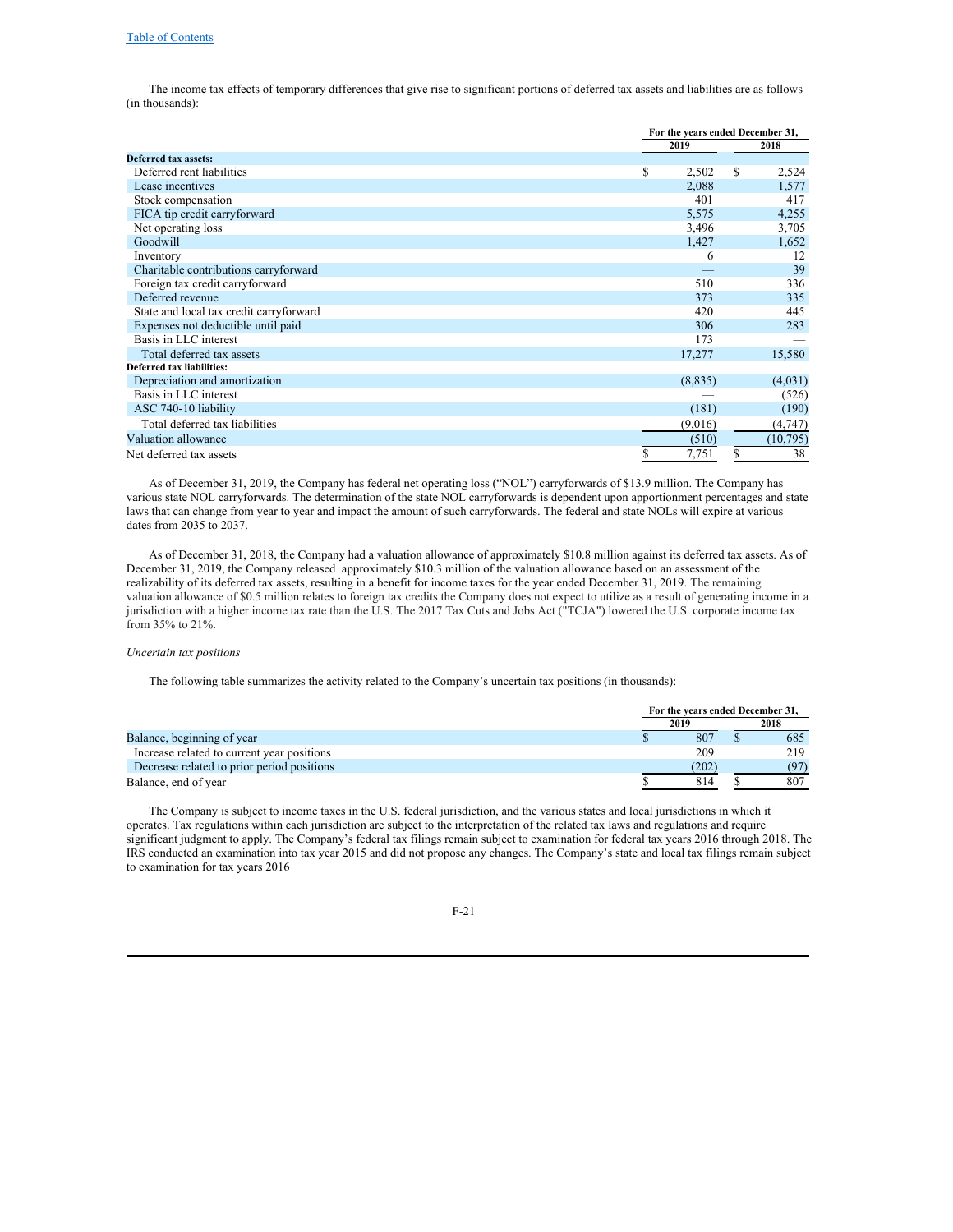through 2018. NOL carryforwards are subject to examination regardless of whether the tax year in which they are generated has been closed by statute. The amount subject to disallowance is limited to the NOL utilized. Accordingly, the Company may be subject to examination for prior NOL's generated as such NOL's are utilized.

The Company's foreign income tax returns prior to fiscal year 2016 are closed and management continually evaluates expiring statutes of limitations, audits, proposed settlements, changes in tax law and new authoritative rulings.

## *2017 Tax Act*

In December 2017, the President signed the TCJA, which includes a broad range of provisions. Changes in tax law are accounted for in the period of enactment, and as a result, the 2017 consolidated financial statements reflected the immediate tax effect of the TCJA. The TCJA contains several key provisions including:

- · A reduction in the corporate tax rate from 35% to 21% for tax years beginning after December 31, 2017;
- · The introduction of a new U.S. tax on certain off-shore earnings referred to as Global Intangible Low-Taxed Income ("GILTI") at an effective tax rate of 10.5% for tax years beginning after December 31, 2017 (increasing to 13.125% for tax years beginning after December 31, 2025) partially offset by foreign tax credits; and
- Introduction of a territorial tax system beginning in 2018 by providing for a 100% dividend received deduction on certain qualified dividends from foreign subsidiaries.

# **Note 13 – Revenue recognition**

The following table provides information about contract receivables and liabilities from contracts with customers, which include deferred license revenue, deferred gift card revenue and the Konavore rewards program (in thousands):

|                                                     | December 31. | December 31.             |
|-----------------------------------------------------|--------------|--------------------------|
|                                                     | 2019         | 2018                     |
| Receivables (1)                                     | 250          | 174                      |
| Deferred license revenue (2)                        | 1.368        | 1.179                    |
| Deferred gift card and gift certificate revenue (3) | 3.210        | 491                      |
| Konavore rewards program (4)                        | 84           | $\overline{\phantom{a}}$ |

(1) Receivables are included in accounts receivable on the consolidated balance sheets.

(2) Includes the current and long-term portion of deferred license revenue.

(3) Deferred gift card revenue is included in deferred gift card revenue and other on the consolidated balance sheets.

(4) Konavore rewards program is included in accrued expenses on the consolidated balance sheets.

Significant changes in deferred license revenue and deferred gift card revenue for the years ended December 31, 2019 and 2018 are as follows (in thousands):

|                                                             | December 31. |       | December 31. |       |
|-------------------------------------------------------------|--------------|-------|--------------|-------|
|                                                             | 2019         |       |              | 2018  |
| Revenue recognized from deferred license revenue            |              | 483   |              | 1.019 |
| Revenue recognized from deferred gift card revenue          |              | 2.145 |              | 1.249 |
| Deferred gift card revenue acquired in business combination |              | 2277  |              |       |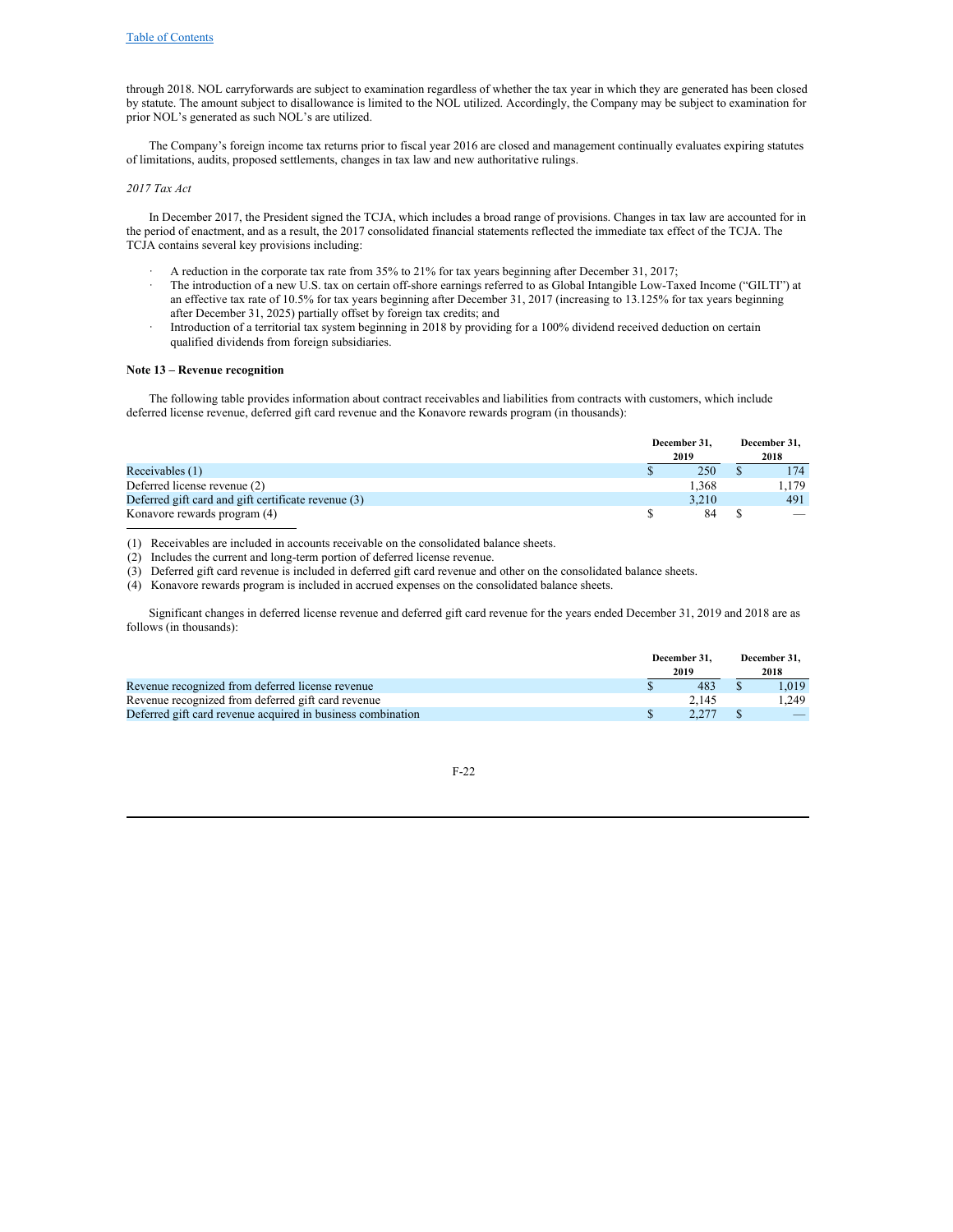As of December 31, 2019, the estimated deferred license revenue to be recognized in the future related to performance obligations that are unsatisfied as of December 31, 2019 were as follows for each year ending (in thousands):

| 2020                                            | ъ | 205  |
|-------------------------------------------------|---|------|
| 2021                                            |   | 205  |
| 2022                                            |   | 181  |
| 2023                                            |   | 276  |
| 2024                                            |   | 116  |
| Thereafter                                      |   | 385  |
| Total future estimated deferred license revenue |   | .368 |

## **Note 14 – Leases**

The Company adopted ASC Topic 842 as of January 1, 2019 using the optional transition method and has applied its transition provisions at the beginning of the period of adoption. As a result, the Company did not restate comparative periods. Under this transition provision, the Company has applied the legacy guidance under Accounting Standard Codification Topic 840, Leases, including its disclosure requirements in the comparative periods presented.

Under ASC Topic 842, a lease is a contract, or part of a contract, that conveys the right to control the use of identified property, plant, or equipment for a period of time in exchange for consideration. The Company's contracts determined to be or contain a lease include explicitly or implicitly identified assets where the Company has the right to substantially all of the economic benefits of the assets and has the ability to direct how and for what purpose the assets are used during the lease term. Leases are classified as either operating or financing. For operating leases, the Company has recognized a lease liability equal to the present value of the remaining lease payments, and a right of use asset equal to the lease liability, subject to certain adjustments, such as prepaid rents, initial direct costs and lease incentives received from the lessor. The Company used its incremental borrowing rate to determine the present value of the lease payments. The Company's incremental borrowing rate is the rate of interest that it would have to borrow on a collateralized basis over a similar term on an amount equal to the lease payments in a similar economic environment.

ASC Topic 842 includes practical expedient and policy election choices. The Company elected the practical expedient transition package available in ASC Topic 842 and, as a result, did not reassess the lease classification of existing contracts or leases or the initial direct costs associated with existing leases. The Company has made an accounting policy election not to recognize right of use assets and lease liabilities for leases with a lease term of 12 months or less, including renewal options that are reasonably certain to be exercised, that also do not include an option to purchase the underlying asset that is reasonably certain of exercise. Instead, lease payments for these leases are recognized as lease cost on a straight-line basis over the lease term. Additionally, the Company has elected not to separate the accounting for lease components and non-lease components, for all leased assets.

The Company did not elect the hindsight practical expedient, and therefore the Company did not reassess its historical conclusions with regards to whether renewal option periods should be included in the terms of its leases. Given the importance of each of its restaurant locations to its operations, the Company historically concluded that it was reasonably assured of exercising all renewal periods included in its leases as failure to exercise such options would result in an economic penalty. The Company also did not elect the portfolio approach practical expedient, which permits applying the standard to a portfolio of leases with similar characteristics.

Upon adoption on January 1, 2019, the Company recognized right-of-use assets and lease liabilities for operating leases of \$41.8 million and \$58.9 million, respectively. The difference between the right-of-use asset and lease liability represents the net book value of deferred rent and tenant improvement allowances recognized by the Company as of December 31, 2018, which was adjusted against the right-of-use asset upon adoption of ASC Topic 842. There was no impact to the opening balance of retained earnings upon adoption.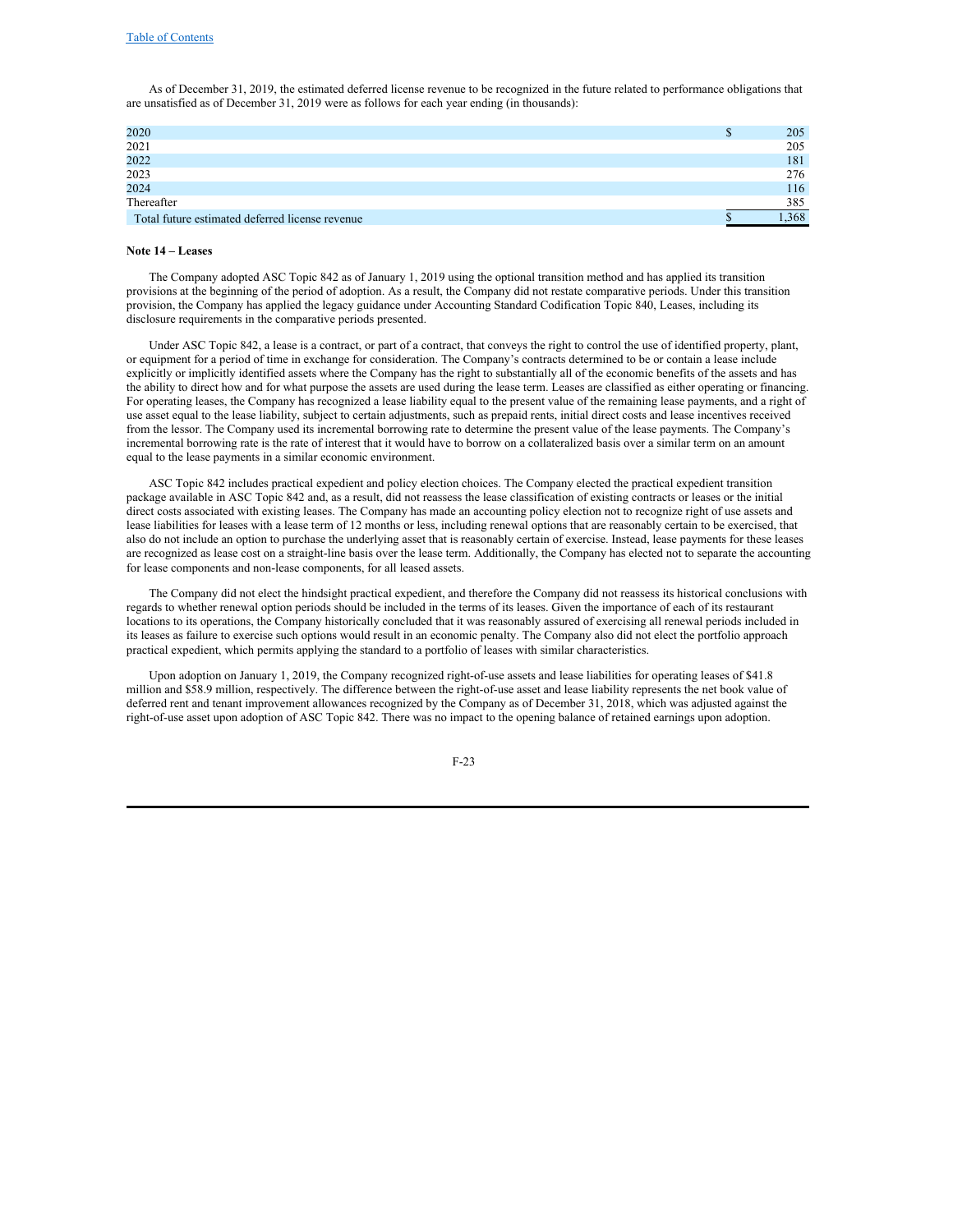The changes due to the adoption of ASC Topic 842 were as follows (in thousands):

|                                                   | <b>December 31, 2018</b> |                          | <b>ASC 842</b><br><b>Adjustments</b> | <b>January 1, 2019</b> |
|---------------------------------------------------|--------------------------|--------------------------|--------------------------------------|------------------------|
| <b>Assets</b>                                     |                          |                          |                                      |                        |
| Operating lease right-of-use assets               |                          |                          | $-$ \$ 41.868 \$                     | 41,868                 |
| <b>Liabilities</b>                                |                          |                          |                                      |                        |
| Current portion of operating lease liabilities    |                          | $-$ S                    | 3.212 \$                             | 3,212                  |
| Operating lease liability, net of current portion |                          | $\overline{\phantom{a}}$ | 55,679                               | 55,679                 |
| Deferred gift card revenue and other              |                          | 947                      | (249)                                | 698                    |
| Deferred rent and tenant improvement allowances   |                          | 16.774 \$                | $(16.774)$ \$                        |                        |

There was no impact to the Company's consolidated statements of income and comprehensive income for the year ended December 31, 2019 compared to the year ended December 31, 2018.

The Company enters into contracts to lease office space, restaurant space and equipment with terms that expire at various dates through 2039. Under ASC Topic 842, the lease term at the lease commencement date is determined based on the non-cancellable period for which the Company has the right to use the underlying asset, together with any periods covered by an option to extend the lease if the Company is reasonably certain to exercise that option, periods covered by an option to terminate the lease if the Company is reasonably certain not to exercise that option, and periods covered by an option to extend (or not to terminate) the lease in which the exercise of the option is controlled by the lessor. The Company considered a number of factors when evaluating whether the options in its lease contracts were reasonably certain of exercise, such as length of time before option exercise, expected value of the leased asset at the end of the initial lease term, importance of the lease to overall operations, costs to negotiate a new lease, and any contractual or economic penalties.

Certain of the Company's leases also provide for percentage rent, which are variable lease costs determined as a percentage of gross sales in excess of specified, minimum sales targets, as well as other lease costs to reimburse the lessor for real estate tax and insurance expenses, and certain non-lease components that transfer a distinct service to the Company, such as common area maintenance services. These percentage rents and other variable lease costs are not included in the calculation of lease payments when classifying a lease and in the measurement of the lease liability as they do not meet the definition of in-substance, fixed-lease payments under ASC Topic 842.

The Company subleases portions of its office and restaurant space where it does not use the entire space for its operations. For the year ended December 31, 2019, sublease income was \$0.7 million, of which \$0.5 million was from related party, Bagatelle NY. Refer to Note 10 and Note 11 for details on transactions with this related party.

The components of lease expense for the period were as follows (in thousands):

|                                                          | December 31,<br>2019 |          |
|----------------------------------------------------------|----------------------|----------|
| <b>Lease cost</b>                                        |                      |          |
| Operating lease cost                                     | S                    | 8,494    |
| Variable lease cost                                      |                      | 3,185    |
| Short-term lease cost                                    |                      | 446      |
| Sublease income                                          |                      | (696)    |
| Total lease cost                                         |                      | 11,429   |
|                                                          |                      |          |
| Weighted average remaining lease term – operating leases |                      | 13 years |
| Weighted average discount rate – operating leases        |                      | 8.48 %   |

Supplemental cash flow information related to leases for the period was as follows (in thousands):

|                                                                                  | December 31. |        |
|----------------------------------------------------------------------------------|--------------|--------|
|                                                                                  |              | 2019   |
| Cash paid for amounts included in the measurement of operating lease liabilities |              | 8.368  |
| Right-of-use assets obtained in exchange for operating lease obligations         |              | 43.474 |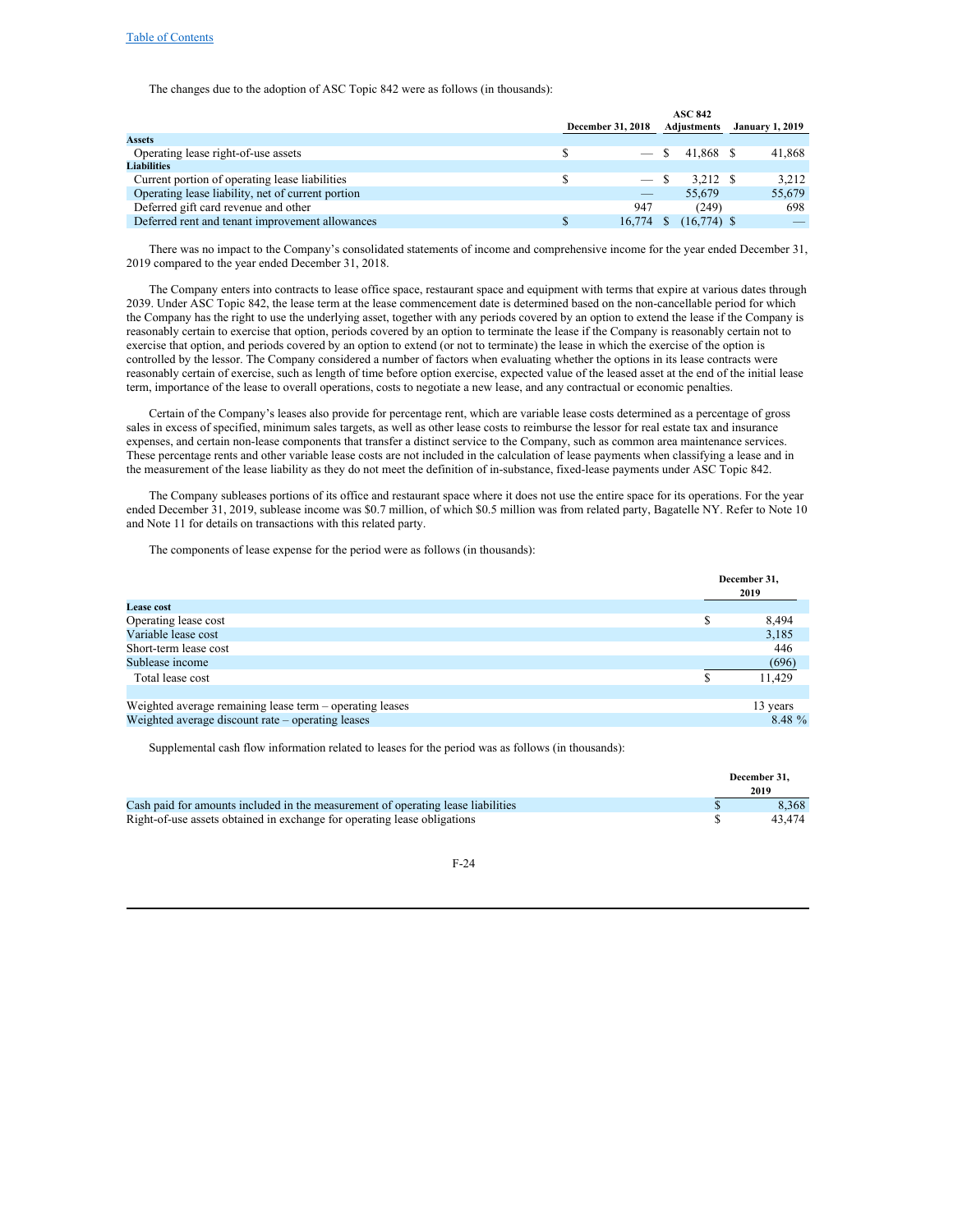As of December 31, 2019, maturities of the Company's operating lease liabilities are as follows (in thousands):

| ъ | 12,980    |
|---|-----------|
|   | 12,965    |
|   | 12,935    |
|   | 13,225    |
|   | 12,619    |
|   | 116,145   |
|   | 180,869   |
|   | (78, 194) |
|   | 102,675   |
|   |           |

#### **Note 15 – Earnings per share**

Basic earnings per share is computed using the weighted average number of common shares outstanding during the period and income available to common stockholders. Diluted earnings per share is computed using the weighted average number of common shares outstanding during the period plus the dilutive effect of all potential shares of common stock including common stock issuable pursuant to stock options, warrants, and restricted stock units.

For the years ended December 31, 2019 and 2018, the earnings per share was calculated as follows (in thousands, except earnings per share and related share data):

|                                                                       |            | Year ended December 31. |  |  |
|-----------------------------------------------------------------------|------------|-------------------------|--|--|
|                                                                       | 2019       | 2018                    |  |  |
| Net income attributable to The ONE Group Hospitality, Inc.            | 20.831     | 3.274                   |  |  |
|                                                                       |            |                         |  |  |
| Basic weighted average shares outstanding                             | 28,454,385 | 27,653,827              |  |  |
| Dilutive effect of stock options, warrants and restricted share units | 1,181,834  | 468,618                 |  |  |
| Diluted weighted average shares outstanding                           | 29.636.219 | 28,122,445              |  |  |
|                                                                       |            |                         |  |  |
| Net income available to common stockholders per share - Basic         | 0.73       | 0.12                    |  |  |
| Net income available to common stockholders per share - Diluted       | 0.70       | 0.12                    |  |  |
|                                                                       |            |                         |  |  |

For the years ended December 31, 2019 and 2018, stock options, warrants and restricted share units totaling 1.0 million and 1.4 million, respectively, were determined to be anti-dilutive and were therefore excluded from the calculation of diluted earnings per share.

# **Note 16 – Stockholders' Equity**

*Common Stock*

The Company is authorized by its amended and restated certificate of incorporation to issue up to 75.0 million shares of common stock, par value \$0.0001 per share. As of December 31, 2019 and 2018, there are 28.6 million and 28.3 million shares of common stock outstanding, respectively.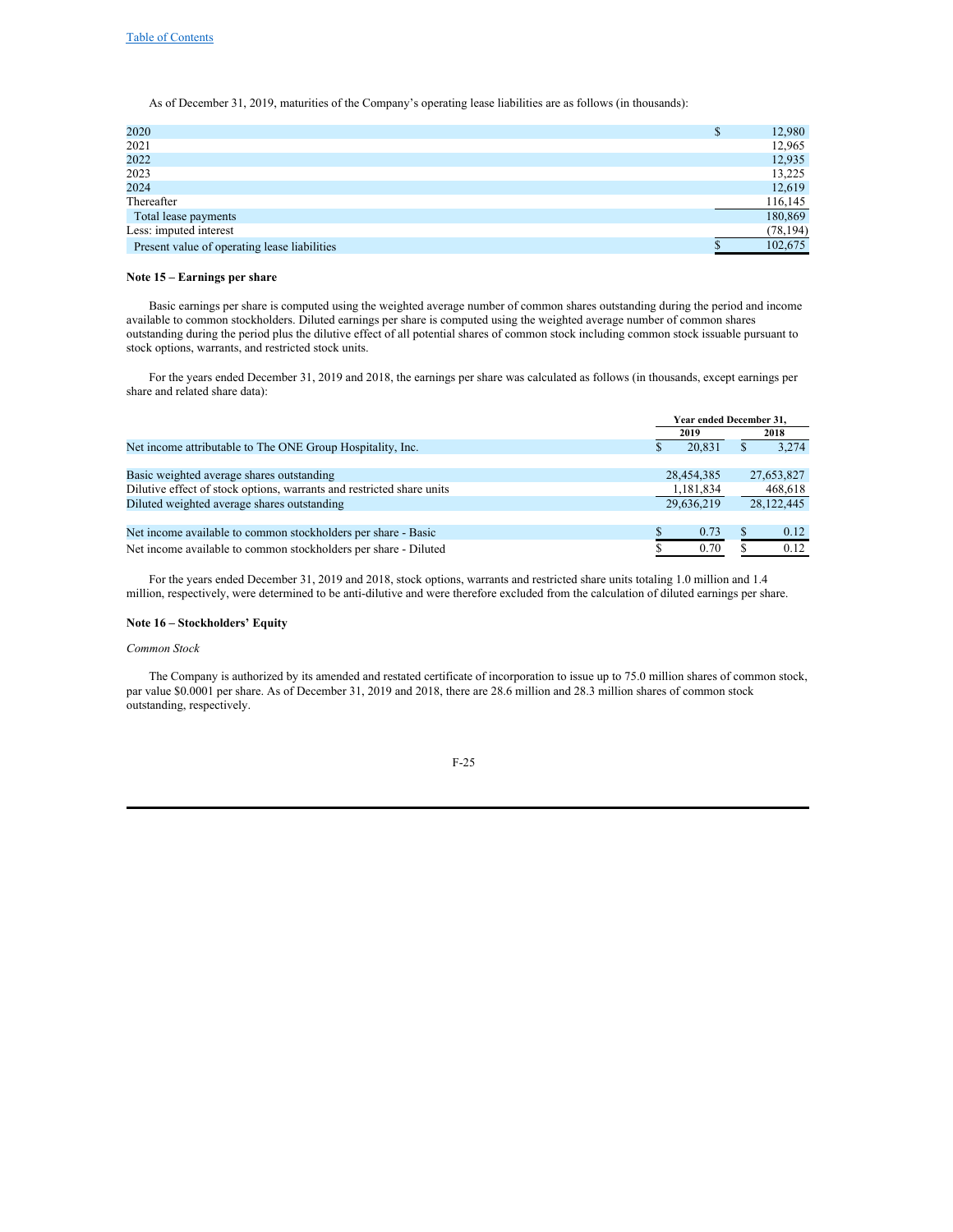The Company has the following warrants to purchase shares of common stock outstanding as of December 31, 2019 and 2018:

|                      |                                                 |                        |          |          |              | Shares available for purchase as of |
|----------------------|-------------------------------------------------|------------------------|----------|----------|--------------|-------------------------------------|
|                      |                                                 |                        | Warrants | Exercise | December 31. | December 31.                        |
| <b>Issuance date</b> | <b>Holder of warrants</b>                       | <b>Expiration date</b> | Issued   | Price    | 2019         | 2018                                |
| June 27, 2016        | 2235570 Ontario Limited                         | June 27, 2026          | 100,000  | 2.61     | 100,000      | 100,000                             |
| August 11, 2016      | Anson Investments Master Fund LP                | August 11, 2026        | 300,000  | 2.61     | 300,000      | 300,000                             |
| October 24, 2016     | Anson Investments Master Fund LP                | October 24, 2026       | 340,000  | 2.39     | 340,000      | 340,000                             |
| November 15, 2017    | 2017 Securities Purchase Agreement<br>investors | May 15, 2023           | 875,000  | 1.63     | 125,000      | 125.000                             |

The issuance of a dividend is dependent on a variety of factors, including but not limited to, available cash and the overall financial condition of the Company. The issuance of a dividend is also subject to legal restrictions and the terms of the Company's credit agreements. The Company did not issue dividends related to its common stock in the years ended December 31, 2019 or 2018.

### *Preferred Stock*

The Company is authorized by its amended and restated certificate of incorporation to issue 10.0 million shares of preferred stock, par value \$0.0001 per share. The Company's Board may designate the rights, powers and preferences of the preferred stock, which may have superior rights to common shareholders in terms of liquidation and dividend preference, voting and other rights. As of December 31, 2019 and 2018, the Board had not designated the rights of the preferred stock and there were no outstanding shares of preferred stock.

#### **Note 17 – Employee Benefit Plans**

#### *Defined Contribution Retirement Plan*

The Company sponsors a qualified defined contribution retirement plan (the "401(k) Plan") covering all eligible employees, as defined in the 401(k) Plan. The 401(k) Plan allows participating employees to defer the receipt of a portion of their compensation, on a pre-tax basis, and contribute such amount to one or more investment options. Employer contributions to the plan are at the discretion of the Company. The Company did not accrue or make any employer contributions in 2019 and 2018.

#### *Equity Incentive Plan*

In October 2013, the Board approved the 2013 Employee, Director and Consultant Equity Incentive Plan (the "2013 Equity Plan"). The 2013 Equity Plan provides for the granting of stock options, warrants, restricted stock or other stock-based awards to directors, officers, key employees and other key individuals performing services for the Company. All awards are required to be approved by the Board or a designated committee of the Board. Options are generally granted with an exercise price equal to fair market value on the date of grant and expire after ten years. Vesting of options and restricted stock can either be based on the passage of time or on the achievement of performance goals.

The 2013 Equity Plan will terminate automatically in October 2023, unless terminated by the Board at an earlier date. The Board has the authority to amend, modify or terminate the 2013 Equity Plan, subject to any required approval by the Company's stockholders under applicable law or upon advice of counsel. No such action would affect any options previously granted under the 2013 Equity Plan without the consent of the holders.

Effective June 4, 2019, the Company's stockholders approved amendments to the 2013 Equity Plan (the "2019 Equity Plan"). Among other things, the amendments increased the number of shares of common stock authorized for issuance under the 2019 Equity Plan by 2,300,000 shares to a new maximum aggregate limit of 7,073,922 shares. As of December 31, 2019, the Company had 2,583,283 remaining shares available for issuance under the 2019 Equity Plan.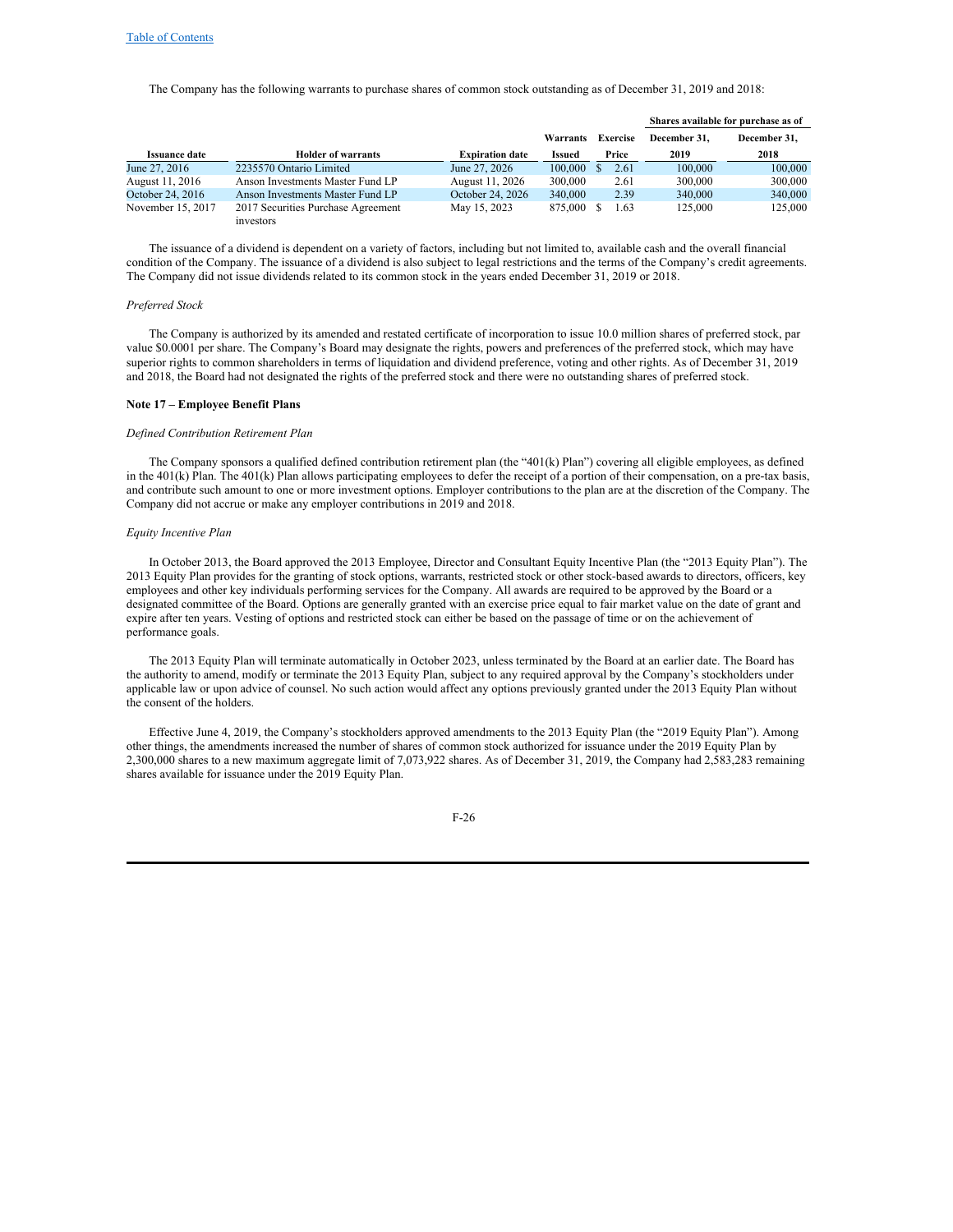Stock-based compensation cost for the years ended December 31, 2019 and 2018 was \$1.3 million and \$1.3 million, respectively, and is included in general and administrative expenses in the consolidated statements of income and comprehensive income. Included in stockbased compensation cost was \$0.2 million and \$0.1 million of unrestricted stock granted to directors for years ended December 31, 2019 and 2018, respectively. Such grants were awarded consistent with the Board's compensation practices.

## Stock Option Activity

Changes in outstanding stock options during the years ended December 31, 2019 and 2018 were as follows:

|                                  | <b>Shares</b> | Weighted<br>average exercise<br>price | Weighted<br>average<br>remaining<br>contractual life |               | <b>Intrinsic</b><br>value<br>(thousands) |
|----------------------------------|---------------|---------------------------------------|------------------------------------------------------|---------------|------------------------------------------|
| Outstanding at December 31, 2017 | 2,315,035     | \$<br>3.41                            |                                                      |               |                                          |
| Granted                          |               |                                       |                                                      |               |                                          |
| Exercised                        |               |                                       |                                                      |               |                                          |
| Cancelled, expired or forfeited  | (314, 027)    | 4.21                                  |                                                      |               |                                          |
| Outstanding at December 31, 2018 | 2,001,008     | 3.29                                  | $6.60$ years                                         | <sup>\$</sup> | 1,225                                    |
| Exercisable at December 31, 2018 | 1.074.508     | 4.16                                  | 5.65 years                                           | S             | 318                                      |
| Granted                          | 68,000        | 2.99                                  |                                                      |               |                                          |
| Exercised                        | (42,000)      | 2.13                                  |                                                      |               |                                          |
| Cancelled, expired or forfeited  | (220, 500)    | 2.70                                  |                                                      |               |                                          |
| Outstanding at December 31, 2019 | 1,806,508     | 3.37                                  | 5.87 years                                           | S             | 1,428                                    |
| Exercisable at December 31, 2019 | 1,270,508     | 3.93                                  | $5.10$ years                                         | <b>S</b>      | 666                                      |

The fair value of options granted in the year ended December 31, 2019 was estimated on the date of grant using the Black-Scholes option pricing model with the following assumptions by grant year:

| Expected life, in years | 8.5 years     |
|-------------------------|---------------|
| Risk-free interest rate | $2.62\%$      |
| Volatility              | 42.0 %        |
| Dividend yield          | $\frac{0}{2}$ |
|                         |               |

The weighted average fair value of stock options issued was \$1.55 for the year ended December 31, 2019. There were no stock options granted in the year ended December 31, 2018.

A summary of the status of the Company's non-vested stock options as of December 31, 2019 and 2018 and changes during the years then ended, is presented below:

|                                               | <b>Shares</b> | Weighted average<br>grant date fair value |      |
|-----------------------------------------------|---------------|-------------------------------------------|------|
| Non-vested stock options at December 31, 2017 | 1,424,651     |                                           | 0.99 |
| Granted                                       |               |                                           |      |
| Vested                                        | (427, 651)    |                                           | 1.16 |
| Cancelled, expired or forfeited               | (70, 500)     |                                           | 1.10 |
| Non-vested stock options at December 31, 2018 | 926,500       |                                           | 0.91 |
| Granted                                       | 68,000        |                                           | 2.99 |
| Vested                                        | (281, 500)    |                                           | 1.12 |
| Cancelled, expired or forfeited               | (177,000)     |                                           | 0.95 |
| Non-vested stock options at December 31, 2019 | 536,000       |                                           | 0.87 |

The fair value of options that vested in the years ended December 31, 2019 and 2018 were \$0.3 million and \$0.5 million, respectively. As of December 31, 2019, there are 579,402 milestone-based options outstanding, and there is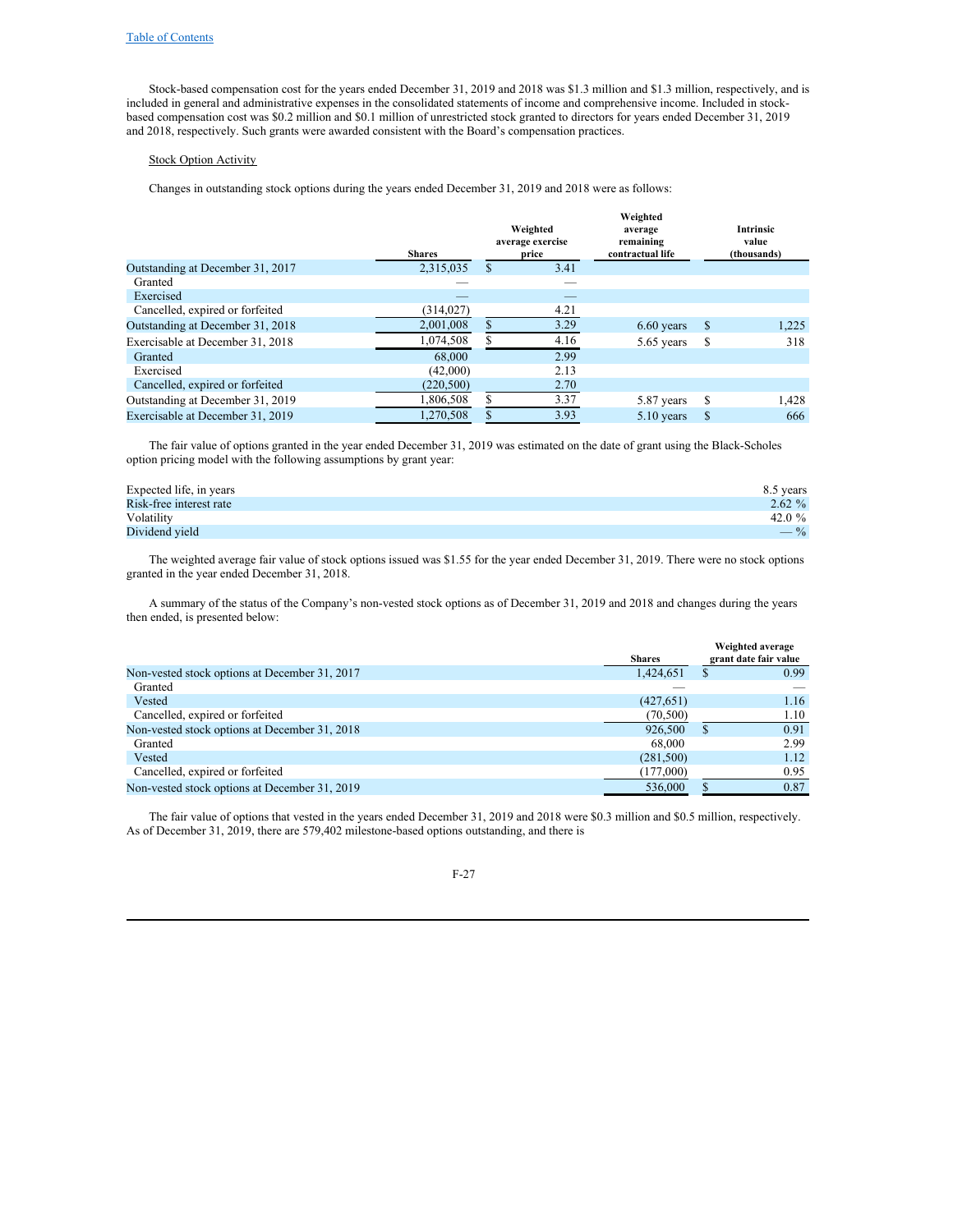approximately \$0.7 million of unrecognized compensation cost related to these milestone-based options. These options vest based on the achievement of Company and individual objectives as set by the Board.

As of December 31, 2019, there is approximately \$0.3 million of total unrecognized compensation cost related to non-vested awards, which will be recognized over a weighted-average period of 2.8 years.

#### Restricted Stock Unit Activity

The Company issues restricted stock units ("RSUs") under the 2019 Equity Plan. The fair value of these RSUs is determined based upon the closing fair market value of the Company's common stock on the grant date.

A summary of the status of RSUs and changes during the years ended December 31, 2019 and 2018 is presented below:

|                                                  | <b>Shares</b> | Weighted average<br>grant date fair value |      |
|--------------------------------------------------|---------------|-------------------------------------------|------|
| Non-vested restricted stock at December 31, 2017 | 985,000       | S                                         | 2.26 |
| Granted                                          | 195.938       |                                           | 2.81 |
| Vested                                           | (361, 737)    |                                           | 1.90 |
| Cancelled, expired or forfeited                  | (55,000)      |                                           | 2.74 |
| Non-vested RSUs at December 31, 2018             | 764,201       | S.                                        | 2.54 |
| Granted                                          | 584.593       |                                           | 3.04 |
| Vested                                           | (227, 889)    |                                           | 2.64 |
| Cancelled, expired or forfeited                  | (165, 894)    |                                           | 2.73 |
| Non-vested RSUs at December 31, 2019             | 955.011       |                                           | 2.69 |

As of December 31, 2019, 150,000 restricted shares subject to performance-based vesting were still outstanding, and there is approximately \$0.4 million of unrecognized compensation cost related to these milestone-based options. As of December 31, 2019, the Company had approximately \$1.7 million of total unrecognized compensation costs related to restricted stock awards, which will be recognized over a weighted average period of 2.5 years.

## **Note 18 – Segment Reporting**

In the fourth quarter of 2019, in conjunction with the Kona Grill acquisition,the Company implemented certain organizational changes, including the reorganization of our internal reporting structure to better facilitate our strategy for growth and operational efficiency. As a result of these organizational changes, the Company has identified its reportable operating segments as follows:

- · *STK*. The STK segment consists of the results of operations from STK restaurant locations, competing in the full-service dining industry, as well as management, license and incentive fee revenue generated from the STK brand and operations of STK restaurant locations.
- · *Kona Grill*. The Kona Grill segment includes the results of operations of Kona Grill restaurant locations.
- · *ONE Hospitality*. The ONE Hospitality segment is comprised of the management, license and incentive fee revenue and results of operations generated from the Company's other brands and venue concepts, which include ANGEL, Bagatelle, Heliot, Hideout, Marconi, and Radio. Additionally, this segment includes the results of operations generated from F&B hospitality management agreements with hotels, casinos and other high-end locations.
- · *Corporate*. The Corporate segment consists of the following: general and administrative costs, stock-based compensation, depreciation and amortization, acquisition related gains and losses, pre-opening expenses, lease termination expenses, transaction costs, and other income and expenses. This segment also includes the Company's major off-site events group, which supports all brands and venue concepts, and revenue generated from gift card programs.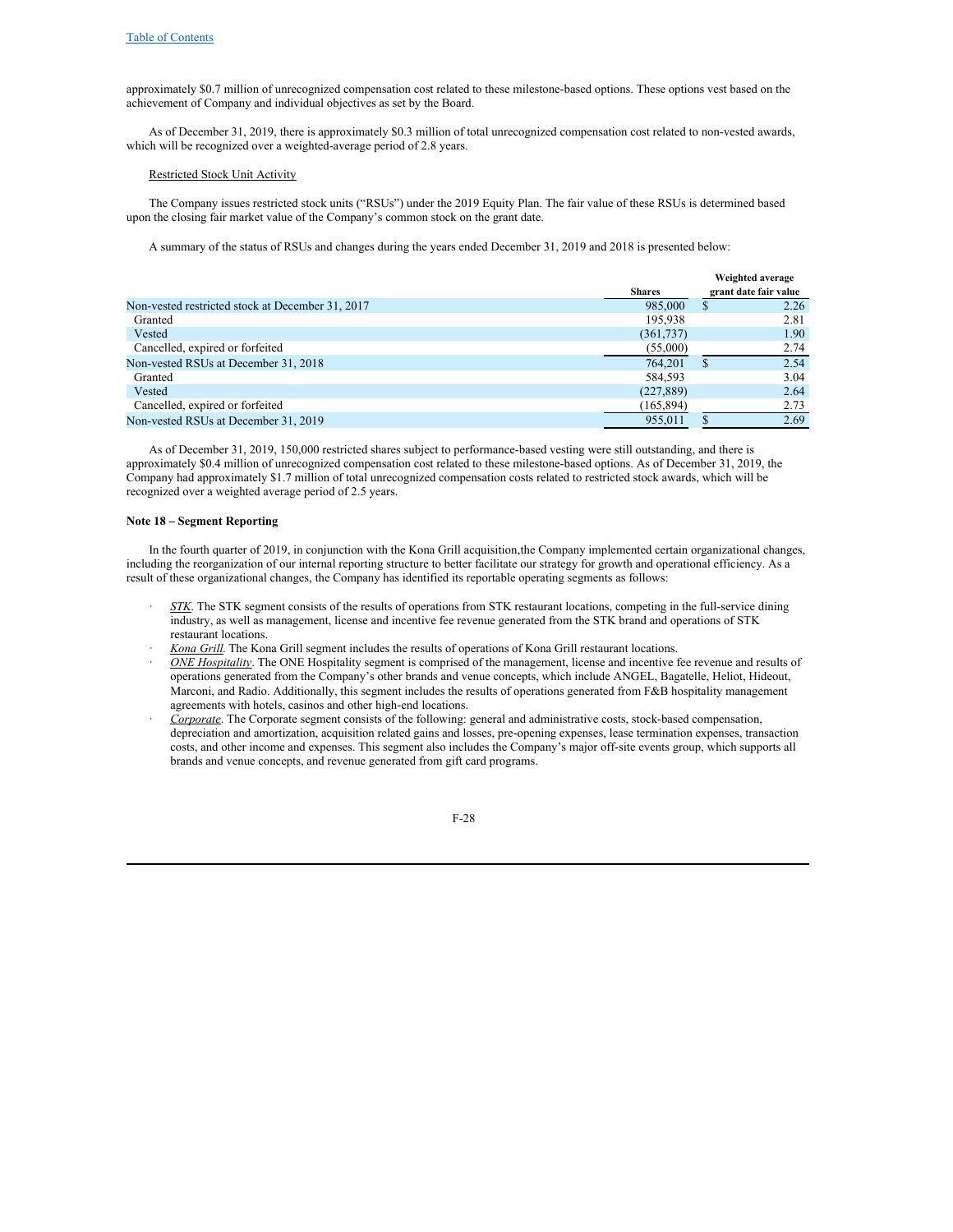The Company's Chief Executive Officer, who is the Company's Chief Operating Decision Maker, manages the business and allocates resources via a combination of restaurant sales reports and operating segment profit information, defined as revenues less operating expenses, related to the Company's four operating segments.

Certain financial information relating to the years ended December 31, 2019 and 2018 for each segment is provided below (in thousands). Prior year amounts have been revised to conform to the current year segment presentation.

|    | <b>STK</b> |              |                          |        |                                                  |          |                        | Total   |
|----|------------|--------------|--------------------------|--------|--------------------------------------------------|----------|------------------------|---------|
|    |            |              |                          |        |                                                  |          |                        |         |
| S  | 82.193     | \$<br>23,741 | \$                       | 14.093 | \$                                               | 654      | S                      | 120.681 |
|    |            |              |                          |        |                                                  |          |                        |         |
|    | 11.624     | 2.612        |                          | 7.840  |                                                  | (9, 285) |                        | 12,791  |
| S  | 3,330      | \$<br>195    | S                        | 40     | \$.                                              | 792      | \$.                    | 4,357   |
|    |            |              |                          |        |                                                  |          |                        |         |
| \$ | 82.691     | \$<br>93,829 | \$                       | 8,252  | \$.                                              | 21.813   |                        | 206,585 |
|    |            |              |                          |        |                                                  |          |                        |         |
|    | <b>STK</b> |              |                          |        |                                                  |          |                        | Total   |
|    |            |              |                          |        |                                                  |          |                        |         |
| \$ | 71,203     | \$           | S                        | 14.196 | S.                                               | 202      | \$.                    | 85,601  |
|    |            |              |                          | 182    |                                                  |          |                        | 182     |
|    | 10.450     |              |                          | 10.267 |                                                  | (14,904) |                        | 5,813   |
| \$ | 3,321      | \$           | \$                       | 31     | \$.                                              | 750      | S                      | 4,102   |
|    |            |              |                          |        |                                                  |          |                        |         |
| \$ | 47.363     | \$           | S                        | 6.415  | \$.                                              | 2.201    | S.                     | 55,979  |
|    |            |              | Kona Grill<br>Kona Grill |        | <b>ONE Hospitality</b><br><b>ONE Hospitality</b> |          | Corporate<br>Corporate |         |

## **Note 19 – Geographic Information**

Certain financial information by geographic location relating to the years ended December 31, 2019 and 2018 is provided below (in thousands).

|                                 | For the year ended December 31, |      |              |  |
|---------------------------------|---------------------------------|------|--------------|--|
|                                 | 2019                            | 2018 |              |  |
| Domestic revenues               | 115,449                         | S    | 80,247       |  |
| International revenues          | 5,232                           |      | 5,354        |  |
| Total revenues                  | 120,681                         |      |              |  |
|                                 | December 31.                    |      | December 31, |  |
|                                 | 2019                            | 2018 |              |  |
| Domestic long-lived assets      | 179,143                         |      | 44,400       |  |
| International long-lived assets | 301                             |      | 38           |  |
| Total long-lived assets         | 179,444                         |      | 44,438       |  |

### **Note 20 – Commitments and Contingencies**

The Company is party to claims in lawsuits incidental to its business, including lease disputes and employee-related matters. The Company is confident in its defenses and is vigorously defending these disputes. The Company has not recorded any liabilities for these unfounded claims, and the range of possible losses is zero to \$2.2 million. In the opinion of management, the ultimate outcome of such matters, individually or in the aggregate, will not have a material adverse effect on the Company's consolidated financial position or results of operations.

### **Note 21 – Subsequent Events**

In the first quarter of 2020, the negative effect of the novel coronavirus ("COVID-19") on the Company's business is significant. The Company experienced an initial decline in restaurant revenue that began in early March 2020 as business travel decreased. Public anxiety about the spread of COVID-19 has since increased. On March 11, 2020, the World Health Organization declared COVID-19 a pandemic disease, and on March 13, 2020, President Trump declared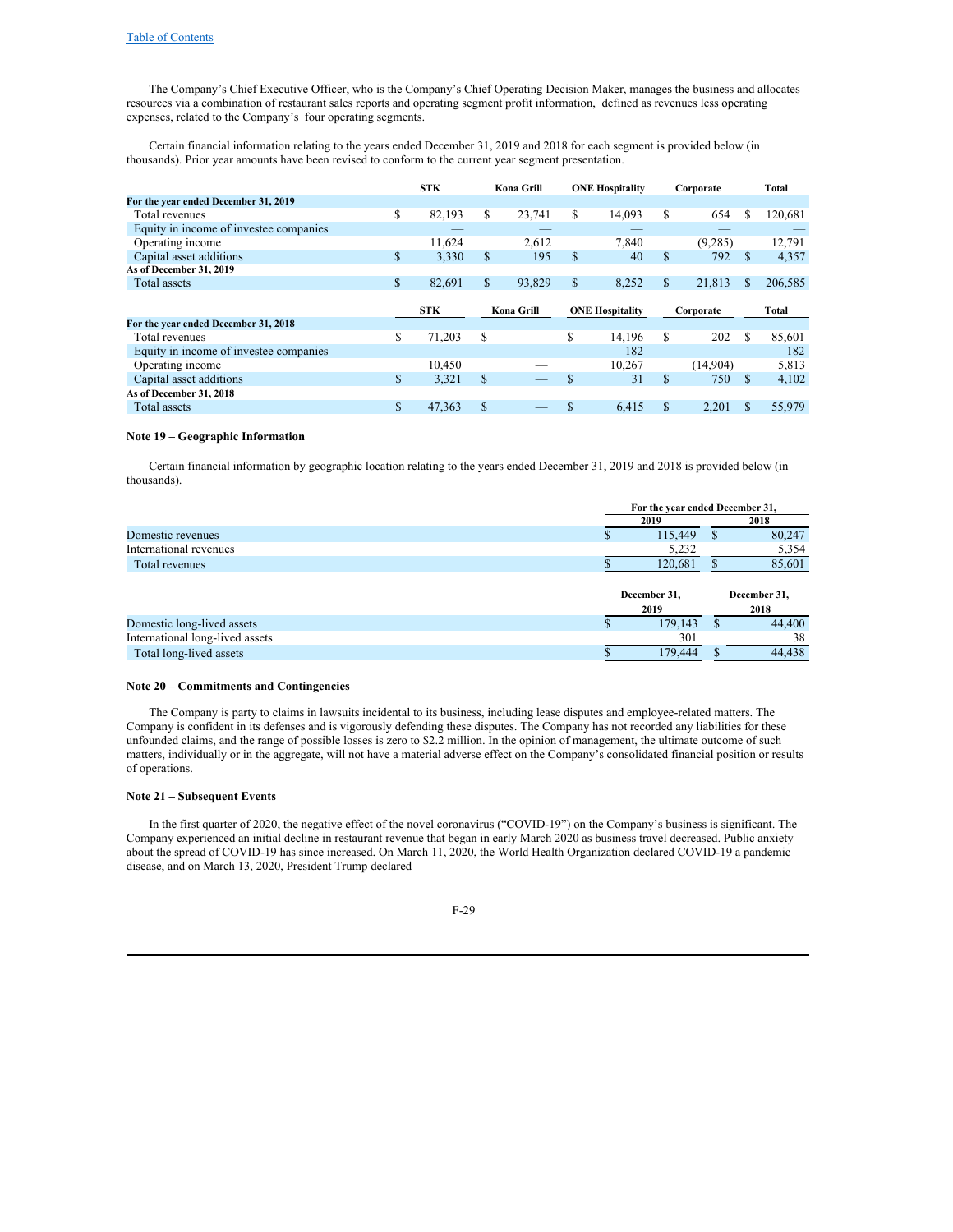a state of emergency concerning COVID-19. Other government agencies have since recommended that people not visit restaurants or bars. In some jurisdictions in the U.S., people have been instructed to shelter in place to reduce the spread of COVID-19. In response to these conditions, and out of concern for our customers and partners, the Company has temporarily closed several restaurants and the Company has shifted operations at others to provide only take-out and delivery service. The Company expects that it will not be able to return to normal operations for weeks or months, and the Company expects that its results of operations to be materially and negatively affected by these actions in the first and second quarters of 2020. The Company's resumption of normal operations is subject to events beyond its control, including the effectiveness of governmental efforts to halt the spread of COVID-19.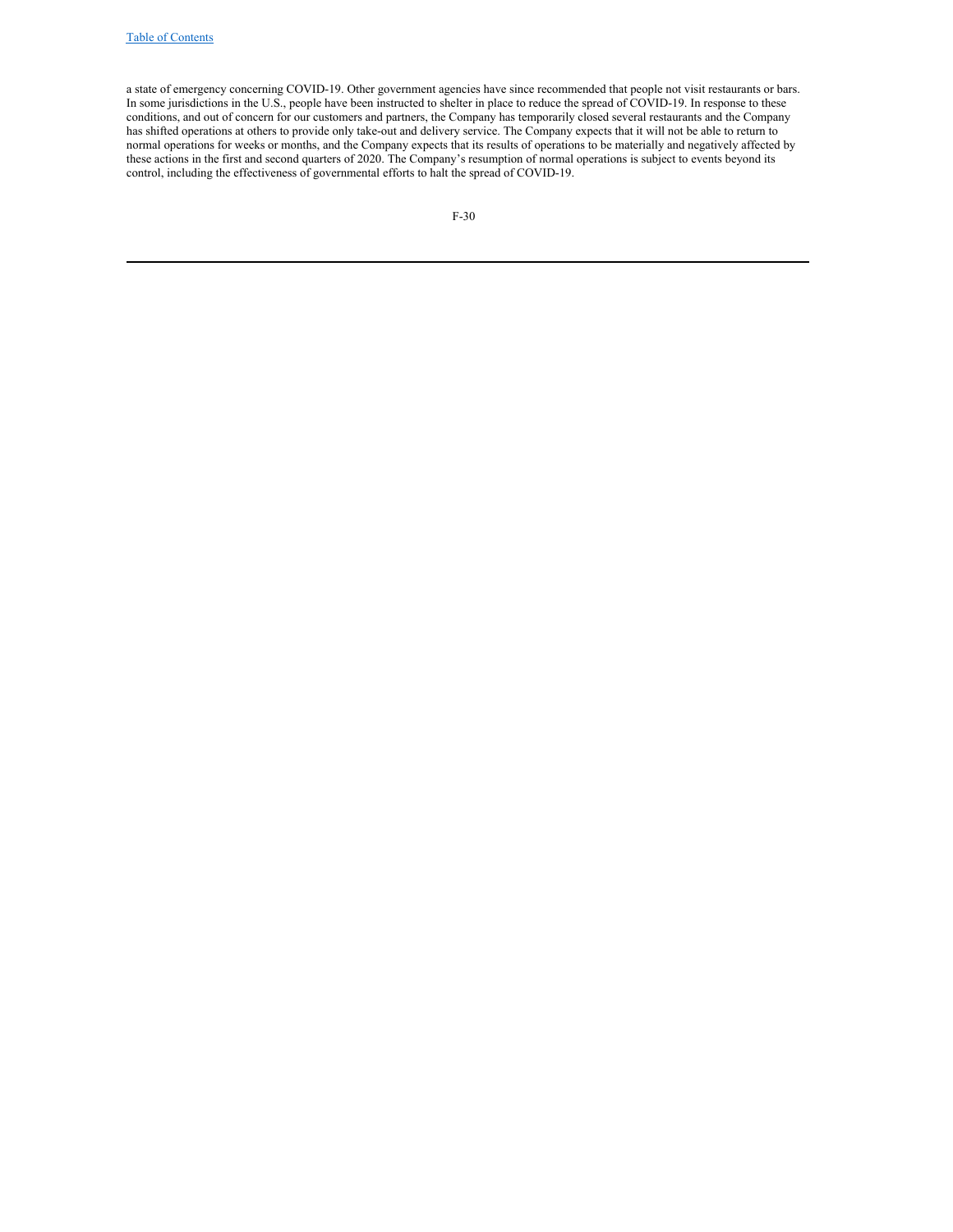## **DESCRIPTION OF SECURITIES REGISTERED UNDER SECTION 12 OF THE SECURITIES EXCHANGE ACT OF 1934**

The ONE Group Hospitality, Inc. (the "Company," "us," "we," or "our") is authorized to issue up to 75,000,000 shares of common stock, par value \$0.0001 per share, and 10,000,000 shares of preferred stock, par value \$0.0001 per share.

The following description of our capital stock is a summary and does not purport to be complete. It is subject to and qualified in its entirety by reference to our amended and restated certificate of incorporation, our bylaws, as amended, and applicable provisions of the Delaware General Corporation Law. We encourage you to read our charter, our bylaws and the applicable provisions of Delaware General Corporation Law for additional *information. Our Common Stock is traded on the NASDAQ under the "STKS" symbol.*

## **Common Stock**

Our common stock is the only class of securities we have registered under Section 12 of the Securities Exchange Act of 1934 (the "Exchange Act").

Common stockholders of record are entitled to one vote for each share held on all matters to be voted on by stockholders. Our amended and restated certificate of incorporation does not provide for cumulative voting. The holders of our common stock are entitled to receive ratably such dividends, if any, declared by the board of directors out of legally available funds, subject to any preferential dividend rights of any series of preferred stock that we may designate and issue in the future.

Our board of directors is divided into three classes, each of which generally serves for a term of three years with only one class of directors being elected in each year. There is no cumulative voting with respect to the election of directors, with the result that the holders of more than 50% of the shares of common stock eligible to vote for the election of directors can elect all of the directors.

In the event of a liquidation, dissolution or winding up of the company, our stockholders are entitled to share ratably in all assets remaining available for distribution to them after payment of liabilities and after provision is made for each class of stock, if any, having preference over the common stock. Our stockholders have no preemptive or other subscription rights, or conversion rights. There are no sinking fund provisions applicable to the common stock.

## **Preferred Stock**

Our board of directors may, without stockholder approval, issue shares of one or more series of preferred stock with such designations, rights, and preferences as it determines. The issuance of preferred stock could have the effect of restricting dividends on our common stock (if any are declared), diluting the voting power of our common stock, impairing the liquidation rights of our common stock, or delaying or preventing a change in control of our company, all without further action by our stockholders.

### **Outstanding Warrants**

As of March 24, 2020, outstanding warrants to acquire shares of our common stock were as follows:

- · 100,000 shares at an exercise price of \$2.61 per share, exercisable at any time through June 27, 2026.
- · 300,000 shares at an exercise price of \$2.61 per share, exercisable at any time through August 11, 2026.
- · 340,000 shares at an exercise price of \$2.39 per share, exercisable at any time through October 24, 2026.
- · 875,000 shares at an exercise price of \$1.63 per share, exercisable at any time through May 15, 2023.

The exercise price and number of shares of common stock issuable on exercise of the warrants may be adjusted in specified circumstances, including in the event of a stock dividend, extraordinary dividend or our recapitalization, reorganization, merger or consolidation. However, the warrants will not be adjusted for issuances of common stock at a price below their respective exercise prices.

#### **Restrictions on the Use of Rule 144 by Shell Companies or Former Shell Companies**

Rule 144 is available for the resale of securities initially issued in an unregistered offering by companies that are, or previously were, shell companies like us, if the following conditions are met:

- · the issuer of the securities that was formerly a shell company has ceased to be a shell company;
- · the issuer of the securities is subject to the reporting requirements of Section 13 or 15(d) of the Exchange Act;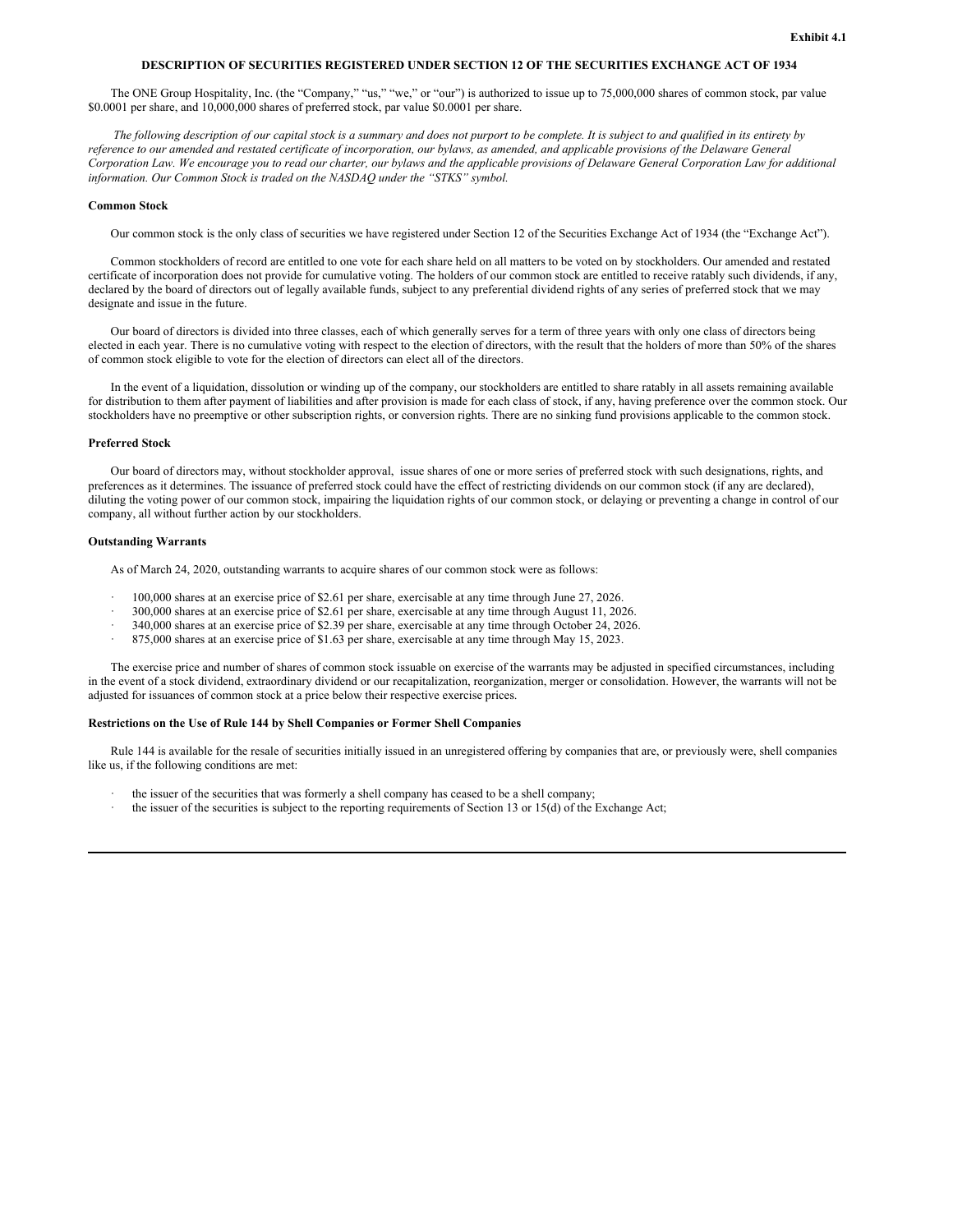- · the issuer of the securities has filed all Exchange Act reports and materials required to be filed, as applicable, during the preceding 12 months (or such shorter period that the issuer was required to file such reports and materials), other than Form 8-K reports; and
- at least one year has elapsed from the time that the issuer filed current Form 10 type information with the
- SEC reflecting its status as an entity that is not a shell company.

Although we meet the requirements above, if at any point we cease to meet the requirements—for example if we cease to be current in our Exchange Act report filings—our stockholders who received shares of our stock other than in a registered offering would cease to be able to rely on the safe harbor of Rule 144 for resales of their shares.

#### **Anti-Takeover Provisions**

The provisions of Delaware law and our amended and restated certificate of incorporation and bylaws could discourage or make it more difficult to accomplish a proxy contest or other change in our management or the acquisition of control by a holder of a substantial amount of our voting stock. These provisions could make it more difficult to accomplish, or could deter, transactions that stockholders may otherwise consider to be in their best interests or in our best interests. These provisions are intended to enhance the likelihood of continuity and stability in the composition of our board of directors and in the policies formulated by the board of directors and to discourage certain types of transactions that may involve an actual or threatened change of our control. These provisions are designed to reduce our vulnerability to an unsolicited acquisition proposal and to discourage certain tactics that may be used in proxy fights. Such provisions also may have the effect of preventing changes in our management.

#### *Classified board of Directors; Removal of Directors for Cause*

Pursuant to our amended and restated certificate of incorporation and bylaws, our board of directors is divided into three classes, with the term of office of the first class to expire at the first annual meeting of stockholders following the initial classification of directors, the term of office of the second class to expire at the second annual meeting of stockholders following the initial classification of directors, and the term of office of the third class to expire at the third annual meeting of stockholders following the initial classification of directors. At each annual meeting of stockholders, directors elected to succeed those directors whose terms expire, other than directors elected by the holders of any series of preferred stock under specified circumstances, will be elected for a three-year term of office. All directors elected to our classified board of directors will serve until the election and qualification of their respective successors or their earlier death, resignation, retirement, disqualification or removal. Members of the board of directors may only be removed for cause and only by the affirmative vote of holders of a majority of the voting power of all then outstanding shares of capital stock entitled to vote generally in the election of directors, voting as a single class. These provisions are likely to increase the time required for stockholders to change the composition of the board of directors. For example, at least two annual meetings will be necessary for stockholders to effect a change in a majority of the members of the board of directors.

#### *Board Size and Vacancies*

Our amended and restated certificate of incorporation provides that the number of directors shall be fixed exclusively by majority vote of the total number of directors. Vacancies on the board may be filled by a majority vote of the remaining directors then in office, and any director so chosen will hold that office for the remainder of the full term of the class of directors to which the new directorship was added.

### *Advance Notice Provisions for Stockholder Proposals and Stockholder Nominations of Directors*

Our bylaws provide that, for nominations to the board of directors or for other business to be properly brought by a stockholder before a meeting of stockholders, the stockholder must first have given timely notice of the proposal in writing to our Secretary. For an annual meeting, a stockholder's notice generally must be delivered not less than 90 days nor more than 120 days prior to the first anniversary of the previous year's annual meeting date. For a special meeting, the notice must generally be delivered not earlier than the 10th day following the day on which public announcement of the meeting is first made. Detailed requirements as to the form of the notice and information required in the notice are specified in the bylaws. If it is determined that business was not properly brought before a meeting in accordance with our bylaw provisions, such business will not be conducted at the meeting.

#### *Special Meetings of Stockholders*

Special meetings of the stockholders may be called only by the Chairman of the board of directors, the Chief Executive Officer or President, or our board of directors pursuant to a resolution adopted by a majority of the total number of directors.

#### *No Stockholder Action by Written Consent*

Any action to be effected by our stockholders must be effected at a duly called annual or special meeting of the stockholders.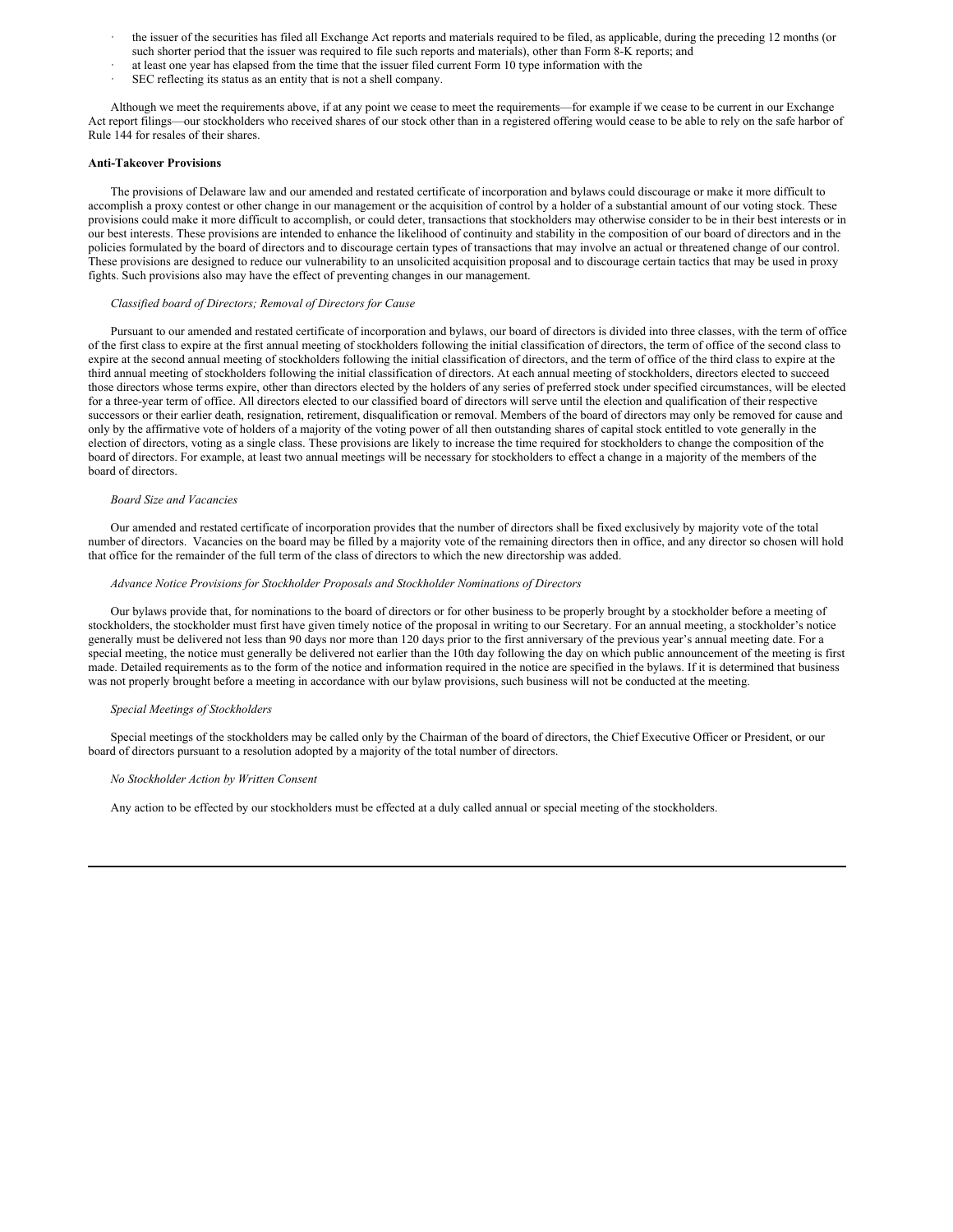March 26, 2019

# Dear Tyler:

On behalf of The ONE Group (the "Company"), it is our pleasure to promote you to the position of**Chief Financial Officer.**

This letter sets forth the terms and conditions of your employment with the Company. Please review carefully and contact me if you have any questions.

| Title:                                         | Chief Financial Officer.                                                                                                                                                                                                                                                                                                                                                                                                                     |
|------------------------------------------------|----------------------------------------------------------------------------------------------------------------------------------------------------------------------------------------------------------------------------------------------------------------------------------------------------------------------------------------------------------------------------------------------------------------------------------------------|
| <b>Reporting to:</b><br><b>Direct Reports:</b> | Emanuel Hilario, President & CEO.<br>Sara Montalvo, Director of Corporate and Restaurant Accounting, Kelley Epps, Corporate Controller, Shannon Lucero,<br>Director of Shared Services, Joe McHugh Director of Regional Marketing, Josh Fanning Director of Digital Marketing, Bailey<br>Keefe Director of Creative, and Doug Van Noort.                                                                                                     |
| <b>Responsibilities:</b>                       | Initial responsibilities include but not limited to accounting, finance, planning and analysis, strategy, marketing,<br>purchasing, business development support including leasing and landlord relations.                                                                                                                                                                                                                                   |
| <b>Start Date:</b>                             | $4/1/2019$ .                                                                                                                                                                                                                                                                                                                                                                                                                                 |
| <b>Base Salary:</b>                            | Your base salary will be at a rate of \$4,807.69 weekly (\$250,000.00 annually) less applicable tax and other<br>with holdings. Salary is payable according to the Company's regular weekly payroll schedule.                                                                                                                                                                                                                                |
| <b>Stock Option:</b>                           | Subject to the approval of the Company's Board of Directors, you will be granted RSUs in an aggregate amount of 15,000<br>shares of The ONE Group's Common Stock pursuant to The ONE Group's Equity Incentive Plan. Your RSUs will vest over<br>three years from grant date. One third $(1/3th)$ of the shares vest one year after the grant date, and on third $(1/3th)$ of the shares<br>vest annually thereafter over the next two years. |
| <b>Bonus:</b>                                  | Annual bonus up to 40% of salary based on the company's bonus plan.                                                                                                                                                                                                                                                                                                                                                                          |
| <b>Benefits:</b>                               | Same as current.                                                                                                                                                                                                                                                                                                                                                                                                                             |
| Vacation:<br>Personal/                         | Vacation accrual will begin at 2.3077 hours per pay period, which is equivalent to three weeks on an annual basis.                                                                                                                                                                                                                                                                                                                           |
| <b>Sick Days:</b>                              | Personal/Sick days are allotted at 5 each calendar year.                                                                                                                                                                                                                                                                                                                                                                                     |
| <b>Expenses:</b>                               | Normal and reasonable commuting expenses will be reimbursed on a monthly basis per company policy and upon<br>completion of the appropriate expense request form.                                                                                                                                                                                                                                                                            |
| <b>Change</b> of<br>Control:                   | In the event of a change in control as defined in the Employee Equity Program, the Company will pay you twenty six (26) of<br>salary paid weekly based on the Company's then in place payroll practice.                                                                                                                                                                                                                                      |

Tyler, we are extremely excited to have you continue your employment with The ONE Group in your new role as we grow the business. We are confident of the positive impact you will make. If the terms described above are acceptable, please sign below, return the original to me, and keep a copy for your records. We look forward to working closely with you.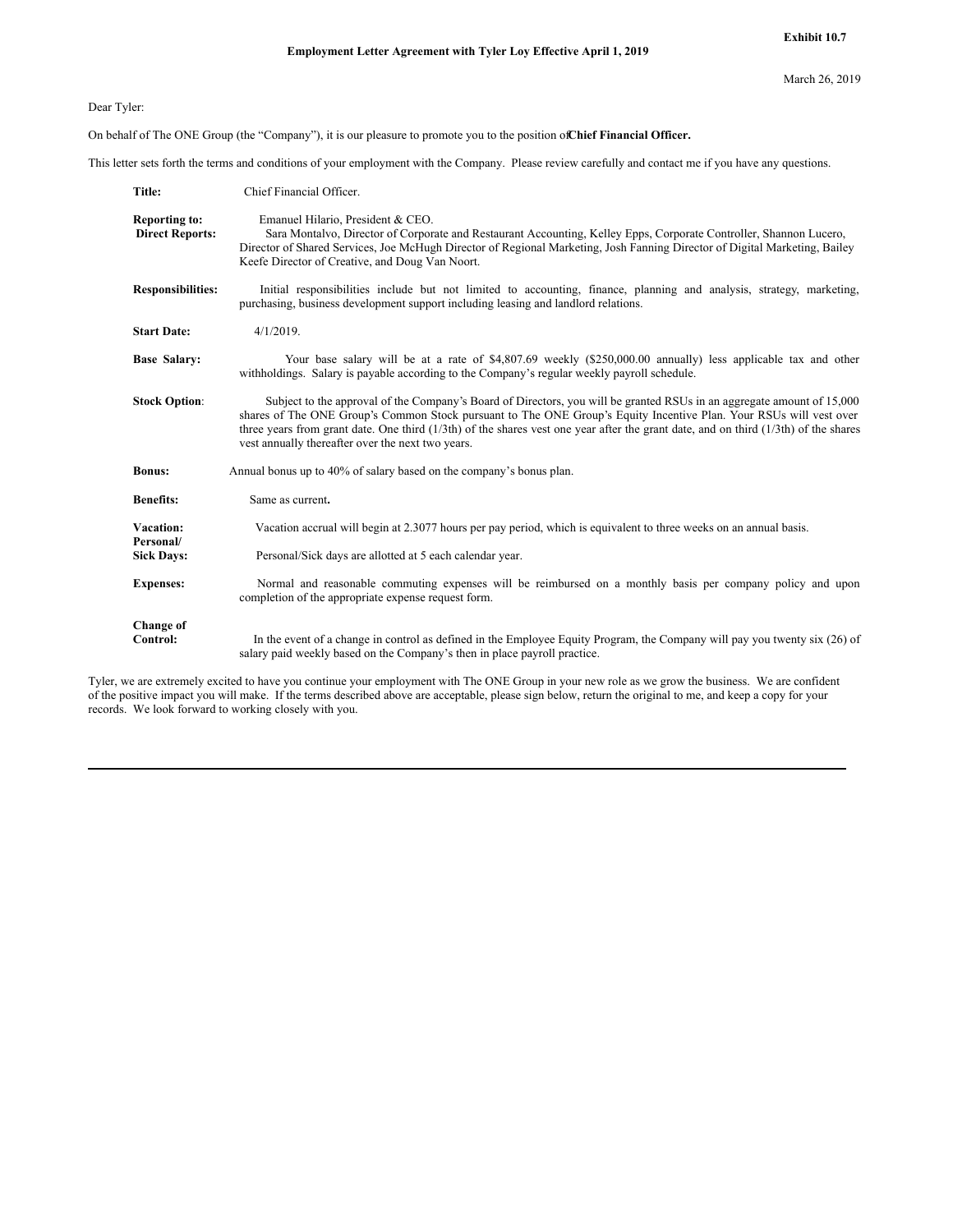This offer is not intended to be a contractual obligation to hire the individual indicated herein other than as an Employee-at-will. The company is not extending an employment agreement to the prospective to employee, and if employed, the employee may be terminated at will and without **further obligation other than that as required pursuant to law.**

Very truly yours, /s/ Emanuel P.N. Hilario Emanuel "Manny" Hilario Chief Executive Officer The ONE Group

AGREED AND ACCEPTED:

/s/ Tyler Loy

Tyler Loy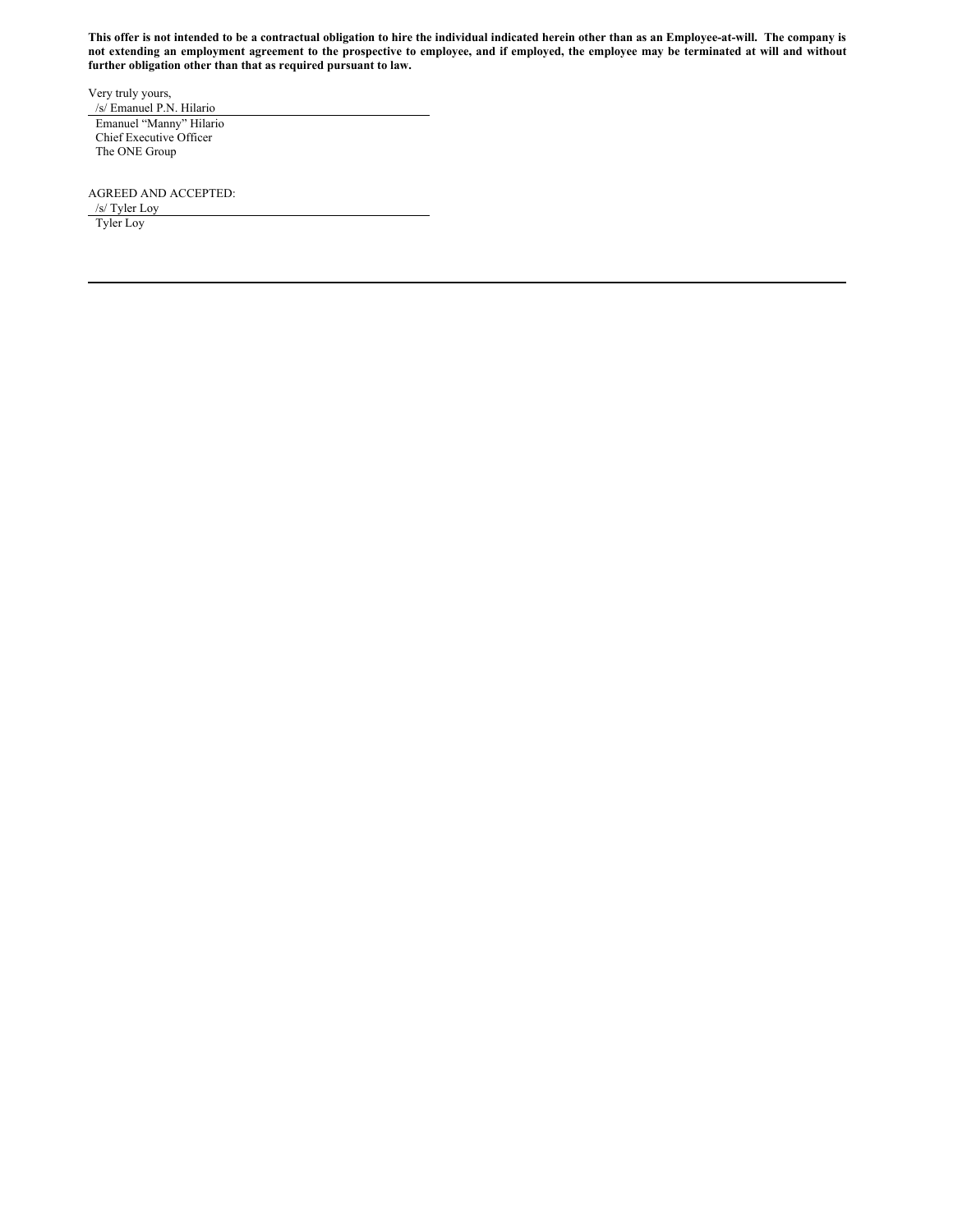March 26, 2019

# Dear Linda:

On behalf of The ONE Group (the "Company"), it is our pleasure to offer you the position of**Chief Administrative Officer.**

This letter sets forth the terms and conditions of your employment with the Company. Please review carefully and contact me if you have any questions.

| Title:                                         | Chief Administrative Officer.                                                                                                                                                                                                                                                                                                                       |
|------------------------------------------------|-----------------------------------------------------------------------------------------------------------------------------------------------------------------------------------------------------------------------------------------------------------------------------------------------------------------------------------------------------|
| <b>Reporting to:</b><br><b>Direct Reports:</b> | Emanuel Hilario, President & CEO.<br>Jenny Morales, Office Manager New York City, General Counsel/Assistant General Counsel (if open position is filled),<br>and any other positions as assigned by the President $&$ CEO.                                                                                                                          |
| <b>Responsibilities:</b>                       | Initial responsibilities include but not limited to lease administration including relationships with landlords, taxation<br>(management of the Cohen relationship), insurance, legal support and corporate secretary responsibilities (management of the<br>Stoel Rives relationship), and overall general management of the New York City office. |
| <b>Start Date:</b>                             | $4/01/2019$ .                                                                                                                                                                                                                                                                                                                                       |
| <b>Base Salary:</b>                            | Your base salary will be at a rate of \$4,423.07 weekly (\$230,000.00 annually) less applicable tax and other<br>with holdings. Salary is payable according to the Company's regular weekly payroll schedule.                                                                                                                                       |
| <b>Equity Grant:</b>                           | You will be granted 30,000 restricted shares to vest ratably over 3 years and accelerated on a change in control (pending<br>Board of Director's approval). You will be eligible to be granted new equity from time to time as authorized by the Board of<br>Directors.                                                                             |
| <b>Bonus:</b>                                  | You will be eligible to an annual bonus up to 40% of your base salary and based on the company's corporate bonus plan. In<br>addition, every December, you will be eligible to receive an annual bonus equal to one additional week of salary (subject to<br>Board of Directors approval).                                                          |
| <b>Benefits:</b>                               | Same as current.                                                                                                                                                                                                                                                                                                                                    |
| Vacation:                                      | Vacation accrual will begin at 2.3077 hours per pay period, which is equivalent to three weeks on an annual basis.                                                                                                                                                                                                                                  |
| Personal/<br><b>Sick Days:</b>                 | Personal/Sick days are allotted at 5 each calendar year.                                                                                                                                                                                                                                                                                            |
| <b>Expenses:</b>                               | Normal and reasonable business expenses will be reimbursed per the company policy and upon completion of the<br>appropriate expense request form.                                                                                                                                                                                                   |
| <b>Change</b> of<br>Control:                   | In the event of a change in control as defined in the Employee Equity Program, and your employment is terminated for no<br>reason, the Company will pay you twenty six (26) of salary paid weekly based on the Company's then in place payroll<br>practice.                                                                                         |

Linda, we are extremely excited to have you join The ONE Group team as we continue to improve and grow the business. We are confident of the positive impact you will continue to make. If the terms described above are acceptable, please sign below, return the original to me, and keep a copy for your records. We look forward to working closely with you.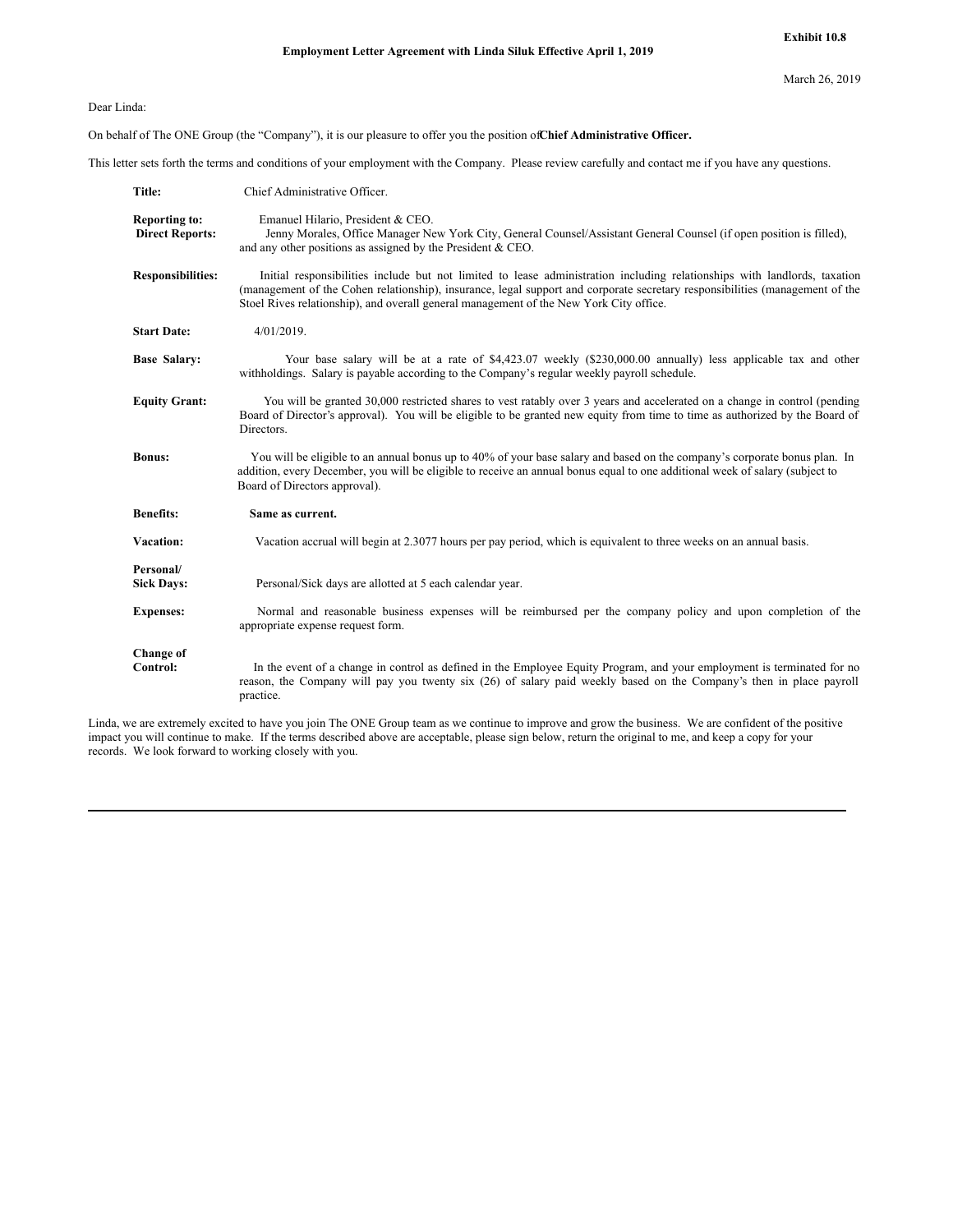This offer is not intended to be a contractual obligation to hire the individual indicated herein other than as an Employee-at-will. The company is **not extending an employment agreement to the prospective to employee.**

Very truly yours, /s/ Emanuel P.N. Hilario Emanuel "Manny" Hilario President & Chief Executive Officer

AGREED AND ACCEPTED:

/s/ Linda Siluk Linda Siluk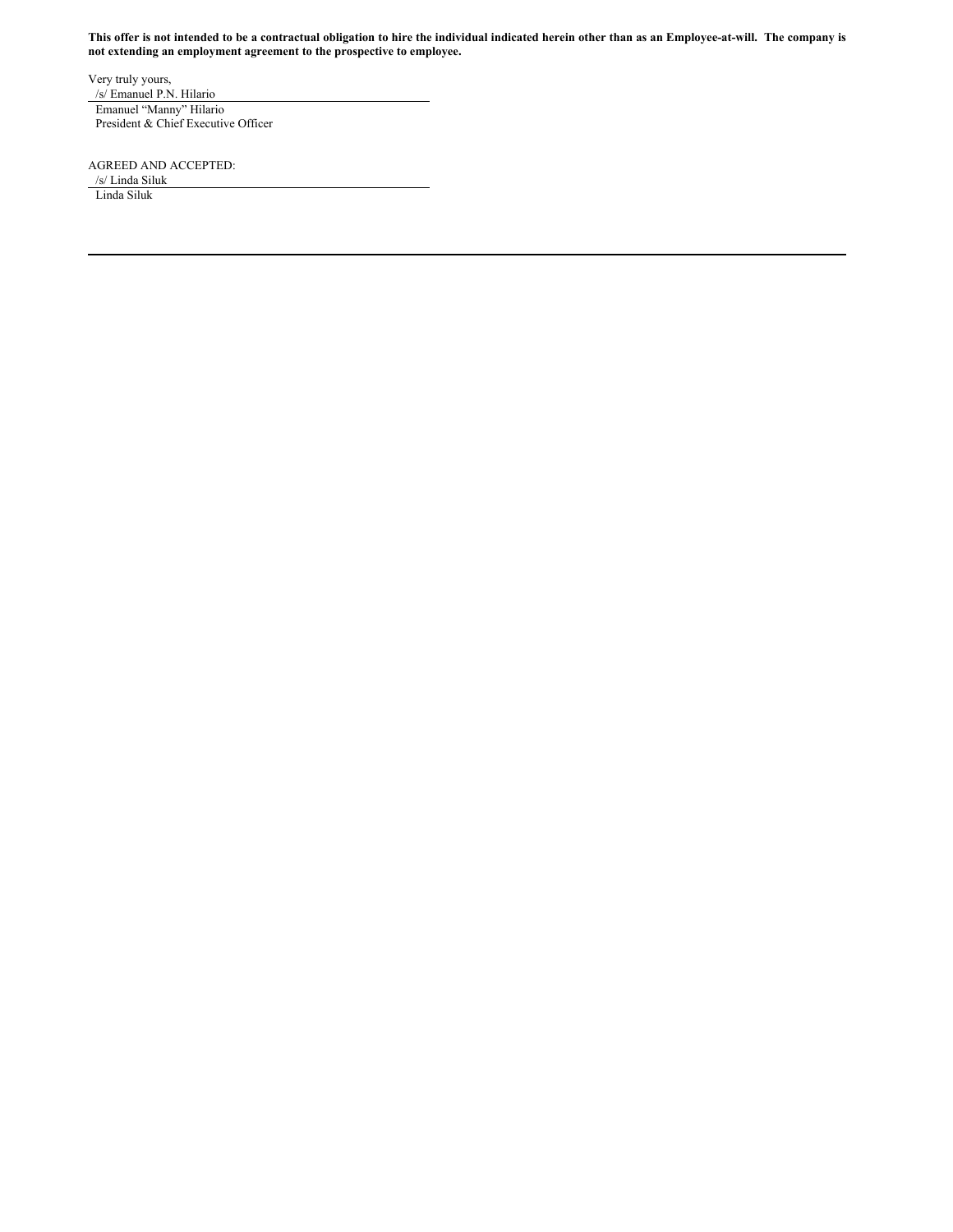### **THE ONE GROUP HOSPITALITY, INC.**

## **RESTRICTED STOCK UNIT AGREEMENT - INCORPORATED TERMS AND CONDITIONS**

AGREEMENT made as of the date of grant set forth in the Restricted Stock Unit Award Grant Notice between The ONE Group Hospitality, Inc. (the "Company"), a Delaware corporation, and the individual whose name appears on the Restricted Stock Unit Award Grant Notice (the "Participant").

WHEREAS, the Company has adopted The ONE Group Hospitality, Inc. 2019 Amended and Restated Stock Incentive Plan (the "Plan"), to promote the interests of the Company by providing an incentive for Employees, directors and Consultants of the Company and its Affiliates;

WHEREAS, pursuant to the provisions of the Plan, the Company desires to grant to the Participant restricted stock units ("RSUs") related to the Company's common stock, par value \$0.0001 per share ("Common Stock"), in accordance with the provisions of the Plan, all on the terms and conditions hereinafter set forth; and

WHEREAS, the Company and the Participant understand and agree that any terms used and not defined herein have the meanings ascribed to such terms in the Plan.

NOW, THEREFORE, in consideration of the premises and the mutual covenants contained herein and for other good and valuable consideration, the receipt and sufficiency of which are hereby acknowledged, the parties hereto hereby agree as follows:

1. Grant of Award. The Company hereby grants to the Participant the number of RSUs set forth in the Restricted Stock Unit Award Grant Notice (the "Award") which represents a contingent entitlement of the Participant to receive shares of Common Stock, on the terms and conditions and subject to all the limitations set forth herein and in the Plan, which is incorporated herein by reference. The Participant acknowledges receipt of a copy of the Plan.

## 2. Vesting of Award.

(a) Subject to the terms and conditions set forth in this Agreement and the Plan, the Award granted hereby shall vest as set forth in the Restricted Stock Unit Award Grant Notice and is subject to the other terms and conditions of this Agreement and the Plan. On each vesting date set forth in the Vesting of Award provision of the Restricted Stock Unit Award Grant Notice, the Participant shall be entitled to receive such number of shares of Common Stock equivalent to the number of RSUs provided that, on such vesting date, the Participant is a director, Employee or Consultant of the Company or an Affiliate. Such shares of Common Stock shall thereafter be delivered by the Company to the Participant within five days of the applicable vesting date and in accordance with this Agreement and the Plan. The purchase price is \$0.0001 per share payable if and when shares of Common Stock are issued by the Company, which payment will be made by the Company on behalf of the Participant as compensation for the Participant's prior service to the Company and which amount will be reported as income on the Participant's W-2 (or other applicable form) in the year of payment.

(b) Except as otherwise set forth in this Agreement or in the Restricted Stock Unit Award Grant Notice, if the Participant ceases to be, for any reason, a director, Employee or Consultant of the Company or an Affiliate (the "Termination") prior to a vesting date set forth in the Restricted Stock Unit Award Grant Notice, then as of the date on which such relationship is terminated with the Participant, all unvested RSUs shall immediately be forfeited to the Company and this Agreement shall terminate and be of no further force or effect.

3. Prohibitions on Transfer and Sale . This Award (including any additional RSUs received by the Participant as a result of stock dividends, stock splits or any other similar transaction affecting the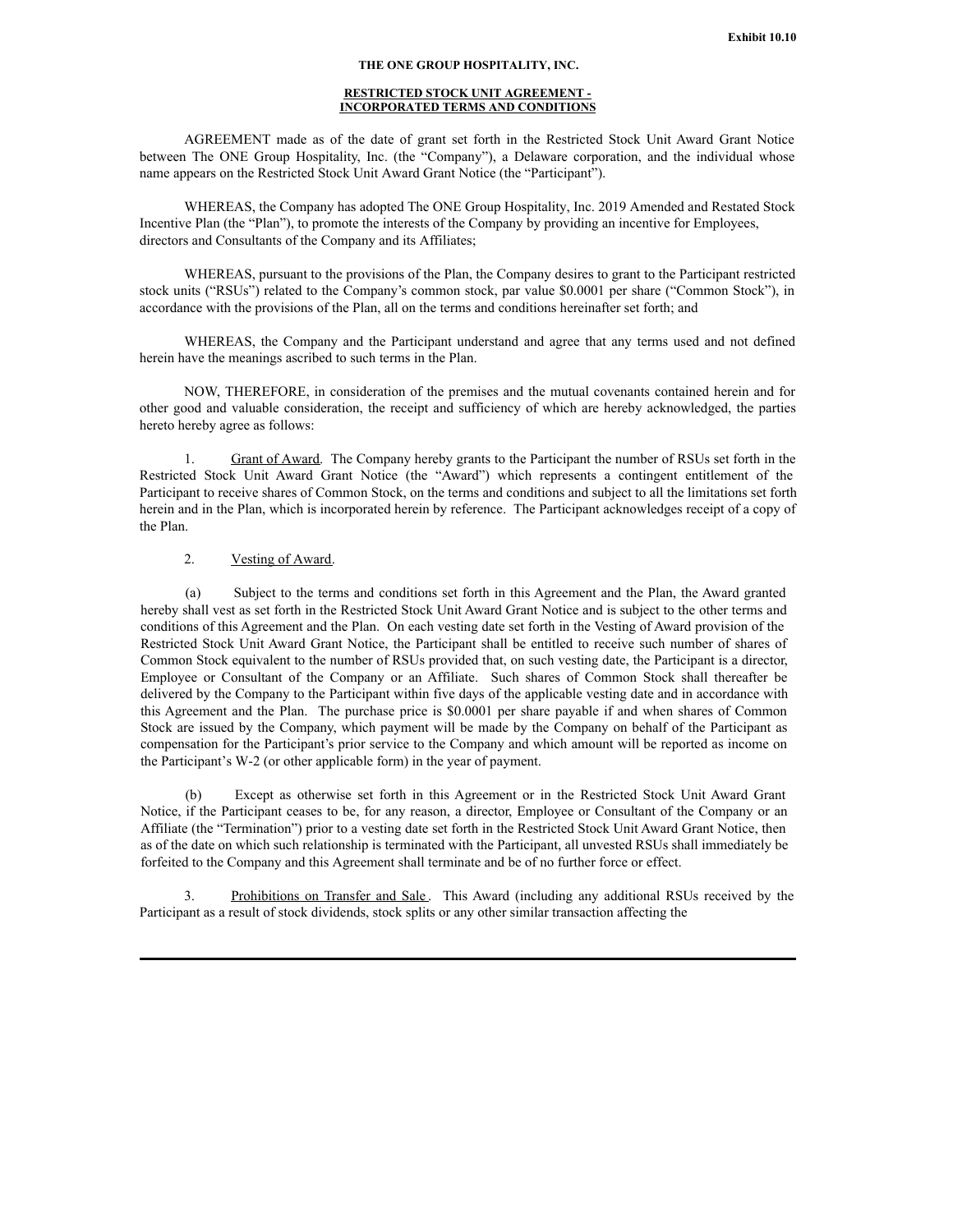Company's securities without receipt of consideration) shall not be transferable by the Participant otherwise than (i) by will or by the laws of descent and distribution, or (ii) pursuant to a qualified domestic relations order as defined by the Internal Revenue Code or Title I of the Employee Retirement Income Security Act or the rules thereunder. Except as provided in the previous sentence, the shares of Common Stock to be issued pursuant to this Agreement shall be issued, during the Participant's lifetime, only to the Participant (or, in the event of legal incapacity or incompetence, to the Participant's guardian or representative). This Award shall not be assigned, pledged or hypothecated in any way (whether by operation of law or otherwise) and shall not be subject to execution, attachment or similar process. Any attempted transfer, assignment, pledge, hypothecation or other disposition of this Award or of any rights granted hereunder contrary to the provisions of this Section 3, or the levy of any attachment or similar process upon this Award shall be null and void.

4. Adjustments. The Plan contains provisions covering the treatment of RSUs and shares of Common Stock in a number of contingencies such as stock splits. Provisions in the Plan for adjustment with respect to this Award and the related provisions with respect to successors to the business of the Company are hereby made applicable hereunder and are incorporated herein by reference.

5. Securities Law Compliance. The Participant specifically acknowledges and agrees that any sales of shares of Common Stock shall be made in accordance with the requirements of the Securities Act of 1933, as amended. The Company currently has an effective registration statement on file with the Securities and Exchange Commission with respect to the Common Stock to be granted hereunder. The Company intends to maintain this registration statement but has no obligation to do so. If the registration statement ceases to be effective for any reason or there is a restriction under foreign law, a Participant will not be able to transfer or sell any of the shares of Common Stock issued to the Participant pursuant to this Agreement unless exemptions from registration or filings under applicable securities laws are available. Furthermore, despite registration, applicable securities laws may restrict the ability of the Participant to resell his or her Common Stock, including due to the Participant's affiliation with the Company. The Company shall not be obligated to either issue the Common Stock or permit the resale of any shares of Common Stock if such issuance or resale would violate any applicable securities law, rule or regulation.

6. Rights as a Stockholder. The Participant shall have no right as a stockholder, including voting and dividend rights, with respect to the RSUs subject to this Agreement.

7. Incorporation of the Plan. The Participant specifically understands and agrees that the RSUs and the shares of Common Stock to be issued under the Plan will be issued to the Participant pursuant to the Plan, a copy of which Plan the Participant acknowledges he or she has read and understands and by which Plan he or she agrees to be bound. The provisions of the Plan are incorporated herein by reference.

8. Tax Liability of the Participant and Payment of Taxes. The Participant acknowledges and agrees that any income or other taxes due from the Participant with respect to this Award or the shares of Common Stock to be issued pursuant to this Agreement or otherwise sold shall be the Participant's responsibility. Without limiting the foregoing, the Participant agrees that if under applicable law the Participant will owe taxes at each vesting date on the portion of the Award then vested the Company shall be entitled to immediate payment from the Participant of the amount of any tax required to be withheld by the Company. Any taxes due shall be paid, at the option of the Company as follows:

(a) through reducing the number of shares of Common Stock entitled to be issued to the Participant on the applicable vesting date in an amount equal to the amount of minimum withholding tax due and payable by the Company. Fractional shares will not be retained to satisfy any portion of the withholding tax. Accordingly, the Participant agrees that in the event that the amount of withholding tax owed would result in a fraction of a share being owed, that amount will be satisfied by withholding the fractional amount from the Participant's paycheck;

(b) requiring the Participant to deposit with the Company an amount of cash equal to the amount determined by the Company to be required with respect to the statutory minimum of the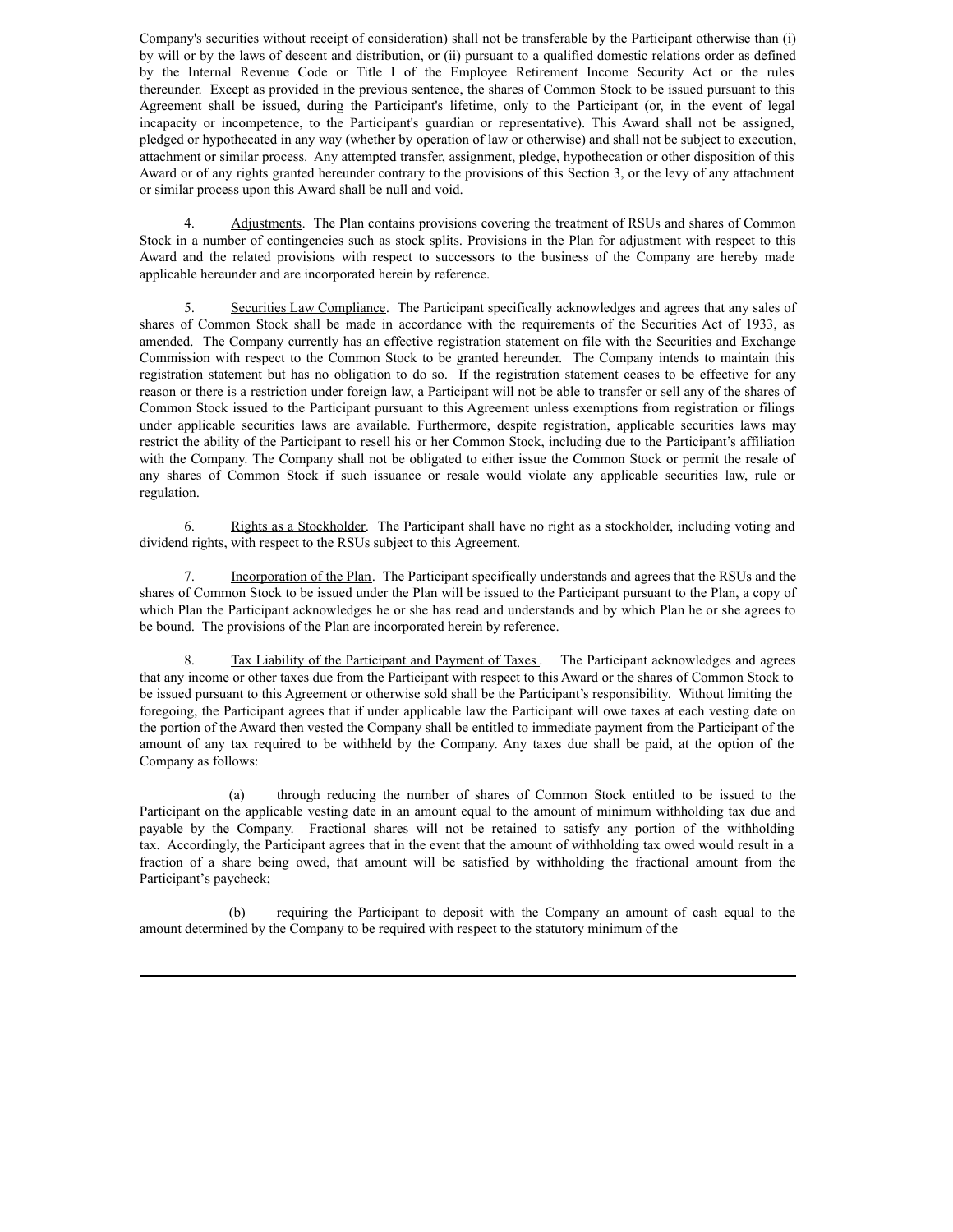Participant's estimated total federal, state and local tax obligations or otherwise withholding from the Participant's paycheck an amount equal to the withholding tax due and payable; or

(c) if the Company believes that the sale of shares can be made in compliance with applicable securities laws, authorizing, at a time when the Participant is not in possession of material nonpublic information, the sale by the Participant on the applicable vesting date of such number of shares of Common Stock as the Company instructs a registered broker to sell to satisfy the Company's withholding obligation, after deduction of the broker's commission, and the broker shall be required to remit to the Company the cash necessary in order for the Company to satisfy its withholding obligation. To the extent the proceeds of such sale exceed the Company's tax withholding obligation the Company agrees to pay such excess cash to the Participant as soon as practicable. In addition, if such sale is not sufficient to pay the Company's tax withholding obligation the Participant agrees to pay to the Company as soon as practicable, including through additional payroll withholding, the amount of any tax withholding obligation that is not satisfied by the sale of shares of Common Stock. The Participant agrees to hold the Company and the broker harmless from all costs, damages or expenses relating to any such sale. The Participant acknowledges that the Company and the broker are under no obligation to arrange for such sale at any particular price. In connection with such sale of shares of Common Stock, the Participant shall execute any such documents requested by the broker in order to effectuate the sale of shares of Common Stock and payment of the withholding obligation to the Company. The Participant acknowledges that this paragraph is intended to comply with Section 10b5-1(c)(1(i)(B) under the Exchange Act.

The Company shall not deliver any shares of Common Stock to the Participant until it is satisfied that all required withholdings have been made.

9. Participant Acknowledgements and Authorizations.

The Participant acknowledges the following:

(a) The Company is not by the Plan or this Award obligated to continue the Participant as an Employee, director or Consultant of the Company or of an Affiliate.

any time.

(b) The Plan is discretionary in nature and may be suspended or terminated by the Company at

(c) The grant of this Award is considered a one-time benefit and does not create a contractual or other right to receive any other award under the Plan, benefits in lieu of awards or any other benefits in the future.

(d) The Plan is a voluntary program of the Company and future awards, if any, will be at the sole discretion of the Company, including, but not limited to, the timing of any grant, the amount of any award, vesting provisions and the purchase price, if any.

(e) The value of this Award is an extraordinary item of compensation outside of the scope of any employment or service. As such, the Award is not part of normal or expected compensation for purposes of calculating any severance, resignation, redundancy, end of service payments, bonuses, long-service awards, pension or retirement benefits or similar payments. The future value of the shares of Common Stock is unknown and cannot be predicted with certainty.

(f) The Participant (i) authorizes the Company and its Affiliates or, if the Participant is not employed by the Company or an Affiliate, his or her employer, to furnish the Company and its Affiliates (and any agent administering the Plan or providing recordkeeping services) with such information and data as it shall request in order to facilitate the grant of the Award and the administration of the Plan, (ii) waives any data privacy rights he or she may have with respect to such information or the sharing of such information, and (iii) authorizes the Company and its Affiliates to store and transmit such information in electronic form.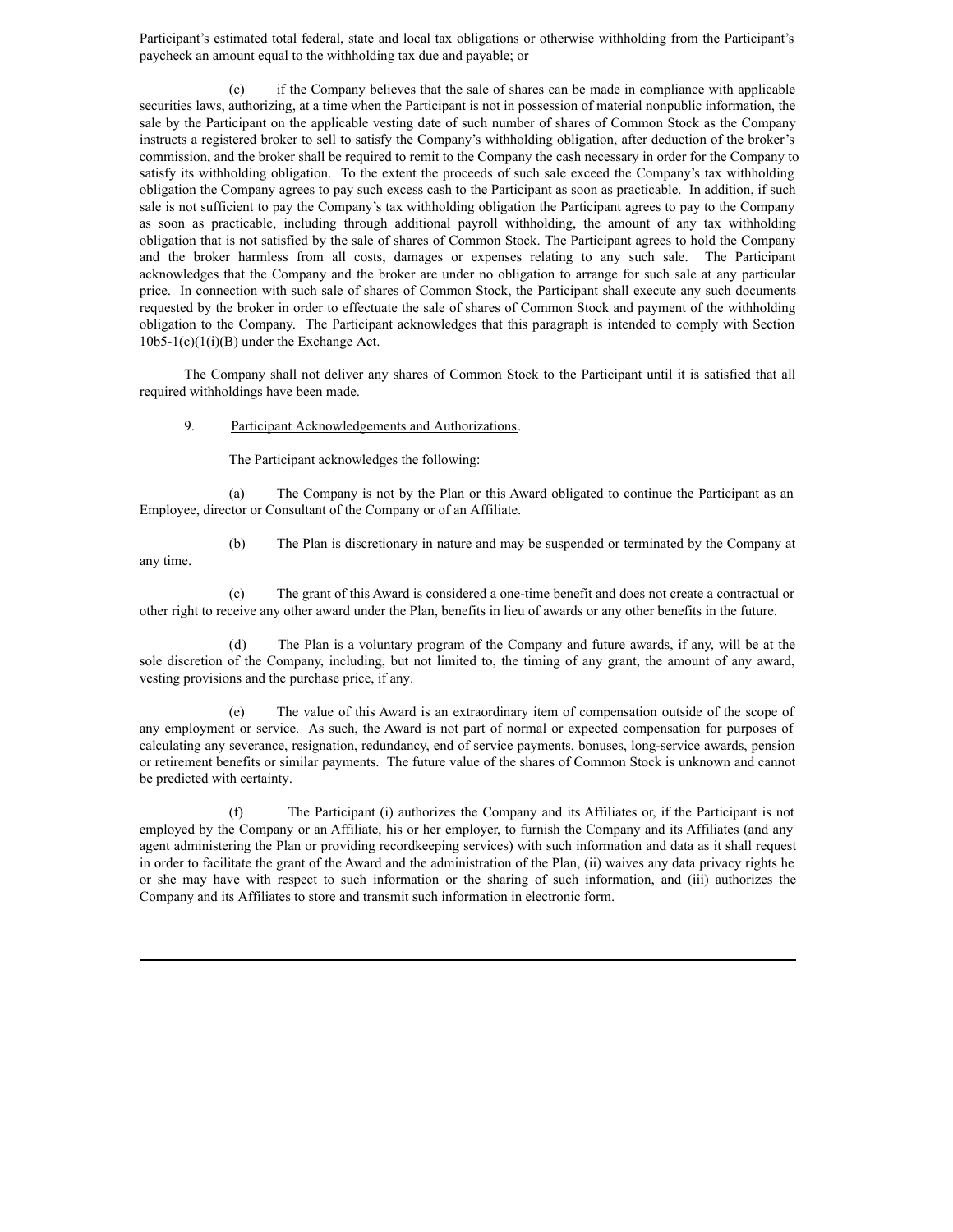10. Notices. Any notices required or permitted by the terms of this Agreement or the Plan shall be given by recognized courier service, facsimile, registered or certified mail, return receipt requested, addressed as follows:

If to the Company:

The ONE Group Hospitality, Inc. 441 Lexington Ave. Suite 1406 New York, New York 10017 Attention: Chief Administrative Officer

If to the Participant at the address set forth on the Restricted Stock Unit Award Grant Notice or to such other address or addresses of which notice in the same manner has previously been given. Any such notice shall be deemed to have been given on the earliest of receipt, one business day following delivery by the sender to a recognized courier service, or three business days following mailing by registered or certified mail.

11. Assignment and Successors.

(a) This Agreement is personal to the Participant and without the prior written consent of the Company shall not be assignable by the Participant otherwise than by will or the laws of descent and distribution. This Agreement shall inure to the benefit of and be enforceable by the Participant's legal representatives.

(b) This Agreement shall inure to the benefit of and be binding upon the Company and its successors and assigns.

12. Governing Law. This Agreement shall be construed and enforced in accordance with the laws of the Delaware, without giving effect to the conflict of law principles thereof. For the purpose of litigating any dispute that arises under this Agreement, whether at law or in equity, the parties hereby consent to exclusive jurisdiction in the state of New York and agree that such litigation shall be conducted in the state courts the state of New York or the federal courts of the United States for the District of Manhattan.

13. Severability. If any provision of this Agreement is held to be invalid or unenforceable by a court of competent jurisdiction, then such provision or provisions shall be modified to the extent necessary to make such provision valid and enforceable, and to the extent that this is impossible, then such provision shall be deemed to be excised from this Agreement, and the validity, legality and enforceability of the rest of this Agreement shall not be affected thereby.

14. Entire Agreement. This Agreement, together with the Plan, constitutes the entire agreement and understanding between the parties hereto with respect to the subject matter hereof and supersedes all prior oral or written agreements and understandings relating to the subject matter hereof. No statement, representation, warranty, covenant or agreement not expressly set forth in this Agreement shall affect or be used to interpret, change or restrict the express terms and provisions of this Agreement provided, however, in any event, this Agreement shall be subject to and governed by the Plan.

15. Modifications and Amendments; Waivers and Consents . The terms and provisions of this Agreement may be modified or amended as provided in the Plan. Except as provided in the Plan, the terms and provisions of this Agreement may be waived, or consent for the departure therefrom granted, only by written document executed by the party entitled to the benefits of such terms or provisions. No such waiver or consent shall be deemed to be or shall constitute a waiver or consent with respect to any other terms or provisions of this Agreement, whether or not similar. Each such waiver or consent shall be effective only in the specific instance and for the purpose for which it was given, and shall not constitute a continuing waiver or consent.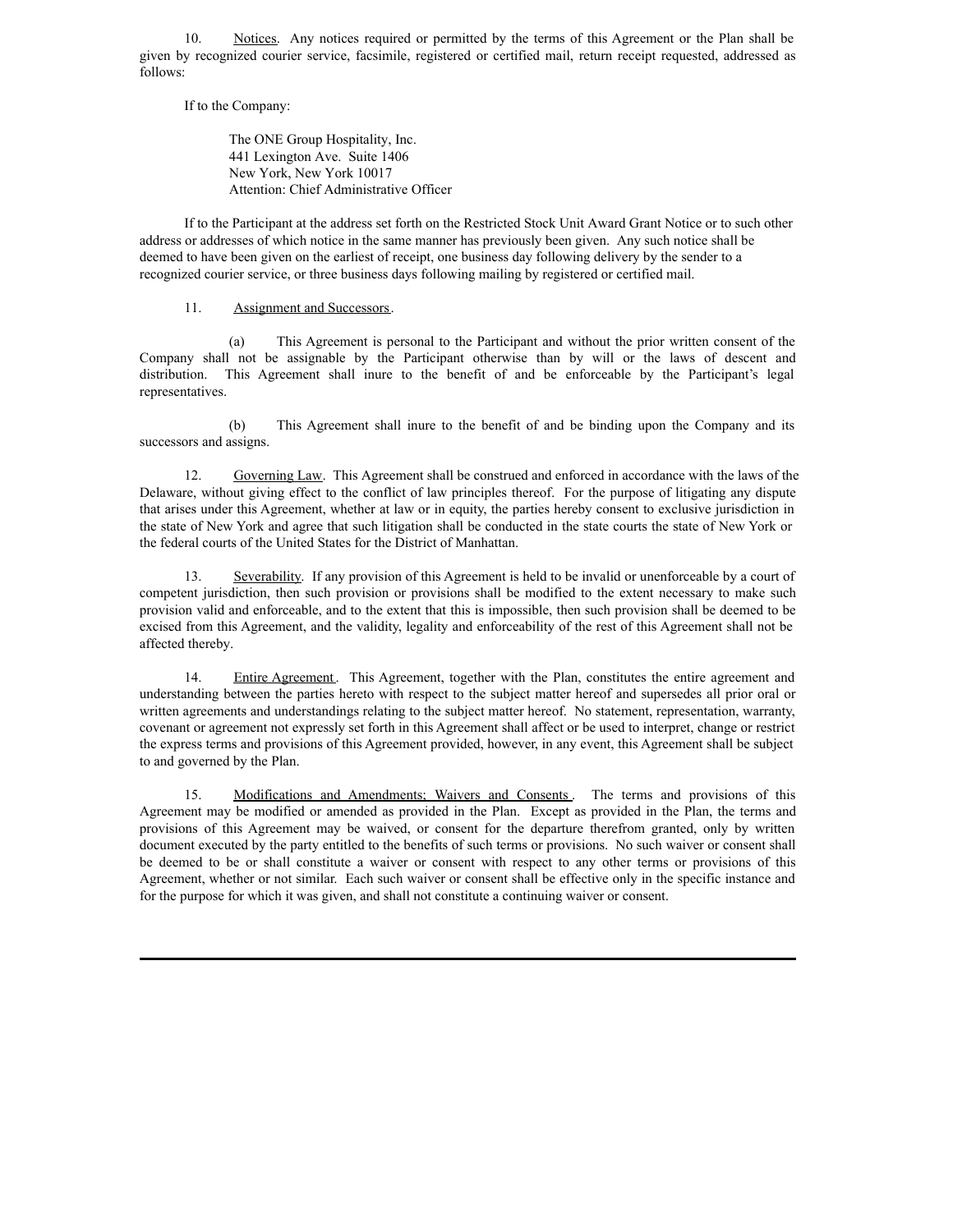16. Section 409A. The Award of RSUs evidenced by this Agreement is intended to be exempt from the nonqualified deferred compensation rules of Section 409A of the Code as a "short term deferral" (as that term is used in the final regulations and other guidance issued under Section 409A of the Code, including Treasury Regulation Section 1.409A-1(b)(4)(i)), and shall be construed accordingly.

[REMAINDER OF PAGE INTENTIONALLY LEFT BLANK]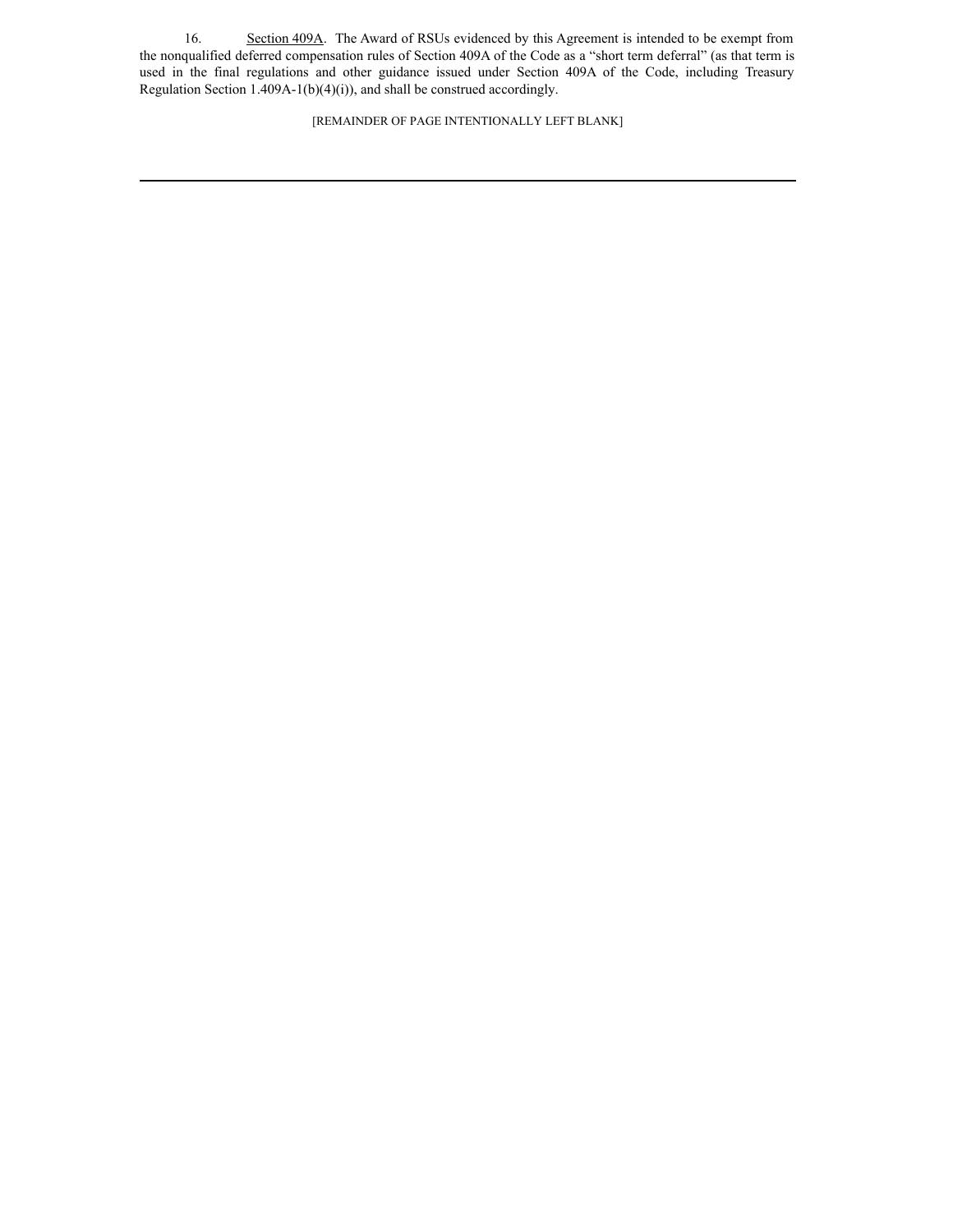## **THE ONE GROUP HOSPITALITY, INC.**

# **Restricted Stock Unit Award Grant Notice for Employees, Directors and Consultants**

Restricted Stock Unit Award Grant under the Company's 2019 Amended and Restated Stock Incentive Plan

- 
- 1. Name and Address of Participant
- 2. Date of Grant of Restricted Stock Unit Award
- 3. Maximum Fumber of Shares underlying Restricted Stock Unit Award

4. Vesting of Award: This Restricted Stock Unit Award shall vest on the first anniversary of the grant date provided the Participant is an Employee, director or Consultant of the Company or of an Affiliate on the applicable vesting date:

Notwithstanding the foregoing, in the event the Participant ceases to be an Employee, director or Consultant of the Company or of an Affiliate by reason of Disability while the Participant is an Employee, director or Consultant of the Company or of an Affiliate, the then unvested portion of this Restricted Stock Unit Award shall vest as of the date of termination to the extent of a pro rata portion through the date of the Participant's termination of service due to Disability of the number of Shares that would have vested on the next vesting date had the Participant not become Disabled. The proration shall be based upon the number of days accrued in the current vesting period prior to the date of the Participant's termination of service due to Disability.

Notwithstanding the foregoing, in the event of the death of the Participant while an Employee, director or Consultant of the Company or of an Affiliate, the then unvested portion of this Restricted Stock Unit Award shall vest as of the date of termination to the extent of a pro rata portion through the date of death of the number of shares that would have vested on the next vesting date had the Participant not died. The proration shall be based upon the number of days accrued in the current vesting period prior to the Participant's date of death.

In addition, in the event of a Change of Control and (i) this Restricted Stock Unit Award is not assumed or substituted on an equitable basis by a successor entity or (ii) this Restricted Stock Unit Award is assumed or substituted on an equitable basis by a successor entity and if within one (1) year of the Change of Control the Participant's service is terminated by the successor entity not for Cause or the Participant terminates service for Good Reason, this Restricted Stock Unit Award shall vest in full in the event of (i) on the date of the Change of Control and in the event of (ii) on the date of termination of service.

"Good Reason" means, in the absence of a written consent of the Participant: (i) a reduction in the Participant's base salary; (ii) a material adverse change in a Participant's duties, authority or responsibilities which causes such Participant's position with the Company to become of significantly less responsibility or authority than such Participant's position prior to the Change of Control; or (iii) as a condition to the Participant remaining an Employee or Consultant of the Company or an Affiliate, the Participant is required to relocate from his or her principal place of business to a location that is 30 miles outside of the principal place of business or such other area where the Participant performed services immediately prior to the Change of Control (exclusive of incidental travel for or on behalf of the Company).

Any terms used and not defined herein have the meanings ascribed to such terms in the 2019 Amended and Restated Stock Incentive Plan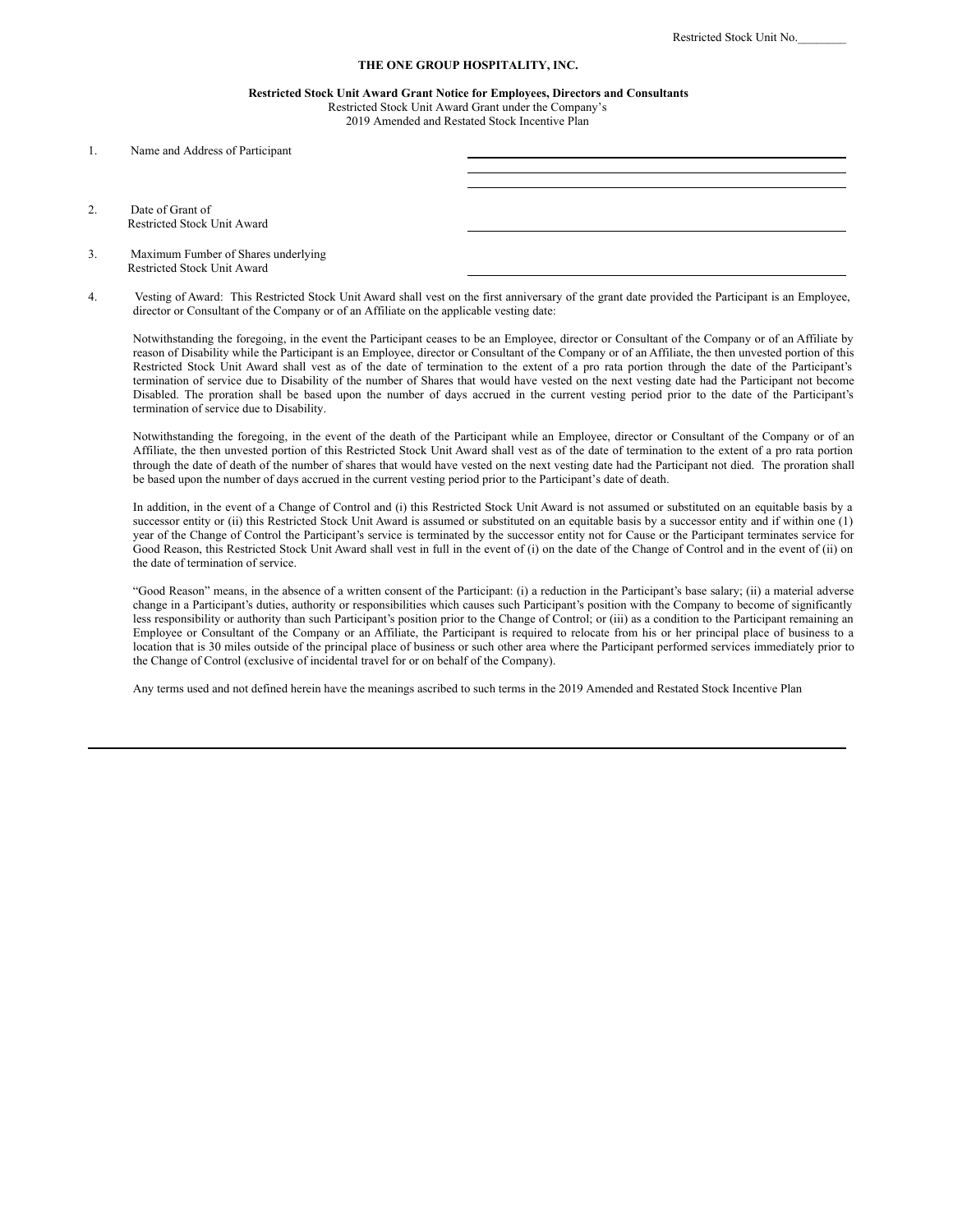The Company and the Participant acknowledge receipt of this Restricted Stock Unit Award Grant Notice and agree to the terms of the Restricted Stock Unit Agreement attached hereto and incorporated by reference herein, the Company's 2019 Amended and Restated Stock Incentive Plan and the terms of this Restricted Stock Unit Award as set forth above.

| By:    |  |
|--------|--|
| Name:  |  |
| Title: |  |
|        |  |
|        |  |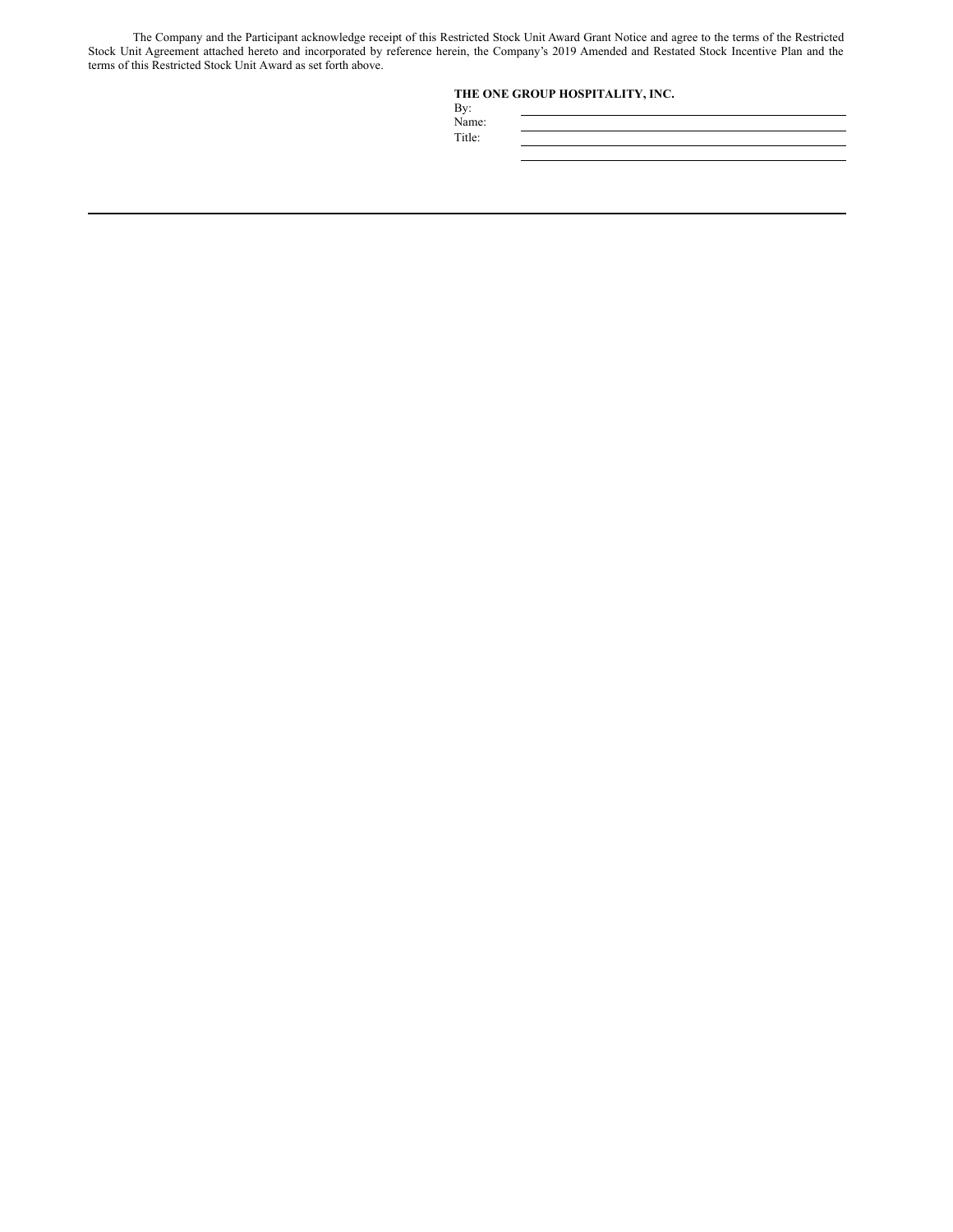#### LIST OF SUBSIDIARIES

The ONE Group, LLC Little West 12th, LLC Basement Manager, LLC J E C I I, L L C MPD Space Events, LLC ONE 29 Park Management, LLC STK Midtown Holdings, LLC STK Midtown, LLC ONE Marks, LLC Asellina Marks, LLC W S A T O G, L L C STK Miami, LLC STK Miami Service, LLC S T K - L A, L L C STK-Las Vegas, LLC STK Atlanta, LLC STK Orlando, LLC STK Chicago, LLC STK Westwood, LLC STK Denver, LLC T.O.G. (UK) Limited Hip Hospitality Limited T.O.G. (Aldwych) Limited CA Aldwych Limited T.O.G. (Milan) S.r.l. It STK Rebel (Edinburgh) Limited STK Dallas, LLC STK Rebel Austin, LLC STK Texas Holdings, LLC STK Texas Holdings II, LLC STK Rebel San Diego, LLC STK Rooftop San Diego, LLC S T K I b i z a, L L C The ONE Group-STKPR, LLC The ONE Group-MENA, LLC The ONE Group-Qatar Ventures, LLC 9401415 Canada Ltd The ONE Group-Mexico, LLC TOG Marketing, LLC STK Nashville, LLC STK Bellevue, LLC STK Aspen, LLC Kona Grill Acquisition, LLC T O G K o n a S u s h i, L L C TOG Kona Macadamia, LLC TOG Kona Texas, LLC KGA Texas, LLC TOG Kona Texas Concession, LLC TOG Kona Baltimore, LLC

Delaware Delaware New York New York New York New York New York New York Delaware Delaware Delaware Florida Florida New York N e v a d a Georgia Florida I l l i n o i s California Colorado United Kingdom United Kingdom United Kingdom United Kingdom t a l y United Kingdom **Texas Texas** Delaware Delaware California California Delaware Delaware Delaware Delaware Canada Delaware Florida Tennessee Washington Colorado Delaware Arizona Delaware **Texas** Delaware Delaware Delaware

OTHER SUBSIDIARIES (not consolidated for GAAP purposes):

Bagatelle Little West 12th, LLC Bagatelle La Cienega, LLC Bagatelle NY LA Investors, LLC Seaport Rebel Restaurant LLC

New York California New York Massachusetts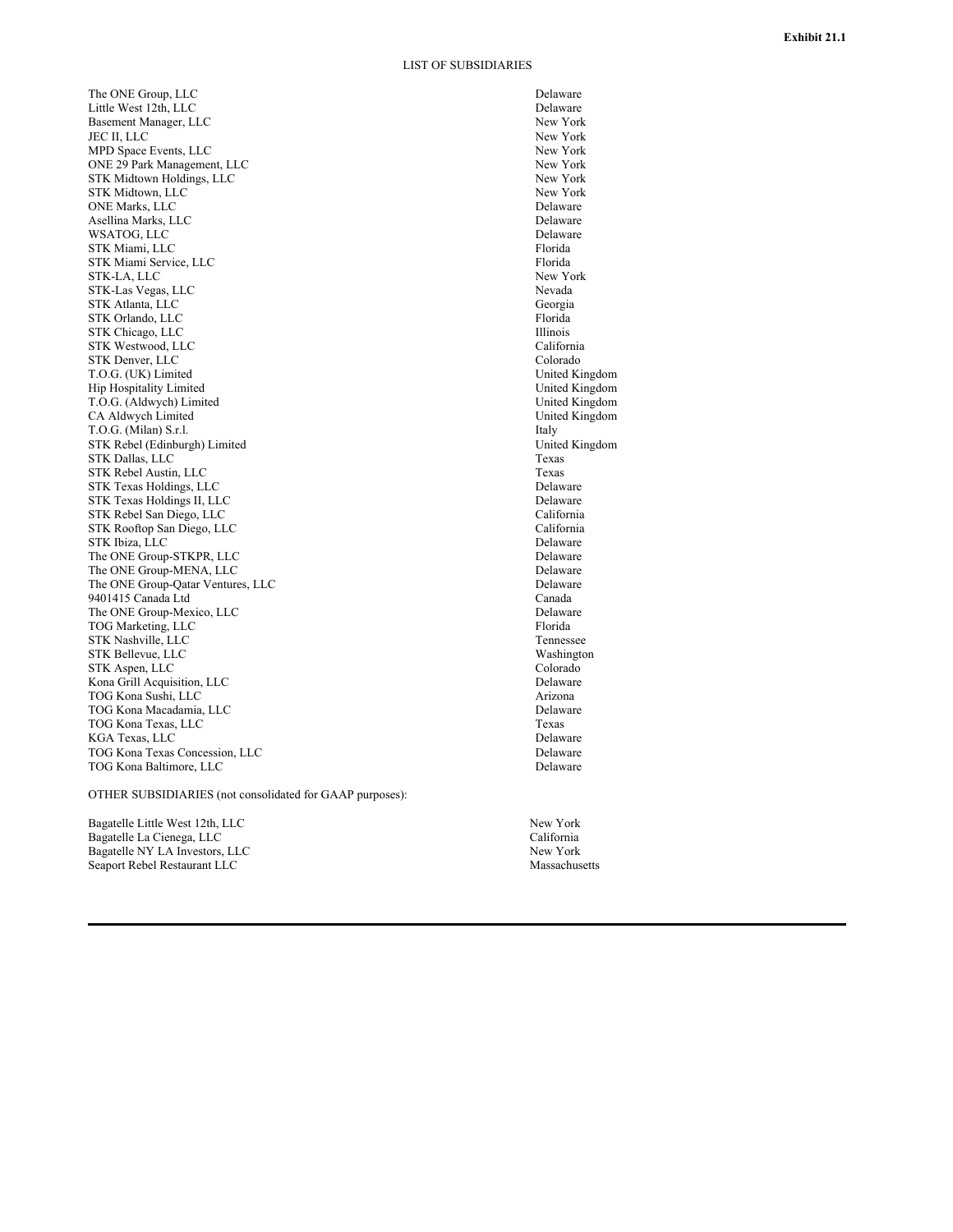### CONSENT OF INDEPENDENT REGISTERED PUBLIC ACCOUNTING FIRM

We have issued our report dated March 26, 2020 with respect to the consolidated financial statements included in the Annual Report of The ONE Group Hospitality, Inc. on Form 10-K as of and for the year ended December 31, 2019. We consent to the incorporation by reference of said report in the Registration Statements of The ONE Group Hospitality, Inc. on Form S-1 (File No. 333-222389), Form S-3 (File No. 333-225073), Form S-8 (File No. 333-193207) and Form S-8 (File No. 333-232231).

/s/ Plante Moran, PC

Denver, Colorado March 26, 2020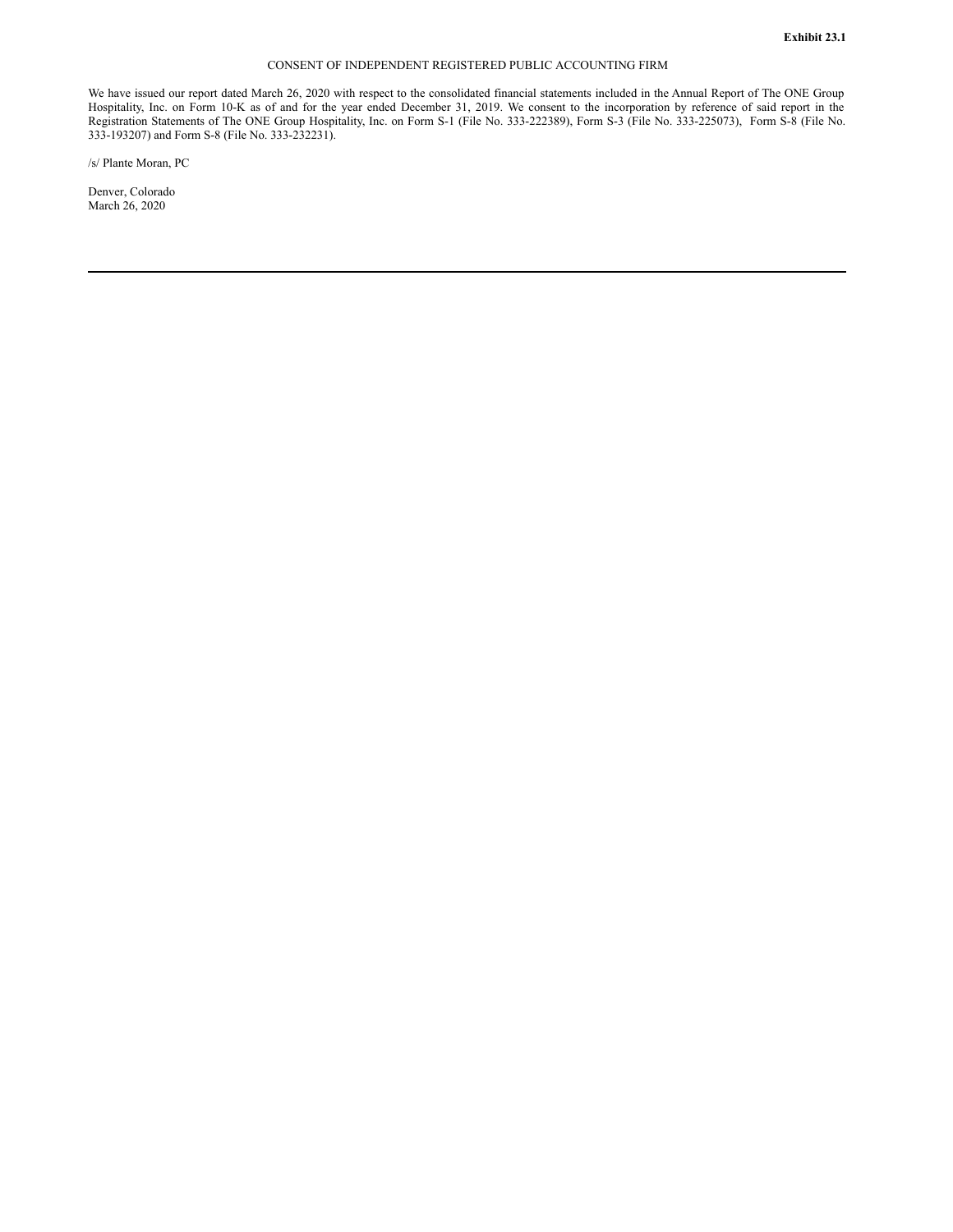I, Emanuel Hilario, certify that:

1. I have reviewed this Annual Report on Form 10-K of The ONE Group Hospitality, Inc.;

2. Based on my knowledge, this report does not contain any untrue statement of a material fact or omit to state a material fact necessary to make the statements made, in light of the circumstances under which such statements were made, not misleading with respect to the period covered by this report;

3. Based on my knowledge, the financial statements, and other financial information included in this report, fairly present in all material respects the financial condition, results of operations and cash flows of the registrant as of, and for, the periods presented in this report;

4. The registrant's other certifying officer(s) and I are responsible for establishing and maintaining disclosure controls and procedures (as defined in Exchange Act Rules 13a-15(e) and 15d-15(e)) and internal control over financial reporting (as defined in Exchange Act Rules 13a-15(f) and 15d-15(f)) for the registrant and have:

a) designed such disclosure controls and procedures, or caused such disclosure controls and procedures to be designed under our supervision, to ensure that material information relating to the registrant, including its consolidated subsidiaries, is made known to us by others within those entities, particularly during the period in which this report is being prepared;

b) designed such internal control over financial reporting, or caused such internal control over financial reporting to be designed under our supervision, to provide reasonable assurance regarding the reliability of financial reporting and the preparation of financial statements for external purposes in accordance with generally accepted accounting principles;

c) evaluated the effectiveness of the registrant's disclosure controls and procedures and presented in this report our conclusions about the effectiveness of the disclosure controls and procedures, as of the end of the period covered by this report based on such evaluation; and

d) disclosed in this report any change in the registrant's internal control over financial reporting that occurred during the registrant's most recent fiscal quarter (the registrant's fourth fiscal quarter in the case of an annual report) that has materially affected, or is reasonably likely to materially affect, the registrant's internal control over financial reporting; and

5. The registrant's other certifying officer(s) and I have disclosed, based on our most recent evaluation of internal control over financial reporting, to the registrant's auditors and the audit committee of the registrant's board of directors (or persons performing the equivalent functions):

a) all significant deficiencies and material weaknesses in the design or operation of internal control over financial reporting which are reasonably likely to adversely affect the registrant's ability to record, process, summarize and report financial information; and

b) any fraud, whether or not material, that involves management or other employees who have a significant role in the registrant's internal control over financial reporting.

Date: March 26, 2020

/s/ Emanuel Hilario **Emanuel Hilario** Title: Chief Executive Officer (Principal Executive Officer)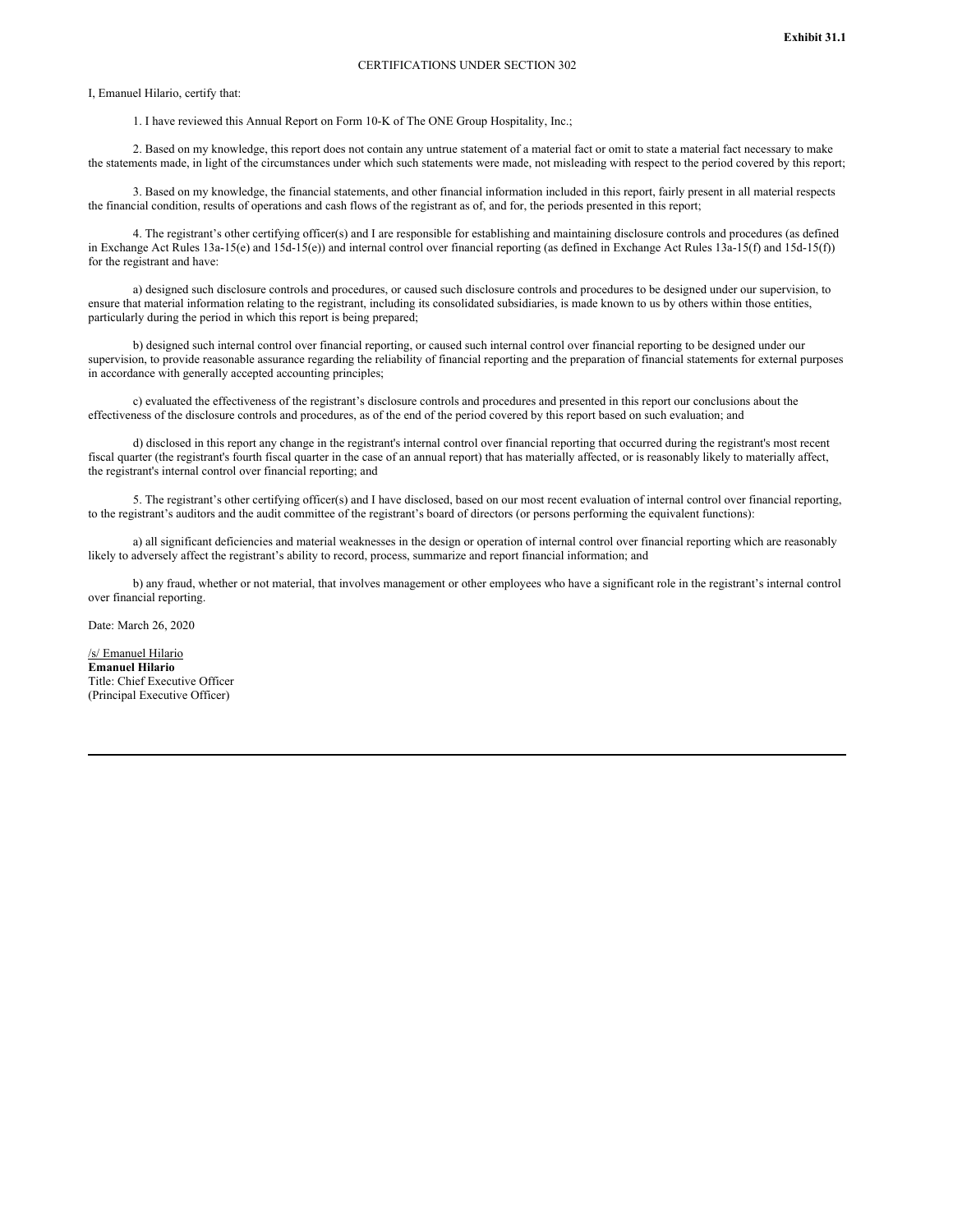I, Tyler Loy, certify that:

1. I have reviewed this Annual Report on Form 10-K of The ONE Group Hospitality, Inc.;

2. Based on my knowledge, this report does not contain any untrue statement of a material fact or omit to state a material fact necessary to make the statements made, in light of the circumstances under which such statements were made, not misleading with respect to the period covered by this report;

3. Based on my knowledge, the financial statements, and other financial information included in this report, fairly present in all material respects the financial condition, results of operations and cash flows of the registrant as of, and for, the periods presented in this report;

4. The registrant's other certifying officer(s) and I are responsible for establishing and maintaining disclosure controls and procedures (as defined in Exchange Act Rules 13a-15(e) and 15d-15(e)) and internal control over financial reporting (as defined in Exchange Act Rules 13a-15(f) and 15d-15(f)) for the registrant and have:

a) designed such disclosure controls and procedures, or caused such disclosure controls and procedures to be designed under our supervision, to ensure that material information relating to the registrant, including its consolidated subsidiaries, is made known to us by others within those entities, particularly during the period in which this report is being prepared;

b) designed such internal control over financial reporting, or caused such internal control over financial reporting to be designed under our supervision, to provide reasonable assurance regarding the reliability of financial reporting and the preparation of financial statements for external purposes in accordance with generally accepted accounting principles;

c) evaluated the effectiveness of the registrant's disclosure controls and procedures and presented in this report our conclusions about the effectiveness of the disclosure controls and procedures, as of the end of the period covered by this report based on such evaluation; and

d) disclosed in this report any change in the registrant's internal control over financial reporting that occurred during the registrant's most recent fiscal quarter (the registrant's fourth fiscal quarter in the case of an annual report) that has materially affected, or is reasonably likely to materially affect, the registrant's internal control over financial reporting; and

5. The registrant's other certifying officer(s) and I have disclosed, based on our most recent evaluation of internal control over financial reporting, to the registrant's auditors and the audit committee of the registrant's board of directors (or persons performing the equivalent functions):

a) all significant deficiencies and material weaknesses in the design or operation of internal control over financial reporting which are reasonably likely to adversely affect the registrant's ability to record, process, summarize and report financial information; and

b) any fraud, whether or not material, that involves management or other employees who have a significant role in the registrant's internal control over financial reporting.

Date: March 26, 2020

/s/ Tyler Loy **Tyler Loy** Title: Chief Financial Officer (Principal Financial Officer)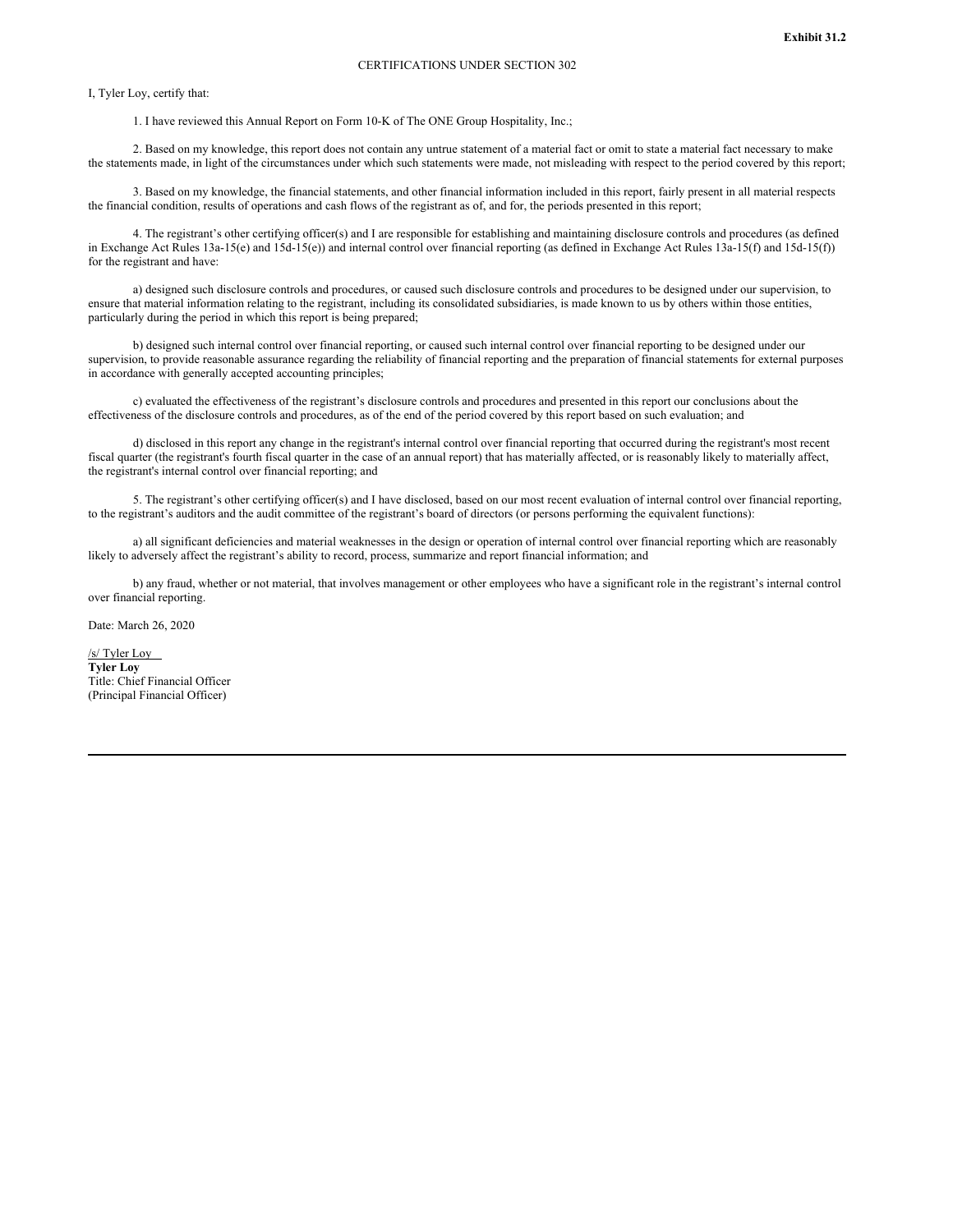# CERTIFICATIONS UNDER SECTION 906

Pursuant to Section 906 of the Sarbanes-Oxley Act of 2002 (subsections (a) and (b) of section 1350, chapter 63 of title 18, United States Code), the undersigned officer of The ONE Group Hospitality, Inc., a Delaware corporation (the "Company"), does hereby certify, to such officer's knowledge, that:

The Annual Report for the period ended December 31, 2019 (the "Form 10-K") of the Company fully complies with the requirements of Section 13(a) or 15(d) of the Securities Exchange Act of 1934, and the information contained in the Form 10-K fairly presents, in all material respects, the financial condition and results of operations of the Company.

Dated: March 26, 2020 /s/ Emanuel Hilario

Emanuel Hilario Title: Chief Executive Officer (Principal Executive Officer)